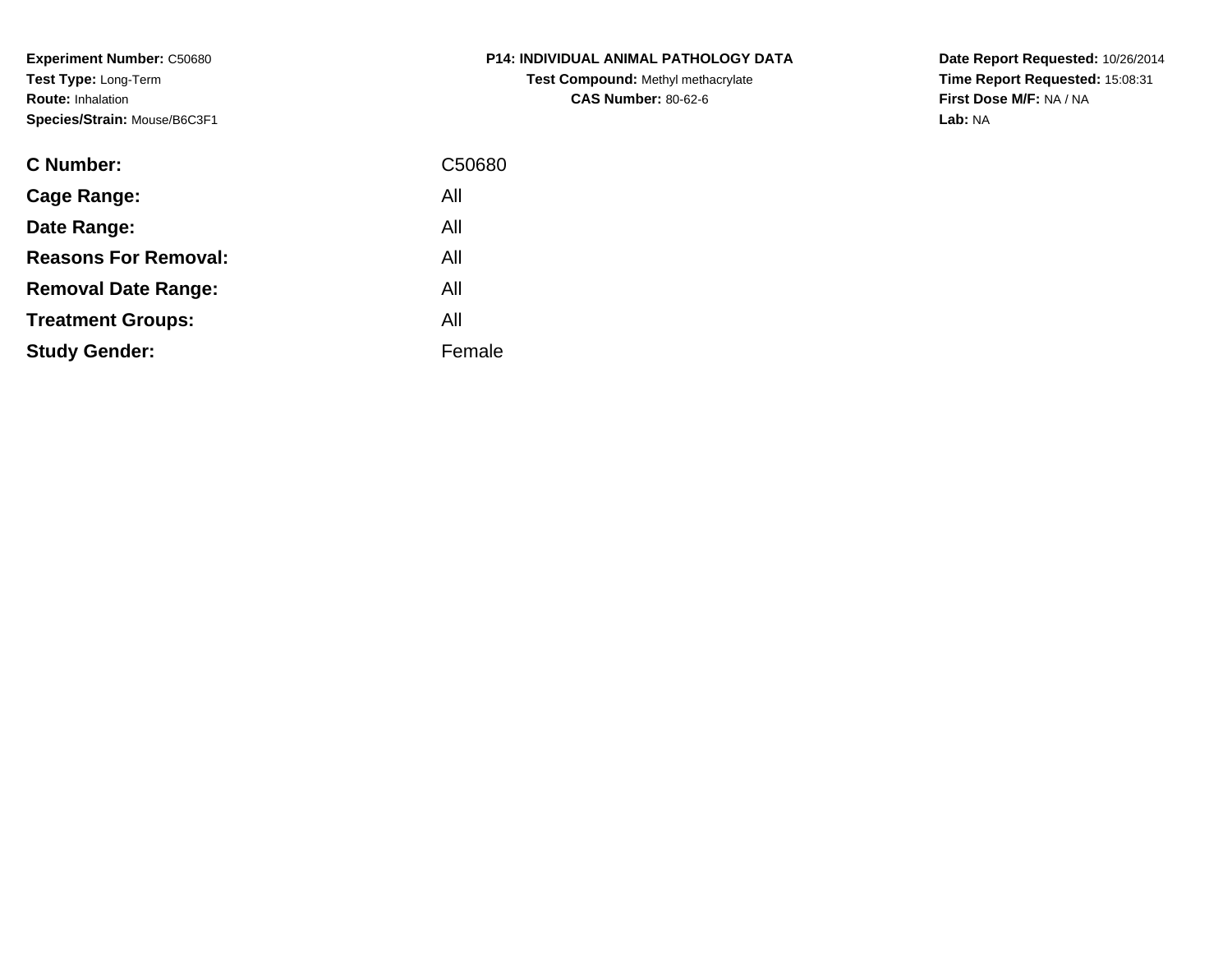| <b>Experiment Number: C50680</b>                           | <b>P14: INDIVIDUAL ANIMAL PATHOLOGY DATA</b> |                                  |                         |  | Date Report Requested: 10/26/2014 |
|------------------------------------------------------------|----------------------------------------------|----------------------------------|-------------------------|--|-----------------------------------|
| Test Type: Long-Term<br>Test Compound: Methyl methacrylate |                                              | Time Report Requested: 15:08:31  |                         |  |                                   |
| <b>Route: Inhalation</b>                                   |                                              | <b>CAS Number: 80-62-6</b>       | First Dose M/F: NA / NA |  |                                   |
| Species/Strain: Mouse/B6C3F1                               |                                              |                                  | Lab: NA                 |  |                                   |
| <b>ANIMAL ID: 1 001</b>                                    | <b>TRT#: 1</b>                               | <b>SEX: Female</b>               | DAY ON TEST:            |  |                                   |
|                                                            | <b>DOSE: 10 PPM</b>                          | <b>DISP:</b> Scheduled Sacrifice | HISTO:                  |  |                                   |
| <b>OBSERVATIONS</b>                                        |                                              |                                  |                         |  |                                   |
| Brain                                                      | <b>Olfactory Sensory Epithelium</b>          | Degeneration, Nos                |                         |  |                                   |
| Mammary gland                                              |                                              | Mixed Tumor, Malignant           |                         |  |                                   |
| Nasal cavity                                               | Mucosa                                       | Cytoplasmic Change, Inclusion    |                         |  |                                   |
|                                                            |                                              | Hyperplasia, Epithelial          |                         |  |                                   |
|                                                            |                                              | Inflammation, Acute/Chronic      |                         |  |                                   |
| Ovary                                                      |                                              | Inflammation, Acute/Chronic      |                         |  |                                   |
| Spleen                                                     |                                              | Hyperplasia, Lymphoid            |                         |  |                                   |
| Uterus                                                     | Endometrium                                  | Hyperplasia, Nos                 |                         |  |                                   |
| PRIMARY CAUSE OF DEATH                                     |                                              |                                  |                         |  |                                   |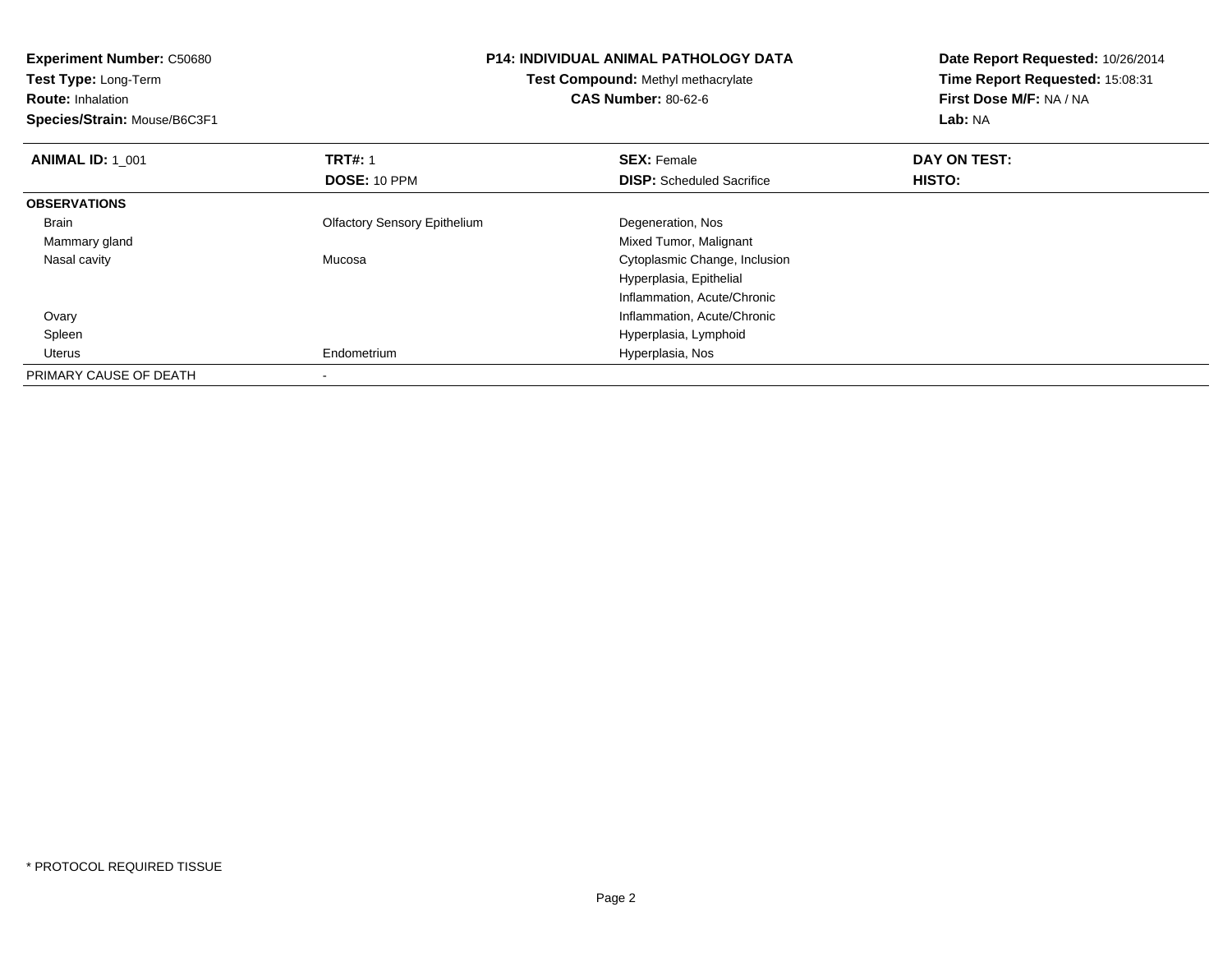| <b>Experiment Number: C50680</b> | <b>P14: INDIVIDUAL ANIMAL PATHOLOGY DATA</b><br>Test Compound: Methyl methacrylate |                                  | Date Report Requested: 10/26/2014 |  |  |
|----------------------------------|------------------------------------------------------------------------------------|----------------------------------|-----------------------------------|--|--|
| Test Type: Long-Term             |                                                                                    |                                  | Time Report Requested: 15:08:31   |  |  |
| <b>Route: Inhalation</b>         |                                                                                    | <b>CAS Number: 80-62-6</b>       | First Dose M/F: NA / NA           |  |  |
| Species/Strain: Mouse/B6C3F1     |                                                                                    |                                  | Lab: NA                           |  |  |
| <b>ANIMAL ID: 1 002</b>          | <b>TRT#: 1</b>                                                                     | <b>SEX: Female</b>               | DAY ON TEST:                      |  |  |
|                                  | DOSE: 10 PPM                                                                       | <b>DISP:</b> Scheduled Sacrifice | HISTO:                            |  |  |
| <b>OBSERVATIONS</b>              |                                                                                    |                                  |                                   |  |  |
| Brain                            | <b>Olfactory Sensory Epithelium</b>                                                | Degeneration, Nos                |                                   |  |  |
| Lung                             | Pleura Nos                                                                         | Inflammation, Chronic            |                                   |  |  |
| Nasal cavity                     | Mucosa                                                                             | Cytoplasmic Change, Inclusion    |                                   |  |  |
|                                  |                                                                                    | Hyperplasia, Epithelial          |                                   |  |  |
|                                  |                                                                                    | Inflammation, Acute/Chronic      |                                   |  |  |
| Peritoneum                       |                                                                                    | Inflammation, Chronic            |                                   |  |  |
| Thyroid                          |                                                                                    | Cyst, Follicular Nos             |                                   |  |  |
| Unspecified                      | Multiple Organs Nos                                                                | Hyperplasia, Plasma Cell         |                                   |  |  |
| PRIMARY CAUSE OF DEATH           |                                                                                    |                                  |                                   |  |  |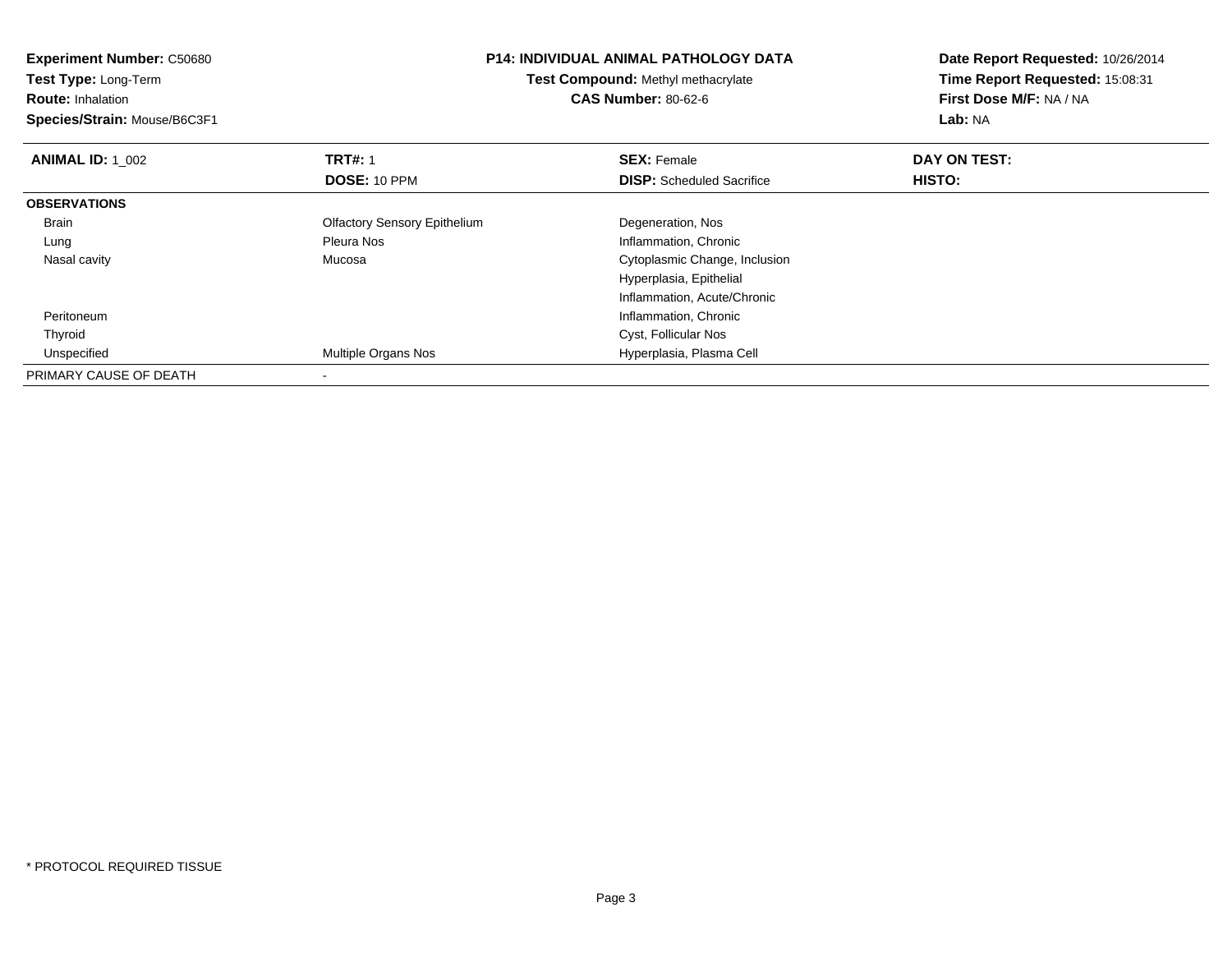| <b>Experiment Number: C50680</b><br>Test Type: Long-Term |                     | <b>P14: INDIVIDUAL ANIMAL PATHOLOGY DATA</b><br>Test Compound: Methyl methacrylate | Date Report Requested: 10/26/2014<br>Time Report Requested: 15:08:31 |  |
|----------------------------------------------------------|---------------------|------------------------------------------------------------------------------------|----------------------------------------------------------------------|--|
| <b>Route: Inhalation</b>                                 |                     | <b>CAS Number: 80-62-6</b>                                                         | First Dose M/F: NA / NA                                              |  |
| Species/Strain: Mouse/B6C3F1                             |                     |                                                                                    | Lab: NA                                                              |  |
| <b>ANIMAL ID:</b> 1 003                                  | <b>TRT#: 1</b>      | <b>SEX: Female</b>                                                                 | DAY ON TEST:                                                         |  |
|                                                          | <b>DOSE: 10 PPM</b> | <b>DISP:</b> Natural Death                                                         | HISTO:                                                               |  |
| <b>OBSERVATIONS</b>                                      |                     |                                                                                    |                                                                      |  |
| Spleen                                                   |                     | Atrophy, Nos                                                                       |                                                                      |  |
|                                                          |                     | Pigmentation, Nos                                                                  |                                                                      |  |
| PRIMARY CAUSE OF DEATH                                   |                     |                                                                                    |                                                                      |  |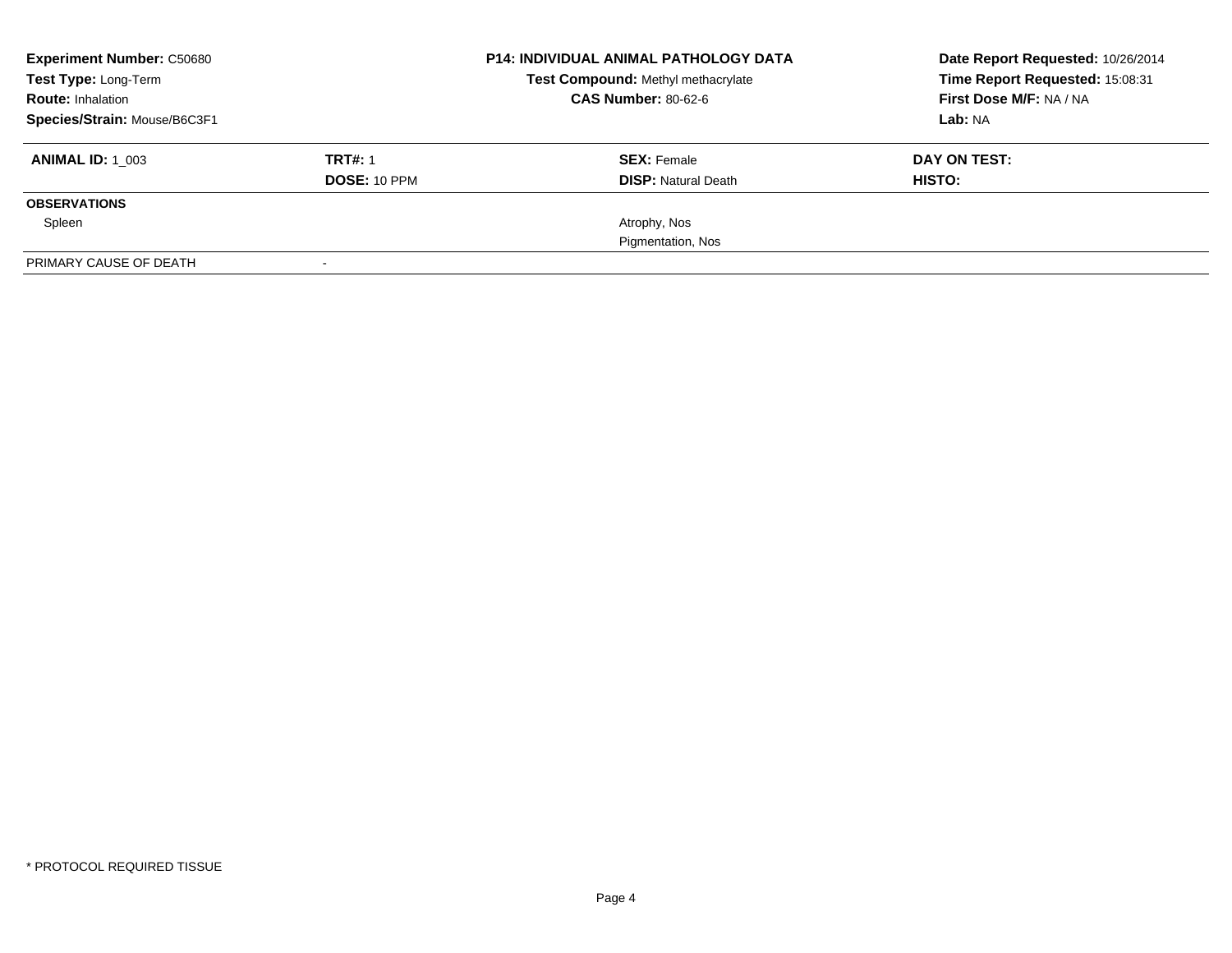| <b>Experiment Number: C50680</b> | <b>P14: INDIVIDUAL ANIMAL PATHOLOGY DATA</b><br>Test Compound: Methyl methacrylate |                                     | Date Report Requested: 10/26/2014 |  |  |
|----------------------------------|------------------------------------------------------------------------------------|-------------------------------------|-----------------------------------|--|--|
| Test Type: Long-Term             |                                                                                    |                                     | Time Report Requested: 15:08:31   |  |  |
| <b>Route: Inhalation</b>         |                                                                                    | <b>CAS Number: 80-62-6</b>          | First Dose M/F: NA / NA           |  |  |
| Species/Strain: Mouse/B6C3F1     |                                                                                    |                                     | Lab: NA                           |  |  |
| <b>ANIMAL ID: 1_004</b>          | <b>TRT#: 1</b>                                                                     | <b>SEX: Female</b>                  | DAY ON TEST:                      |  |  |
|                                  | DOSE: 10 PPM                                                                       | <b>DISP:</b> Scheduled Sacrifice    | HISTO:                            |  |  |
| <b>OBSERVATIONS</b>              |                                                                                    |                                     |                                   |  |  |
| Brain                            | <b>Olfactory Sensory Epithelium</b>                                                | Degeneration, Nos                   |                                   |  |  |
| Lung                             |                                                                                    | Lymphocytic Inflammatory Infiltrate |                                   |  |  |
| Nasal cavity                     | Mucosa                                                                             | Cytoplasmic Change, Inclusion       |                                   |  |  |
|                                  |                                                                                    | Hyperplasia, Epithelial             |                                   |  |  |
|                                  |                                                                                    | Inflammation, Acute/Chronic         |                                   |  |  |
| Ovary                            |                                                                                    | Cyst, Nos                           |                                   |  |  |
| Unspecified                      | Multiple Organs Nos                                                                | Inflammation, Acute/Chronic         |                                   |  |  |
| Uterus                           | Endometrium                                                                        | Hyperplasia, Nos                    |                                   |  |  |
| PRIMARY CAUSE OF DEATH           |                                                                                    |                                     |                                   |  |  |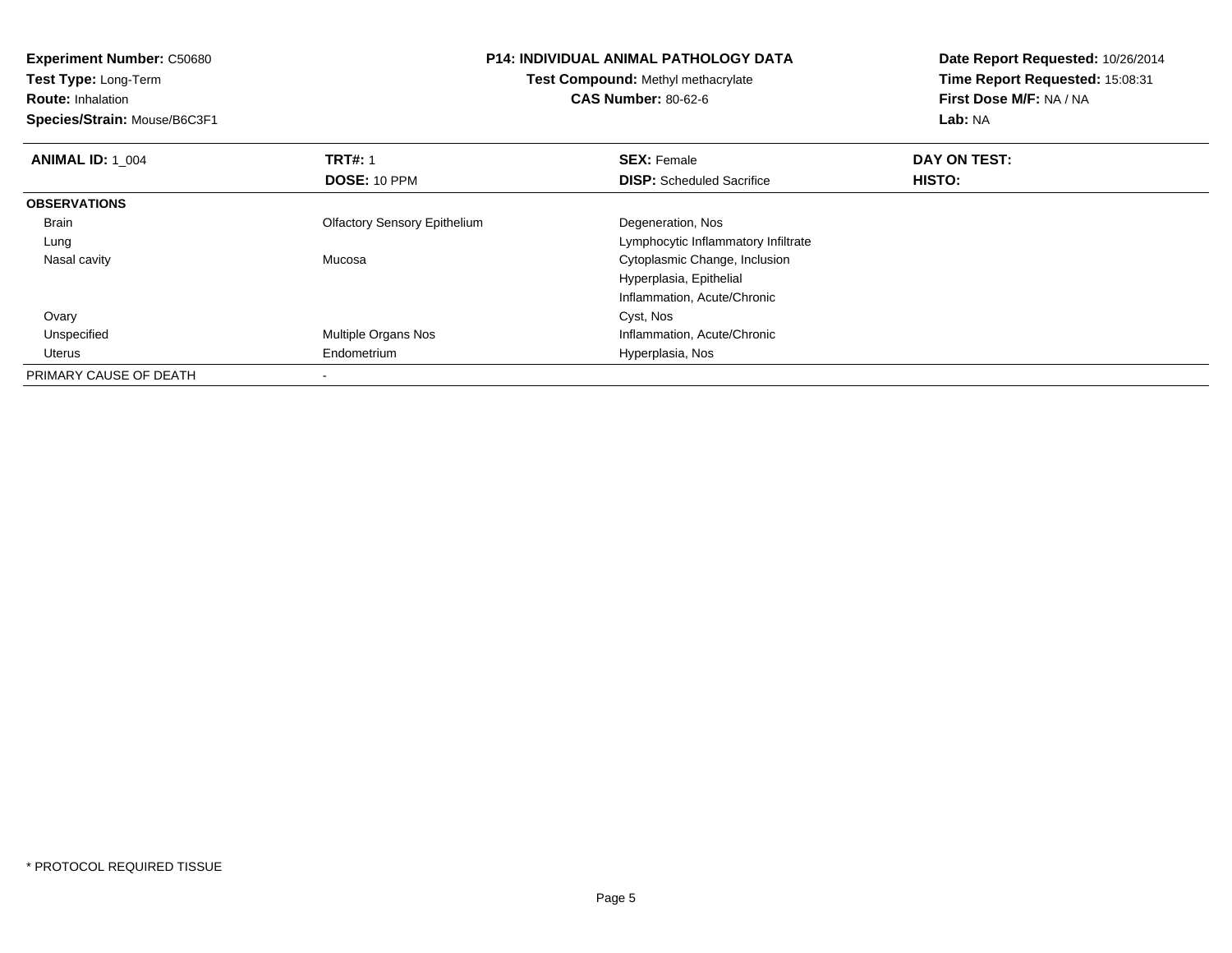**Experiment Number:** C50680**Test Type:** Long-Term**Route:** Inhalation **Species/Strain:** Mouse/B6C3F1**P14: INDIVIDUAL ANIMAL PATHOLOGY DATATest Compound:** Methyl methacrylate**CAS Number:** 80-62-6**Date Report Requested:** 10/26/2014**Time Report Requested:** 15:08:31**First Dose M/F:** NA / NA**Lab:** NA**ANIMAL ID: 1\_005 TRT#:** 1 **SEX:** Female **DAY ON TEST: DOSE:** 10 PPM**DISP:** Scheduled Sacrifice **HISTO: OBSERVATIONS** Adrenal glandd Cortex Nos Cortex Nos Cyst, Nos Brain Olfactory Sensory Epithelium Degeneration, Nos MineralizationEdema, Nos Lungg and the state of the state of the state of the state of the state of the state of the state of the state of the state of the state of the state of the state of the state of the state of the state of the state of the stat Nasal cavity Mucosa Cytoplasmic Change, Inclusion Hyperplasia, EpithelialInflammation, Acute/Chronicd **Multiple Organs Nos Inflammation, Acute/Chronic**  Unspecified Uterus Endometrium Hyperplasia, Nos PRIMARY CAUSE OF DEATH-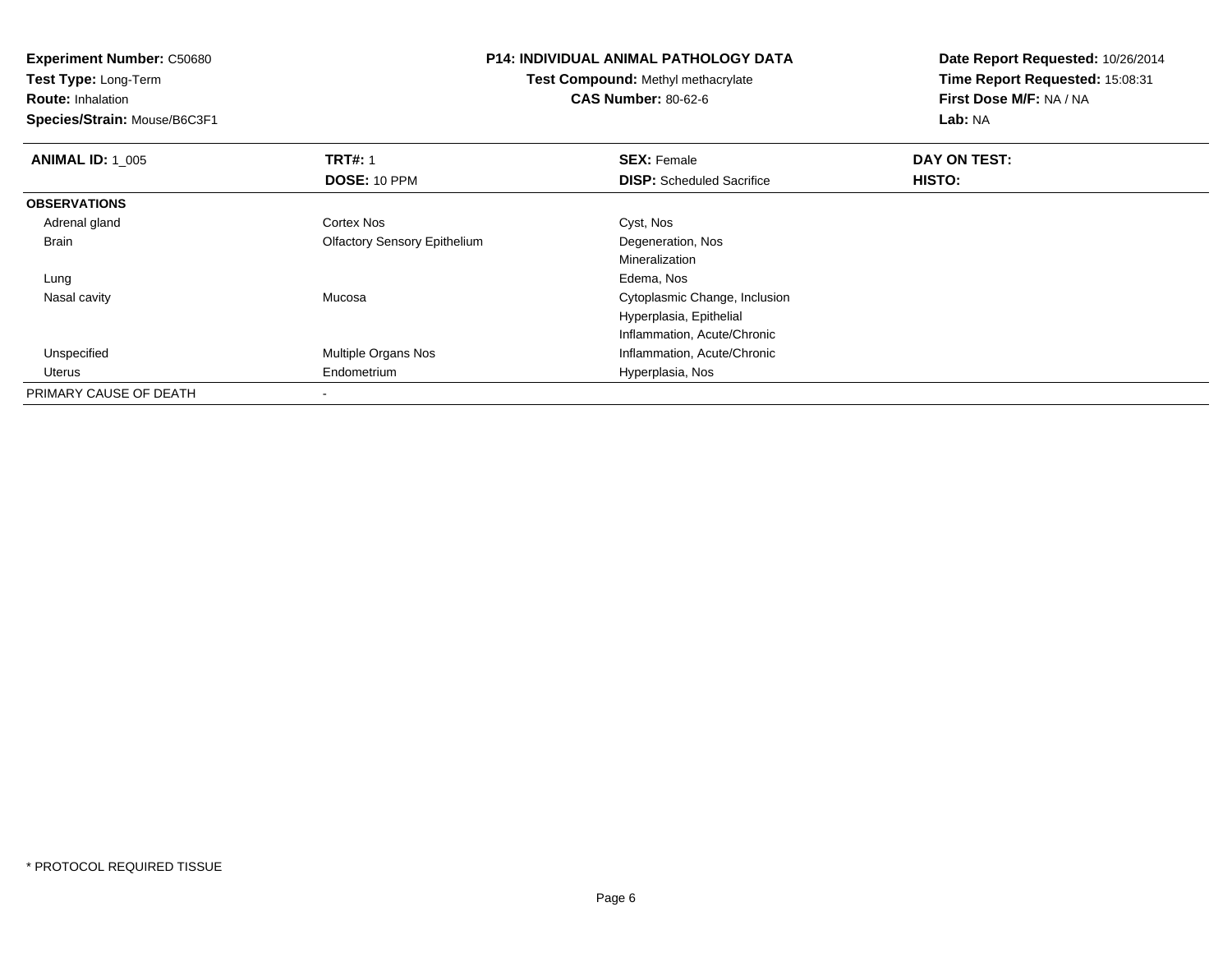| <b>Experiment Number: C50680</b><br><b>Test Type: Long-Term</b><br><b>Route: Inhalation</b><br>Species/Strain: Mouse/B6C3F1 |                                     | <b>P14: INDIVIDUAL ANIMAL PATHOLOGY DATA</b><br>Test Compound: Methyl methacrylate<br><b>CAS Number: 80-62-6</b> | Date Report Requested: 10/26/2014<br>Time Report Requested: 15:08:31<br>First Dose M/F: NA / NA<br>Lab: NA |
|-----------------------------------------------------------------------------------------------------------------------------|-------------------------------------|------------------------------------------------------------------------------------------------------------------|------------------------------------------------------------------------------------------------------------|
| <b>ANIMAL ID: 1 006</b>                                                                                                     | <b>TRT#: 1</b>                      | <b>SEX: Female</b>                                                                                               | DAY ON TEST:                                                                                               |
|                                                                                                                             | DOSE: 10 PPM                        | <b>DISP:</b> Scheduled Sacrifice                                                                                 | HISTO:                                                                                                     |
| <b>OBSERVATIONS</b>                                                                                                         |                                     |                                                                                                                  |                                                                                                            |
| <b>Brain</b>                                                                                                                | <b>Olfactory Sensory Epithelium</b> | Degeneration, Nos                                                                                                |                                                                                                            |
| Nasal cavity                                                                                                                | Mucosa                              | Cytoplasmic Change, Inclusion                                                                                    |                                                                                                            |
|                                                                                                                             |                                     | Hyperplasia, Epithelial                                                                                          |                                                                                                            |
|                                                                                                                             |                                     | Inflammation, Acute/Chronic                                                                                      |                                                                                                            |
| Unspecified                                                                                                                 | Multiple Organs Nos                 | Inflammation, Acute/Chronic                                                                                      |                                                                                                            |
| PRIMARY CAUSE OF DEATH                                                                                                      |                                     |                                                                                                                  |                                                                                                            |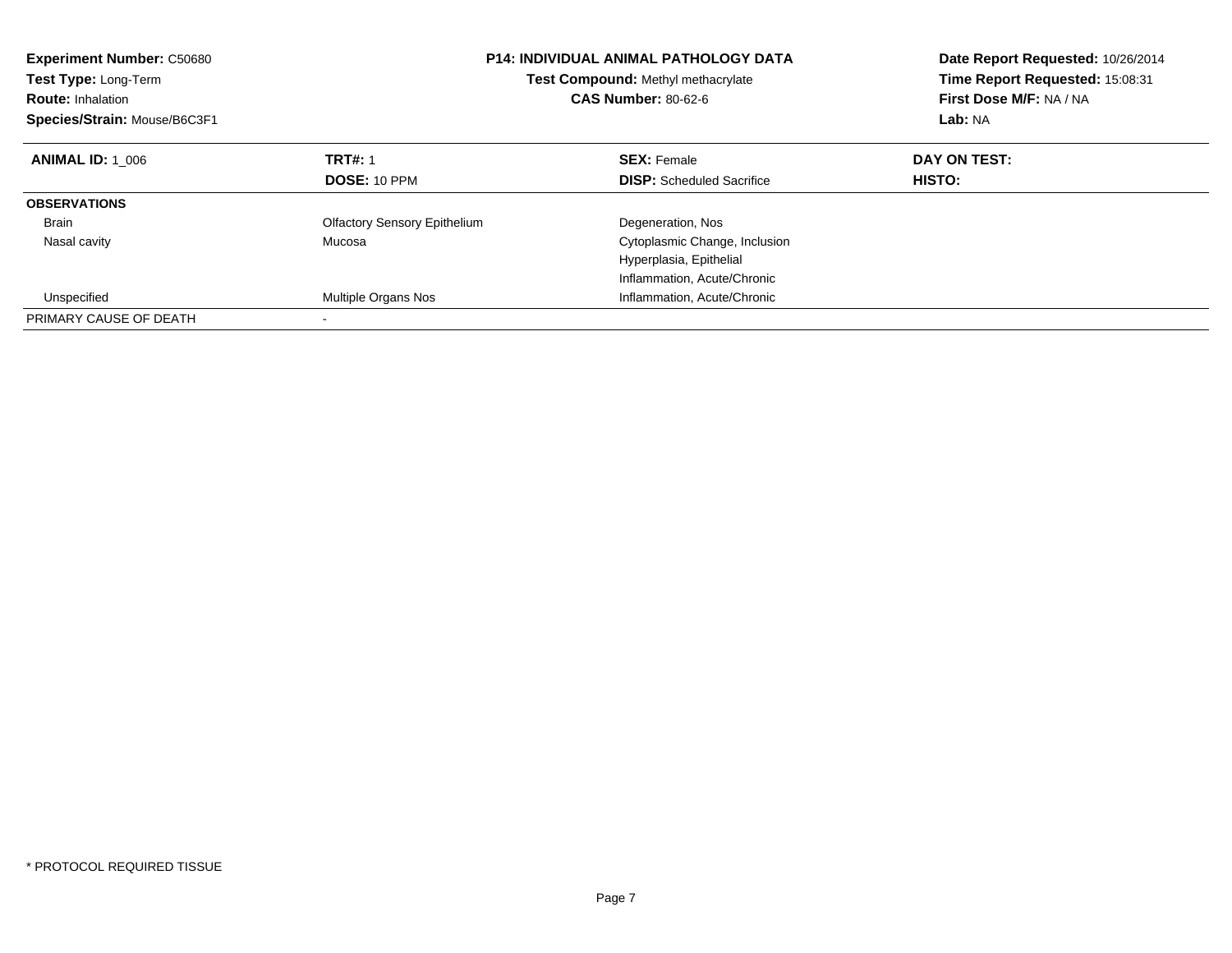**Experiment Number:** C50680**Test Type:** Long-Term**Route:** Inhalation **Species/Strain:** Mouse/B6C3F1**P14: INDIVIDUAL ANIMAL PATHOLOGY DATATest Compound:** Methyl methacrylate**CAS Number:** 80-62-6**Date Report Requested:** 10/26/2014**Time Report Requested:** 15:08:31**First Dose M/F:** NA / NA**Lab:** NA**ANIMAL ID: 1\_007 TRT#:** 1 **SEX:** Female **DAY ON TEST: DOSE:** 10 PPM**DISP:** Scheduled Sacrifice **HISTO: OBSERVATIONS** BoneMaxilla **Fibrous Osteodystrophy**  Brain Olfactory Sensory Epithelium Degeneration, Nos Mineralization Inflammation, Acute/Chronic Kidney Nasal cavity Mucosa Cytoplasmic Change, Inclusion Hyperplasia, EpithelialInflammation, Acute/Chronic Ovaryy and the control of the control of the control of the control of the control of the control of the control of the control of the control of the control of the control of the control of the control of the control of the co Uterus Endometrium Hyperplasia, Nos PRIMARY CAUSE OF DEATH-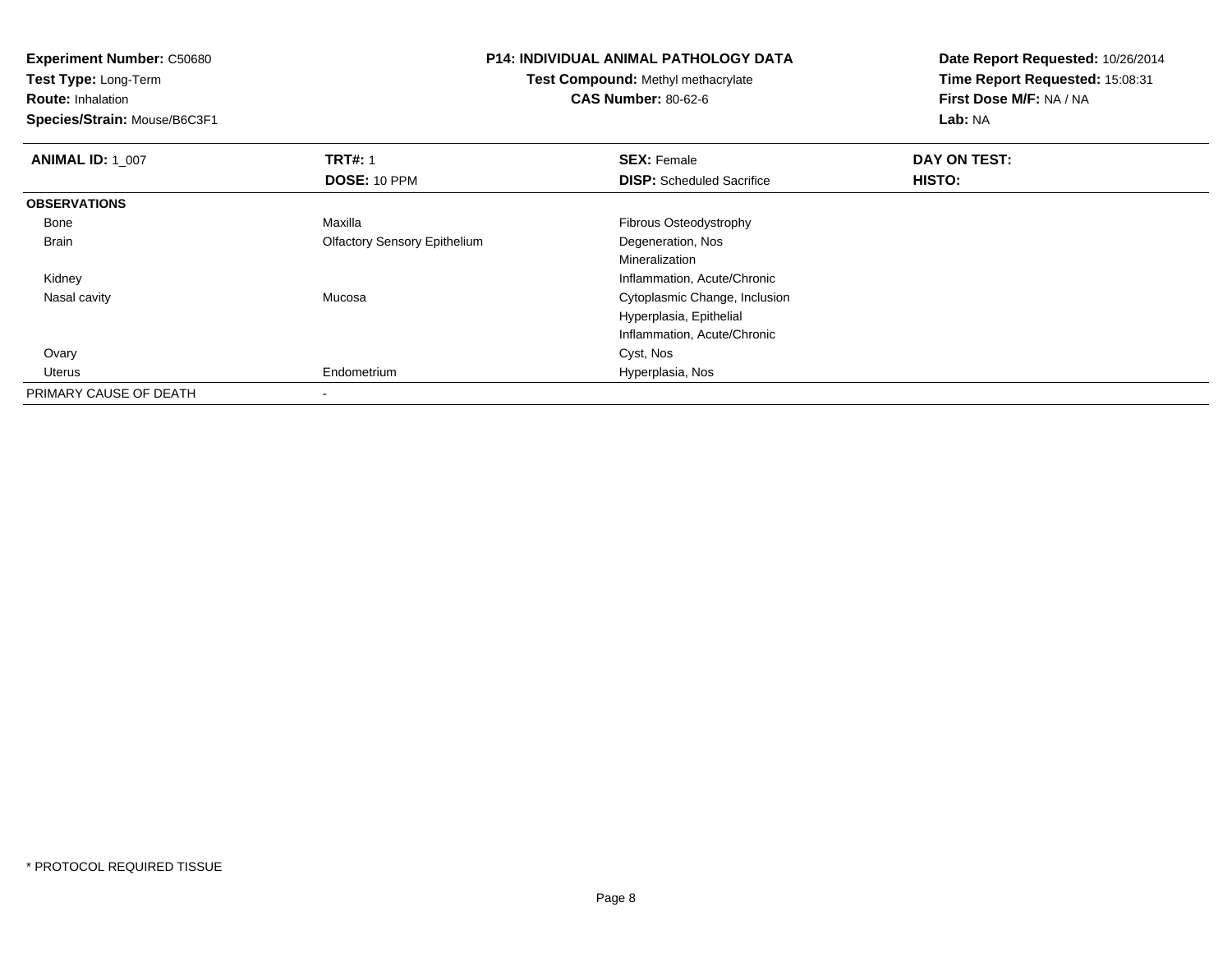| <b>P14: INDIVIDUAL ANIMAL PATHOLOGY DATA</b><br><b>Experiment Number: C50680</b> |                                     | Date Report Requested: 10/26/2014 |                                 |
|----------------------------------------------------------------------------------|-------------------------------------|-----------------------------------|---------------------------------|
| Test Type: Long-Term                                                             | Test Compound: Methyl methacrylate  |                                   | Time Report Requested: 15:08:31 |
| <b>Route: Inhalation</b>                                                         |                                     | <b>CAS Number: 80-62-6</b>        | First Dose M/F: NA / NA         |
| Species/Strain: Mouse/B6C3F1                                                     |                                     |                                   | Lab: NA                         |
| <b>ANIMAL ID: 1_008</b>                                                          | <b>TRT#: 1</b>                      | <b>SEX: Female</b>                | DAY ON TEST:                    |
|                                                                                  | DOSE: 10 PPM                        | <b>DISP:</b> Scheduled Sacrifice  | HISTO:                          |
| <b>OBSERVATIONS</b>                                                              |                                     |                                   |                                 |
| Brain                                                                            | <b>Olfactory Sensory Epithelium</b> | Degeneration, Nos                 |                                 |
|                                                                                  |                                     | Neurofibrosarcoma                 |                                 |
| Kidney                                                                           |                                     | Inflammation, Acute/Chronic       |                                 |
| Mammary gland                                                                    |                                     | Mixed Tumor, Malignant            |                                 |
| Nasal cavity                                                                     | Mucosa                              | Cytoplasmic Change, Inclusion     |                                 |
|                                                                                  |                                     | Hyperplasia, Epithelial           |                                 |
|                                                                                  |                                     | Inflammation, Acute/Chronic       |                                 |
| Uterus                                                                           | Endometrium                         | Hyperplasia, Nos                  |                                 |
| PRIMARY CAUSE OF DEATH                                                           |                                     |                                   |                                 |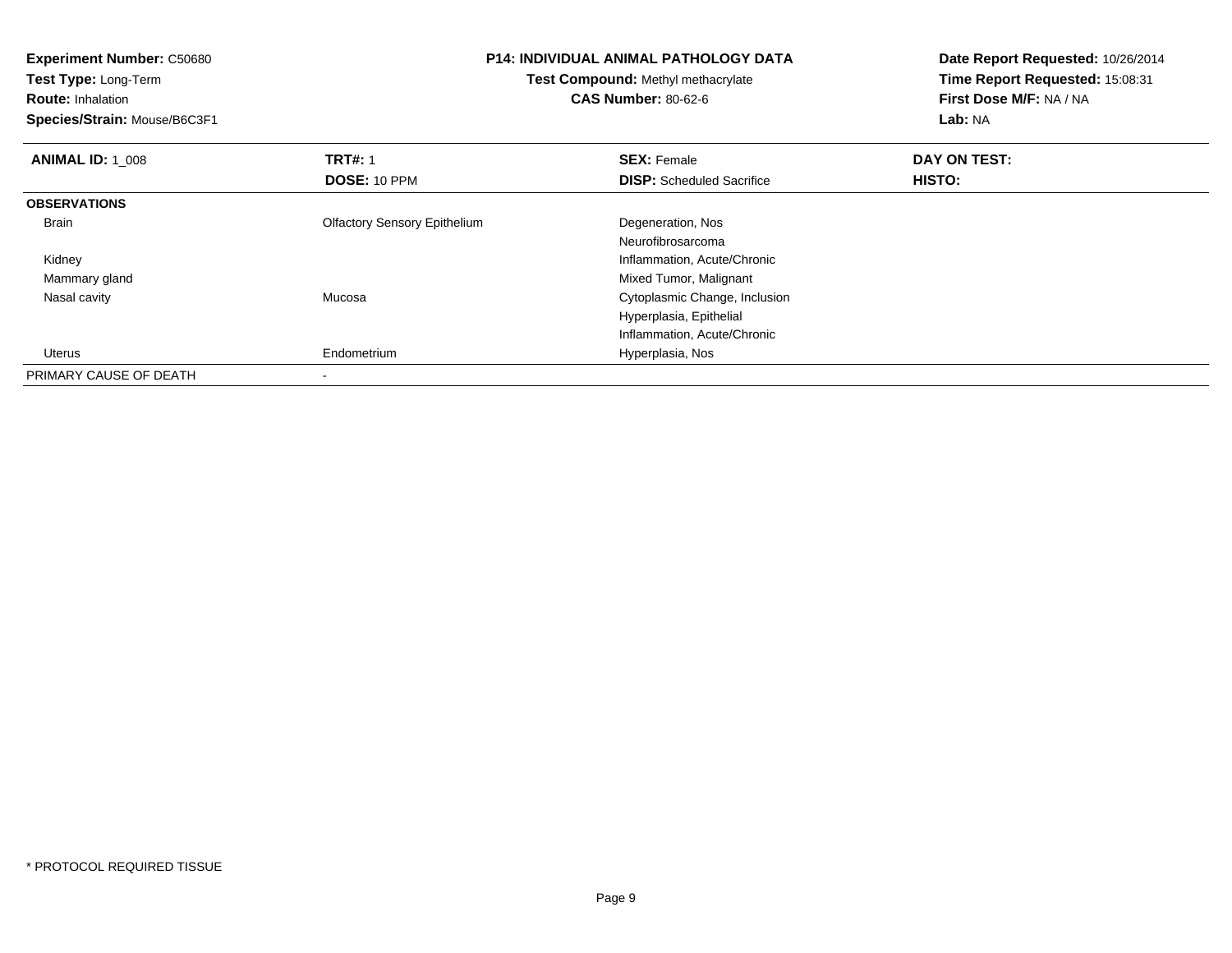| <b>Experiment Number: C50680</b> | <b>P14: INDIVIDUAL ANIMAL PATHOLOGY DATA</b><br>Test Compound: Methyl methacrylate |                                  | Date Report Requested: 10/26/2014 |  |
|----------------------------------|------------------------------------------------------------------------------------|----------------------------------|-----------------------------------|--|
| Test Type: Long-Term             |                                                                                    |                                  | Time Report Requested: 15:08:31   |  |
| <b>Route: Inhalation</b>         |                                                                                    | <b>CAS Number: 80-62-6</b>       | First Dose M/F: NA / NA           |  |
| Species/Strain: Mouse/B6C3F1     |                                                                                    |                                  | Lab: NA                           |  |
| <b>ANIMAL ID: 1 009</b>          | <b>TRT#: 1</b>                                                                     | <b>SEX: Female</b>               | DAY ON TEST:                      |  |
|                                  | DOSE: 10 PPM                                                                       | <b>DISP:</b> Scheduled Sacrifice | HISTO:                            |  |
| <b>OBSERVATIONS</b>              |                                                                                    |                                  |                                   |  |
| Brain                            | <b>Olfactory Sensory Epithelium</b>                                                | Degeneration, Nos                |                                   |  |
| Kidney                           | Tubule                                                                             | Pigmentation, Nos                |                                   |  |
| Nasal cavity                     | Mucosa                                                                             | Cytoplasmic Change, Inclusion    |                                   |  |
|                                  |                                                                                    | Hyperplasia, Epithelial          |                                   |  |
|                                  |                                                                                    | Inflammation, Acute/Chronic      |                                   |  |
| Ovary                            |                                                                                    | Cyst, Hemorrhagic                |                                   |  |
|                                  |                                                                                    | Mineralization                   |                                   |  |
| Unspecified                      | <b>Multiple Organs Nos</b>                                                         | Inflammation, Acute/Chronic      |                                   |  |
| PRIMARY CAUSE OF DEATH           |                                                                                    |                                  |                                   |  |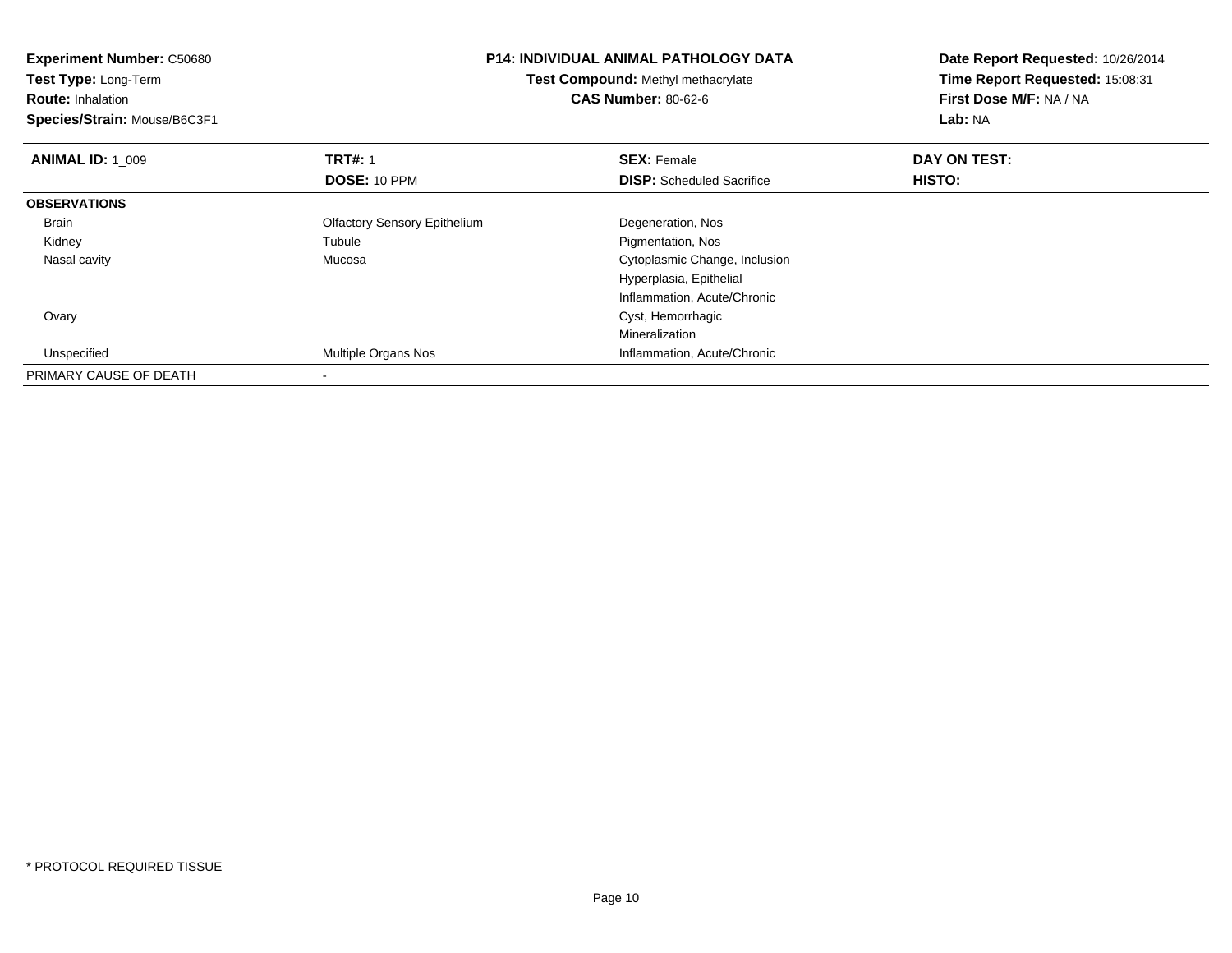**Experiment Number:** C50680**Test Type:** Long-Term**Route:** Inhalation **Species/Strain:** Mouse/B6C3F1**P14: INDIVIDUAL ANIMAL PATHOLOGY DATATest Compound:** Methyl methacrylate**CAS Number:** 80-62-6**Date Report Requested:** 10/26/2014**Time Report Requested:** 15:08:31**First Dose M/F:** NA / NA**Lab:** NA**ANIMAL ID: 1\_010 C TRT#:** 1 **SEX:** Female **DAY ON TEST: DOSE:** 10 PPM**DISP:** Natural Death **HISTO: OBSERVATIONS** Brain Olfactory Sensory Epithelium Degeneration, Nos Mineralizationg and the state of the state of the state of the state of the state of the state of the state of the state of the state of the state of the state of the state of the state of the state of the state of the state of the stat Lung Nasal cavity Mucosa Cytoplasmic Change, Inclusion Hyperplasia, Epithelial Ovaryy and the control of the control of the control of the control of the control of the control of the control of the control of the control of the control of the control of the control of the control of the control of the co Teratoma, Nos**Inflammation, Suppurative**  UterusMetaplasia, SquamousPRIMARY CAUSE OF DEATH-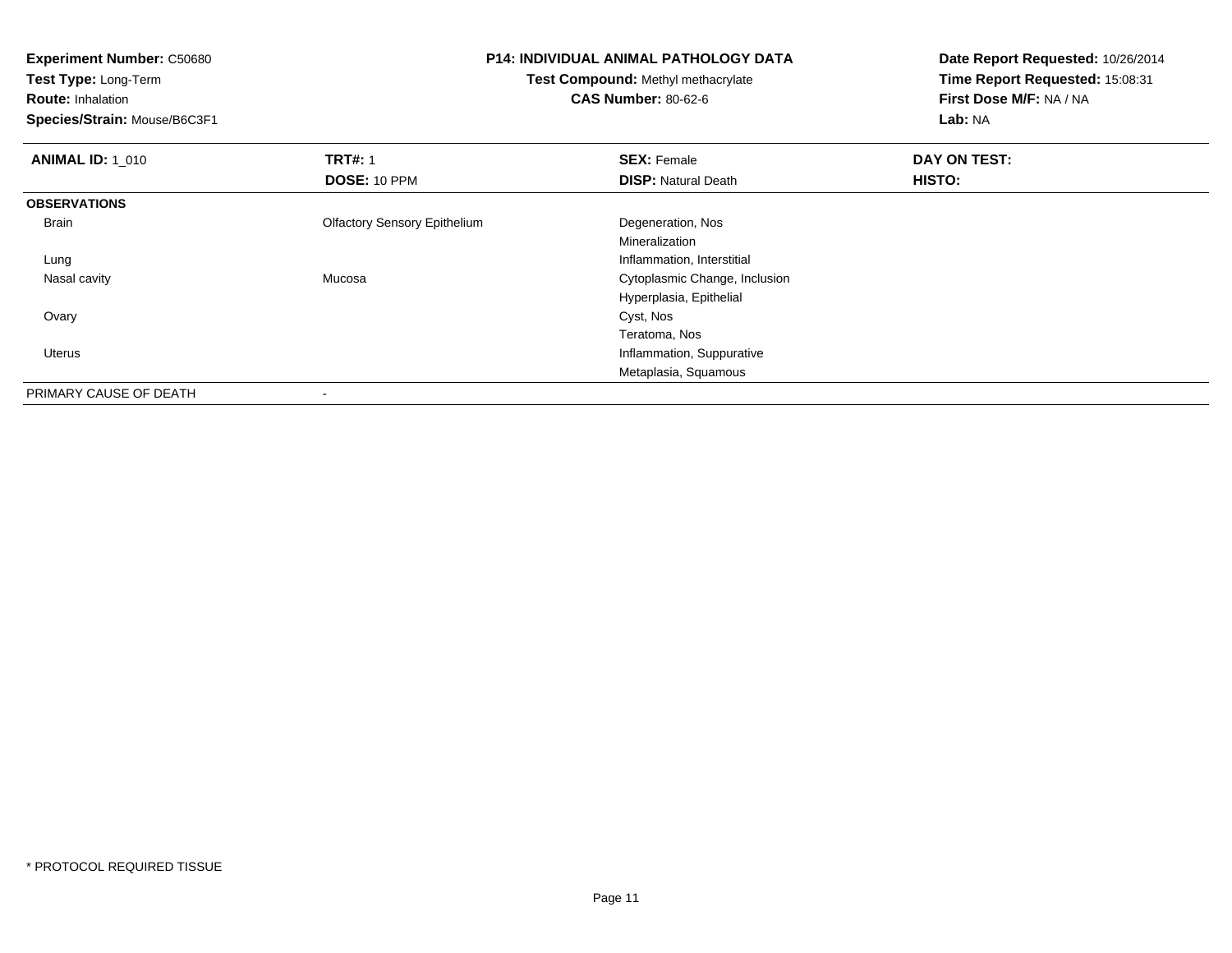**Experiment Number:** C50680**Test Type:** Long-Term**Route:** Inhalation **Species/Strain:** Mouse/B6C3F1**P14: INDIVIDUAL ANIMAL PATHOLOGY DATATest Compound:** Methyl methacrylate**CAS Number:** 80-62-6**Date Report Requested:** 10/26/2014**Time Report Requested:** 15:08:31**First Dose M/F:** NA / NA**Lab:** NA**ANIMAL ID: 1\_011 TRT#:** 1 **SEX:** Female **DAY ON TEST: DOSE:** 10 PPM**DISP:** Scheduled Sacrifice **HISTO: OBSERVATIONS** BoneMaxilla **Fibrous Osteodystrophy**  Brain Olfactory Sensory Epithelium Degeneration, Nos Mineralization Inflammation, Acute/Chronic Kidney Nasal cavity Mucosa Cytoplasmic Change, Inclusion Hyperplasia, EpithelialInflammation, Acute/Chronic Tonguee de la construction de la construction de la construction de la construction de la construction de la construction de la construction de la construction de la construction de la construction de la construction de la const Uterus Endometrium Hyperplasia, Nos PRIMARY CAUSE OF DEATH-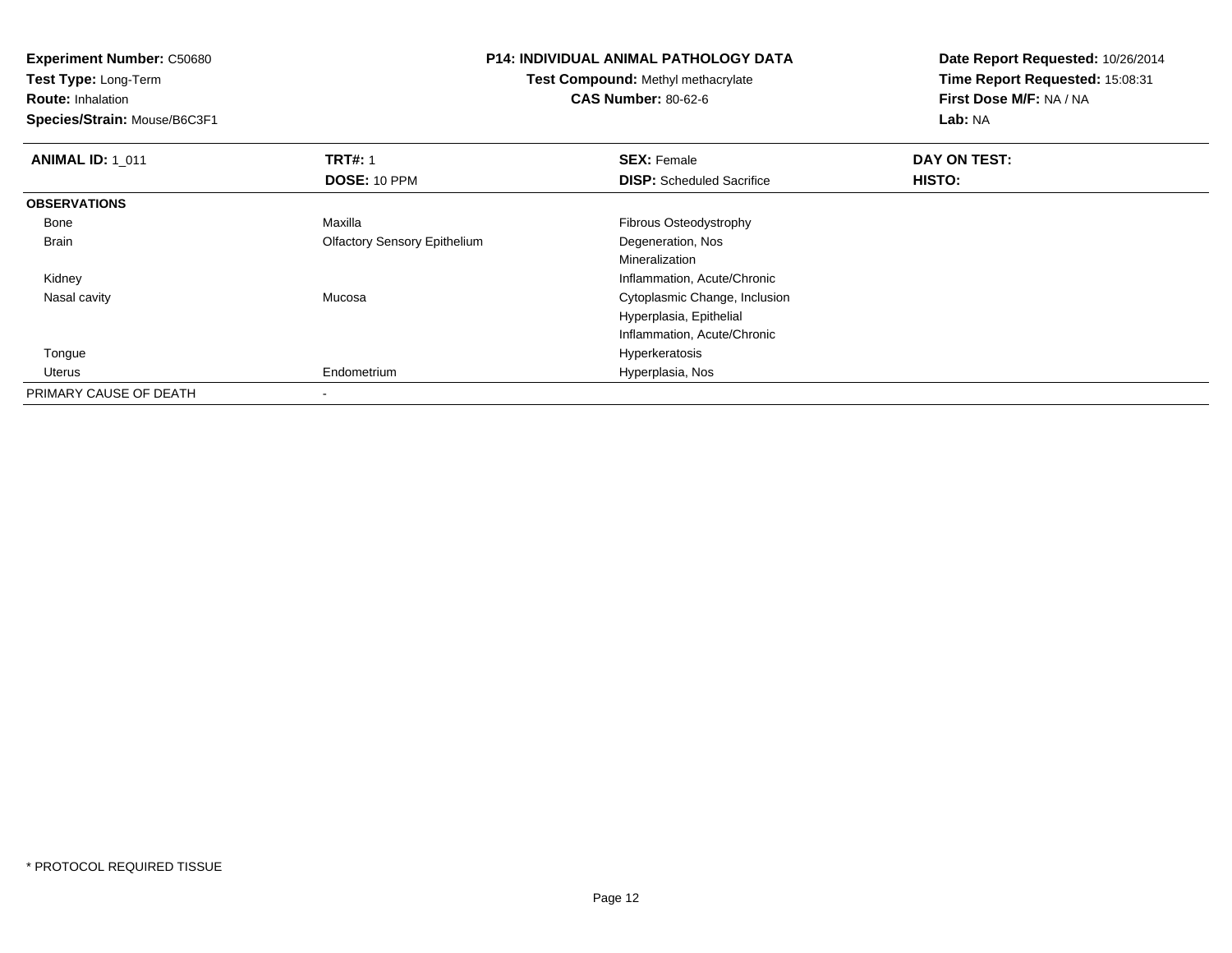| <b>Experiment Number: C50680</b><br><b>Test Type: Long-Term</b><br><b>Route: Inhalation</b><br>Species/Strain: Mouse/B6C3F1 |                                     | <b>P14: INDIVIDUAL ANIMAL PATHOLOGY DATA</b><br>Test Compound: Methyl methacrylate<br><b>CAS Number: 80-62-6</b> | Date Report Requested: 10/26/2014<br>Time Report Requested: 15:08:31<br>First Dose M/F: NA / NA<br>Lab: NA |
|-----------------------------------------------------------------------------------------------------------------------------|-------------------------------------|------------------------------------------------------------------------------------------------------------------|------------------------------------------------------------------------------------------------------------|
| <b>ANIMAL ID: 1_012</b>                                                                                                     | <b>TRT#:</b> 1                      | <b>SEX: Female</b>                                                                                               | DAY ON TEST:                                                                                               |
|                                                                                                                             | DOSE: 10 PPM                        | <b>DISP:</b> Scheduled Sacrifice                                                                                 | HISTO:                                                                                                     |
| <b>OBSERVATIONS</b>                                                                                                         |                                     |                                                                                                                  |                                                                                                            |
| Bone                                                                                                                        | Maxilla                             | Fibrous Osteodystrophy                                                                                           |                                                                                                            |
| <b>Brain</b>                                                                                                                | <b>Olfactory Sensory Epithelium</b> | Degeneration, Nos                                                                                                |                                                                                                            |
|                                                                                                                             |                                     | Mineralization                                                                                                   |                                                                                                            |
| Nasal cavity                                                                                                                | Mucosa                              | Cytoplasmic Change, Inclusion                                                                                    |                                                                                                            |
|                                                                                                                             |                                     | Hyperplasia, Epithelial                                                                                          |                                                                                                            |
|                                                                                                                             |                                     | Inflammation, Acute/Chronic                                                                                      |                                                                                                            |
| Unspecified                                                                                                                 | Multiple Organs Nos                 | Inflammation, Acute/Chronic                                                                                      |                                                                                                            |
| PRIMARY CAUSE OF DEATH                                                                                                      |                                     |                                                                                                                  |                                                                                                            |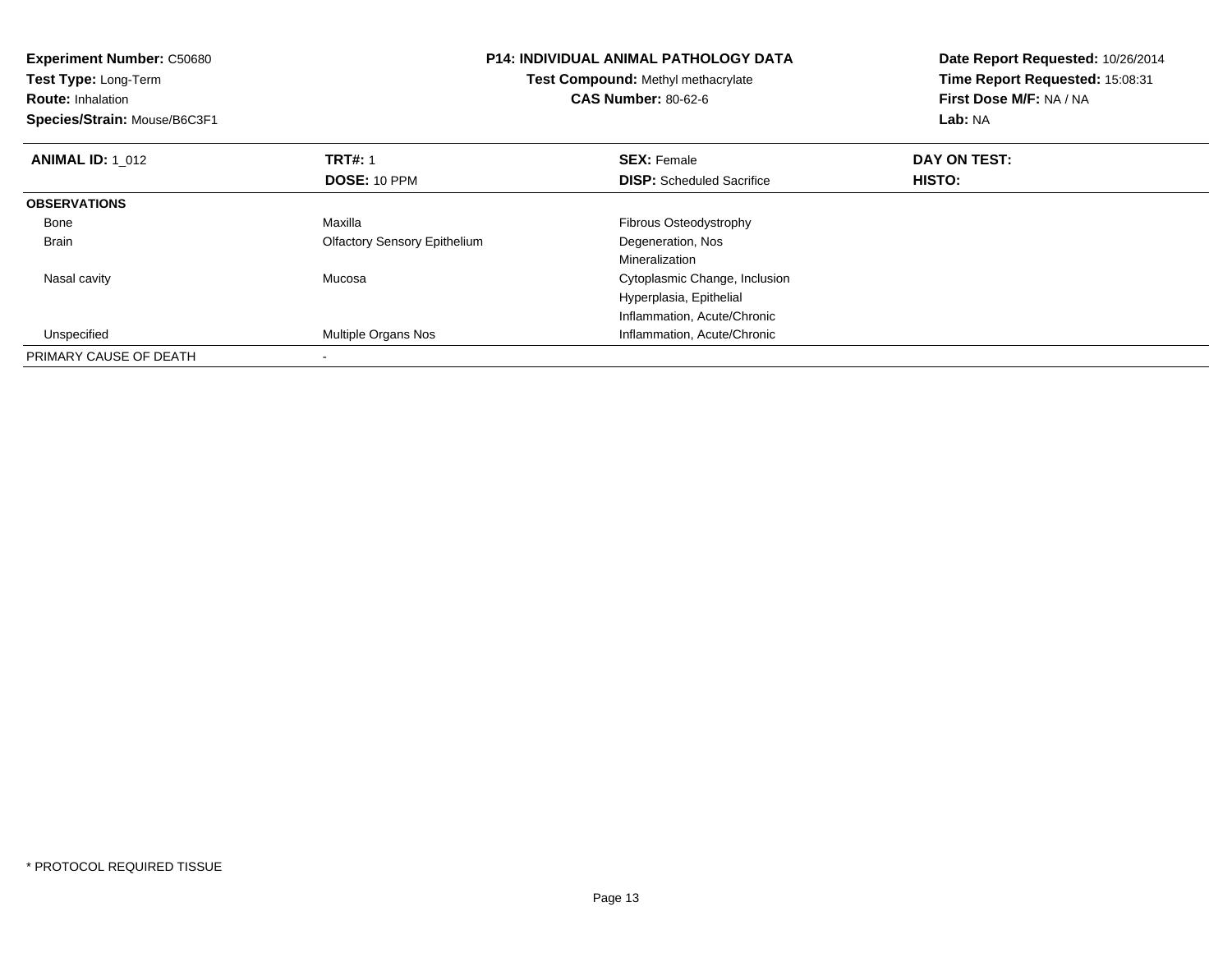| <b>Experiment Number: C50680</b><br>Test Type: Long-Term<br><b>Route: Inhalation</b><br>Species/Strain: Mouse/B6C3F1 | <b>P14: INDIVIDUAL ANIMAL PATHOLOGY DATA</b><br>Test Compound: Methyl methacrylate<br><b>CAS Number: 80-62-6</b> |                                  | Date Report Requested: 10/26/2014<br>Time Report Requested: 15:08:31<br>First Dose M/F: NA / NA<br>Lab: NA |
|----------------------------------------------------------------------------------------------------------------------|------------------------------------------------------------------------------------------------------------------|----------------------------------|------------------------------------------------------------------------------------------------------------|
| <b>ANIMAL ID: 1 013</b>                                                                                              | <b>TRT#: 1</b>                                                                                                   | <b>SEX: Female</b>               | DAY ON TEST:                                                                                               |
|                                                                                                                      | DOSE: 10 PPM                                                                                                     | <b>DISP:</b> Scheduled Sacrifice | HISTO:                                                                                                     |
| <b>OBSERVATIONS</b>                                                                                                  |                                                                                                                  |                                  |                                                                                                            |
| Brain                                                                                                                | <b>Olfactory Sensory Epithelium</b>                                                                              | Degeneration, Nos                |                                                                                                            |
|                                                                                                                      |                                                                                                                  | Mineralization                   |                                                                                                            |
| Nasal cavity                                                                                                         | Mucosa                                                                                                           | Cytoplasmic Change, Inclusion    |                                                                                                            |
|                                                                                                                      |                                                                                                                  | Hyperplasia, Epithelial          |                                                                                                            |
|                                                                                                                      |                                                                                                                  | Inflammation, Acute/Chronic      |                                                                                                            |
| Pituitary gland                                                                                                      |                                                                                                                  | Hyperplasia, Focal               |                                                                                                            |
| Uterus                                                                                                               | Endometrium                                                                                                      | Hyperplasia, Nos                 |                                                                                                            |
| PRIMARY CAUSE OF DEATH                                                                                               |                                                                                                                  |                                  |                                                                                                            |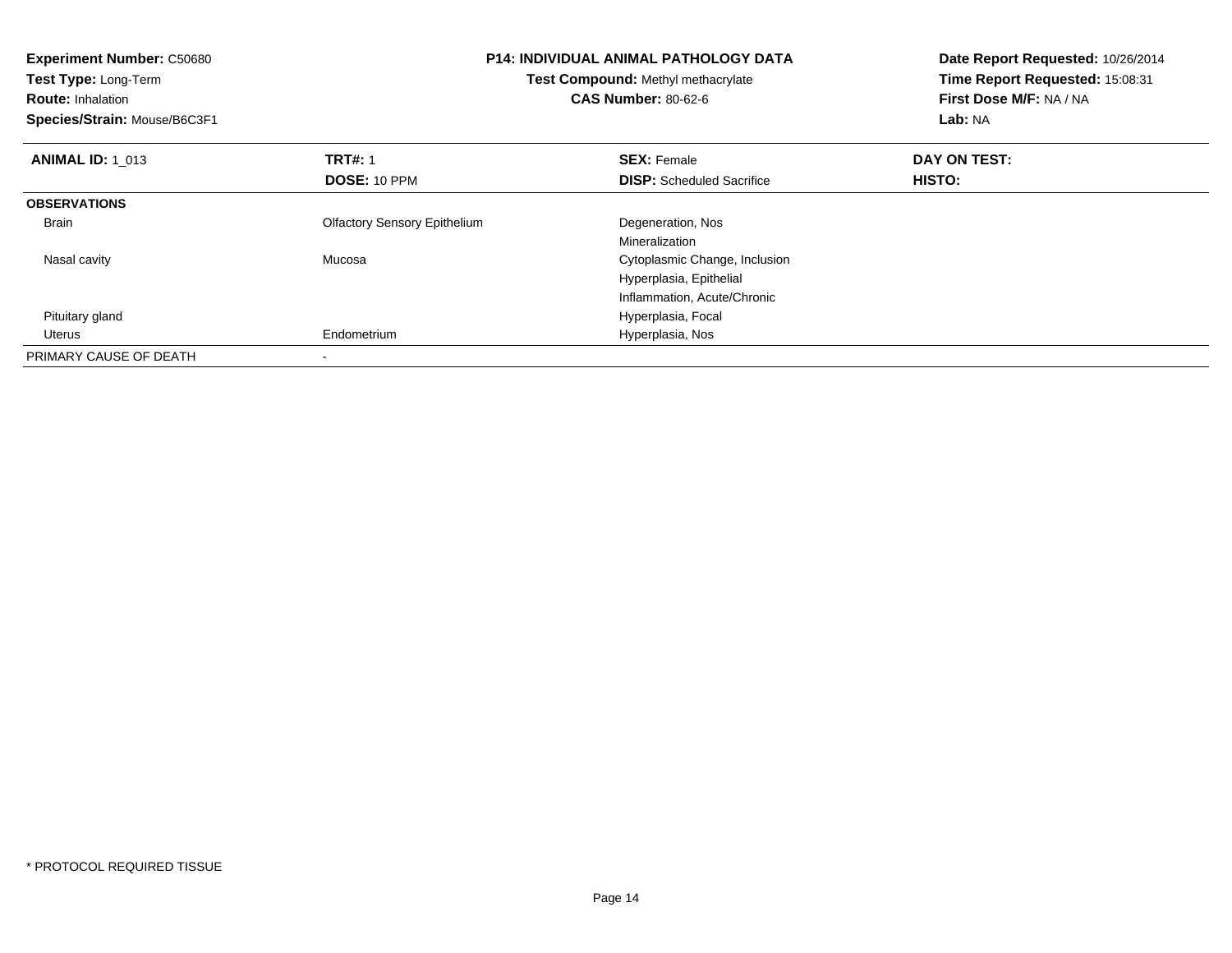| <b>Experiment Number: C50680</b><br>Test Type: Long-Term<br><b>Route: Inhalation</b><br>Species/Strain: Mouse/B6C3F1 | P14: INDIVIDUAL ANIMAL PATHOLOGY DATA<br>Test Compound: Methyl methacrylate<br><b>CAS Number: 80-62-6</b> |                                  | Date Report Requested: 10/26/2014<br>Time Report Requested: 15:08:31<br>First Dose M/F: NA / NA<br>Lab: NA |
|----------------------------------------------------------------------------------------------------------------------|-----------------------------------------------------------------------------------------------------------|----------------------------------|------------------------------------------------------------------------------------------------------------|
| <b>ANIMAL ID: 1 014</b>                                                                                              | <b>TRT#: 1</b>                                                                                            | <b>SEX: Female</b>               | DAY ON TEST:                                                                                               |
|                                                                                                                      | DOSE: 10 PPM                                                                                              | <b>DISP:</b> Scheduled Sacrifice | HISTO:                                                                                                     |
| <b>OBSERVATIONS</b>                                                                                                  |                                                                                                           |                                  |                                                                                                            |
| <b>Brain</b>                                                                                                         | <b>Olfactory Sensory Epithelium</b>                                                                       | Degeneration, Nos                |                                                                                                            |
| Intestine Small                                                                                                      | Jejunum                                                                                                   | Hyperplasia, Lymphoid            |                                                                                                            |
| Nasal cavity                                                                                                         | Mucosa                                                                                                    | Cytoplasmic Change, Inclusion    |                                                                                                            |
|                                                                                                                      |                                                                                                           | Hyperplasia, Epithelial          |                                                                                                            |
|                                                                                                                      |                                                                                                           | Inflammation, Acute/Chronic      |                                                                                                            |
| Spleen                                                                                                               |                                                                                                           | Lymphoma, Mixed-Malignant Type   |                                                                                                            |
| Uterus                                                                                                               |                                                                                                           | Hyperplasia, Lymphoid            |                                                                                                            |
| PRIMARY CAUSE OF DEATH                                                                                               |                                                                                                           |                                  |                                                                                                            |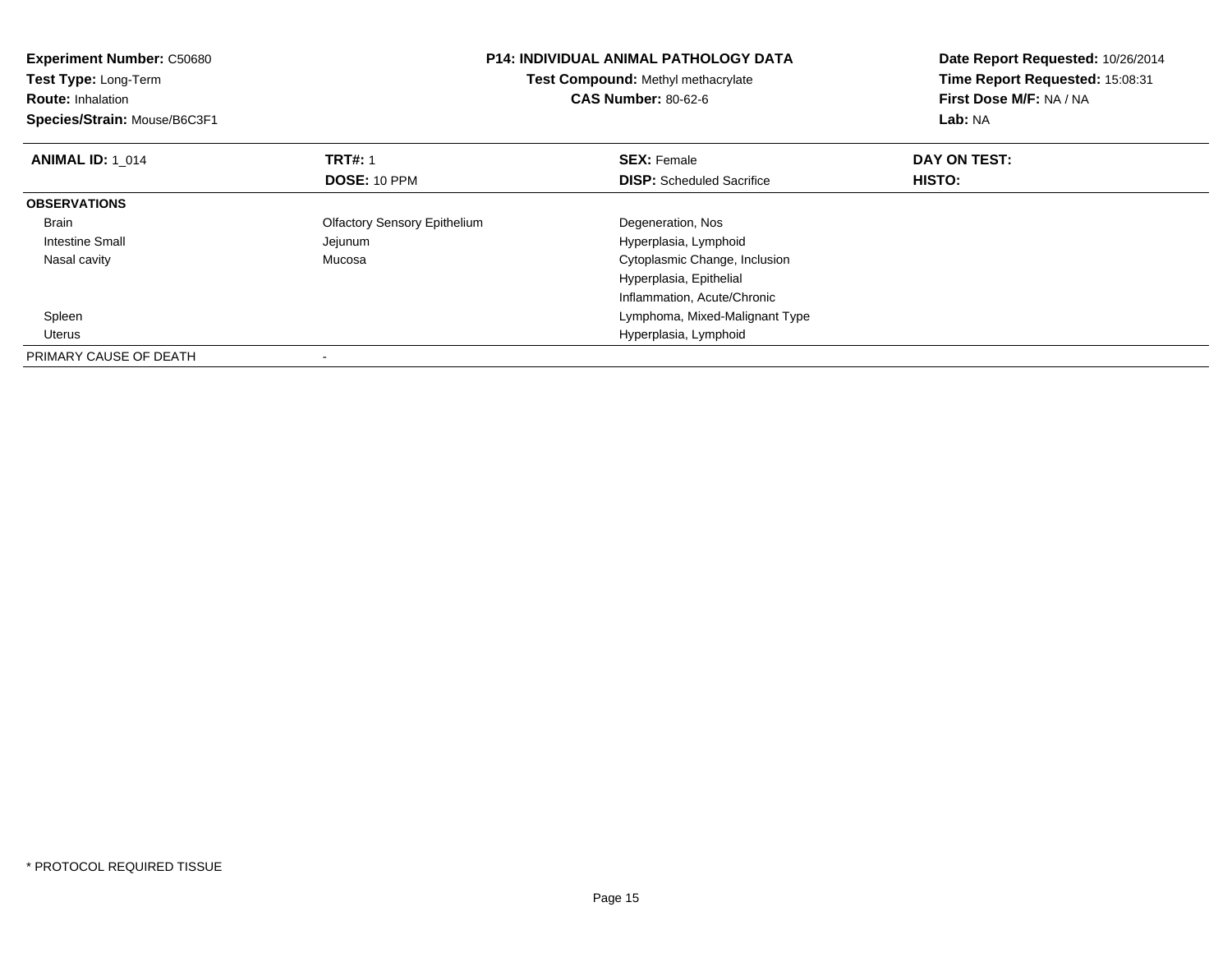| <b>Experiment Number: C50680</b><br>Test Type: Long-Term<br><b>Route: Inhalation</b><br>Species/Strain: Mouse/B6C3F1 |                                     | <b>P14: INDIVIDUAL ANIMAL PATHOLOGY DATA</b><br><b>Test Compound: Methyl methacrylate</b><br><b>CAS Number: 80-62-6</b> | Date Report Requested: 10/26/2014<br>Time Report Requested: 15:08:31<br>First Dose M/F: NA / NA<br>Lab: NA |
|----------------------------------------------------------------------------------------------------------------------|-------------------------------------|-------------------------------------------------------------------------------------------------------------------------|------------------------------------------------------------------------------------------------------------|
| <b>ANIMAL ID: 1_015</b>                                                                                              | <b>TRT#: 1</b>                      | <b>SEX: Female</b>                                                                                                      | DAY ON TEST:                                                                                               |
|                                                                                                                      | <b>DOSE: 10 PPM</b>                 | <b>DISP:</b> Moribund Sacrifice                                                                                         | <b>HISTO:</b>                                                                                              |
| <b>OBSERVATIONS</b>                                                                                                  |                                     |                                                                                                                         |                                                                                                            |
| <b>Brain</b>                                                                                                         | <b>Olfactory Sensory Epithelium</b> | Degeneration, Nos                                                                                                       |                                                                                                            |
|                                                                                                                      |                                     | Mineralization                                                                                                          |                                                                                                            |
| Nasal cavity                                                                                                         |                                     | Hyperplasia, Epithelial                                                                                                 |                                                                                                            |
| <b>Skin</b>                                                                                                          |                                     | Squamous Cell Carcinoma                                                                                                 |                                                                                                            |
| Unspecified                                                                                                          | Multiple Organs Nos                 | Hematopoiesis                                                                                                           |                                                                                                            |
|                                                                                                                      | Multiple Organs Nos                 | Inflammation, Acute/Chronic                                                                                             |                                                                                                            |
| PRIMARY CAUSE OF DEATH                                                                                               |                                     |                                                                                                                         |                                                                                                            |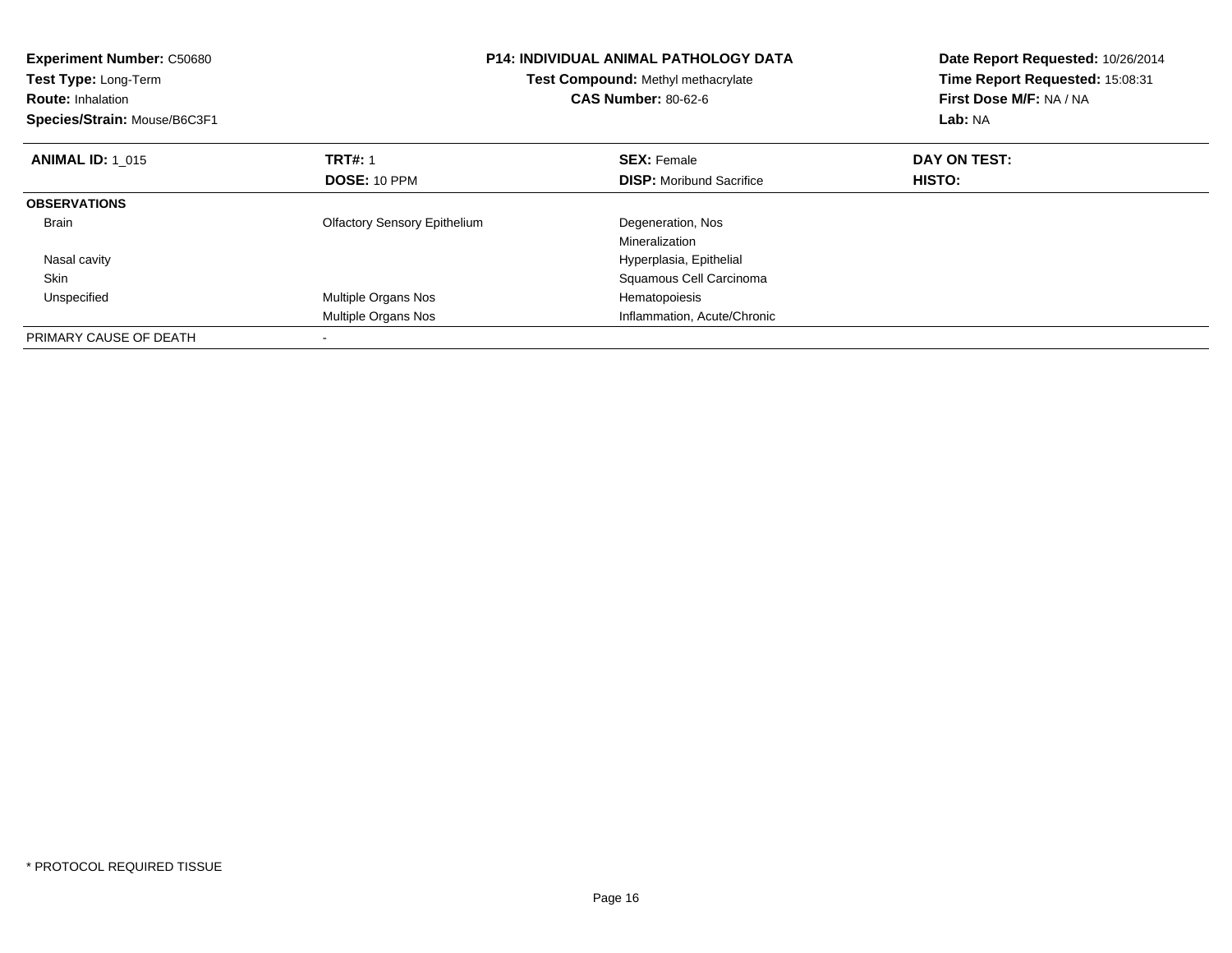| <b>Experiment Number: C50680</b> |                                     | <b>P14: INDIVIDUAL ANIMAL PATHOLOGY DATA</b> | Date Report Requested: 10/26/2014 |  |
|----------------------------------|-------------------------------------|----------------------------------------------|-----------------------------------|--|
| Test Type: Long-Term             |                                     | Test Compound: Methyl methacrylate           |                                   |  |
| <b>Route: Inhalation</b>         |                                     | <b>CAS Number: 80-62-6</b>                   | First Dose M/F: NA / NA           |  |
| Species/Strain: Mouse/B6C3F1     |                                     |                                              | Lab: NA                           |  |
| <b>ANIMAL ID: 1 016</b>          | <b>TRT#: 1</b>                      | <b>SEX: Female</b>                           | DAY ON TEST:                      |  |
|                                  | DOSE: 10 PPM                        | <b>DISP:</b> Scheduled Sacrifice             | <b>HISTO:</b>                     |  |
| <b>OBSERVATIONS</b>              |                                     |                                              |                                   |  |
| Brain                            | <b>Olfactory Sensory Epithelium</b> | Degeneration, Nos                            |                                   |  |
|                                  |                                     | Mineralization                               |                                   |  |
| Nasal cavity                     |                                     | Hyperplasia, Epithelial                      |                                   |  |
|                                  |                                     | Inflammation, Acute/Chronic                  |                                   |  |
| Ovary                            |                                     | Cyst, Nos                                    |                                   |  |
| Unspecified                      | <b>Multiple Organs Nos</b>          | Inflammation, Acute/Chronic                  |                                   |  |
| Uterus                           | Endometrium                         | Hyperplasia, Nos                             |                                   |  |
|                                  |                                     | Inflammation, Suppurative                    |                                   |  |
| PRIMARY CAUSE OF DEATH           |                                     |                                              |                                   |  |

-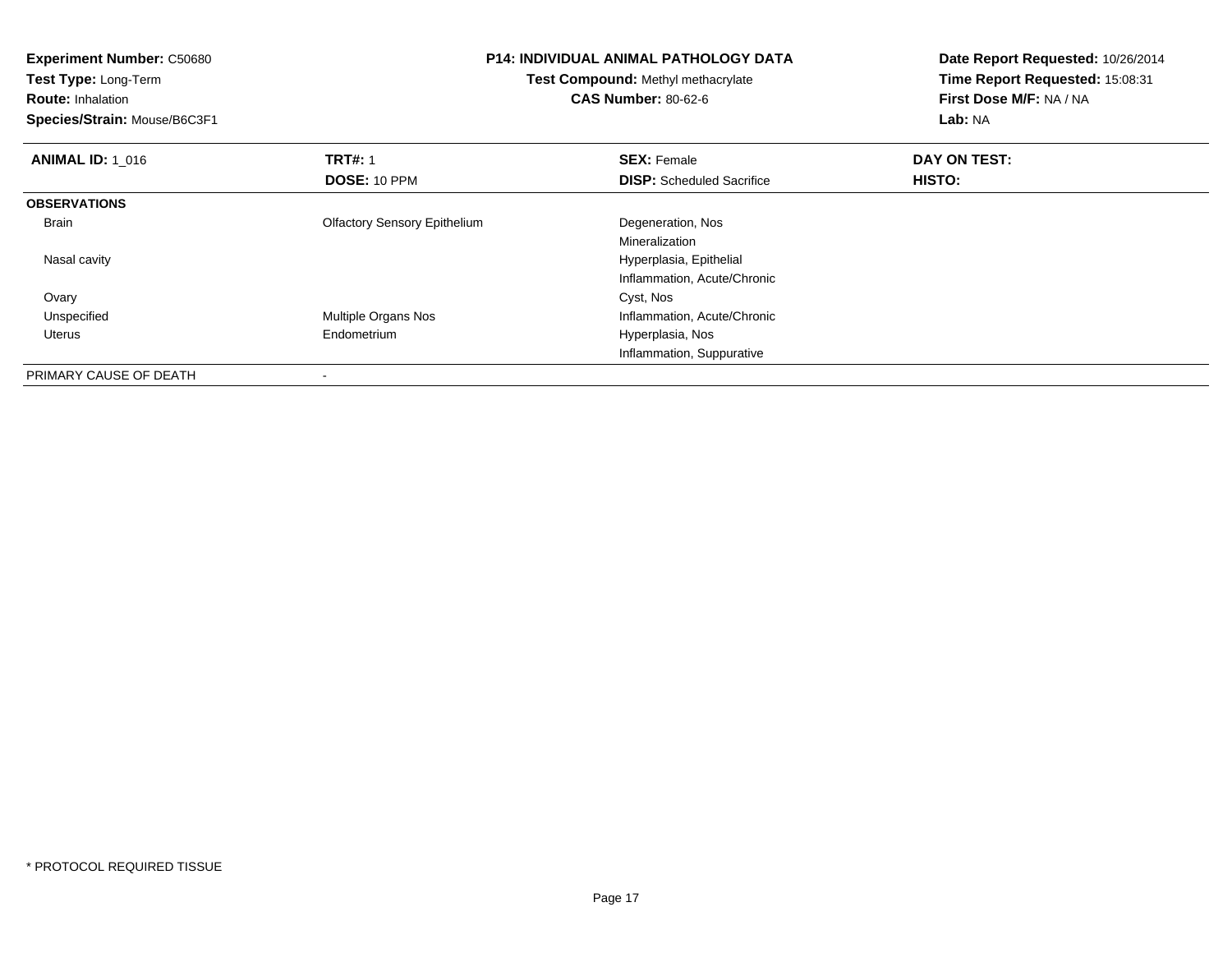| <b>Experiment Number: C50680</b><br>Test Type: Long-Term<br><b>Route: Inhalation</b><br>Species/Strain: Mouse/B6C3F1 | <b>P14: INDIVIDUAL ANIMAL PATHOLOGY DATA</b><br>Test Compound: Methyl methacrylate<br><b>CAS Number: 80-62-6</b> |                                      | Date Report Requested: 10/26/2014<br>Time Report Requested: 15:08:31<br>First Dose M/F: NA / NA<br>Lab: NA |  |
|----------------------------------------------------------------------------------------------------------------------|------------------------------------------------------------------------------------------------------------------|--------------------------------------|------------------------------------------------------------------------------------------------------------|--|
| <b>ANIMAL ID: 1 017</b>                                                                                              | <b>TRT#:</b> 1                                                                                                   | <b>SEX: Female</b>                   | DAY ON TEST:                                                                                               |  |
|                                                                                                                      | DOSE: 10 PPM                                                                                                     | <b>DISP:</b> Scheduled Sacrifice     | HISTO:                                                                                                     |  |
| <b>OBSERVATIONS</b>                                                                                                  |                                                                                                                  |                                      |                                                                                                            |  |
| <b>Brain</b>                                                                                                         | <b>Olfactory Sensory Epithelium</b>                                                                              | Degeneration, Nos                    |                                                                                                            |  |
|                                                                                                                      |                                                                                                                  | Mineralization                       |                                                                                                            |  |
| Nasal cavity                                                                                                         | Mucosa                                                                                                           | Cytoplasmic Change, Inclusion        |                                                                                                            |  |
|                                                                                                                      |                                                                                                                  | Hyperplasia, Epithelial              |                                                                                                            |  |
|                                                                                                                      |                                                                                                                  | Inflammation, Acute/Chronic          |                                                                                                            |  |
| Ovary                                                                                                                |                                                                                                                  | Cyst, Nos                            |                                                                                                            |  |
| Unspecified                                                                                                          | Multiple Organs Nos                                                                                              | Lymphoma, Lymphocytic-Malignant Type |                                                                                                            |  |
| PRIMARY CAUSE OF DEATH                                                                                               |                                                                                                                  |                                      |                                                                                                            |  |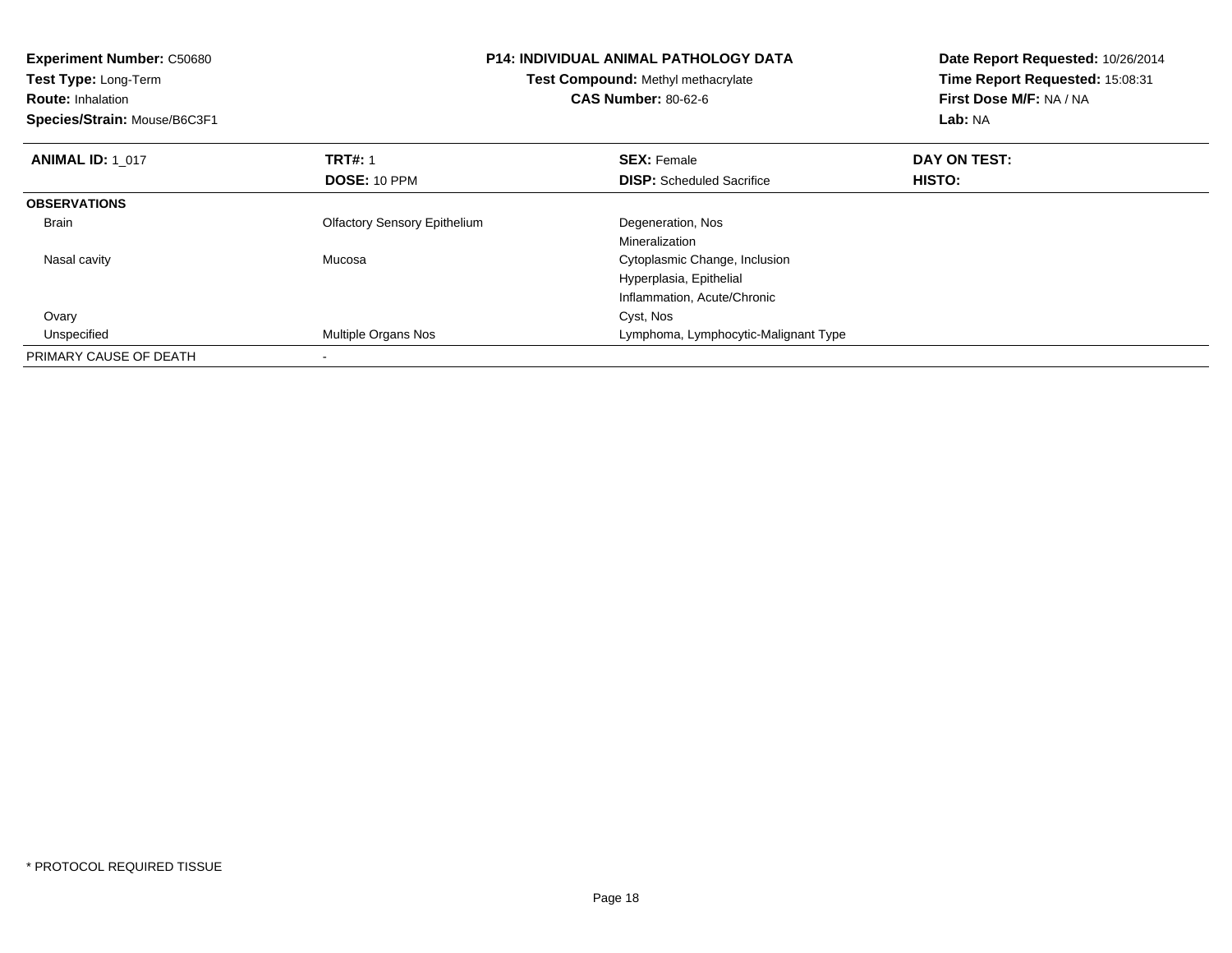| <b>Experiment Number: C50680</b>                           | <b>P14: INDIVIDUAL ANIMAL PATHOLOGY DATA</b> |                                 | Date Report Requested: 10/26/2014 |  |
|------------------------------------------------------------|----------------------------------------------|---------------------------------|-----------------------------------|--|
| Test Type: Long-Term<br>Test Compound: Methyl methacrylate |                                              | Time Report Requested: 15:08:31 |                                   |  |
| <b>Route: Inhalation</b>                                   |                                              | <b>CAS Number: 80-62-6</b>      | First Dose M/F: NA / NA           |  |
| Species/Strain: Mouse/B6C3F1                               |                                              |                                 | Lab: NA                           |  |
| <b>ANIMAL ID: 1 018</b>                                    | <b>TRT#: 1</b>                               | <b>SEX: Female</b>              | DAY ON TEST:                      |  |
|                                                            | DOSE: 10 PPM                                 | <b>DISP:</b> Moribund Sacrifice | HISTO:                            |  |
| <b>OBSERVATIONS</b>                                        |                                              |                                 |                                   |  |
| Brain                                                      | <b>Olfactory Sensory Epithelium</b>          | Degeneration, Nos               |                                   |  |
| Liver                                                      |                                              | Cyst, Nos                       |                                   |  |
|                                                            |                                              | Pigmentation, Nos               |                                   |  |
| Nasal cavity                                               | Mucosa                                       | Cytoplasmic Change, Inclusion   |                                   |  |
|                                                            |                                              | Hyperplasia, Epithelial         |                                   |  |
|                                                            |                                              | Inflammation, Acute/Chronic     |                                   |  |
| Ovary                                                      |                                              | Cyst, Nos                       |                                   |  |
| Unspecified                                                | Multiple Organs Nos                          | Inflammation, Acute/Chronic     |                                   |  |
| PRIMARY CAUSE OF DEATH                                     |                                              |                                 |                                   |  |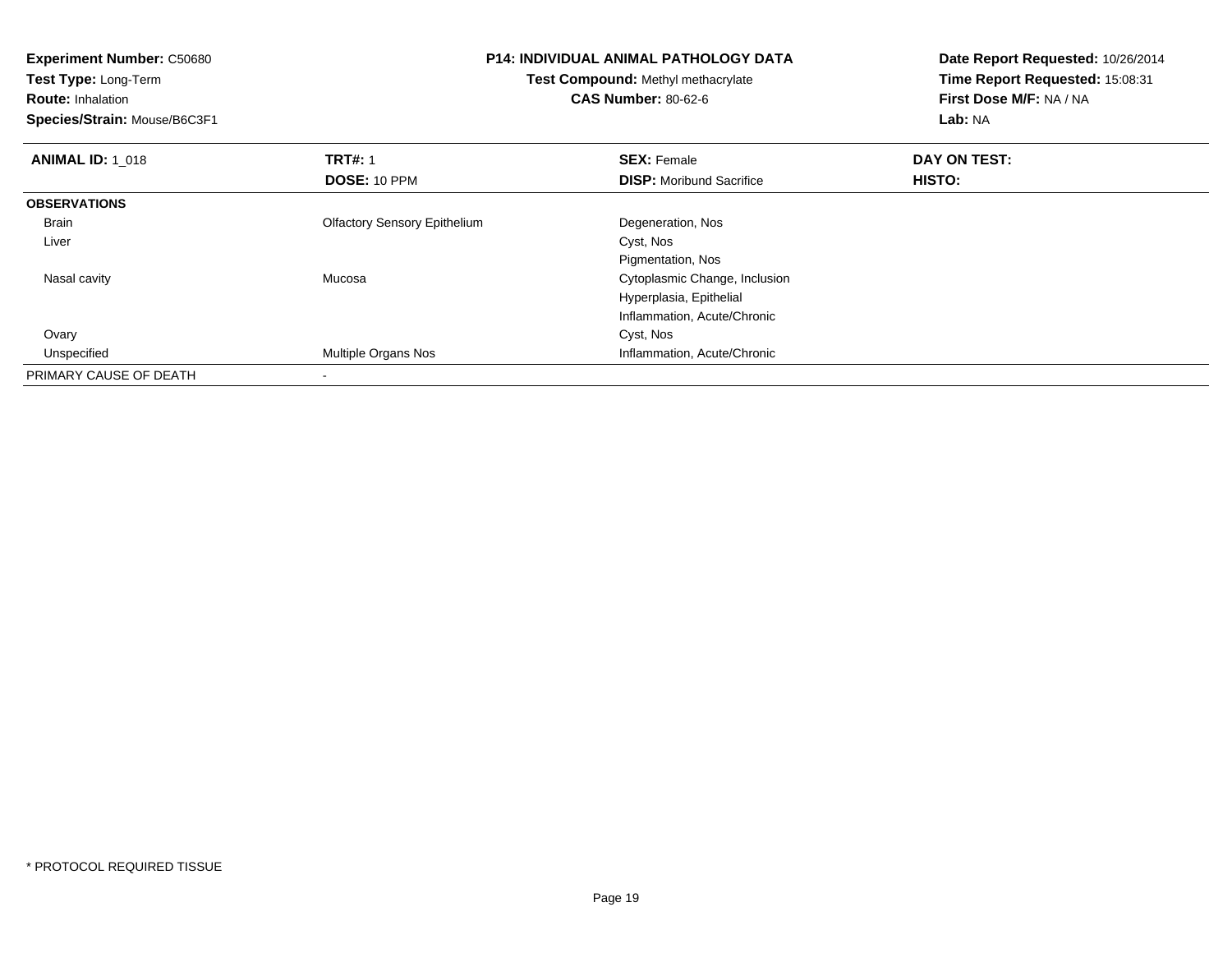| <b>Experiment Number: C50680</b><br><b>Test Type: Long-Term</b><br><b>Route: Inhalation</b><br>Species/Strain: Mouse/B6C3F1 |                                     | <b>P14: INDIVIDUAL ANIMAL PATHOLOGY DATA</b><br>Test Compound: Methyl methacrylate<br><b>CAS Number: 80-62-6</b> | Date Report Requested: 10/26/2014<br>Time Report Requested: 15:08:31<br>First Dose M/F: NA / NA<br>Lab: NA |  |
|-----------------------------------------------------------------------------------------------------------------------------|-------------------------------------|------------------------------------------------------------------------------------------------------------------|------------------------------------------------------------------------------------------------------------|--|
| <b>ANIMAL ID: 1 019</b>                                                                                                     | <b>TRT#: 1</b>                      | <b>SEX: Female</b>                                                                                               | DAY ON TEST:                                                                                               |  |
|                                                                                                                             | DOSE: 10 PPM                        | <b>DISP:</b> Scheduled Sacrifice                                                                                 | HISTO:                                                                                                     |  |
| <b>OBSERVATIONS</b>                                                                                                         |                                     |                                                                                                                  |                                                                                                            |  |
| <b>Brain</b>                                                                                                                | <b>Olfactory Sensory Epithelium</b> | Degeneration, Nos                                                                                                |                                                                                                            |  |
| Nasal cavity                                                                                                                | Mucosa                              | Cytoplasmic Change, Inclusion                                                                                    |                                                                                                            |  |
|                                                                                                                             |                                     | Hyperplasia, Epithelial                                                                                          |                                                                                                            |  |
|                                                                                                                             |                                     | Inflammation, Acute/Chronic                                                                                      |                                                                                                            |  |
| Salivary gland                                                                                                              |                                     | Inflammation, Acute/Chronic                                                                                      |                                                                                                            |  |
| Uterus                                                                                                                      | Endometrium                         | Hyperplasia, Nos                                                                                                 |                                                                                                            |  |
| PRIMARY CAUSE OF DEATH                                                                                                      |                                     |                                                                                                                  |                                                                                                            |  |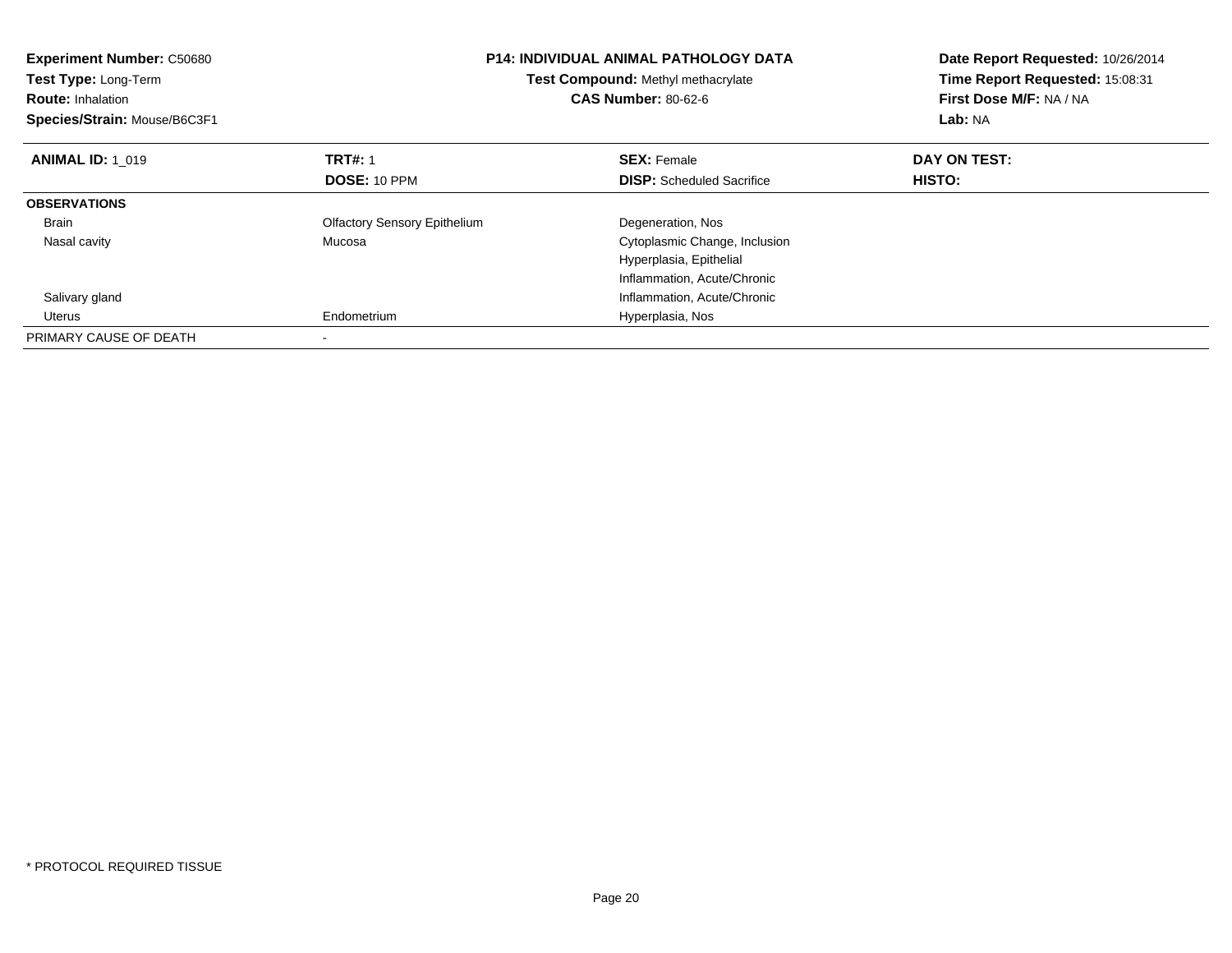| <b>Experiment Number: C50680</b><br><b>Test Type: Long-Term</b><br><b>Route: Inhalation</b><br>Species/Strain: Mouse/B6C3F1 | <b>P14: INDIVIDUAL ANIMAL PATHOLOGY DATA</b><br>Test Compound: Methyl methacrylate<br><b>CAS Number: 80-62-6</b> |                                  | Date Report Requested: 10/26/2014<br>Time Report Requested: 15:08:31<br>First Dose M/F: NA / NA<br>Lab: NA |
|-----------------------------------------------------------------------------------------------------------------------------|------------------------------------------------------------------------------------------------------------------|----------------------------------|------------------------------------------------------------------------------------------------------------|
| <b>ANIMAL ID: 1 020</b>                                                                                                     | <b>TRT#: 1</b>                                                                                                   | <b>SEX: Female</b>               | DAY ON TEST:                                                                                               |
|                                                                                                                             | DOSE: 10 PPM                                                                                                     | <b>DISP:</b> Scheduled Sacrifice | HISTO:                                                                                                     |
| <b>OBSERVATIONS</b>                                                                                                         |                                                                                                                  |                                  |                                                                                                            |
| Bone                                                                                                                        | Maxilla                                                                                                          | Fibrous Osteodystrophy           |                                                                                                            |
| Brain                                                                                                                       | <b>Olfactory Sensory Epithelium</b>                                                                              | Degeneration, Nos                |                                                                                                            |
|                                                                                                                             |                                                                                                                  | Mineralization                   |                                                                                                            |
| Nasal cavity                                                                                                                | Mucosa                                                                                                           | Cytoplasmic Change, Inclusion    |                                                                                                            |
|                                                                                                                             |                                                                                                                  | Hyperplasia, Epithelial          |                                                                                                            |
| Ovary                                                                                                                       |                                                                                                                  | Papillary Cystadenoma, Nos       |                                                                                                            |
| Salivary gland                                                                                                              |                                                                                                                  | Inflammation, Acute/Chronic      |                                                                                                            |
| PRIMARY CAUSE OF DEATH                                                                                                      |                                                                                                                  |                                  |                                                                                                            |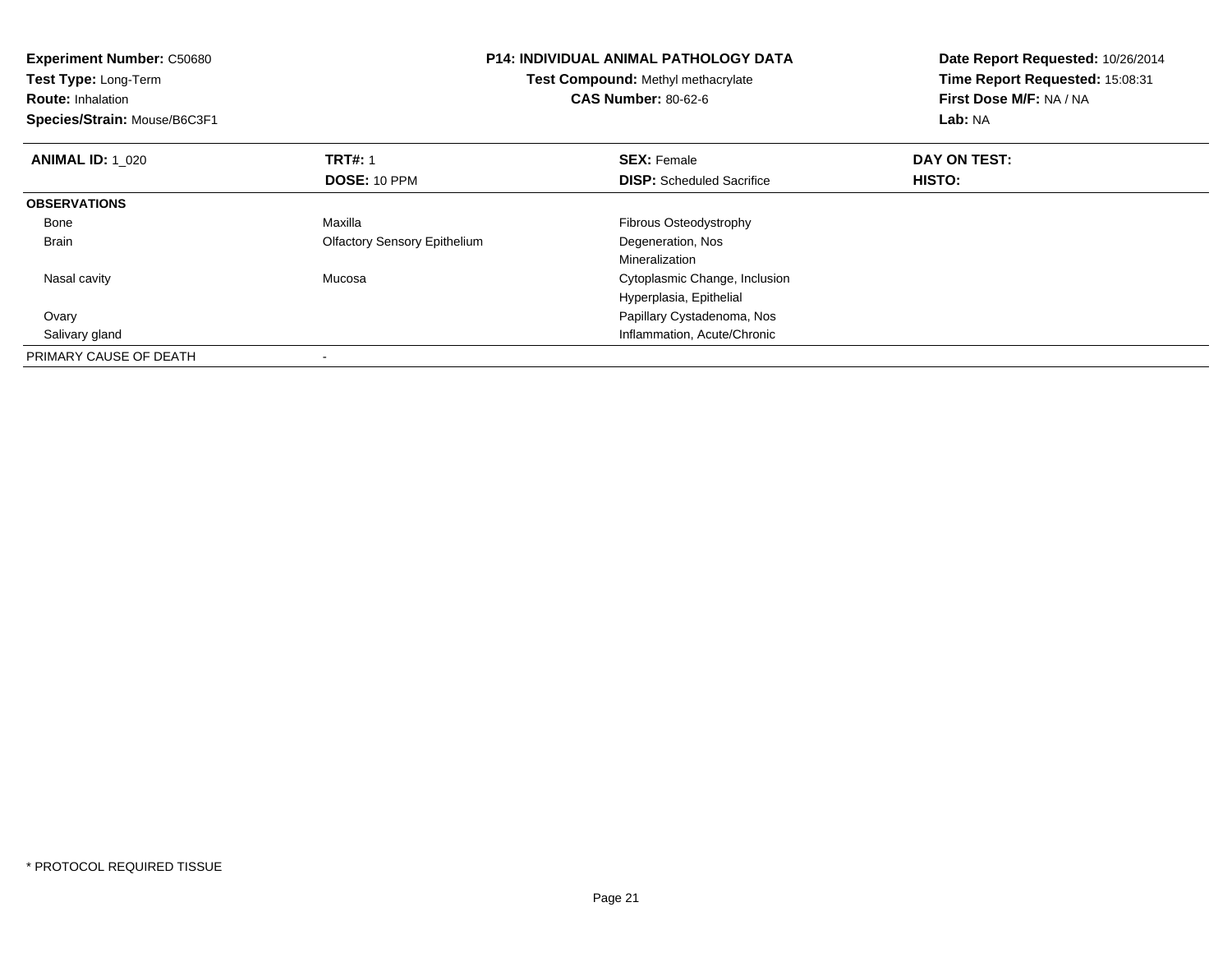**Experiment Number:** C50680

**Test Type:** Long-Term

**Route:** Inhalation

**Species/Strain:** Mouse/B6C3F1

## **P14: INDIVIDUAL ANIMAL PATHOLOGY DATA**

**Test Compound:** Methyl methacrylate**CAS Number:** 80-62-6

**Date Report Requested:** 10/26/2014**Time Report Requested:** 15:08:31**First Dose M/F:** NA / NA**Lab:** NA

| <b>ANIMAL ID: 1_021</b> | <b>TRT#: 1</b>                      | <b>SEX: Female</b>               | DAY ON TEST: |  |
|-------------------------|-------------------------------------|----------------------------------|--------------|--|
|                         | <b>DOSE: 10 PPM</b>                 | <b>DISP:</b> Scheduled Sacrifice | HISTO:       |  |
| <b>OBSERVATIONS</b>     |                                     |                                  |              |  |
| Adrenal gland           | <b>Cortex Nos</b>                   | Hyperplasia, Focal               |              |  |
| Brain                   | <b>Olfactory Sensory Epithelium</b> | Degeneration, Nos                |              |  |
|                         |                                     | Mineralization                   |              |  |
| Kidney                  |                                     | Inflammation, Acute/Chronic      |              |  |
| Nasal cavity            | Mucosa                              | Cytoplasmic Change, Inclusion    |              |  |
|                         |                                     | Hyperplasia, Epithelial          |              |  |
|                         |                                     | Inflammation, Acute/Chronic      |              |  |
| Thyroid                 |                                     | Cyst, Follicular Nos             |              |  |
|                         |                                     | Inflammation, Acute/Chronic      |              |  |
| Uterus                  | Endometrium                         | Hyperplasia, Nos                 |              |  |
| PRIMARY CAUSE OF DEATH  |                                     |                                  |              |  |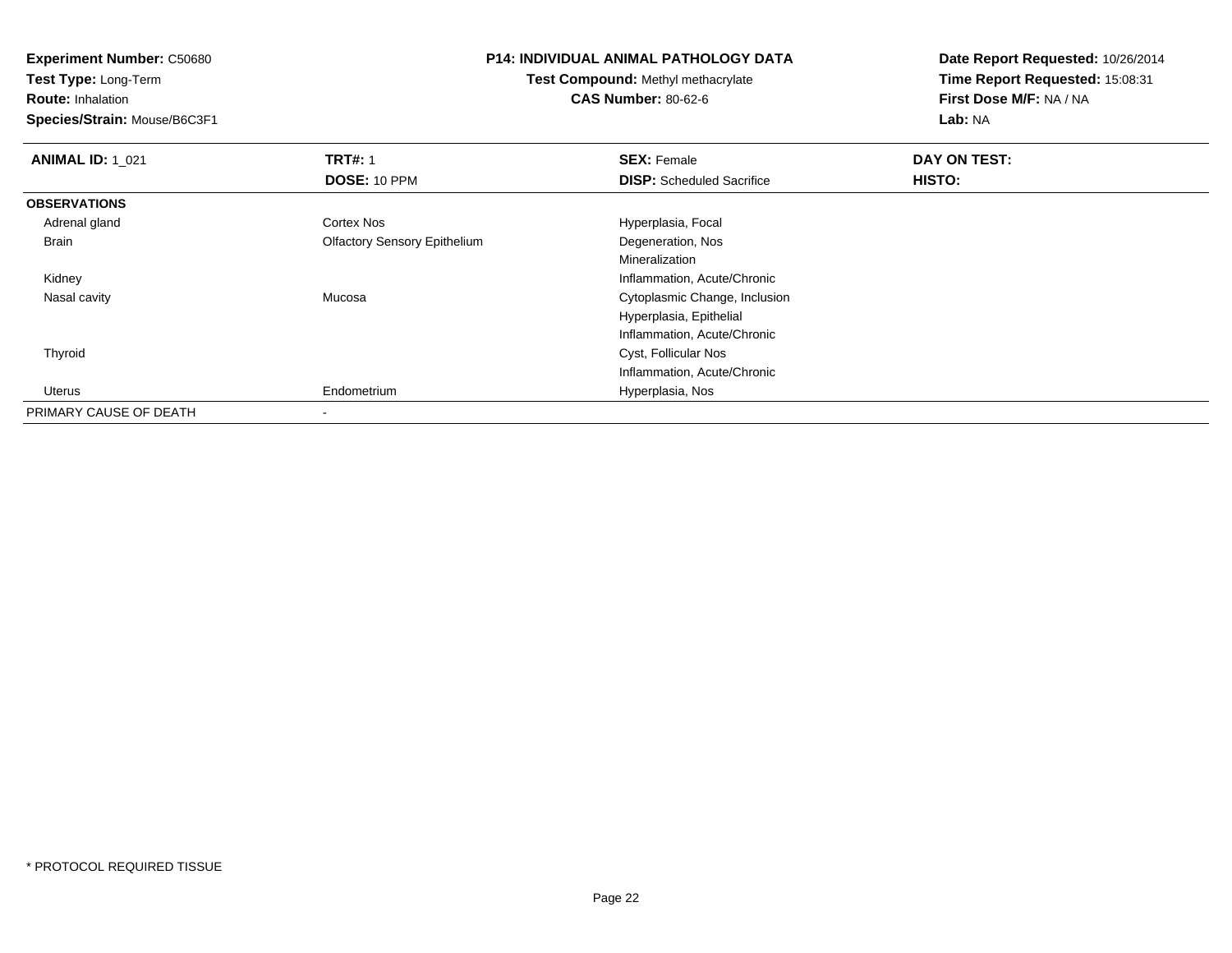**Experiment Number:** C50680**Test Type:** Long-Term**Route:** Inhalation **Species/Strain:** Mouse/B6C3F1**P14: INDIVIDUAL ANIMAL PATHOLOGY DATATest Compound:** Methyl methacrylate**CAS Number:** 80-62-6**Date Report Requested:** 10/26/2014**Time Report Requested:** 15:08:31**First Dose M/F:** NA / NA**Lab:** NA**ANIMAL ID: 1\_022 TRT#:** 1 **SEX:** Female **DAY ON TEST: DOSE:** 10 PPM**DISP:** Scheduled Sacrifice **HISTO: OBSERVATIONS** Brain Olfactory Sensory Epithelium Degeneration, Nos MineralizationHemosiderosis Lymph nodeBronchial Lymph Node Bronchial Lymph Node Histiocytosis Nasal cavity Mucosa Cytoplasmic Change, Inclusion Hyperplasia, EpithelialInflammation, Acute/Chronic**Inflammation, Acute/Chronic**  PancreasPRIMARY CAUSE OF DEATH-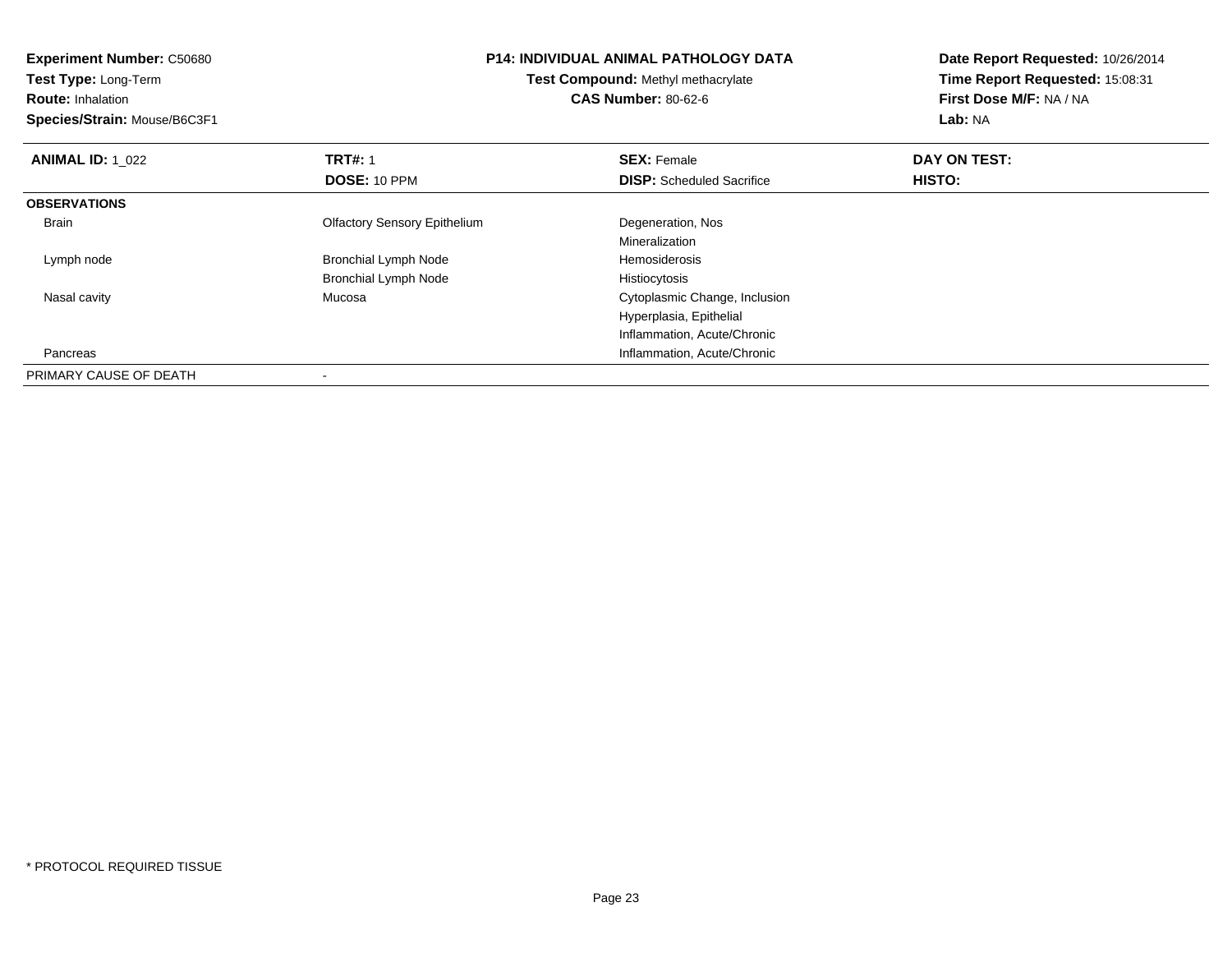| <b>Experiment Number: C50680</b><br><b>Test Type: Long-Term</b><br><b>Route: Inhalation</b><br>Species/Strain: Mouse/B6C3F1 | <b>P14: INDIVIDUAL ANIMAL PATHOLOGY DATA</b><br>Test Compound: Methyl methacrylate<br><b>CAS Number: 80-62-6</b> |                                  | Date Report Requested: 10/26/2014<br>Time Report Requested: 15:08:31<br>First Dose M/F: NA / NA<br>Lab: NA |
|-----------------------------------------------------------------------------------------------------------------------------|------------------------------------------------------------------------------------------------------------------|----------------------------------|------------------------------------------------------------------------------------------------------------|
| <b>ANIMAL ID: 1 023</b>                                                                                                     | <b>TRT#: 1</b>                                                                                                   | <b>SEX: Female</b>               | DAY ON TEST:                                                                                               |
|                                                                                                                             | <b>DOSE: 10 PPM</b>                                                                                              | <b>DISP:</b> Scheduled Sacrifice | <b>HISTO:</b>                                                                                              |
| <b>OBSERVATIONS</b>                                                                                                         |                                                                                                                  |                                  |                                                                                                            |
| <b>Brain</b>                                                                                                                | <b>Olfactory Sensory Epithelium</b>                                                                              | Degeneration, Nos                |                                                                                                            |
| Nasal cavity                                                                                                                | Mucosa                                                                                                           | Cytoplasmic Change, Inclusion    |                                                                                                            |
|                                                                                                                             |                                                                                                                  | Hyperplasia, Epithelial          |                                                                                                            |
|                                                                                                                             |                                                                                                                  | Inflammation, Acute/Chronic      |                                                                                                            |
| Uterus                                                                                                                      | Endometrium                                                                                                      | Hyperplasia, Nos                 |                                                                                                            |
| PRIMARY CAUSE OF DEATH                                                                                                      |                                                                                                                  |                                  |                                                                                                            |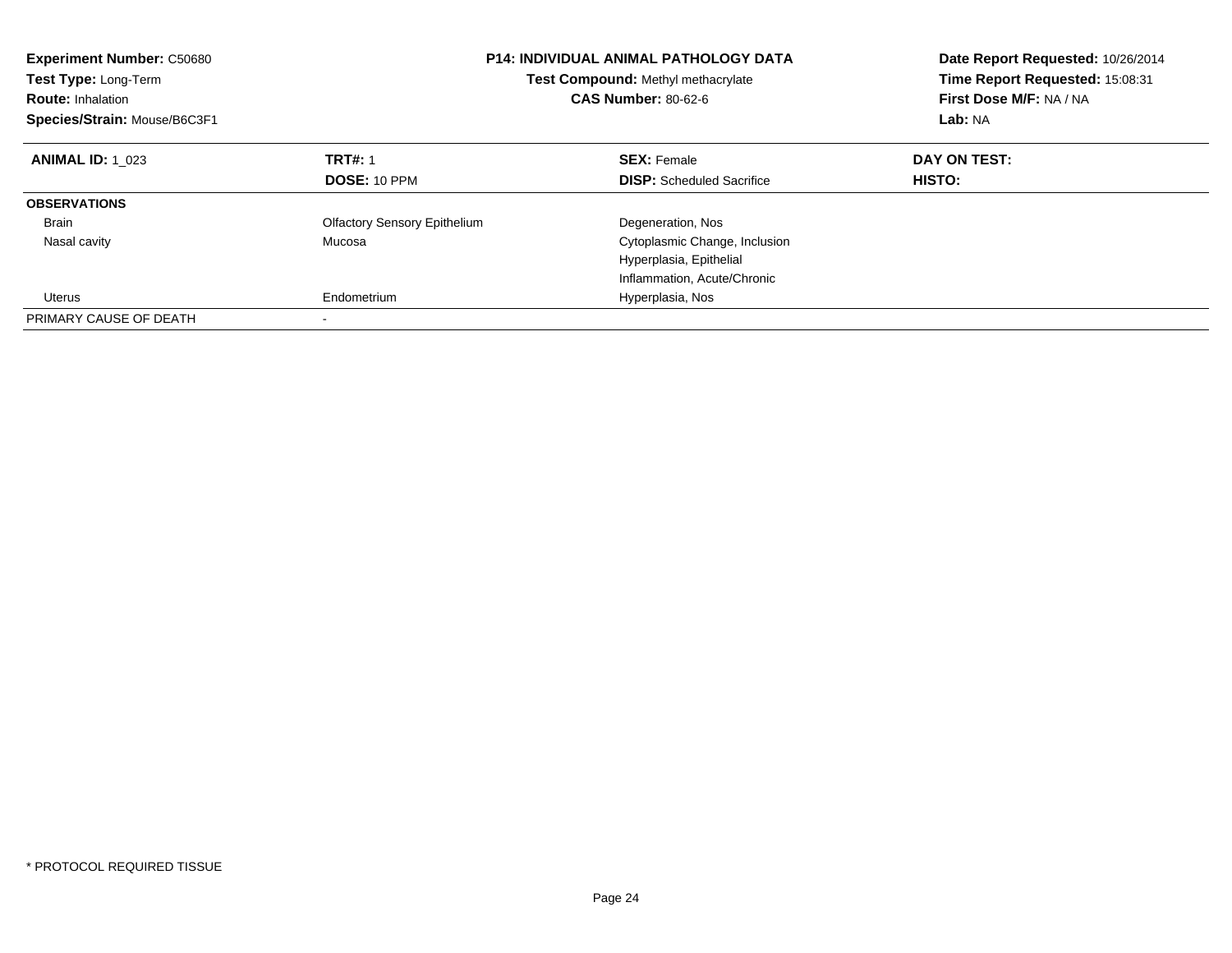| <b>Experiment Number: C50680</b><br>Test Type: Long-Term<br><b>Route: Inhalation</b><br>Species/Strain: Mouse/B6C3F1 | <b>P14: INDIVIDUAL ANIMAL PATHOLOGY DATA</b><br>Test Compound: Methyl methacrylate<br><b>CAS Number: 80-62-6</b> |                                  | Date Report Requested: 10/26/2014<br>Time Report Requested: 15:08:31<br>First Dose M/F: NA / NA<br>Lab: NA |
|----------------------------------------------------------------------------------------------------------------------|------------------------------------------------------------------------------------------------------------------|----------------------------------|------------------------------------------------------------------------------------------------------------|
| <b>ANIMAL ID: 1 024</b>                                                                                              | <b>TRT#: 1</b>                                                                                                   | <b>SEX: Female</b>               | DAY ON TEST:                                                                                               |
|                                                                                                                      | <b>DOSE: 10 PPM</b>                                                                                              | <b>DISP:</b> Scheduled Sacrifice | HISTO:                                                                                                     |
| <b>OBSERVATIONS</b>                                                                                                  |                                                                                                                  |                                  |                                                                                                            |
| <b>Brain</b>                                                                                                         | <b>Olfactory Sensory Epithelium</b>                                                                              | Degeneration, Nos                |                                                                                                            |
|                                                                                                                      |                                                                                                                  | Mineralization                   |                                                                                                            |
| Nasal cavity                                                                                                         | Mucosa                                                                                                           | Cytoplasmic Change, Inclusion    |                                                                                                            |
|                                                                                                                      |                                                                                                                  | Hyperplasia, Epithelial          |                                                                                                            |
|                                                                                                                      |                                                                                                                  | Inflammation, Acute/Chronic      |                                                                                                            |
| Unspecified                                                                                                          | Multiple Organs Nos                                                                                              | Inflammation, Acute/Chronic      |                                                                                                            |
| Uterus                                                                                                               | Endometrium                                                                                                      | Hyperplasia, Nos                 |                                                                                                            |
| PRIMARY CAUSE OF DEATH                                                                                               |                                                                                                                  |                                  |                                                                                                            |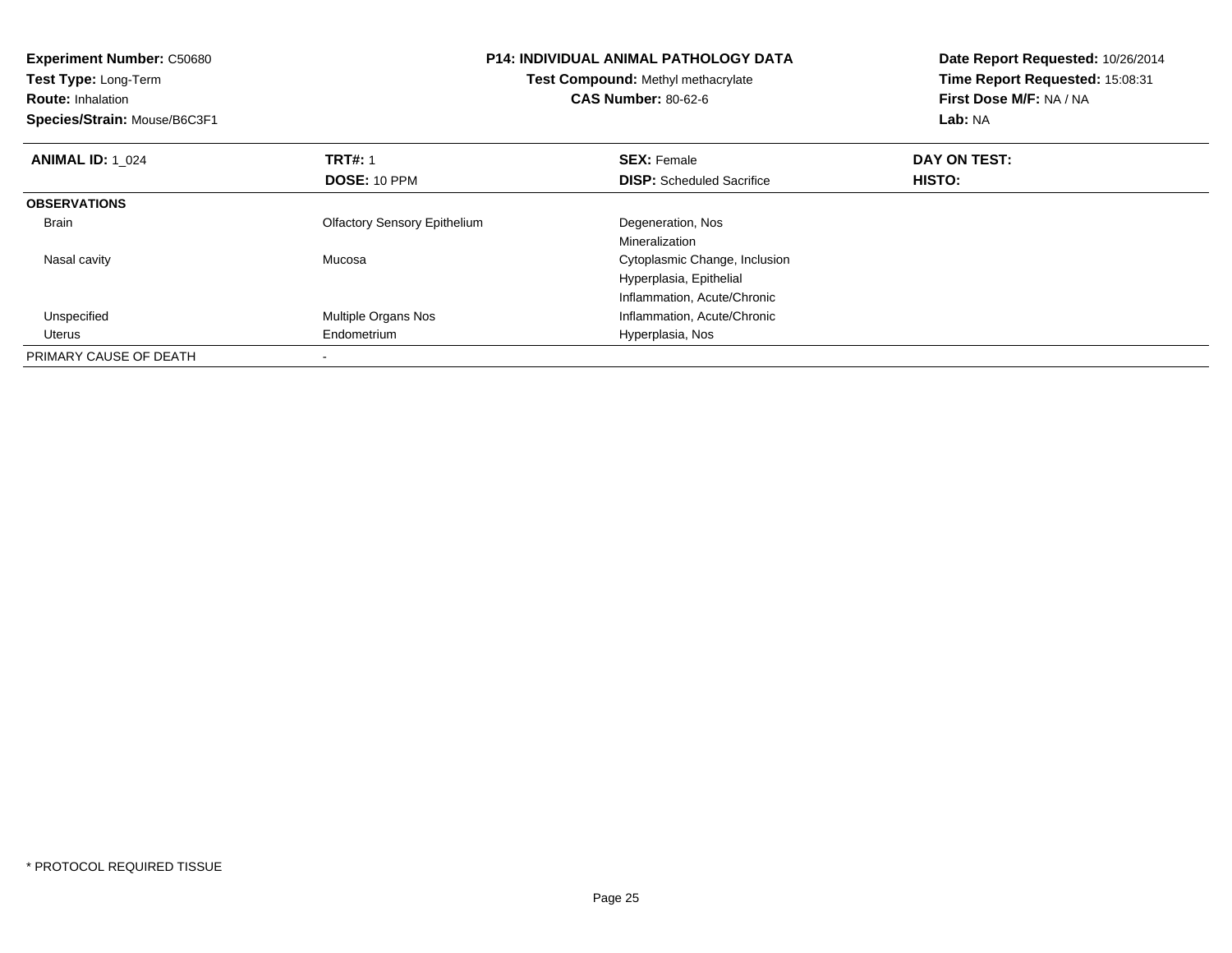**Experiment Number:** C50680**Test Type:** Long-Term**Route:** Inhalation **Species/Strain:** Mouse/B6C3F1**P14: INDIVIDUAL ANIMAL PATHOLOGY DATATest Compound:** Methyl methacrylate**CAS Number:** 80-62-6**Date Report Requested:** 10/26/2014**Time Report Requested:** 15:08:31**First Dose M/F:** NA / NA**Lab:** NA**ANIMAL ID: 1\_025 TRT#:** 1 **SEX:** Female **DAY ON TEST: DOSE:** 10 PPM**DISP:** Scheduled Sacrifice **HISTO: OBSERVATIONS** Brain Olfactory Sensory Epithelium Degeneration, Nos Mineralizationg and the state of the state of the state of the state of the state of the Lymphocytic Inflammatory Infiltrate Lung Nasal cavity Mucosa Cytoplasmic Change, Inclusion Hyperplasia, EpithelialInflammation, Acute/Chronicd **Multiple Organs Nos Inflammation, Acute/Chronic**  Unspecified Uterus Endometrium Hyperplasia, Nos PRIMARY CAUSE OF DEATH-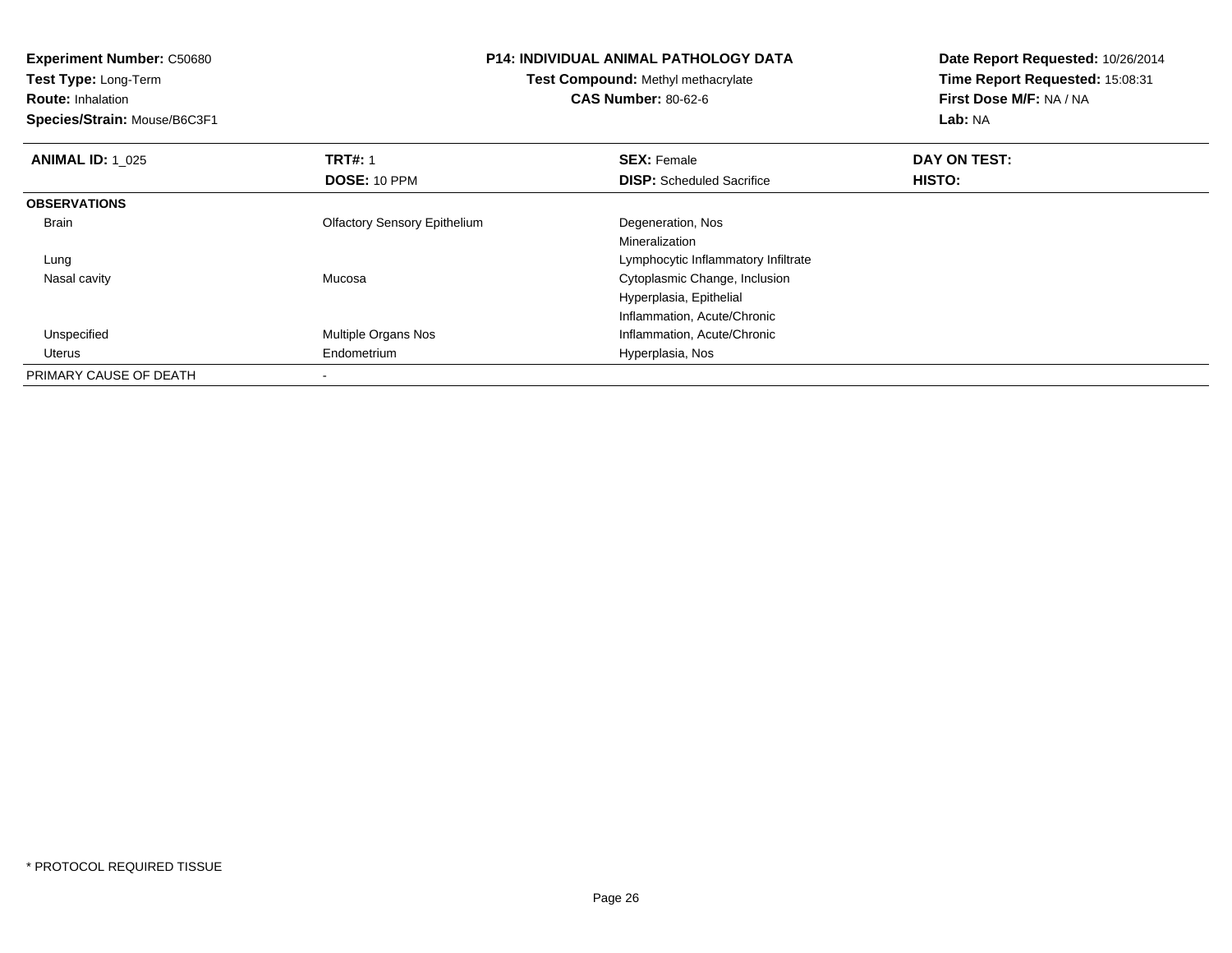| <b>Experiment Number: C50680</b><br>Test Type: Long-Term<br><b>Route: Inhalation</b><br>Species/Strain: Mouse/B6C3F1 |                                | <b>P14: INDIVIDUAL ANIMAL PATHOLOGY DATA</b><br>Test Compound: Methyl methacrylate<br><b>CAS Number: 80-62-6</b> | Date Report Requested: 10/26/2014<br>Time Report Requested: 15:08:31<br>First Dose M/F: NA / NA<br>Lab: NA |
|----------------------------------------------------------------------------------------------------------------------|--------------------------------|------------------------------------------------------------------------------------------------------------------|------------------------------------------------------------------------------------------------------------|
| <b>ANIMAL ID: 1 026</b>                                                                                              | <b>TRT#: 1</b><br>DOSE: 10 PPM | <b>SEX:</b> Female<br><b>DISP:</b> Accidently Killed                                                             | DAY ON TEST:<br>HISTO:                                                                                     |
| <b>OBSERVATIONS</b>                                                                                                  |                                |                                                                                                                  |                                                                                                            |
| Nasal cavity                                                                                                         | Mucosa                         | Cytoplasmic Change, Inclusion                                                                                    |                                                                                                            |
|                                                                                                                      |                                | Hyperplasia, Epithelial                                                                                          |                                                                                                            |
|                                                                                                                      |                                | Inflammation, Acute/Chronic                                                                                      |                                                                                                            |
| PRIMARY CAUSE OF DEATH                                                                                               |                                |                                                                                                                  |                                                                                                            |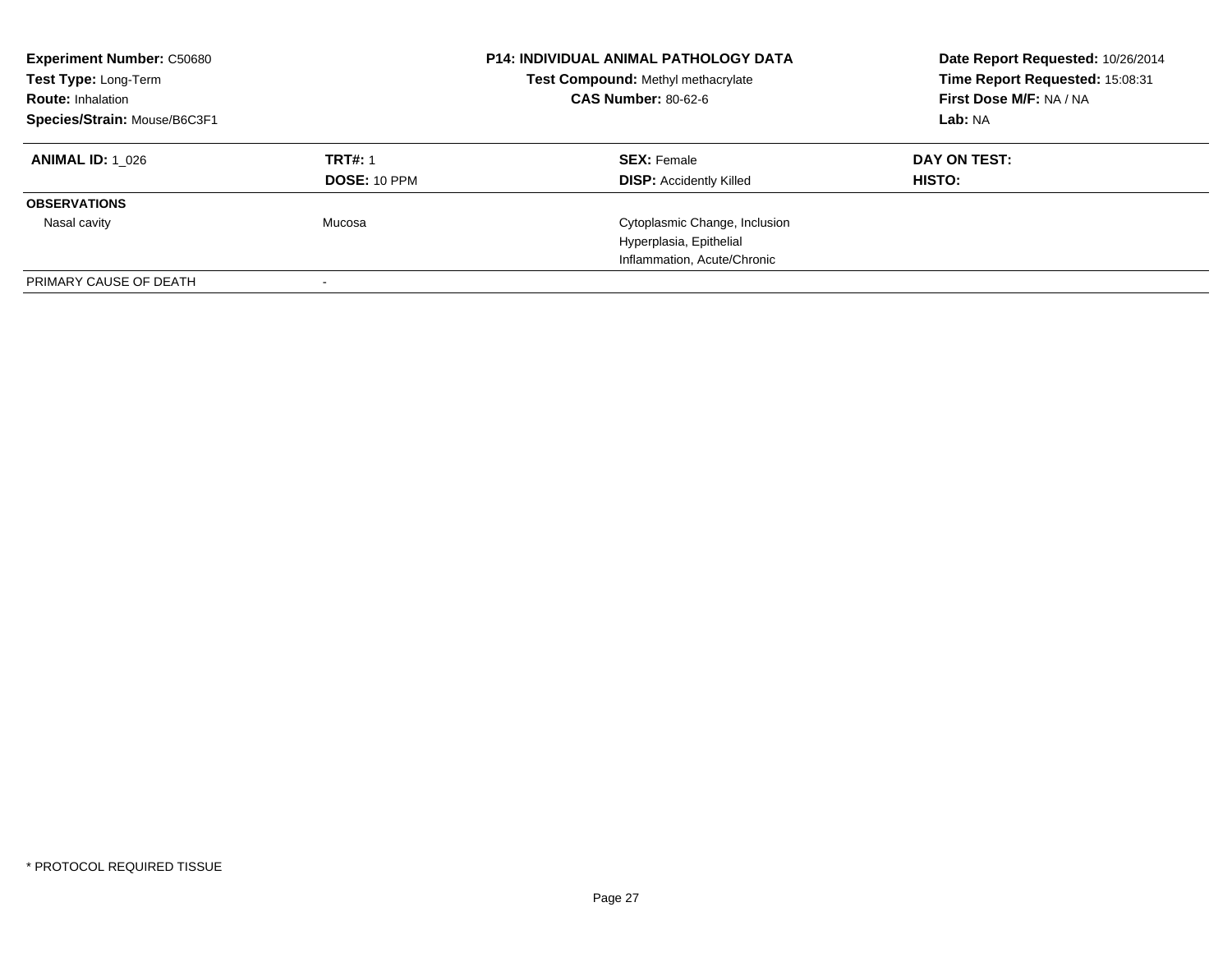| <b>Experiment Number: C50680</b><br>Test Type: Long-Term<br><b>Route: Inhalation</b><br>Species/Strain: Mouse/B6C3F1 |                                     | <b>P14: INDIVIDUAL ANIMAL PATHOLOGY DATA</b><br>Test Compound: Methyl methacrylate<br><b>CAS Number: 80-62-6</b> | Date Report Requested: 10/26/2014<br>Time Report Requested: 15:08:31<br>First Dose M/F: NA / NA<br>Lab: NA |
|----------------------------------------------------------------------------------------------------------------------|-------------------------------------|------------------------------------------------------------------------------------------------------------------|------------------------------------------------------------------------------------------------------------|
| <b>ANIMAL ID: 1 027</b>                                                                                              | <b>TRT#: 1</b>                      | <b>SEX: Female</b>                                                                                               | DAY ON TEST:                                                                                               |
|                                                                                                                      | <b>DOSE: 10 PPM</b>                 | <b>DISP:</b> Scheduled Sacrifice                                                                                 | HISTO:                                                                                                     |
| <b>OBSERVATIONS</b>                                                                                                  |                                     |                                                                                                                  |                                                                                                            |
| Bone marrow                                                                                                          |                                     | Hyperplasia, Granulocytic                                                                                        |                                                                                                            |
| <b>Brain</b>                                                                                                         | <b>Olfactory Sensory Epithelium</b> | Degeneration, Nos                                                                                                |                                                                                                            |
|                                                                                                                      |                                     | Mineralization                                                                                                   |                                                                                                            |
| Nasal cavity                                                                                                         | Mucosa                              | Cytoplasmic Change, Inclusion                                                                                    |                                                                                                            |
|                                                                                                                      |                                     | Hyperplasia, Epithelial                                                                                          |                                                                                                            |
|                                                                                                                      |                                     | Inflammation, Acute/Chronic                                                                                      |                                                                                                            |
| PRIMARY CAUSE OF DEATH                                                                                               |                                     |                                                                                                                  |                                                                                                            |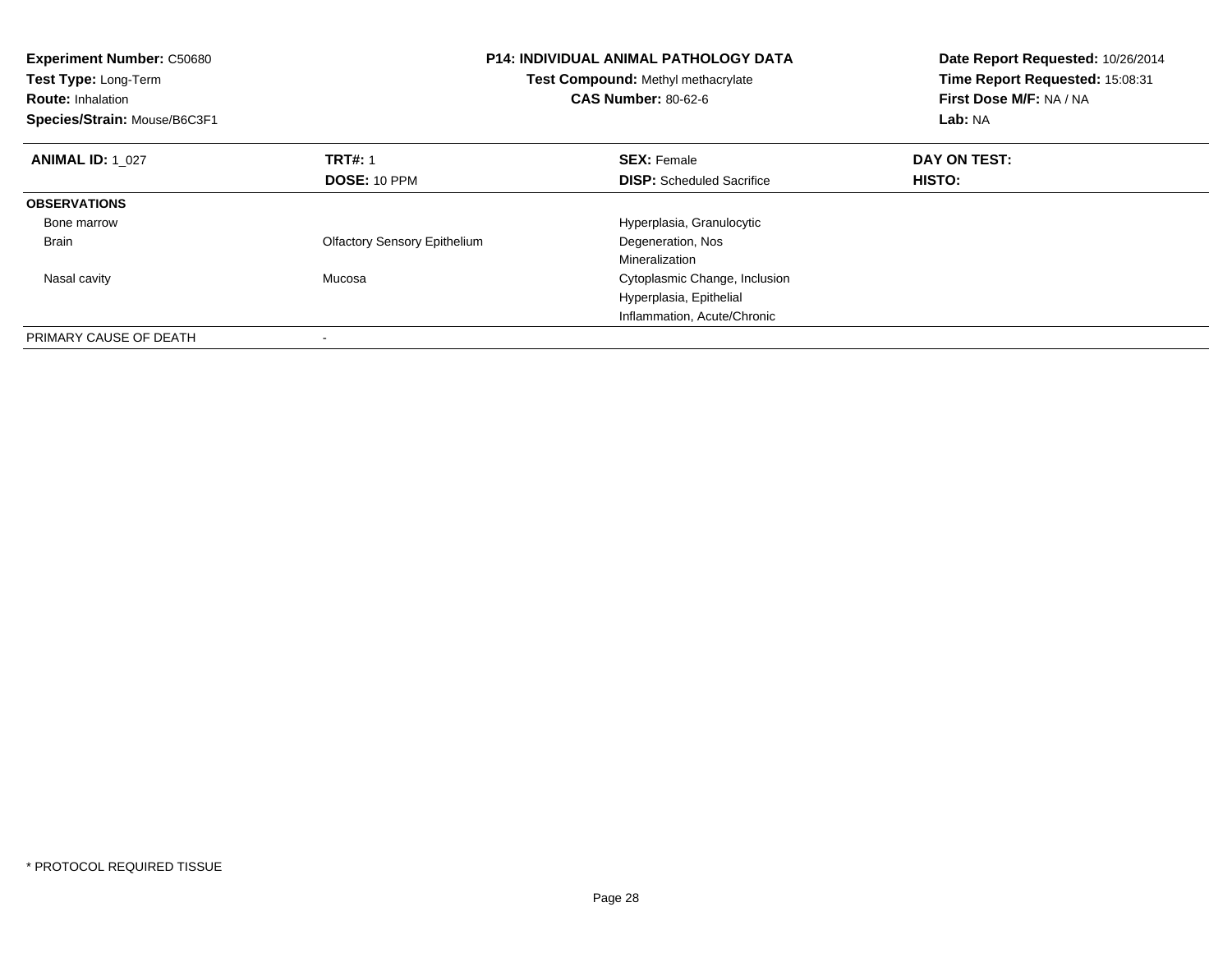| <b>Experiment Number: C50680</b><br>Test Type: Long-Term<br><b>Route: Inhalation</b><br>Species/Strain: Mouse/B6C3F1 | <b>P14: INDIVIDUAL ANIMAL PATHOLOGY DATA</b><br>Test Compound: Methyl methacrylate<br><b>CAS Number: 80-62-6</b> |                                 | Date Report Requested: 10/26/2014<br>Time Report Requested: 15:08:31<br>First Dose M/F: NA / NA<br>Lab: NA |
|----------------------------------------------------------------------------------------------------------------------|------------------------------------------------------------------------------------------------------------------|---------------------------------|------------------------------------------------------------------------------------------------------------|
| <b>ANIMAL ID: 1 028</b>                                                                                              | <b>TRT#: 1</b>                                                                                                   | <b>SEX: Female</b>              | DAY ON TEST:                                                                                               |
|                                                                                                                      | DOSE: 10 PPM                                                                                                     | <b>DISP:</b> Moribund Sacrifice | HISTO:                                                                                                     |
| <b>OBSERVATIONS</b>                                                                                                  |                                                                                                                  |                                 |                                                                                                            |
| Brain                                                                                                                | <b>Olfactory Sensory Epithelium</b>                                                                              | Degeneration, Nos               |                                                                                                            |
|                                                                                                                      |                                                                                                                  | Mineralization                  |                                                                                                            |
| Nasal cavity                                                                                                         | Mucosa                                                                                                           | Cytoplasmic Change, Inclusion   |                                                                                                            |
|                                                                                                                      |                                                                                                                  | Hyperplasia, Epithelial         |                                                                                                            |
|                                                                                                                      |                                                                                                                  | Inflammation, Acute/Chronic     |                                                                                                            |
| Pituitary gland                                                                                                      |                                                                                                                  | Adenocarcinoma, Nos             |                                                                                                            |
| Unspecified                                                                                                          | Multiple Organs Nos                                                                                              | Inflammation, Acute/Chronic     |                                                                                                            |
| PRIMARY CAUSE OF DEATH                                                                                               |                                                                                                                  |                                 |                                                                                                            |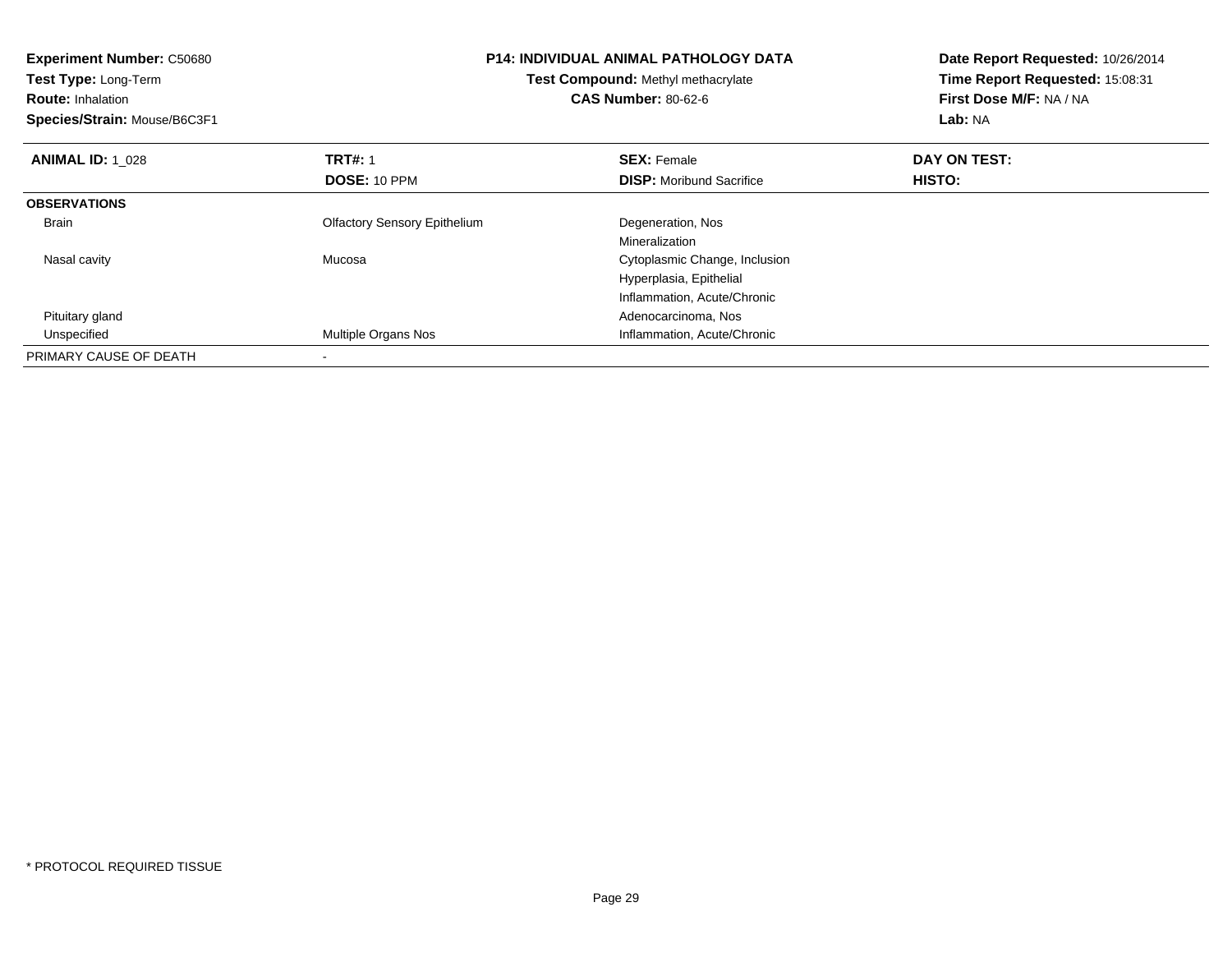| <b>Experiment Number: C50680</b><br>Test Type: Long-Term<br><b>Route: Inhalation</b><br>Species/Strain: Mouse/B6C3F1 |                                     | <b>P14: INDIVIDUAL ANIMAL PATHOLOGY DATA</b><br><b>Test Compound: Methyl methacrylate</b><br><b>CAS Number: 80-62-6</b> | Date Report Requested: 10/26/2014<br>Time Report Requested: 15:08:31<br>First Dose M/F: NA / NA<br>Lab: NA |  |
|----------------------------------------------------------------------------------------------------------------------|-------------------------------------|-------------------------------------------------------------------------------------------------------------------------|------------------------------------------------------------------------------------------------------------|--|
| <b>ANIMAL ID: 1 029</b>                                                                                              | <b>TRT#: 1</b>                      | <b>SEX: Female</b>                                                                                                      | DAY ON TEST:                                                                                               |  |
|                                                                                                                      | DOSE: 10 PPM                        | <b>DISP:</b> Scheduled Sacrifice                                                                                        | HISTO:                                                                                                     |  |
| <b>OBSERVATIONS</b>                                                                                                  |                                     |                                                                                                                         |                                                                                                            |  |
| Bone                                                                                                                 | Maxilla                             | Fibrous Osteodystrophy                                                                                                  |                                                                                                            |  |
| Brain                                                                                                                | <b>Olfactory Sensory Epithelium</b> | Degeneration, Nos                                                                                                       |                                                                                                            |  |
|                                                                                                                      |                                     | Mineralization                                                                                                          |                                                                                                            |  |
| Nasal cavity                                                                                                         | Mucosa                              | Cytoplasmic Change, Inclusion                                                                                           |                                                                                                            |  |
|                                                                                                                      |                                     | Hyperplasia, Epithelial                                                                                                 |                                                                                                            |  |
|                                                                                                                      |                                     | Inflammation, Acute/Chronic                                                                                             |                                                                                                            |  |
| Spleen                                                                                                               |                                     | Hematopoiesis                                                                                                           |                                                                                                            |  |
| Uterus                                                                                                               | Endometrium                         | Hyperplasia, Nos                                                                                                        |                                                                                                            |  |
| PRIMARY CAUSE OF DEATH                                                                                               |                                     |                                                                                                                         |                                                                                                            |  |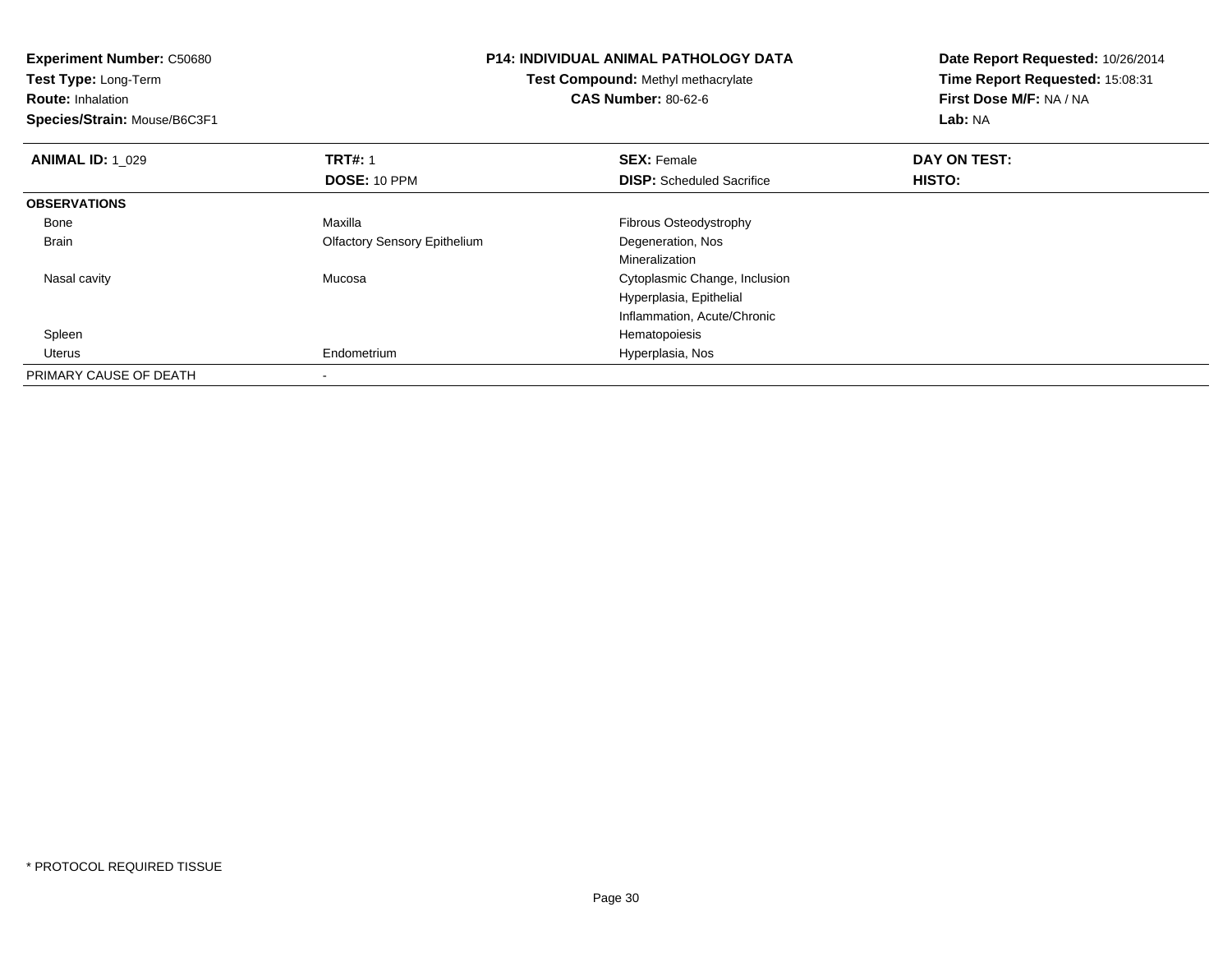**Experiment Number:** C50680**Test Type:** Long-Term**Route:** Inhalation **Species/Strain:** Mouse/B6C3F1**P14: INDIVIDUAL ANIMAL PATHOLOGY DATATest Compound:** Methyl methacrylate**CAS Number:** 80-62-6**Date Report Requested:** 10/26/2014**Time Report Requested:** 15:08:31**First Dose M/F:** NA / NA**Lab:** NA**ANIMAL ID: 1\_030 C TRT#:** 1 **SEX:** Female **DAY ON TEST: DOSE:** 10 PPM**DISP:** Scheduled Sacrifice **HISTO: OBSERVATIONS** Brain Olfactory Sensory Epithelium Degeneration, Nos Mineralization Cytoplasmic Change, Inclusion Nasal cavity MucosaHyperplasia, EpithelialInflammation, Acute/Chronic**Ovary** y and the control of the control of the control of the control of the control of the control of the control of the control of the control of the control of the control of the control of the control of the control of the co UnspecifiedMultiple Organs Nos **Inflammation**, Acute/Chronic Uterus Endometrium Hyperplasia, Nos PRIMARY CAUSE OF DEATH-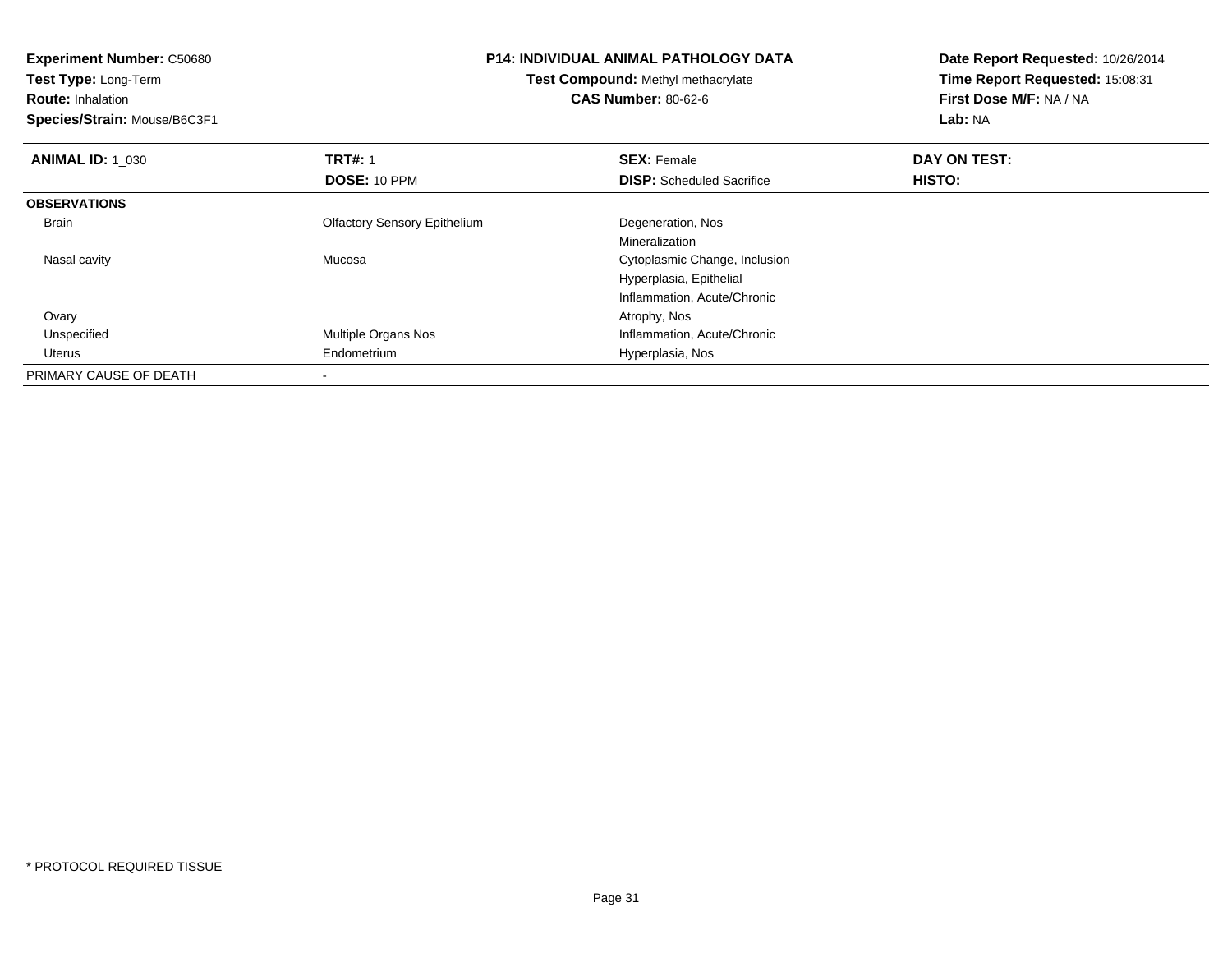| <b>Experiment Number: C50680</b><br><b>Test Type: Long-Term</b><br><b>Route: Inhalation</b><br>Species/Strain: Mouse/B6C3F1 |                                     | <b>P14: INDIVIDUAL ANIMAL PATHOLOGY DATA</b><br>Test Compound: Methyl methacrylate<br><b>CAS Number: 80-62-6</b> | Date Report Requested: 10/26/2014<br>Time Report Requested: 15:08:31<br>First Dose M/F: NA / NA<br>Lab: NA |  |
|-----------------------------------------------------------------------------------------------------------------------------|-------------------------------------|------------------------------------------------------------------------------------------------------------------|------------------------------------------------------------------------------------------------------------|--|
| <b>ANIMAL ID: 1 031</b>                                                                                                     | <b>TRT#: 1</b>                      | <b>SEX: Female</b>                                                                                               | DAY ON TEST:                                                                                               |  |
|                                                                                                                             | DOSE: 10 PPM                        | <b>DISP:</b> Moribund Sacrifice                                                                                  | HISTO:                                                                                                     |  |
| <b>OBSERVATIONS</b>                                                                                                         |                                     |                                                                                                                  |                                                                                                            |  |
| Bone marrow                                                                                                                 |                                     | Hyperplasia, Granulocytic                                                                                        |                                                                                                            |  |
| <b>Brain</b>                                                                                                                | <b>Olfactory Sensory Epithelium</b> | Degeneration, Nos                                                                                                |                                                                                                            |  |
| Lymph node                                                                                                                  | <b>Bronchial Lymph Node</b>         | Hyperplasia, Lymphoid                                                                                            |                                                                                                            |  |
| Nasal cavity                                                                                                                | Mucosa                              | Cytoplasmic Change, Inclusion                                                                                    |                                                                                                            |  |
|                                                                                                                             |                                     | Hyperplasia, Epithelial                                                                                          |                                                                                                            |  |
|                                                                                                                             |                                     | Inflammation, Acute/Chronic                                                                                      |                                                                                                            |  |
| Unspecified                                                                                                                 | <b>Multiple Organs Nos</b>          | Lymphoma, Lymphocytic-Malignant Type                                                                             |                                                                                                            |  |
| PRIMARY CAUSE OF DEATH                                                                                                      |                                     |                                                                                                                  |                                                                                                            |  |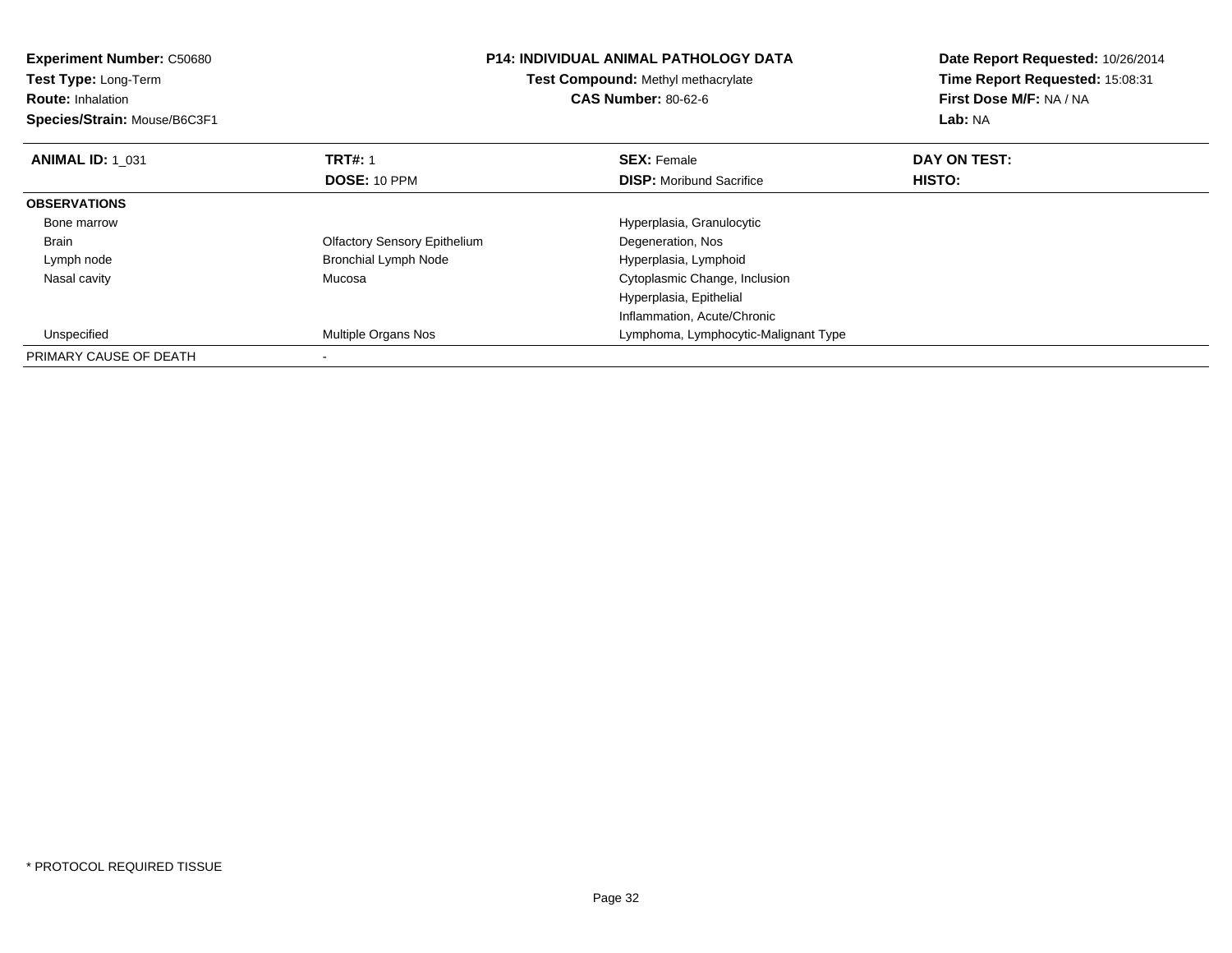**Experiment Number:** C50680**Test Type:** Long-Term**Route:** Inhalation **Species/Strain:** Mouse/B6C3F1**P14: INDIVIDUAL ANIMAL PATHOLOGY DATATest Compound:** Methyl methacrylate**CAS Number:** 80-62-6**Date Report Requested:** 10/26/2014**Time Report Requested:** 15:08:31**First Dose M/F:** NA / NA**Lab:** NA**ANIMAL ID: 1\_032 TRT#:** 1 **SEX:** Female **DAY ON TEST: DOSE:** 10 PPM**DISP:** Natural Death **HISTO: OBSERVATIONS** Bone marrow Hyperplasia, Granulocytic Brain Olfactory Sensory Epithelium Degeneration, Nos Kidney Inflammation, Acute/Chronic Liver Inflammation, Acute/Chronic Inflammation, Acute/Chronic Lung Nasal cavity Mucosa Cytoplasmic Change, Inclusion Inflammation, Acute/Chronic Ovaryy and the control of the control of the control of the control of the control of the control of the control of the control of the control of the control of the control of the control of the control of the control of the co UnspecifiedThoracic Cavity Nos **Adenocarcinoma**, Nos PRIMARY CAUSE OF DEATH

-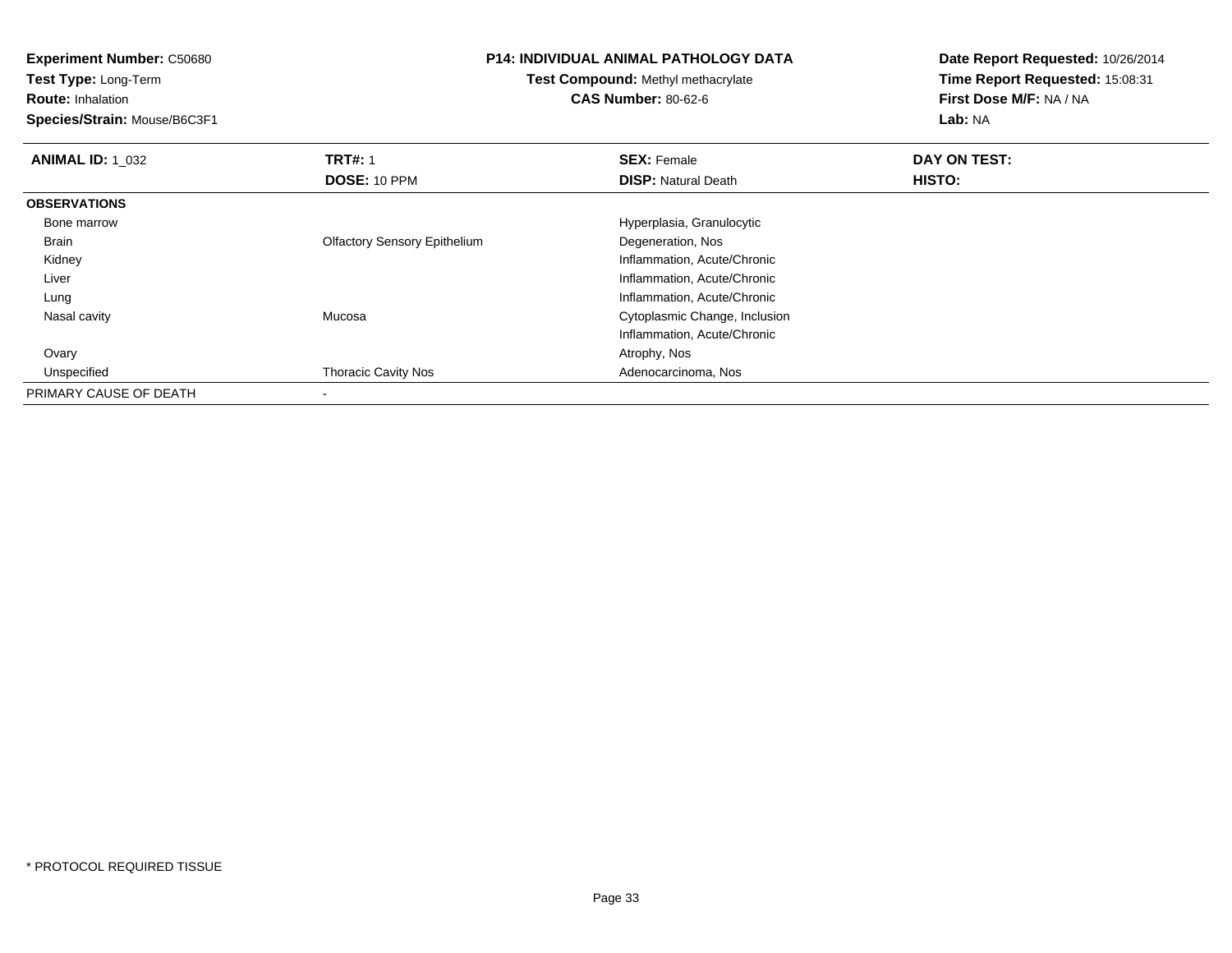| <b>Experiment Number: C50680</b><br><b>Test Type: Long-Term</b><br><b>Route: Inhalation</b><br>Species/Strain: Mouse/B6C3F1 | <b>P14: INDIVIDUAL ANIMAL PATHOLOGY DATA</b><br>Test Compound: Methyl methacrylate<br><b>CAS Number: 80-62-6</b> |                               | Date Report Requested: 10/26/2014<br>Time Report Requested: 15:08:31<br>First Dose M/F: NA / NA<br>Lab: NA |  |
|-----------------------------------------------------------------------------------------------------------------------------|------------------------------------------------------------------------------------------------------------------|-------------------------------|------------------------------------------------------------------------------------------------------------|--|
| <b>ANIMAL ID: 1 033</b>                                                                                                     | <b>TRT#: 1</b>                                                                                                   | <b>SEX: Female</b>            | DAY ON TEST:                                                                                               |  |
|                                                                                                                             | DOSE: 10 PPM                                                                                                     | <b>DISP:</b> Natural Death    | HISTO:                                                                                                     |  |
| <b>OBSERVATIONS</b>                                                                                                         |                                                                                                                  |                               |                                                                                                            |  |
| <b>Brain</b>                                                                                                                | <b>Olfactory Sensory Epithelium</b>                                                                              | Degeneration, Nos             |                                                                                                            |  |
| Nasal cavity                                                                                                                | Mucosa                                                                                                           | Cytoplasmic Change, Inclusion |                                                                                                            |  |
|                                                                                                                             |                                                                                                                  | Hyperplasia, Epithelial       |                                                                                                            |  |
|                                                                                                                             |                                                                                                                  | Inflammation, Acute/Chronic   |                                                                                                            |  |
| Unspecified                                                                                                                 | Multiple Organs Nos                                                                                              | Lymphoma, Nos-Malignant       |                                                                                                            |  |
| PRIMARY CAUSE OF DEATH                                                                                                      |                                                                                                                  |                               |                                                                                                            |  |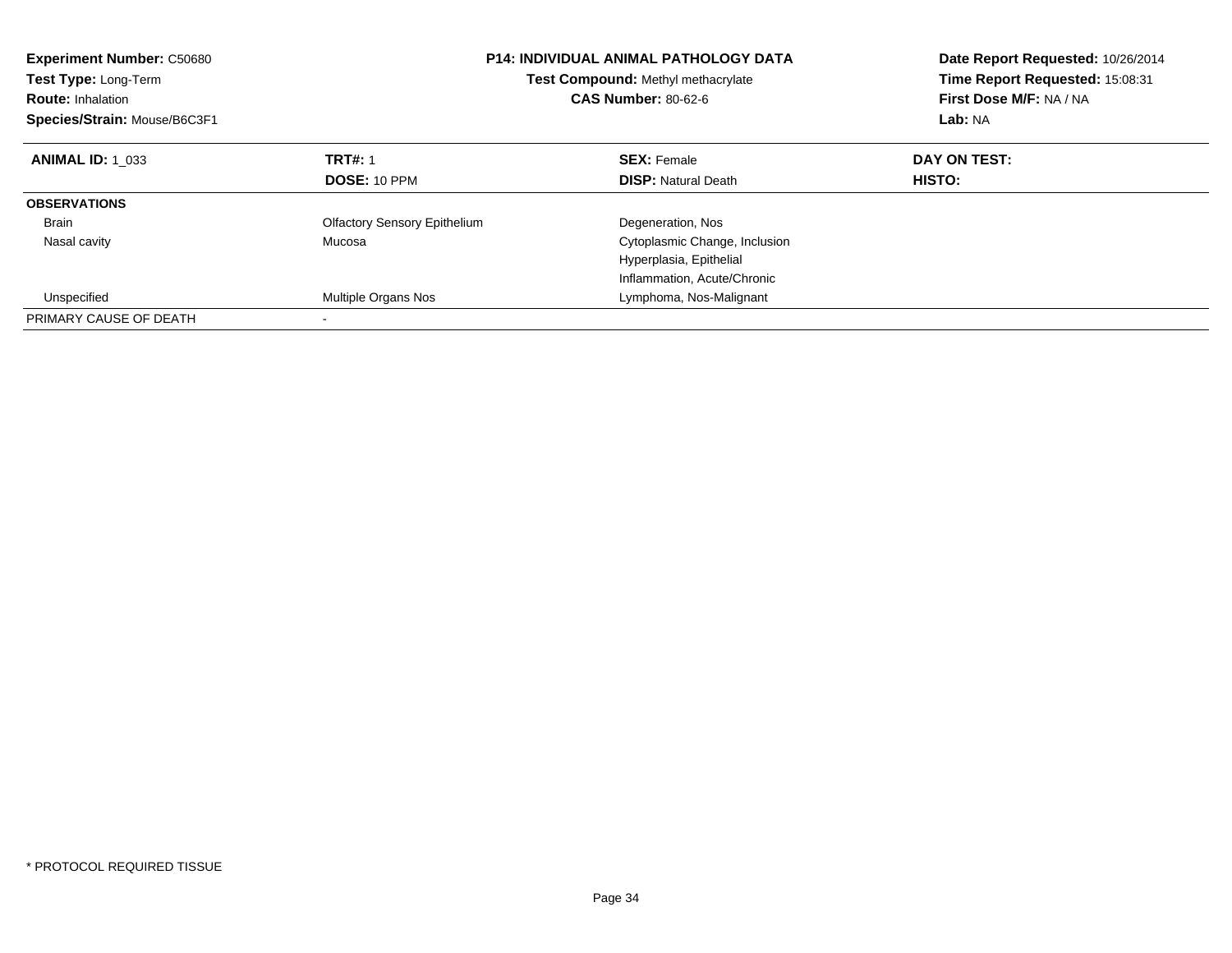**Experiment Number:** C50680

**Test Type:** Long-Term

**Route:** Inhalation

**Species/Strain:** Mouse/B6C3F1

## **P14: INDIVIDUAL ANIMAL PATHOLOGY DATA**

**Test Compound:** Methyl methacrylate**CAS Number:** 80-62-6

**Date Report Requested:** 10/26/2014**Time Report Requested:** 15:08:31**First Dose M/F:** NA / NA**Lab:** NA

| <b>ANIMAL ID: 1 034</b> | <b>TRT#: 1</b>                      | <b>SEX: Female</b>               | DAY ON TEST: |  |
|-------------------------|-------------------------------------|----------------------------------|--------------|--|
|                         | DOSE: 10 PPM                        | <b>DISP:</b> Scheduled Sacrifice | HISTO:       |  |
| <b>OBSERVATIONS</b>     |                                     |                                  |              |  |
| Bone marrow             |                                     | Hyperplasia, Granulocytic        |              |  |
| Brain                   | <b>Olfactory Sensory Epithelium</b> | Degeneration, Nos                |              |  |
| Nasal cavity            | Mucosa                              | Cytoplasmic Change, Inclusion    |              |  |
|                         |                                     | Hyperplasia, Epithelial          |              |  |
|                         |                                     | Inflammation, Acute/Chronic      |              |  |
| Ovary                   |                                     | Abscess, Nos                     |              |  |
|                         |                                     | Pigmentation, Nos                |              |  |
| Tooth                   |                                     | Congenital Malformation, Nos     |              |  |
| Uterus                  | Endometrium                         | Hyperplasia, Nos                 |              |  |
|                         |                                     | Inflammation, Suppurative        |              |  |
| PRIMARY CAUSE OF DEATH  |                                     |                                  |              |  |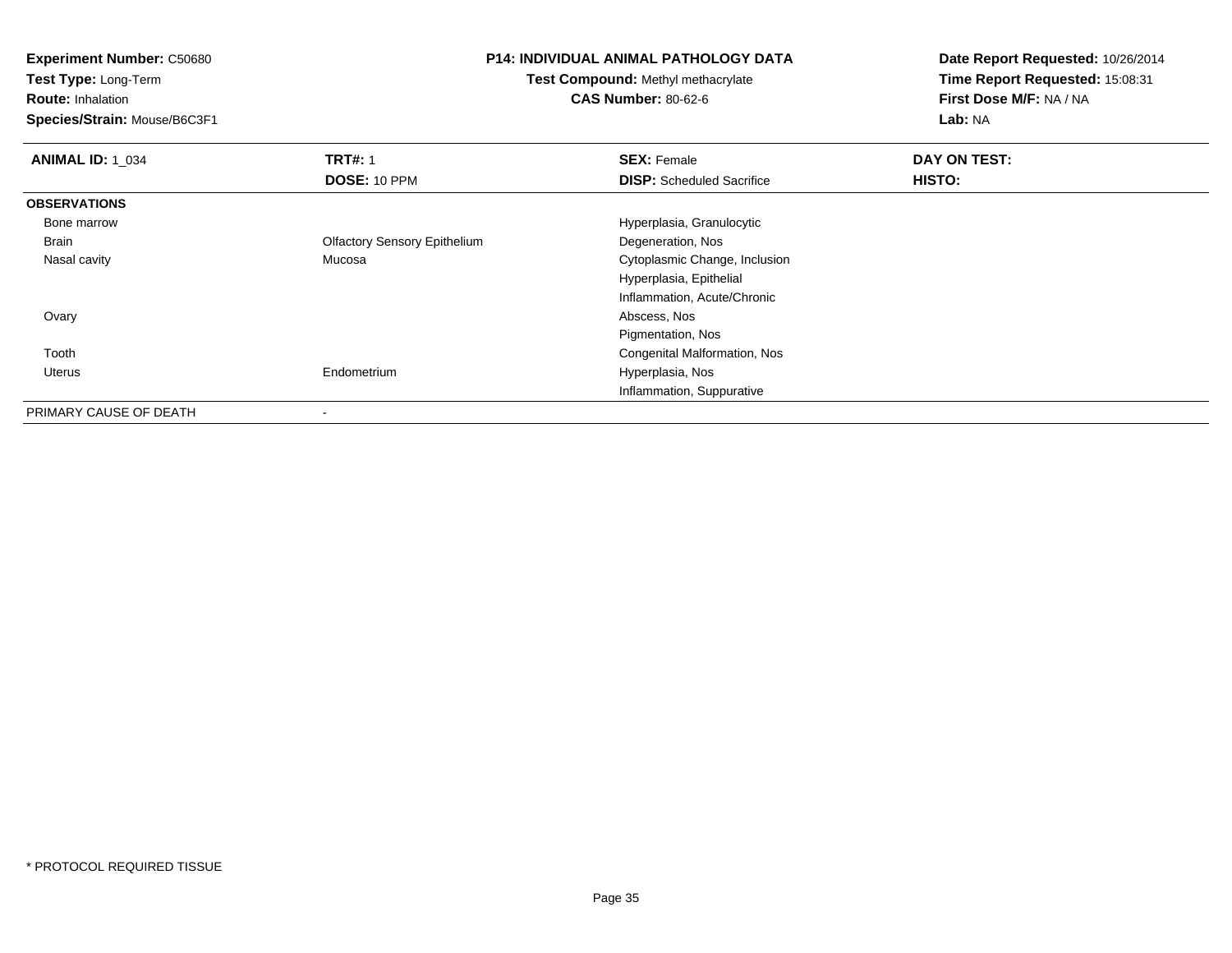| <b>Experiment Number: C50680</b><br>Test Type: Long-Term<br><b>Route: Inhalation</b><br>Species/Strain: Mouse/B6C3F1 | <b>P14: INDIVIDUAL ANIMAL PATHOLOGY DATA</b><br><b>Test Compound: Methyl methacrylate</b><br><b>CAS Number: 80-62-6</b> |                                                        | Date Report Requested: 10/26/2014<br>Time Report Requested: 15:08:31<br>First Dose M/F: NA / NA<br>Lab: NA |  |
|----------------------------------------------------------------------------------------------------------------------|-------------------------------------------------------------------------------------------------------------------------|--------------------------------------------------------|------------------------------------------------------------------------------------------------------------|--|
| <b>ANIMAL ID: 1_035</b>                                                                                              | <b>TRT#: 1</b><br>DOSE: 10 PPM                                                                                          | <b>SEX: Female</b><br><b>DISP:</b> Scheduled Sacrifice | DAY ON TEST:<br>HISTO:                                                                                     |  |
| <b>OBSERVATIONS</b>                                                                                                  |                                                                                                                         |                                                        |                                                                                                            |  |
| Bone marrow                                                                                                          |                                                                                                                         | Hyperplasia, Granulocytic                              |                                                                                                            |  |
| Brain                                                                                                                | <b>Olfactory Sensory Epithelium</b>                                                                                     | Degeneration, Nos                                      |                                                                                                            |  |
| Lymph node                                                                                                           | <b>Bronchial Lymph Node</b>                                                                                             | Granuloma, Nos                                         |                                                                                                            |  |
| Nasal cavity                                                                                                         | Mucosa                                                                                                                  | Cytoplasmic Change, Inclusion                          |                                                                                                            |  |
|                                                                                                                      |                                                                                                                         | Hyperplasia, Epithelial                                |                                                                                                            |  |
|                                                                                                                      |                                                                                                                         | Inflammation, Acute/Chronic                            |                                                                                                            |  |
| Ovary                                                                                                                |                                                                                                                         | Inflammation, Chronic                                  |                                                                                                            |  |
| Uterus                                                                                                               |                                                                                                                         | Inflammation, Suppurative                              |                                                                                                            |  |
| PRIMARY CAUSE OF DEATH                                                                                               |                                                                                                                         |                                                        |                                                                                                            |  |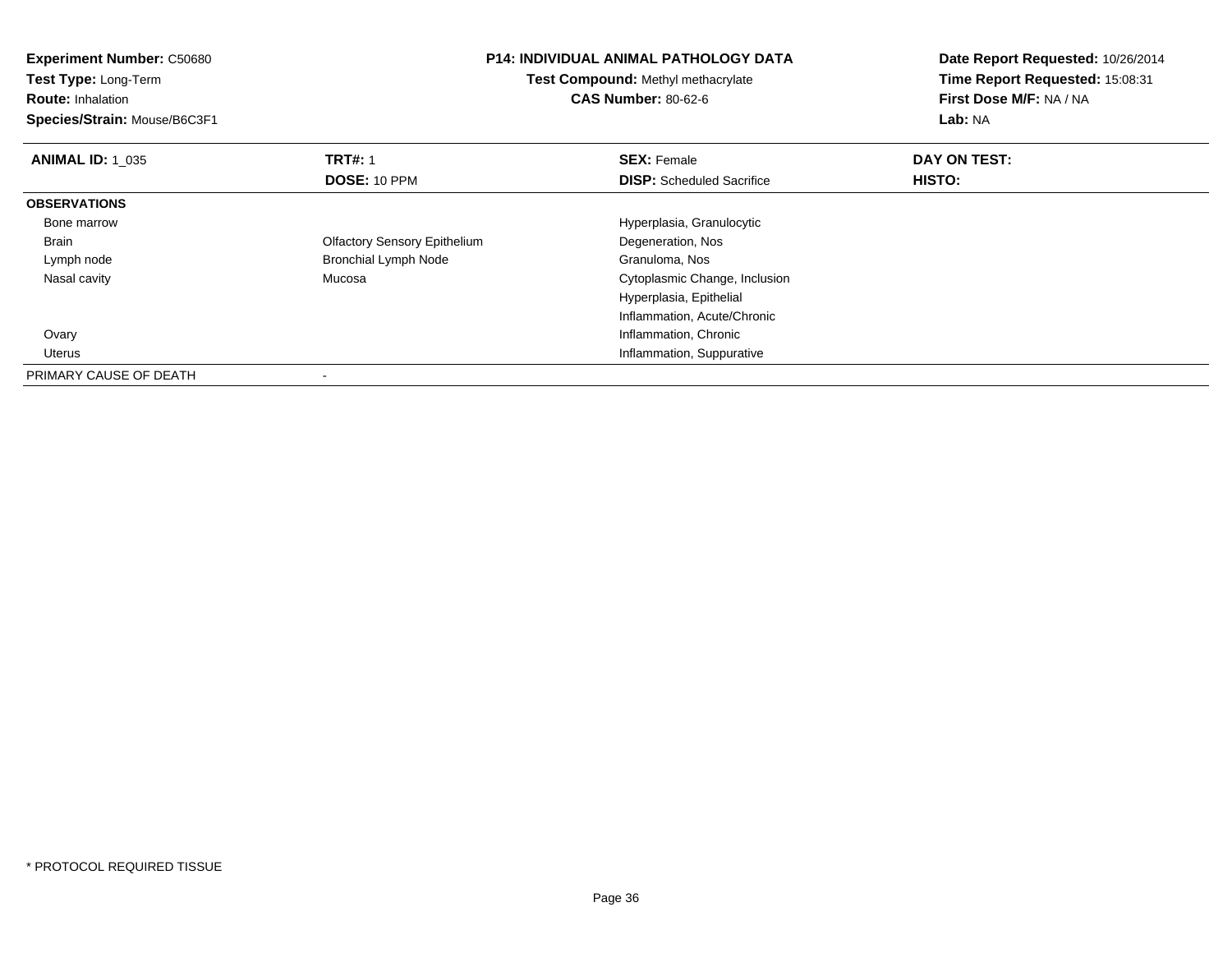| <b>Experiment Number: C50680</b><br>Test Type: Long-Term<br><b>Route: Inhalation</b><br>Species/Strain: Mouse/B6C3F1 | <b>P14: INDIVIDUAL ANIMAL PATHOLOGY DATA</b><br>Test Compound: Methyl methacrylate<br><b>CAS Number: 80-62-6</b> |                               | Date Report Requested: 10/26/2014<br>Time Report Requested: 15:08:31<br>First Dose M/F: NA / NA<br>Lab: NA |  |
|----------------------------------------------------------------------------------------------------------------------|------------------------------------------------------------------------------------------------------------------|-------------------------------|------------------------------------------------------------------------------------------------------------|--|
| <b>ANIMAL ID: 1 036</b>                                                                                              | <b>TRT#: 1</b>                                                                                                   | <b>SEX: Female</b>            | DAY ON TEST:                                                                                               |  |
|                                                                                                                      | DOSE: 10 PPM                                                                                                     | <b>DISP:</b> Natural Death    | <b>HISTO:</b>                                                                                              |  |
| <b>OBSERVATIONS</b>                                                                                                  |                                                                                                                  |                               |                                                                                                            |  |
| <b>Brain</b>                                                                                                         | <b>Olfactory Sensory Epithelium</b>                                                                              | Degeneration, Nos             |                                                                                                            |  |
| Liver                                                                                                                |                                                                                                                  | Necrosis, Central             |                                                                                                            |  |
| Nasal cavity                                                                                                         | Mucosa                                                                                                           | Cytoplasmic Change, Inclusion |                                                                                                            |  |
|                                                                                                                      |                                                                                                                  | Hyperplasia, Epithelial       |                                                                                                            |  |
|                                                                                                                      |                                                                                                                  | Inflammation, Acute/Chronic   |                                                                                                            |  |
| Ovary                                                                                                                |                                                                                                                  | Cystadenoma, Nos              |                                                                                                            |  |
| Uterus                                                                                                               | Endometrium                                                                                                      | Inflammation, Suppurative     |                                                                                                            |  |
| PRIMARY CAUSE OF DEATH                                                                                               |                                                                                                                  |                               |                                                                                                            |  |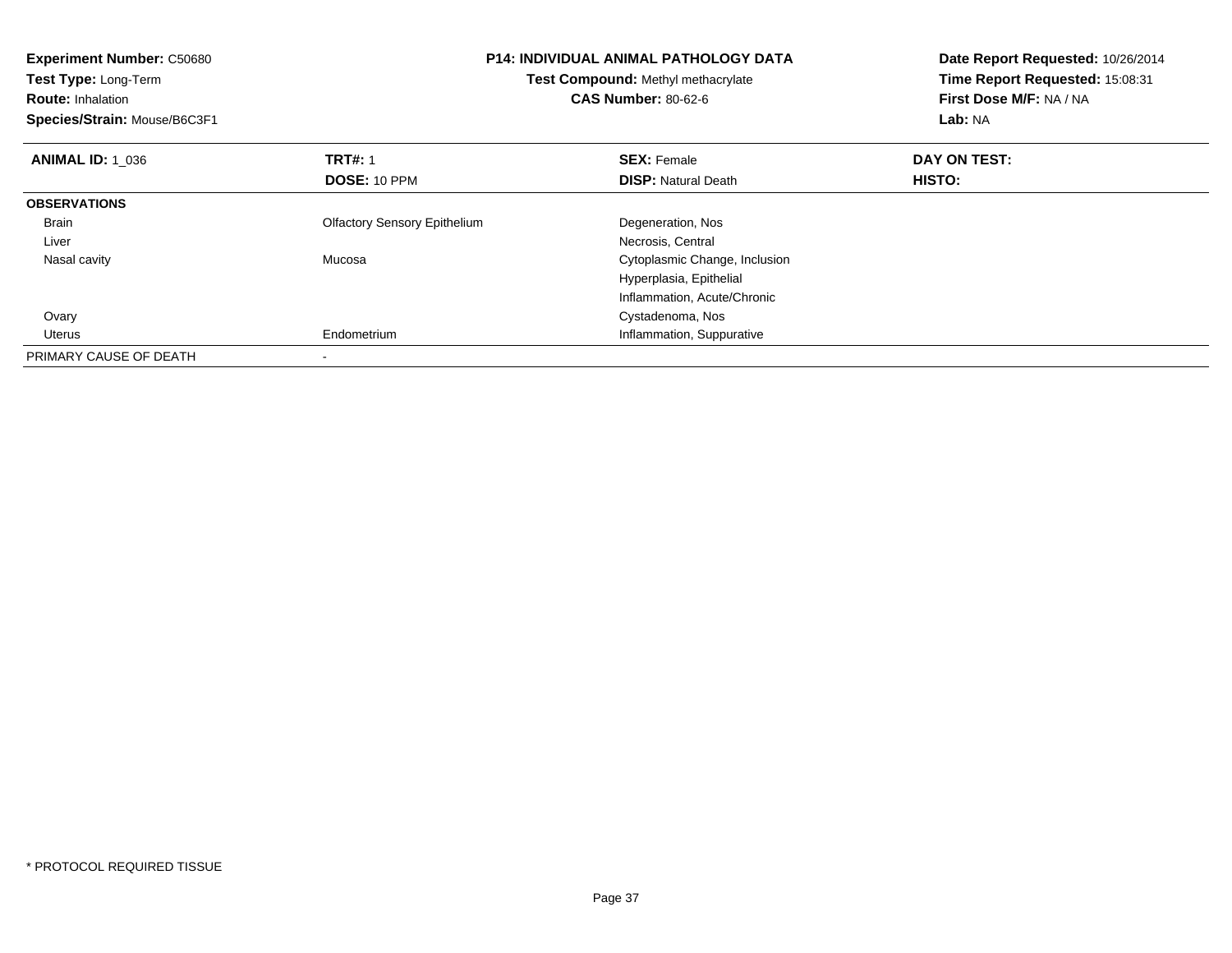| <b>Experiment Number: C50680</b> |                | <b>P14: INDIVIDUAL ANIMAL PATHOLOGY DATA</b> | Date Report Requested: 10/26/2014 |  |
|----------------------------------|----------------|----------------------------------------------|-----------------------------------|--|
| <b>Test Type: Long-Term</b>      |                | Test Compound: Methyl methacrylate           | Time Report Requested: 15:08:31   |  |
| <b>Route: Inhalation</b>         |                | <b>CAS Number: 80-62-6</b>                   | First Dose M/F: NA / NA           |  |
| Species/Strain: Mouse/B6C3F1     |                |                                              | Lab: NA                           |  |
| <b>ANIMAL ID: 1 037</b>          | <b>TRT#: 1</b> | <b>SEX: Female</b>                           | DAY ON TEST:                      |  |
|                                  | DOSE: 10 PPM   | <b>DISP:</b> Natural Death                   | HISTO:                            |  |
| <b>OBSERVATIONS</b>              |                |                                              |                                   |  |
| Lung                             |                | Congestion, Nos                              |                                   |  |
| Spleen                           |                | Atrophy, Nos                                 |                                   |  |
| PRIMARY CAUSE OF DEATH           |                |                                              |                                   |  |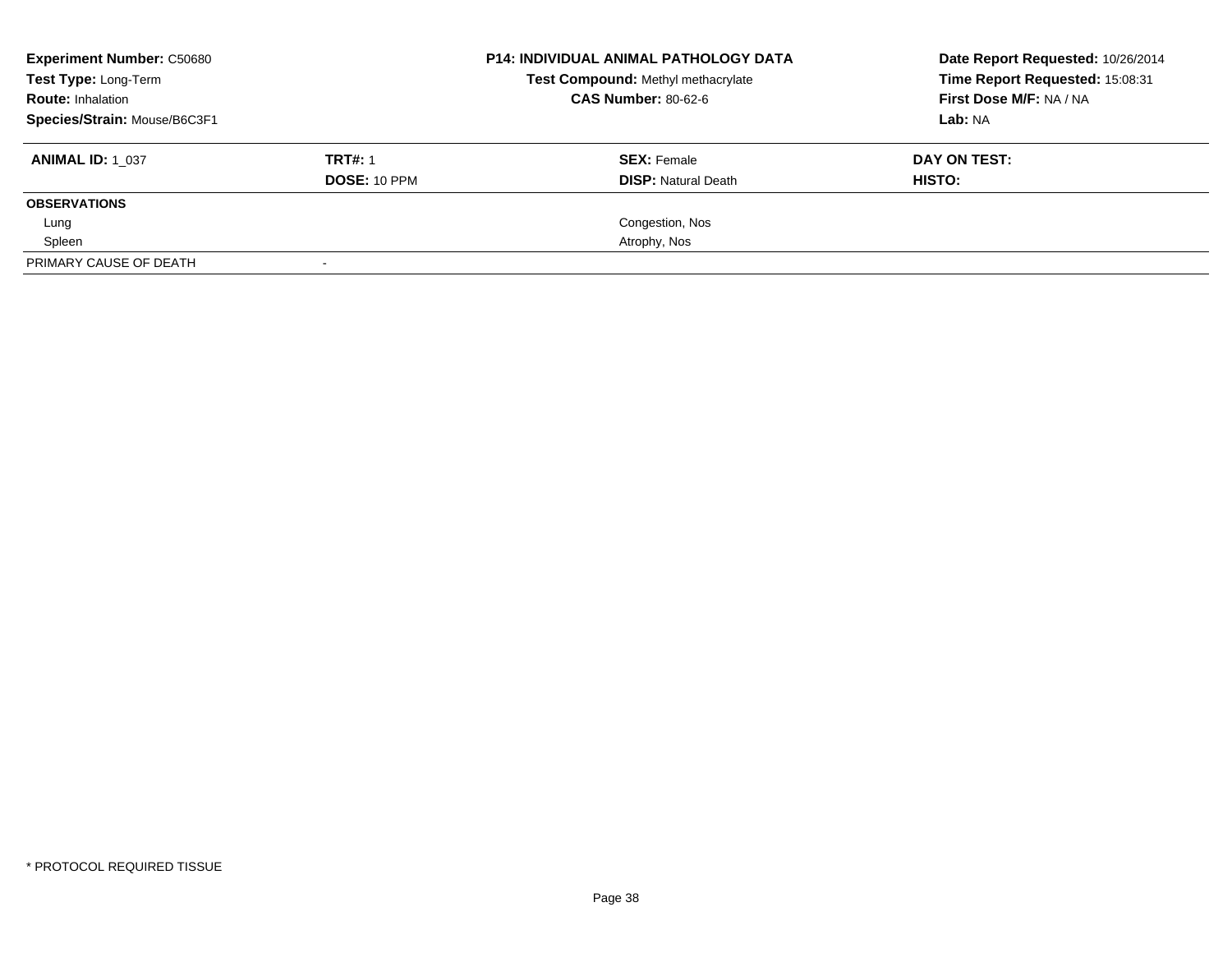| <b>Experiment Number: C50680</b><br>Test Type: Long-Term<br><b>Route: Inhalation</b><br>Species/Strain: Mouse/B6C3F1 | <b>P14: INDIVIDUAL ANIMAL PATHOLOGY DATA</b><br><b>Test Compound: Methyl methacrylate</b><br><b>CAS Number: 80-62-6</b> |                                 | Date Report Requested: 10/26/2014<br>Time Report Requested: 15:08:31<br>First Dose M/F: NA / NA<br>Lab: NA |
|----------------------------------------------------------------------------------------------------------------------|-------------------------------------------------------------------------------------------------------------------------|---------------------------------|------------------------------------------------------------------------------------------------------------|
| <b>ANIMAL ID: 1 038</b>                                                                                              | <b>TRT#: 1</b>                                                                                                          | <b>SEX: Female</b>              | DAY ON TEST:                                                                                               |
|                                                                                                                      | DOSE: 10 PPM                                                                                                            | <b>DISP:</b> Moribund Sacrifice | <b>HISTO:</b>                                                                                              |
| <b>OBSERVATIONS</b>                                                                                                  |                                                                                                                         |                                 |                                                                                                            |
| <b>Brain</b>                                                                                                         | <b>Olfactory Sensory Epithelium</b>                                                                                     | Degeneration, Nos               |                                                                                                            |
| Nasal cavity                                                                                                         | Mucosa                                                                                                                  | Cytoplasmic Change, Inclusion   |                                                                                                            |
|                                                                                                                      |                                                                                                                         | Hyperplasia, Epithelial         |                                                                                                            |
|                                                                                                                      |                                                                                                                         | Inflammation, Acute/Chronic     |                                                                                                            |
| Ovary                                                                                                                |                                                                                                                         | Angiectasis                     |                                                                                                            |
|                                                                                                                      |                                                                                                                         | Cyst, Nos                       |                                                                                                            |
| Pituitary gland                                                                                                      | Intermedia                                                                                                              | Adenoma, Nos                    |                                                                                                            |
| Unspecified                                                                                                          | Multiple Organs Nos                                                                                                     | Inflammation, Acute/Chronic     |                                                                                                            |
| PRIMARY CAUSE OF DEATH                                                                                               |                                                                                                                         |                                 |                                                                                                            |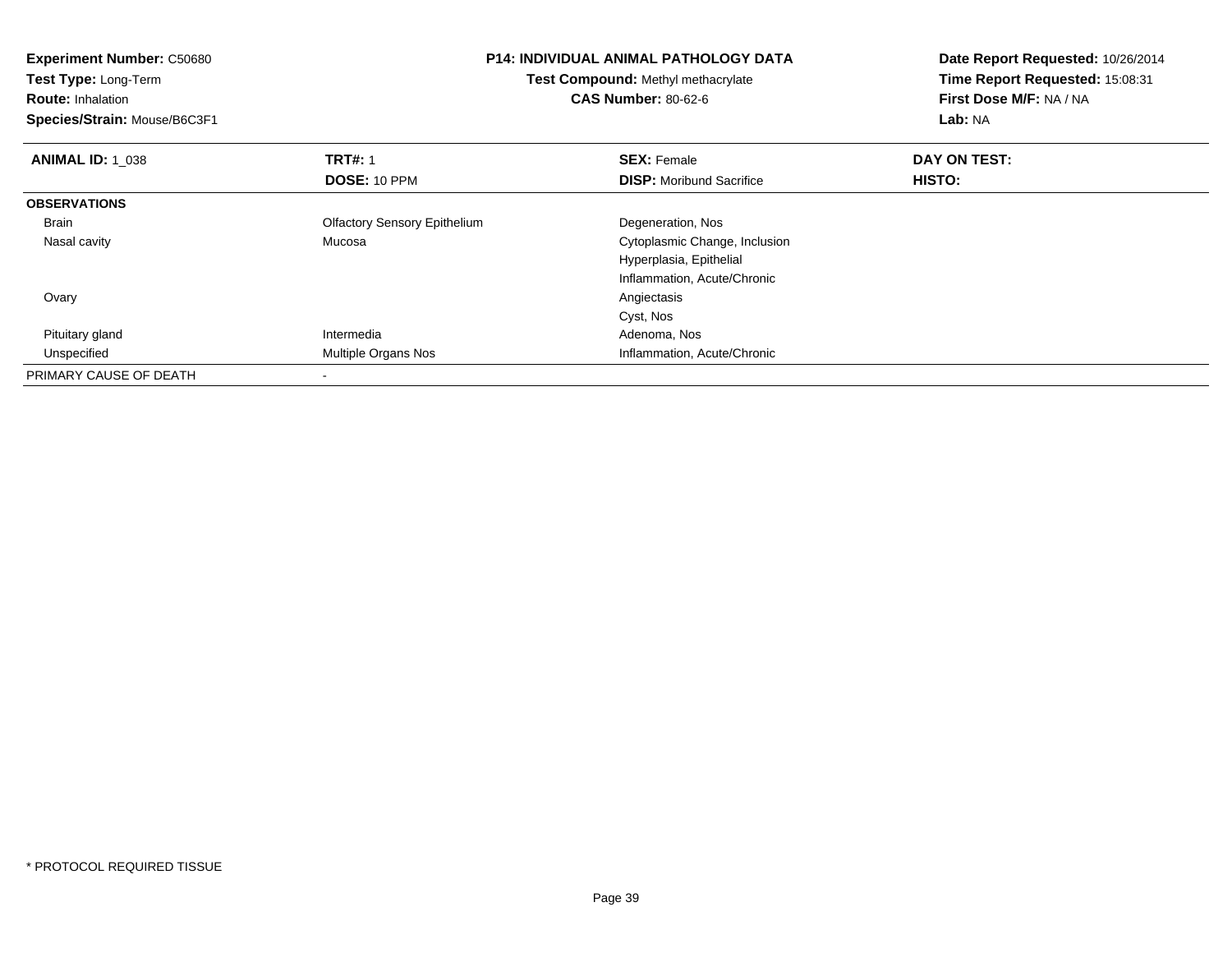| <b>Experiment Number: C50680</b> |                                     | <b>P14: INDIVIDUAL ANIMAL PATHOLOGY DATA</b> |                                 |  |
|----------------------------------|-------------------------------------|----------------------------------------------|---------------------------------|--|
| Test Type: Long-Term             |                                     | Test Compound: Methyl methacrylate           | Time Report Requested: 15:08:31 |  |
| <b>Route: Inhalation</b>         |                                     | <b>CAS Number: 80-62-6</b>                   | First Dose M/F: NA / NA         |  |
| Species/Strain: Mouse/B6C3F1     |                                     |                                              | Lab: NA                         |  |
| <b>ANIMAL ID: 1 039</b>          | <b>TRT#: 1</b>                      | <b>SEX: Female</b>                           | DAY ON TEST:                    |  |
|                                  | DOSE: 10 PPM                        | <b>DISP:</b> Scheduled Sacrifice             | HISTO:                          |  |
| <b>OBSERVATIONS</b>              |                                     |                                              |                                 |  |
| Brain                            | <b>Olfactory Sensory Epithelium</b> | Degeneration, Nos                            |                                 |  |
|                                  |                                     | Mineralization                               |                                 |  |
| Liver                            |                                     | Hepatocellular Adenoma                       |                                 |  |
| Nasal cavity                     | Mucosa                              | Cytoplasmic Change, Inclusion                |                                 |  |
|                                  |                                     | Hyperplasia, Epithelial                      |                                 |  |
|                                  |                                     | Inflammation, Acute/Chronic                  |                                 |  |
| Pituitary gland                  |                                     | Hyperplasia, Focal                           |                                 |  |
| Stomach                          | Mucosa                              | Mineralization                               |                                 |  |
| PRIMARY CAUSE OF DEATH           |                                     |                                              |                                 |  |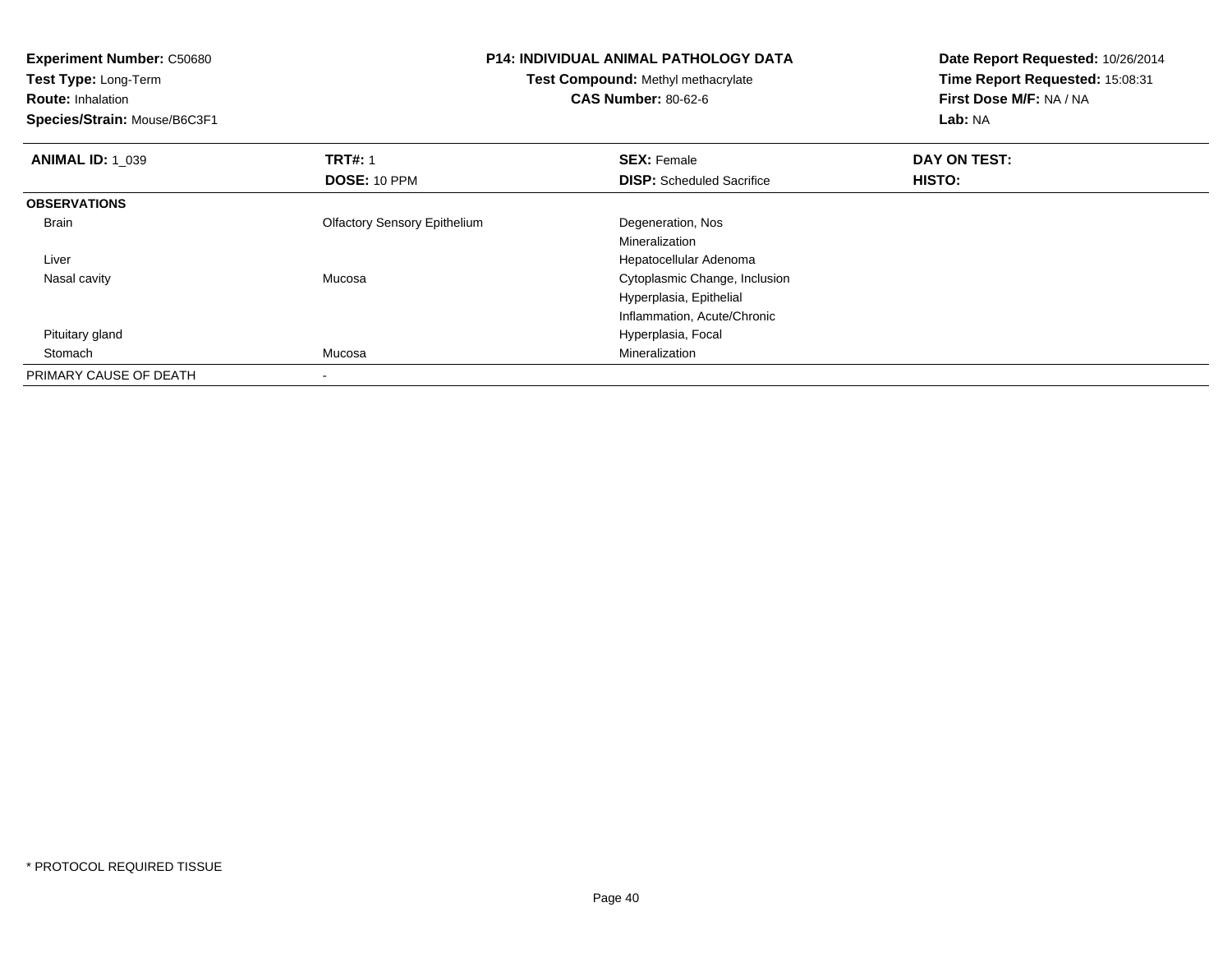**Test Type:** Long-Term

**Route:** Inhalation

**Species/Strain:** Mouse/B6C3F1

# **P14: INDIVIDUAL ANIMAL PATHOLOGY DATA**

**Test Compound:** Methyl methacrylate**CAS Number:** 80-62-6

| <b>ANIMAL ID: 1_040</b> | <b>TRT#: 1</b>                      | <b>SEX: Female</b>                  | DAY ON TEST: |  |
|-------------------------|-------------------------------------|-------------------------------------|--------------|--|
|                         | DOSE: 10 PPM                        | <b>DISP:</b> Scheduled Sacrifice    | HISTO:       |  |
| <b>OBSERVATIONS</b>     |                                     |                                     |              |  |
| Brain                   | <b>Olfactory Sensory Epithelium</b> | Degeneration, Nos                   |              |  |
|                         |                                     | Mineralization                      |              |  |
| Lung                    |                                     | Lymphocytic Inflammatory Infiltrate |              |  |
| Nasal cavity            | Mucosa                              | Cytoplasmic Change, Inclusion       |              |  |
|                         |                                     | Hyperplasia, Epithelial             |              |  |
|                         |                                     | Inflammation, Acute/Chronic         |              |  |
| Pituitary gland         |                                     | Adenoma, Nos                        |              |  |
| Uterus                  | Endometrium                         | Hyperplasia, Nos                    |              |  |
| Vagina                  |                                     | Inflammation, Suppurative           |              |  |
| PRIMARY CAUSE OF DEATH  |                                     |                                     |              |  |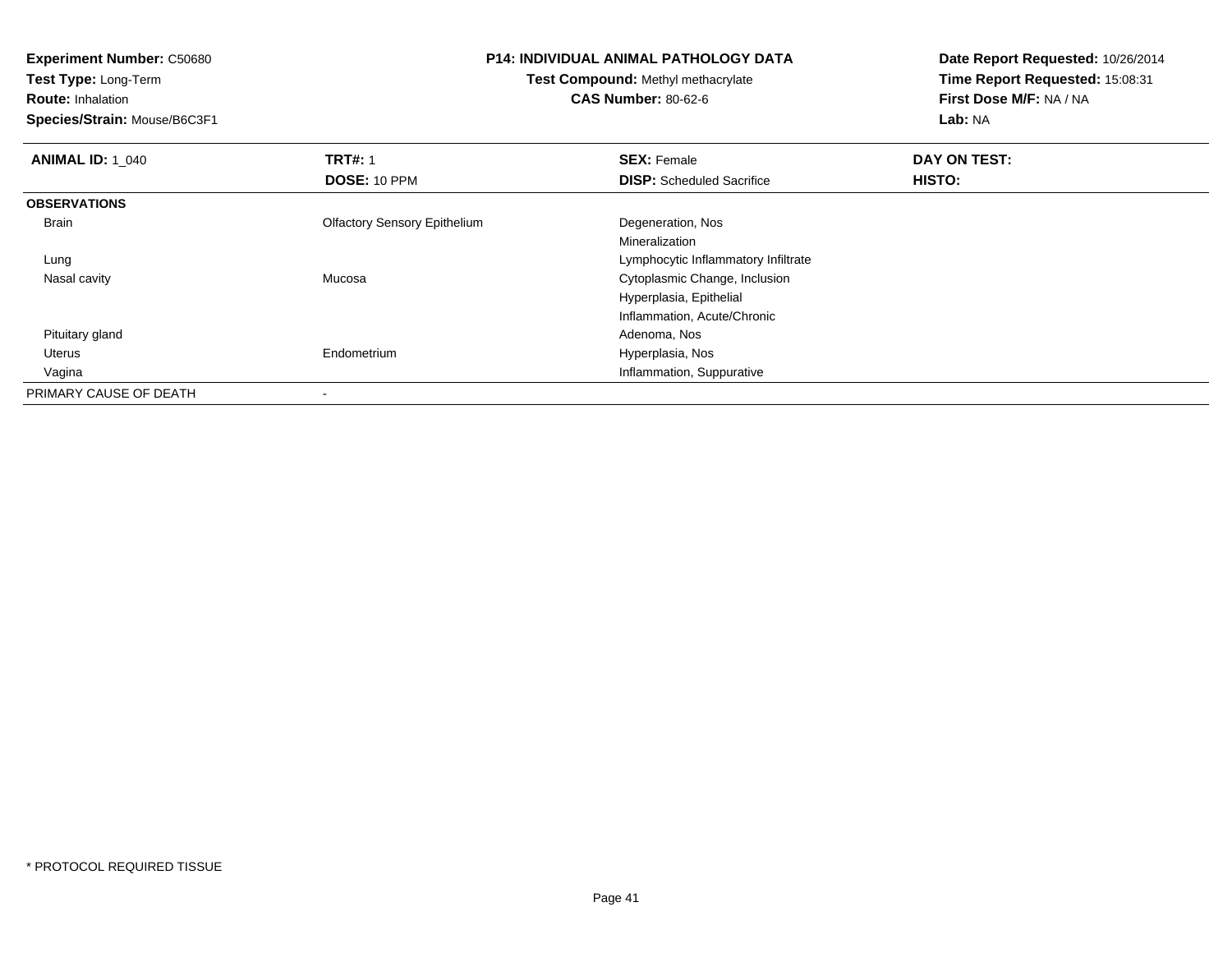**Experiment Number:** C50680**Test Type:** Long-Term**Route:** Inhalation **Species/Strain:** Mouse/B6C3F1**P14: INDIVIDUAL ANIMAL PATHOLOGY DATATest Compound:** Methyl methacrylate**CAS Number:** 80-62-6**Date Report Requested:** 10/26/2014**Time Report Requested:** 15:08:31**First Dose M/F:** NA / NA**Lab:** NA**ANIMAL ID: 1\_041 TRT#:** 1 **SEX:** Female **DAY ON TEST: DOSE:** 10 PPM**DISP:** Scheduled Sacrifice **HISTO: OBSERVATIONS** Brain Olfactory Sensory Epithelium Degeneration, Nos Mineralization Kidney Glomerulus Amyloidosis Inflammation, Acute/Chronica contract contract contract contract contract contract contract contract contract contract contract contract contract contract contract contract contract contract contract contract contract contract contract contract cont Nasal cavity MucosaHyperplasia, EpithelialInflammation, Acute/Chronic Pituitary gland Hyperplasia, Focal PRIMARY CAUSE OF DEATH-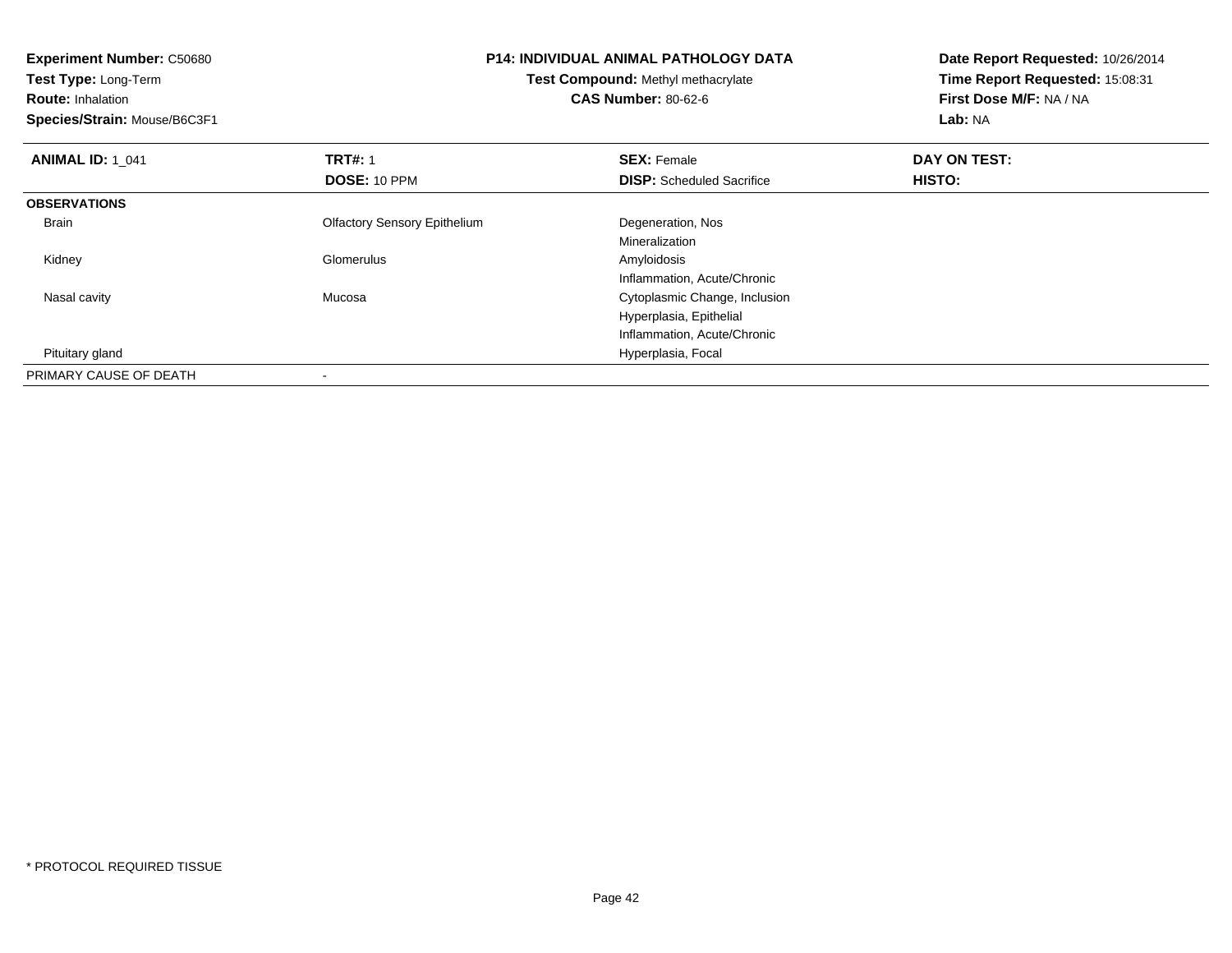| <b>Experiment Number: C50680</b><br>Test Type: Long-Term<br><b>Route: Inhalation</b><br>Species/Strain: Mouse/B6C3F1 | <b>P14: INDIVIDUAL ANIMAL PATHOLOGY DATA</b><br>Test Compound: Methyl methacrylate<br><b>CAS Number: 80-62-6</b> |                                     | Date Report Requested: 10/26/2014<br>Time Report Requested: 15:08:31<br>First Dose M/F: NA / NA<br>Lab: NA |
|----------------------------------------------------------------------------------------------------------------------|------------------------------------------------------------------------------------------------------------------|-------------------------------------|------------------------------------------------------------------------------------------------------------|
| <b>ANIMAL ID: 1 042</b>                                                                                              | <b>TRT#: 1</b>                                                                                                   | <b>SEX: Female</b>                  | DAY ON TEST:                                                                                               |
|                                                                                                                      | DOSE: 10 PPM                                                                                                     | <b>DISP:</b> Scheduled Sacrifice    | <b>HISTO:</b>                                                                                              |
| <b>OBSERVATIONS</b>                                                                                                  |                                                                                                                  |                                     |                                                                                                            |
| <b>Brain</b>                                                                                                         | <b>Olfactory Sensory Epithelium</b>                                                                              | Degeneration, Nos                   |                                                                                                            |
|                                                                                                                      |                                                                                                                  | Mineralization                      |                                                                                                            |
| Nasal cavity                                                                                                         | Mucosa                                                                                                           | Cytoplasmic Change, Inclusion       |                                                                                                            |
|                                                                                                                      |                                                                                                                  | Hyperplasia, Epithelial             |                                                                                                            |
|                                                                                                                      |                                                                                                                  | Inflammation, Acute/Chronic         |                                                                                                            |
| Unspecified                                                                                                          | <b>Multiple Organs Nos</b>                                                                                       | Lymphocytic Inflammatory Infiltrate |                                                                                                            |
| Uterus                                                                                                               | Endometrium                                                                                                      | Metaplasia, Squamous                |                                                                                                            |
| PRIMARY CAUSE OF DEATH                                                                                               |                                                                                                                  |                                     |                                                                                                            |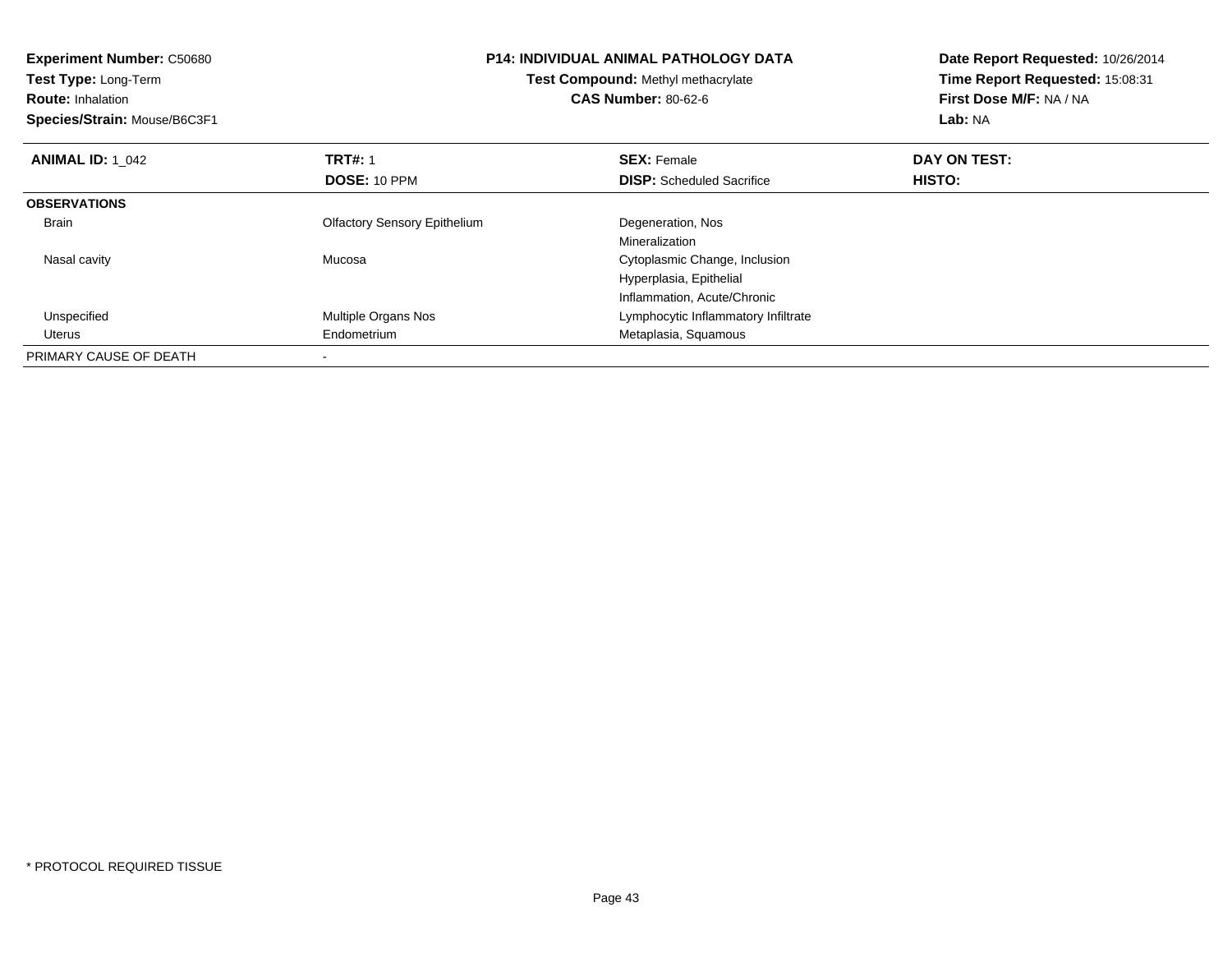| <b>Experiment Number: C50680</b><br><b>Test Type: Long-Term</b><br><b>Route: Inhalation</b><br>Species/Strain: Mouse/B6C3F1 | <b>P14: INDIVIDUAL ANIMAL PATHOLOGY DATA</b><br>Test Compound: Methyl methacrylate<br><b>CAS Number: 80-62-6</b> |                                      | Date Report Requested: 10/26/2014<br>Time Report Requested: 15:08:31<br>First Dose M/F: NA / NA<br>Lab: NA |  |
|-----------------------------------------------------------------------------------------------------------------------------|------------------------------------------------------------------------------------------------------------------|--------------------------------------|------------------------------------------------------------------------------------------------------------|--|
| <b>ANIMAL ID: 1 043</b>                                                                                                     | <b>TRT#: 1</b>                                                                                                   | <b>SEX: Female</b>                   | DAY ON TEST:                                                                                               |  |
|                                                                                                                             | DOSE: 10 PPM                                                                                                     | <b>DISP:</b> Moribund Sacrifice      | HISTO:                                                                                                     |  |
| <b>OBSERVATIONS</b>                                                                                                         |                                                                                                                  |                                      |                                                                                                            |  |
| <b>Brain</b>                                                                                                                | <b>Olfactory Sensory Epithelium</b>                                                                              | Degeneration, Nos                    |                                                                                                            |  |
|                                                                                                                             |                                                                                                                  | Mineralization                       |                                                                                                            |  |
| Nasal cavity                                                                                                                | Mucosa                                                                                                           | Cytoplasmic Change, Inclusion        |                                                                                                            |  |
|                                                                                                                             |                                                                                                                  | Hyperplasia, Epithelial              |                                                                                                            |  |
|                                                                                                                             |                                                                                                                  | Inflammation, Acute/Chronic          |                                                                                                            |  |
| Thyroid                                                                                                                     |                                                                                                                  | Follicular-Cell Adenoma              |                                                                                                            |  |
| Unspecified                                                                                                                 | <b>Multiple Organs Nos</b>                                                                                       | Lymphoma, Lymphocytic-Malignant Type |                                                                                                            |  |
| PRIMARY CAUSE OF DEATH                                                                                                      |                                                                                                                  |                                      |                                                                                                            |  |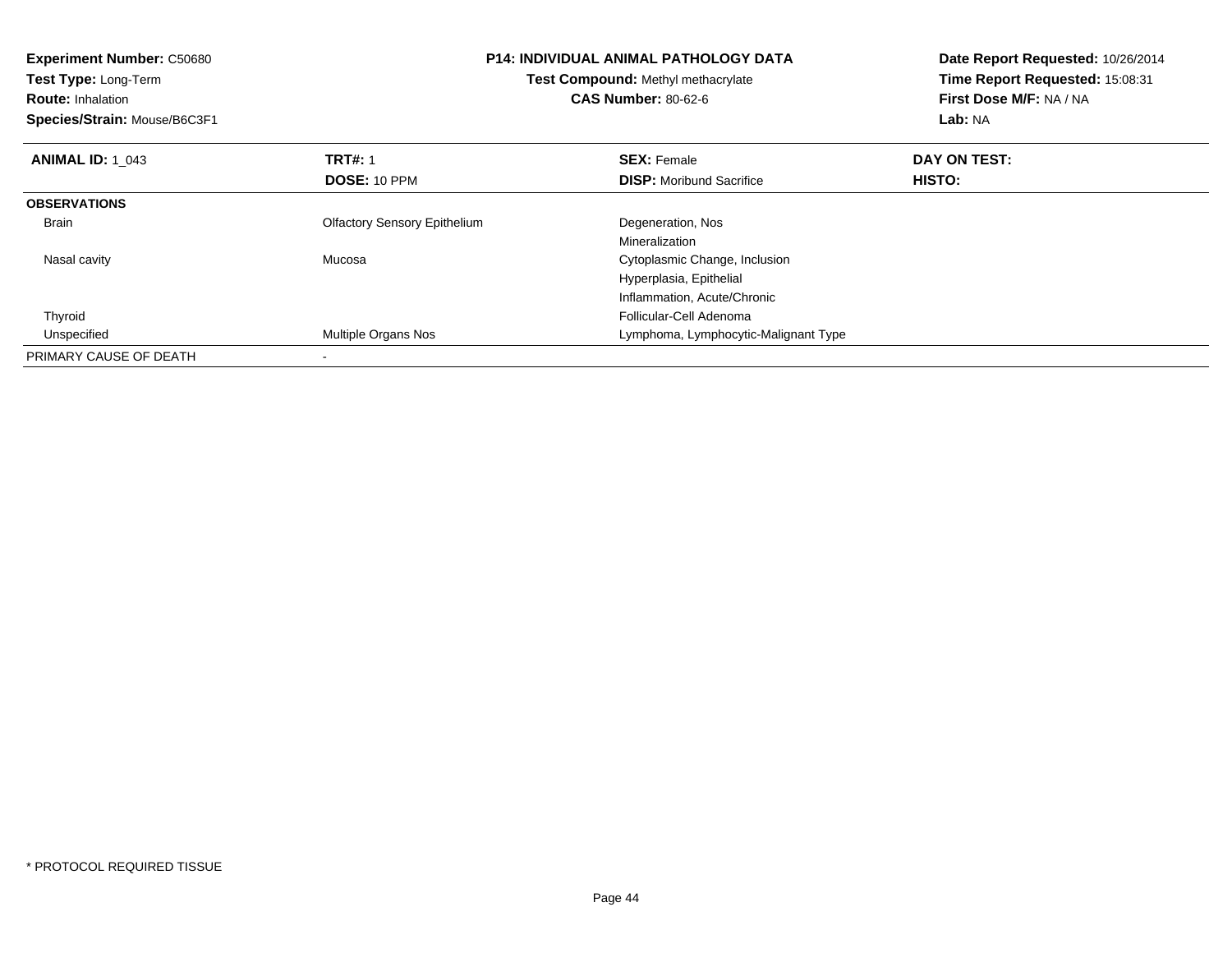**Experiment Number:** C50680**Test Type:** Long-Term**Route:** Inhalation **Species/Strain:** Mouse/B6C3F1**P14: INDIVIDUAL ANIMAL PATHOLOGY DATATest Compound:** Methyl methacrylate**CAS Number:** 80-62-6**Date Report Requested:** 10/26/2014**Time Report Requested:** 15:08:31**First Dose M/F:** NA / NA**Lab:** NA**ANIMAL ID: 1\_044 TRT#:** 1 **SEX:** Female **DAY ON TEST: DOSE:** 10 PPM**DISP:** Natural Death **HISTO: OBSERVATIONS** Brain Olfactory Sensory Epithelium Degeneration, Nos Kidney Inflammation, Acute/Chronic Mammary gland Inflammation, Suppurative Nasal cavity Mucosa Cytoplasmic Change, Inclusion Hyperplasia, EpithelialInflammation, Acute/Chronic Ovary Abscess, Nos PeritoneumInflammation, Suppurative<br>Hematopoiesis Spleenn and the control of the control of the control of the control of the control of the control of the control of the control of the control of the control of the control of the control of the control of the control of the co PRIMARY CAUSE OF DEATH-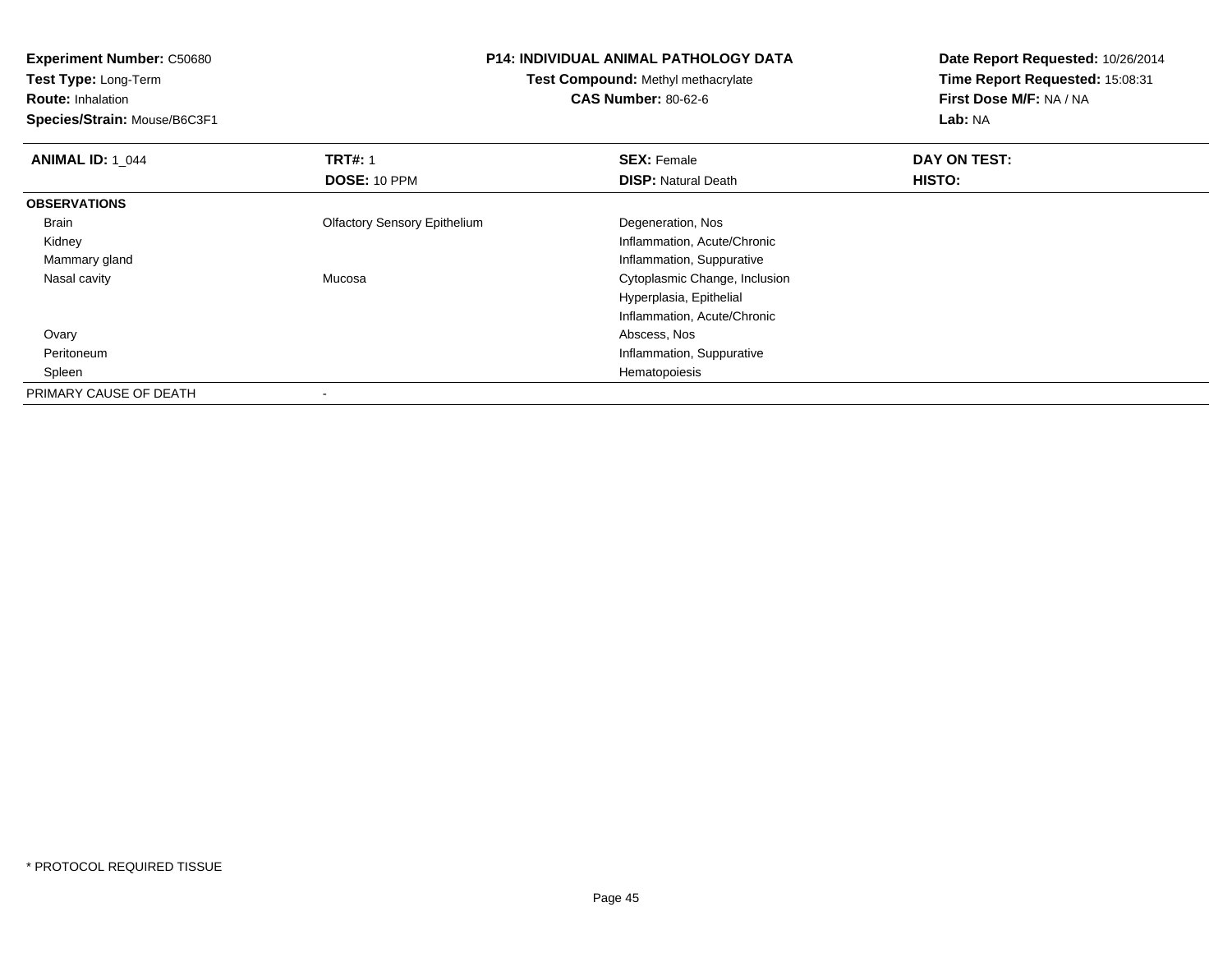| <b>Experiment Number: C50680</b> | <b>P14: INDIVIDUAL ANIMAL PATHOLOGY DATA</b><br>Test Compound: Methyl methacrylate |                                  | Date Report Requested: 10/26/2014 |
|----------------------------------|------------------------------------------------------------------------------------|----------------------------------|-----------------------------------|
| Test Type: Long-Term             |                                                                                    |                                  | Time Report Requested: 15:08:31   |
| <b>Route: Inhalation</b>         |                                                                                    | <b>CAS Number: 80-62-6</b>       | First Dose M/F: NA / NA           |
| Species/Strain: Mouse/B6C3F1     |                                                                                    |                                  | Lab: NA                           |
| <b>ANIMAL ID: 1 045</b>          | <b>TRT#: 1</b>                                                                     | <b>SEX: Female</b>               | DAY ON TEST:                      |
|                                  | DOSE: 10 PPM                                                                       | <b>DISP:</b> Scheduled Sacrifice | <b>HISTO:</b>                     |
| <b>OBSERVATIONS</b>              |                                                                                    |                                  |                                   |
| Brain                            | <b>Olfactory Sensory Epithelium</b>                                                | Degeneration, Nos                |                                   |
|                                  |                                                                                    | Mineralization                   |                                   |
| Liver                            |                                                                                    | Hepatocellular Adenoma           |                                   |
|                                  |                                                                                    | Hepatocellular Carcinoma         |                                   |
| Nasal cavity                     | Mucosa                                                                             | Cytoplasmic Change, Inclusion    |                                   |
|                                  |                                                                                    | Hyperplasia, Epithelial          |                                   |
|                                  |                                                                                    | Inflammation, Acute/Chronic      |                                   |
| Unspecified                      | Multiple Organs Nos                                                                | Inflammation, Acute/Chronic      |                                   |
| PRIMARY CAUSE OF DEATH           |                                                                                    |                                  |                                   |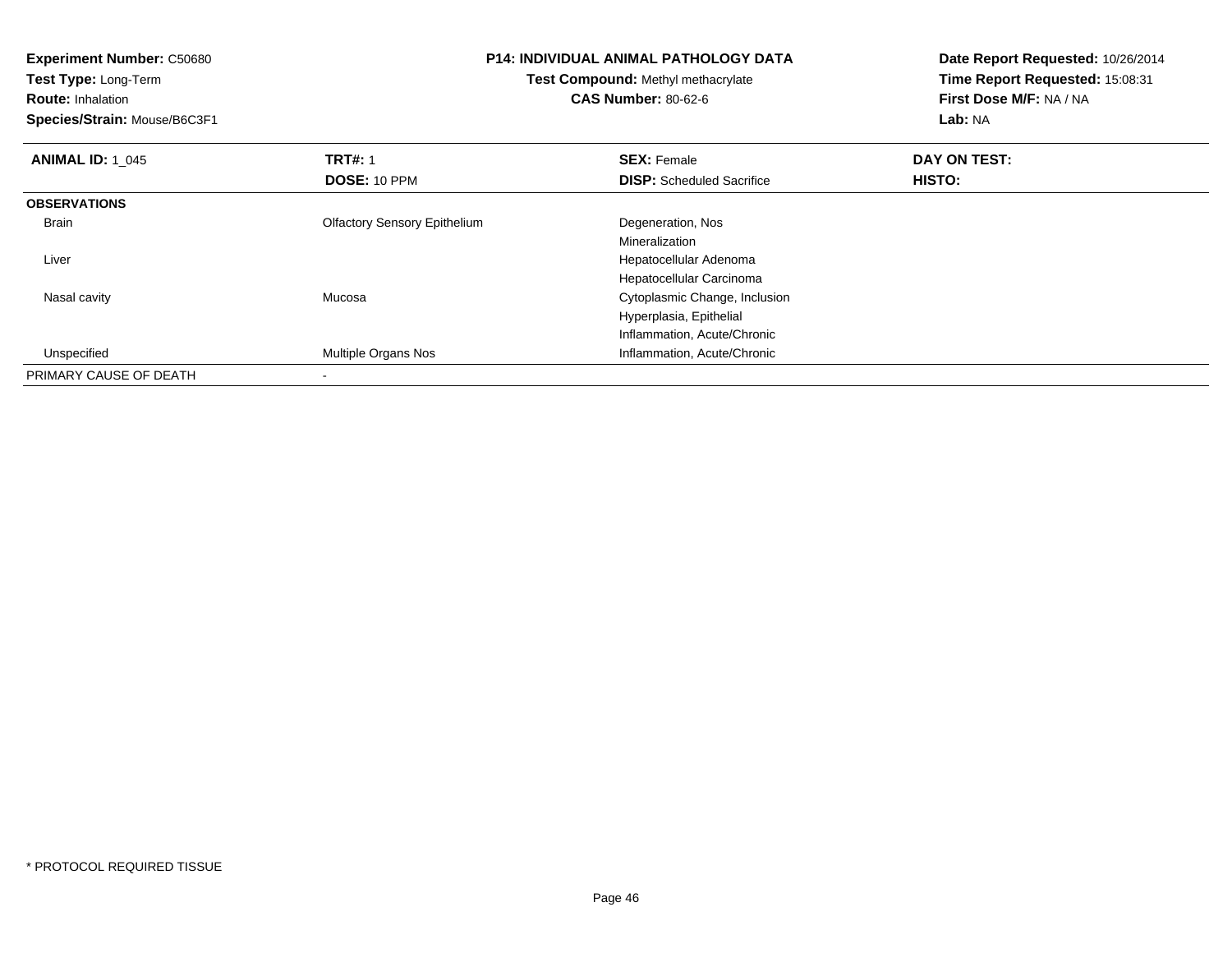| <b>Experiment Number: C50680</b><br>Test Type: Long-Term<br><b>Route: Inhalation</b><br>Species/Strain: Mouse/B6C3F1 | <b>P14: INDIVIDUAL ANIMAL PATHOLOGY DATA</b><br>Test Compound: Methyl methacrylate<br><b>CAS Number: 80-62-6</b> |                               | Date Report Requested: 10/26/2014<br>Time Report Requested: 15:08:31<br>First Dose M/F: NA / NA<br>Lab: NA |  |
|----------------------------------------------------------------------------------------------------------------------|------------------------------------------------------------------------------------------------------------------|-------------------------------|------------------------------------------------------------------------------------------------------------|--|
| <b>ANIMAL ID: 1 046</b>                                                                                              | <b>TRT#:</b> 1                                                                                                   | <b>SEX: Female</b>            | DAY ON TEST:                                                                                               |  |
|                                                                                                                      | DOSE: 10 PPM                                                                                                     | <b>DISP:</b> Natural Death    | HISTO:                                                                                                     |  |
| <b>OBSERVATIONS</b>                                                                                                  |                                                                                                                  |                               |                                                                                                            |  |
| <b>Brain</b>                                                                                                         |                                                                                                                  | Corpora Amylacea              |                                                                                                            |  |
|                                                                                                                      | <b>Olfactory Sensory Epithelium</b>                                                                              | Degeneration, Nos             |                                                                                                            |  |
| Lung                                                                                                                 |                                                                                                                  | Congestion, Nos               |                                                                                                            |  |
| Nasal cavity                                                                                                         | Mucosa                                                                                                           | Cytoplasmic Change, Inclusion |                                                                                                            |  |
|                                                                                                                      |                                                                                                                  | Hyperplasia, Epithelial       |                                                                                                            |  |
|                                                                                                                      |                                                                                                                  | Inflammation, Acute/Chronic   |                                                                                                            |  |
| Unspecified                                                                                                          | Multiple Organs Nos                                                                                              | Lymphoma, Nos-Malignant       |                                                                                                            |  |
| PRIMARY CAUSE OF DEATH                                                                                               |                                                                                                                  |                               |                                                                                                            |  |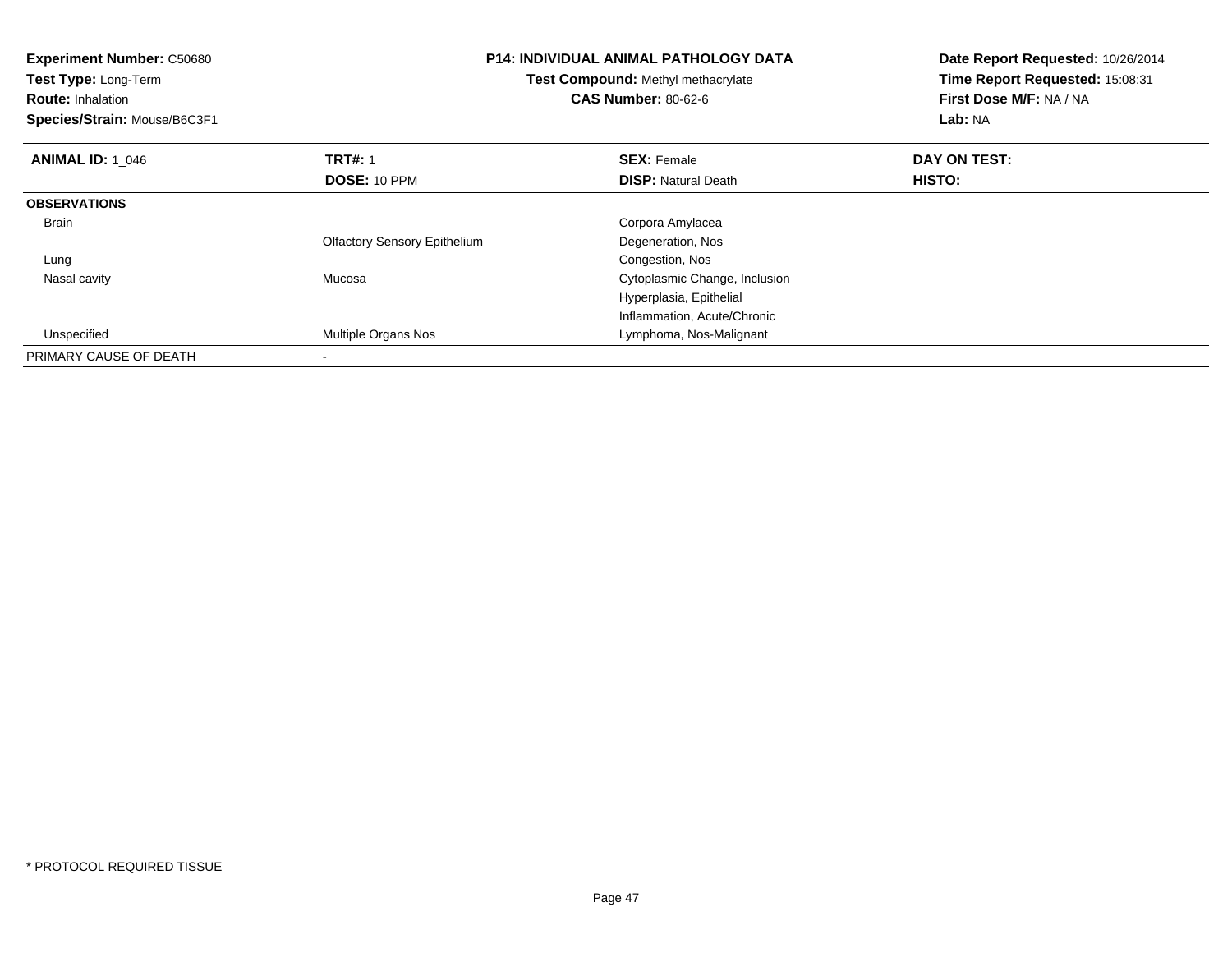**Test Type:** Long-Term

**Route:** Inhalation

**Species/Strain:** Mouse/B6C3F1

## **P14: INDIVIDUAL ANIMAL PATHOLOGY DATA**

**Test Compound:** Methyl methacrylate**CAS Number:** 80-62-6

| <b>ANIMAL ID: 1_047</b> | <b>TRT#: 1</b>                      | <b>SEX: Female</b>                  | DAY ON TEST: |  |
|-------------------------|-------------------------------------|-------------------------------------|--------------|--|
|                         | DOSE: 10 PPM                        | <b>DISP:</b> Scheduled Sacrifice    | HISTO:       |  |
| <b>OBSERVATIONS</b>     |                                     |                                     |              |  |
| Brain                   | <b>Olfactory Sensory Epithelium</b> | Degeneration, Nos                   |              |  |
|                         |                                     | Mineralization                      |              |  |
| Clitoral gland          |                                     | Inflammation, Chronic Suppurative   |              |  |
| Liver                   |                                     | Lymphocytic Inflammatory Infiltrate |              |  |
| Nasal cavity            | Mucosa                              | Cytoplasmic Change, Inclusion       |              |  |
|                         |                                     | Hyperplasia, Epithelial             |              |  |
|                         |                                     | Inflammation, Acute/Chronic         |              |  |
| Peritoneum              |                                     | Inflammation, Acute/Chronic         |              |  |
| Salivary gland          |                                     | Inflammation, Acute/Chronic         |              |  |
| Spleen                  |                                     | Hyperplasia, Lymphoid               |              |  |
| PRIMARY CAUSE OF DEATH  |                                     |                                     |              |  |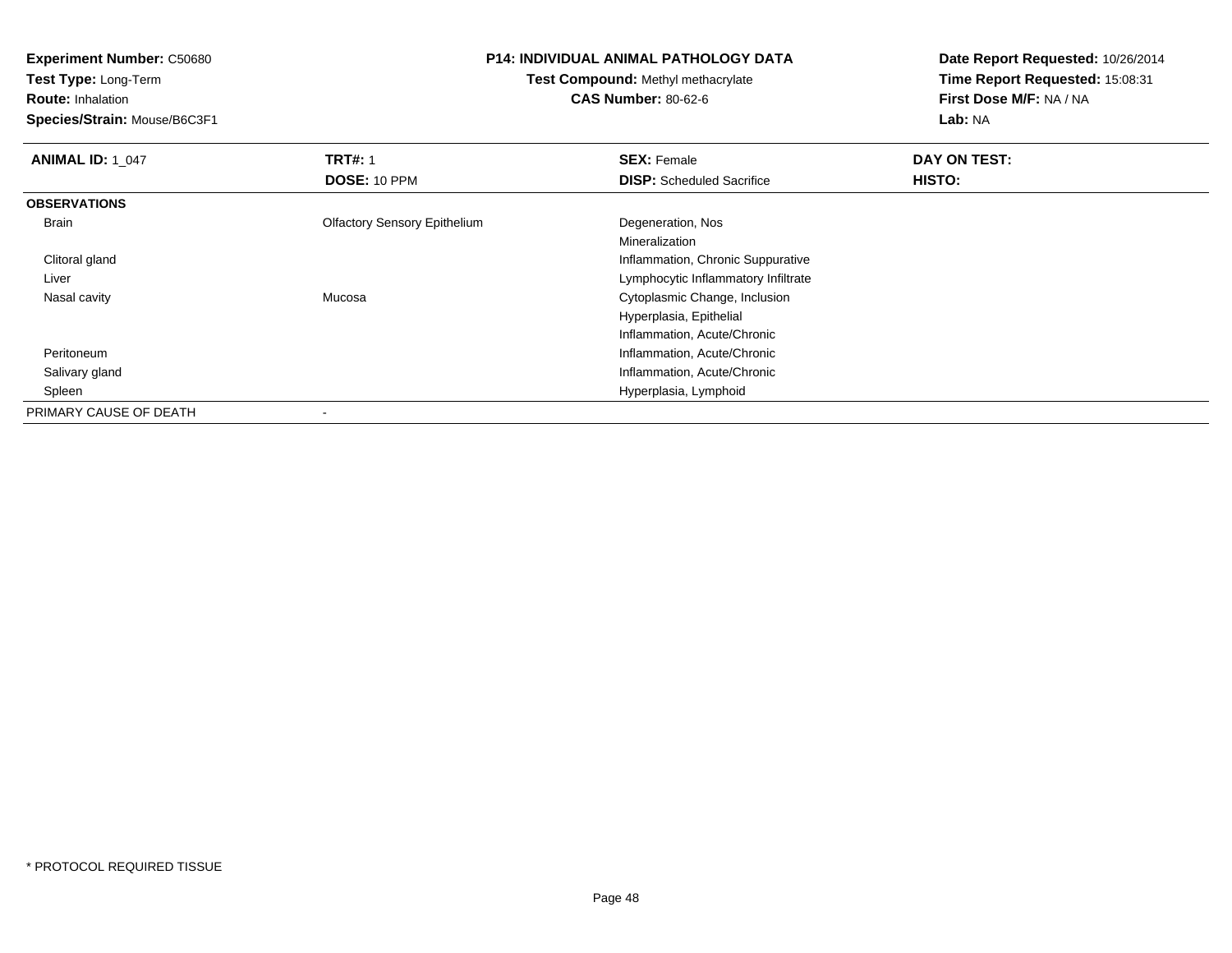| <b>Experiment Number: C50680</b><br>Test Type: Long-Term<br><b>Route: Inhalation</b><br>Species/Strain: Mouse/B6C3F1 | <b>P14: INDIVIDUAL ANIMAL PATHOLOGY DATA</b><br>Test Compound: Methyl methacrylate<br><b>CAS Number: 80-62-6</b> |                                  | Date Report Requested: 10/26/2014<br>Time Report Requested: 15:08:31<br>First Dose M/F: NA / NA<br>Lab: NA |
|----------------------------------------------------------------------------------------------------------------------|------------------------------------------------------------------------------------------------------------------|----------------------------------|------------------------------------------------------------------------------------------------------------|
| <b>ANIMAL ID: 1 048</b>                                                                                              | <b>TRT#: 1</b>                                                                                                   | <b>SEX: Female</b>               | DAY ON TEST:                                                                                               |
|                                                                                                                      | DOSE: 10 PPM                                                                                                     | <b>DISP:</b> Scheduled Sacrifice | HISTO:                                                                                                     |
| <b>OBSERVATIONS</b>                                                                                                  |                                                                                                                  |                                  |                                                                                                            |
| <b>Brain</b>                                                                                                         | <b>Olfactory Sensory Epithelium</b>                                                                              | Degeneration, Nos                |                                                                                                            |
|                                                                                                                      |                                                                                                                  | Mineralization                   |                                                                                                            |
| Kidney                                                                                                               |                                                                                                                  | Inflammation, Acute/Chronic      |                                                                                                            |
| Nasal cavity                                                                                                         | Mucosa                                                                                                           | Cytoplasmic Change, Inclusion    |                                                                                                            |
|                                                                                                                      |                                                                                                                  | Hyperplasia, Epithelial          |                                                                                                            |
|                                                                                                                      |                                                                                                                  | Inflammation, Acute/Chronic      |                                                                                                            |
| <b>Uterus</b>                                                                                                        | Endometrium                                                                                                      | Hyperplasia, Nos                 |                                                                                                            |
| PRIMARY CAUSE OF DEATH                                                                                               |                                                                                                                  |                                  |                                                                                                            |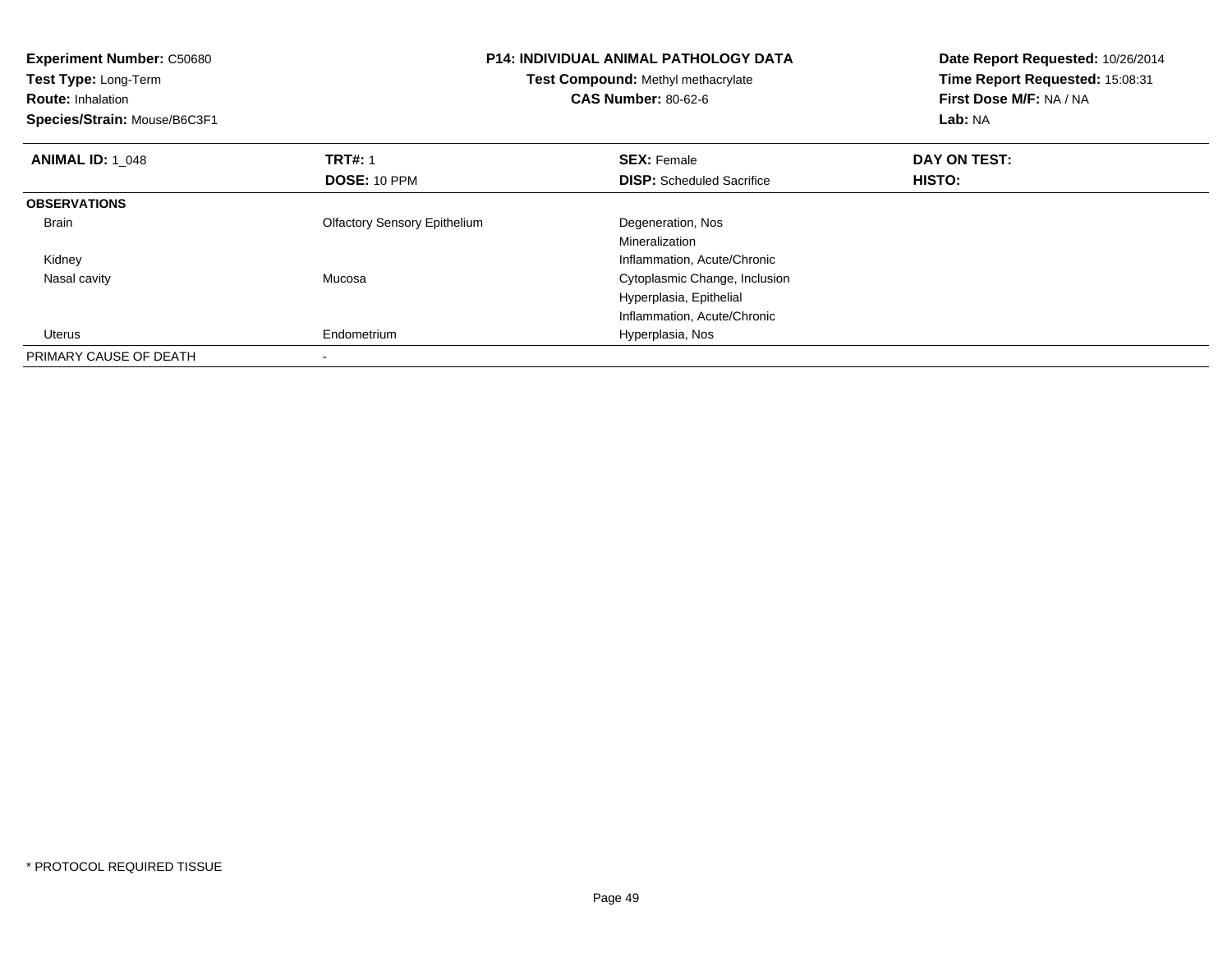**Test Type:** Long-Term

**Route:** Inhalation

**Species/Strain:** Mouse/B6C3F1

# **P14: INDIVIDUAL ANIMAL PATHOLOGY DATA**

**Test Compound:** Methyl methacrylate**CAS Number:** 80-62-6

| <b>ANIMAL ID: 1 049</b> | <b>TRT#: 1</b>                      | <b>SEX: Female</b>                  | DAY ON TEST: |
|-------------------------|-------------------------------------|-------------------------------------|--------------|
|                         | DOSE: 10 PPM                        | <b>DISP: Natural Death</b>          | HISTO:       |
| <b>OBSERVATIONS</b>     |                                     |                                     |              |
| Brain                   | <b>Olfactory Sensory Epithelium</b> | Degeneration, Nos                   |              |
|                         |                                     | Mineralization                      |              |
| Harderian gland         | <b>Hardarian Gland</b>              | Inflammation, Acute/Chronic         |              |
| Lung                    |                                     | Lymphocytic Inflammatory Infiltrate |              |
| Nasal cavity            | Mucosa                              | Cytoplasmic Change, Inclusion       |              |
|                         |                                     | Hyperplasia, Epithelial             |              |
|                         |                                     | Inflammation, Acute/Chronic         |              |
| Ovary                   |                                     | Inflammation, Acute/Chronic         |              |
| Spleen                  |                                     | Hemangiosarcoma                     |              |
|                         |                                     | Necrosis, Nos                       |              |
| PRIMARY CAUSE OF DEATH  | $\,$                                |                                     |              |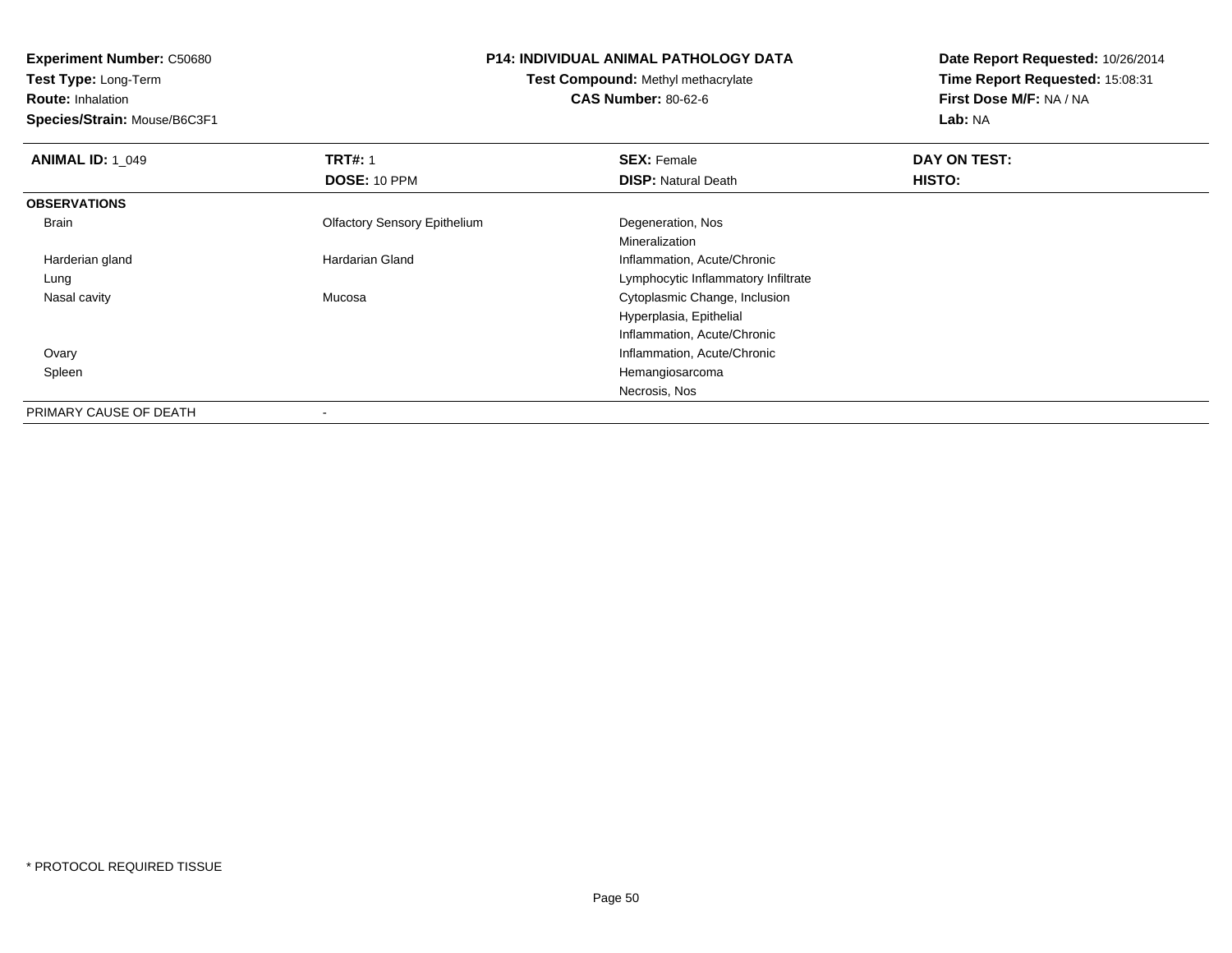**Experiment Number:** C50680**Test Type:** Long-Term**Route:** Inhalation **Species/Strain:** Mouse/B6C3F1**P14: INDIVIDUAL ANIMAL PATHOLOGY DATATest Compound:** Methyl methacrylate**CAS Number:** 80-62-6**Date Report Requested:** 10/26/2014**Time Report Requested:** 15:08:31**First Dose M/F:** NA / NA**Lab:** NA**ANIMAL ID: 1\_050 C TRT#:** 1 **SEX:** Female **DAY ON TEST: DOSE:** 10 PPM**DISP:** Natural Death **HISTO: OBSERVATIONS** Brain Olfactory Sensory Epithelium Degeneration, Nos Mineralization**Inflammation, Suppurative Inflammation, Suppurative**  Liver Cytoplasmic Change, Inclusion Nasal cavity MucosaHyperplasia, EpithelialInflammation, Acute/Chronic Ovary Cyst, Hemorrhagic Uterus Dilatation, Nos HydrometraPRIMARY CAUSE OF DEATH

-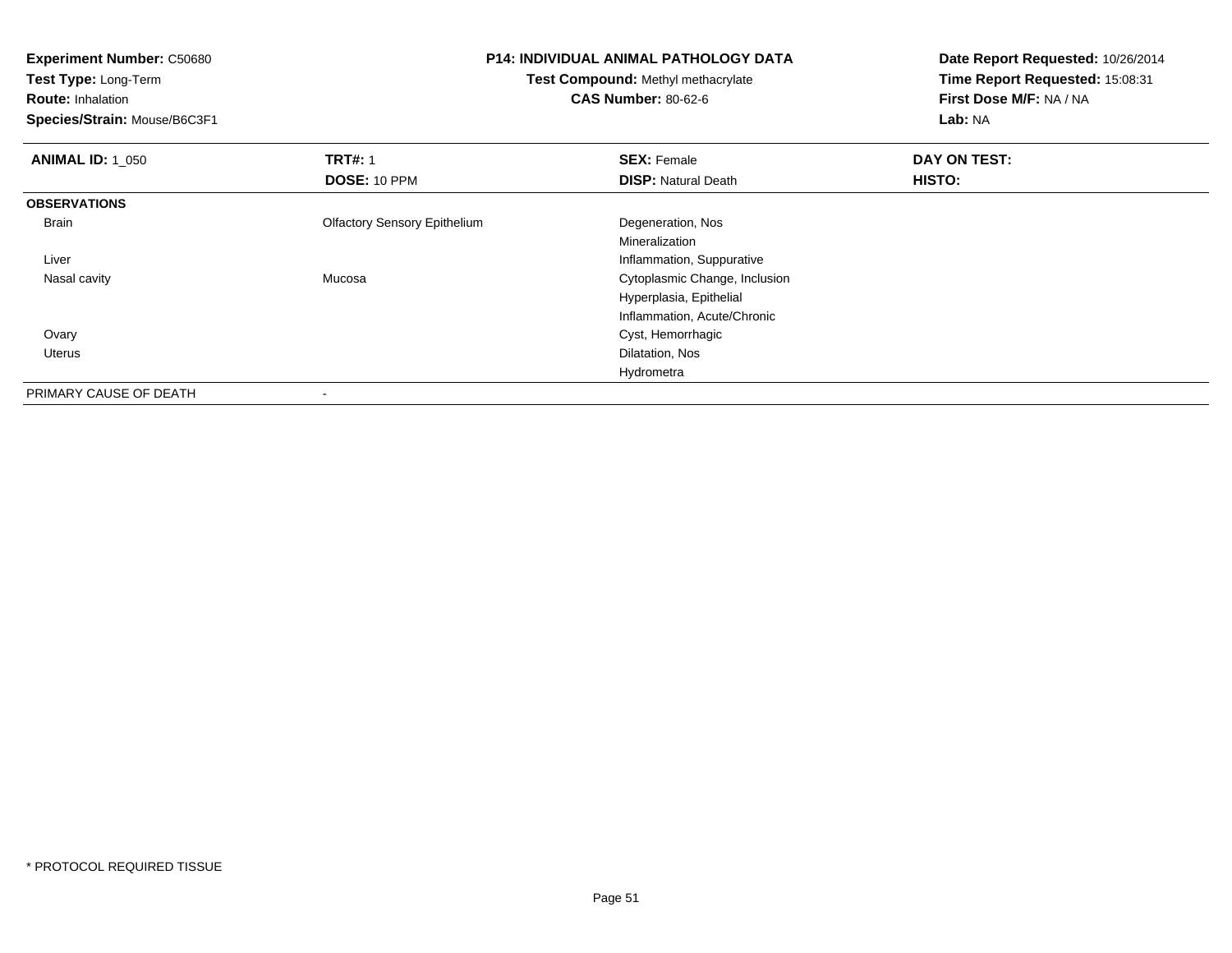| <b>Experiment Number: C50680</b><br>Test Type: Long-Term<br><b>Route: Inhalation</b><br>Species/Strain: Mouse/B6C3F1 | <b>P14: INDIVIDUAL ANIMAL PATHOLOGY DATA</b><br>Test Compound: Methyl methacrylate<br><b>CAS Number: 80-62-6</b> |                                  | Date Report Requested: 10/26/2014<br>Time Report Requested: 15:08:31<br>First Dose M/F: NA / NA<br>Lab: NA |
|----------------------------------------------------------------------------------------------------------------------|------------------------------------------------------------------------------------------------------------------|----------------------------------|------------------------------------------------------------------------------------------------------------|
| <b>ANIMAL ID: 2_001</b>                                                                                              | <b>TRT#: 2</b>                                                                                                   | <b>SEX: Female</b>               | DAY ON TEST:                                                                                               |
|                                                                                                                      | <b>DOSE: 500 PPM</b>                                                                                             | <b>DISP:</b> Scheduled Sacrifice | <b>HISTO:</b>                                                                                              |
| <b>OBSERVATIONS</b>                                                                                                  |                                                                                                                  |                                  |                                                                                                            |
| Brain                                                                                                                | <b>Olfactory Sensory Epithelium</b>                                                                              | Degeneration, Nos                |                                                                                                            |
| Nasal cavity                                                                                                         | Mucosa                                                                                                           | Cytoplasmic Change, Inclusion    |                                                                                                            |
|                                                                                                                      |                                                                                                                  | Hyperplasia, Epithelial          |                                                                                                            |
| Spleen                                                                                                               |                                                                                                                  | Hemangiosarcoma, Metastatic      |                                                                                                            |
| Unspecified                                                                                                          | Multiple Organs Nos                                                                                              | Inflammation, Acute/Chronic      |                                                                                                            |
| Uterus                                                                                                               |                                                                                                                  | Hemangiosarcoma                  |                                                                                                            |
|                                                                                                                      | Endometrium                                                                                                      | Hyperplasia, Nos                 |                                                                                                            |
| PRIMARY CAUSE OF DEATH                                                                                               |                                                                                                                  |                                  |                                                                                                            |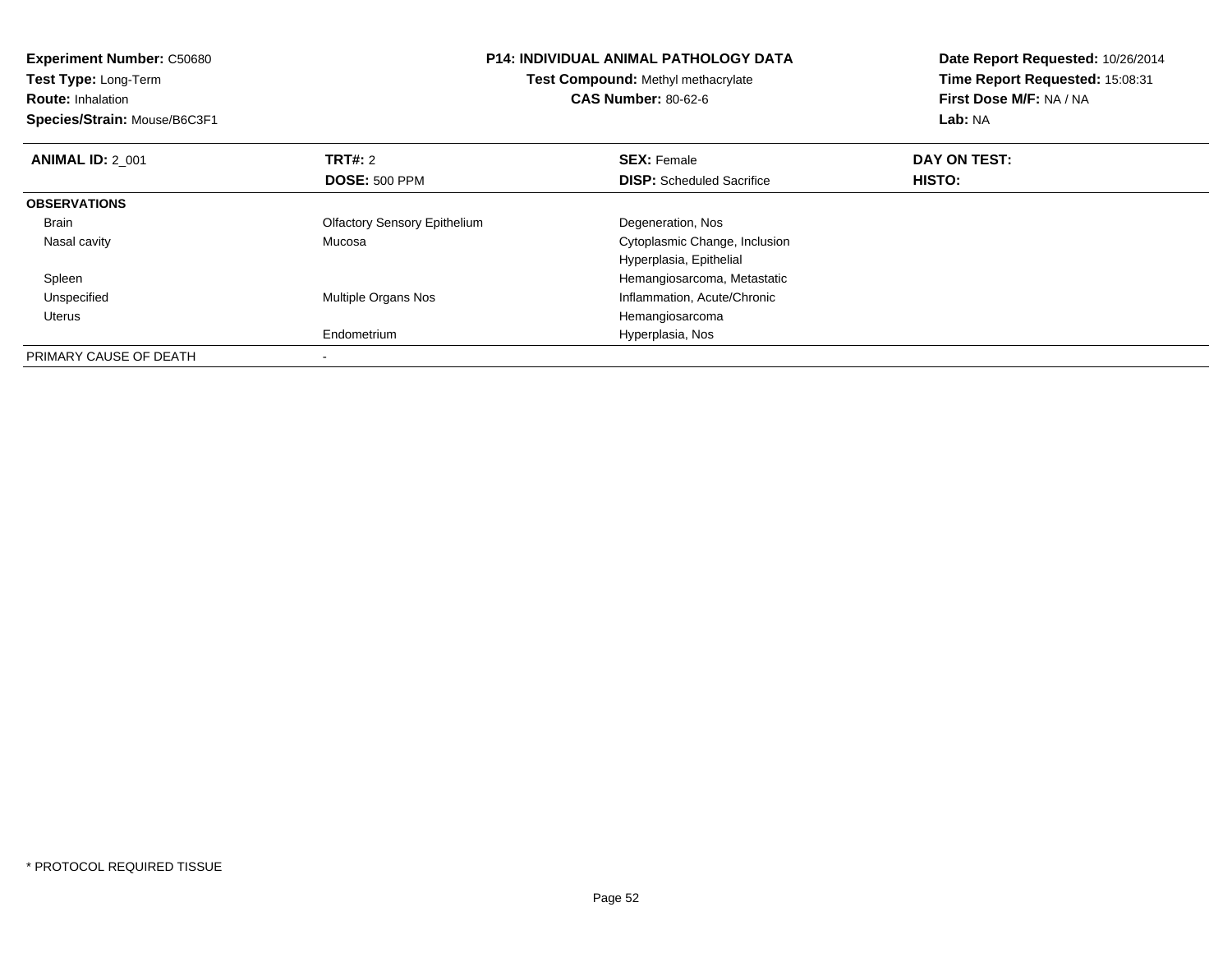**Test Type:** Long-Term

**Route:** Inhalation

**Species/Strain:** Mouse/B6C3F1

## **P14: INDIVIDUAL ANIMAL PATHOLOGY DATA**

**Test Compound:** Methyl methacrylate**CAS Number:** 80-62-6

| <b>ANIMAL ID: 2 002</b> | TRT#: 2                             | <b>SEX: Female</b>               | DAY ON TEST: |  |
|-------------------------|-------------------------------------|----------------------------------|--------------|--|
|                         | <b>DOSE: 500 PPM</b>                | <b>DISP:</b> Scheduled Sacrifice | HISTO:       |  |
| <b>OBSERVATIONS</b>     |                                     |                                  |              |  |
| Brain                   | <b>Olfactory Sensory Epithelium</b> | Degeneration, Nos                |              |  |
|                         |                                     | Mineralization                   |              |  |
| Kidney                  |                                     | Inflammation, Acute/Chronic      |              |  |
| Lymph node              | Mandibular Lymph Node               | Hyperplasia, Lymphoid            |              |  |
| Nasal cavity            | Mucosa                              | Cytoplasmic Change, Inclusion    |              |  |
|                         |                                     | Hyperplasia, Epithelial          |              |  |
|                         |                                     | Inflammation, Acute/Chronic      |              |  |
| <b>Uterus</b>           |                                     | Decidual Alteration, Nos         |              |  |
|                         | Endometrium                         | Hyperplasia, Nos                 |              |  |
| PRIMARY CAUSE OF DEATH  | ۰                                   |                                  |              |  |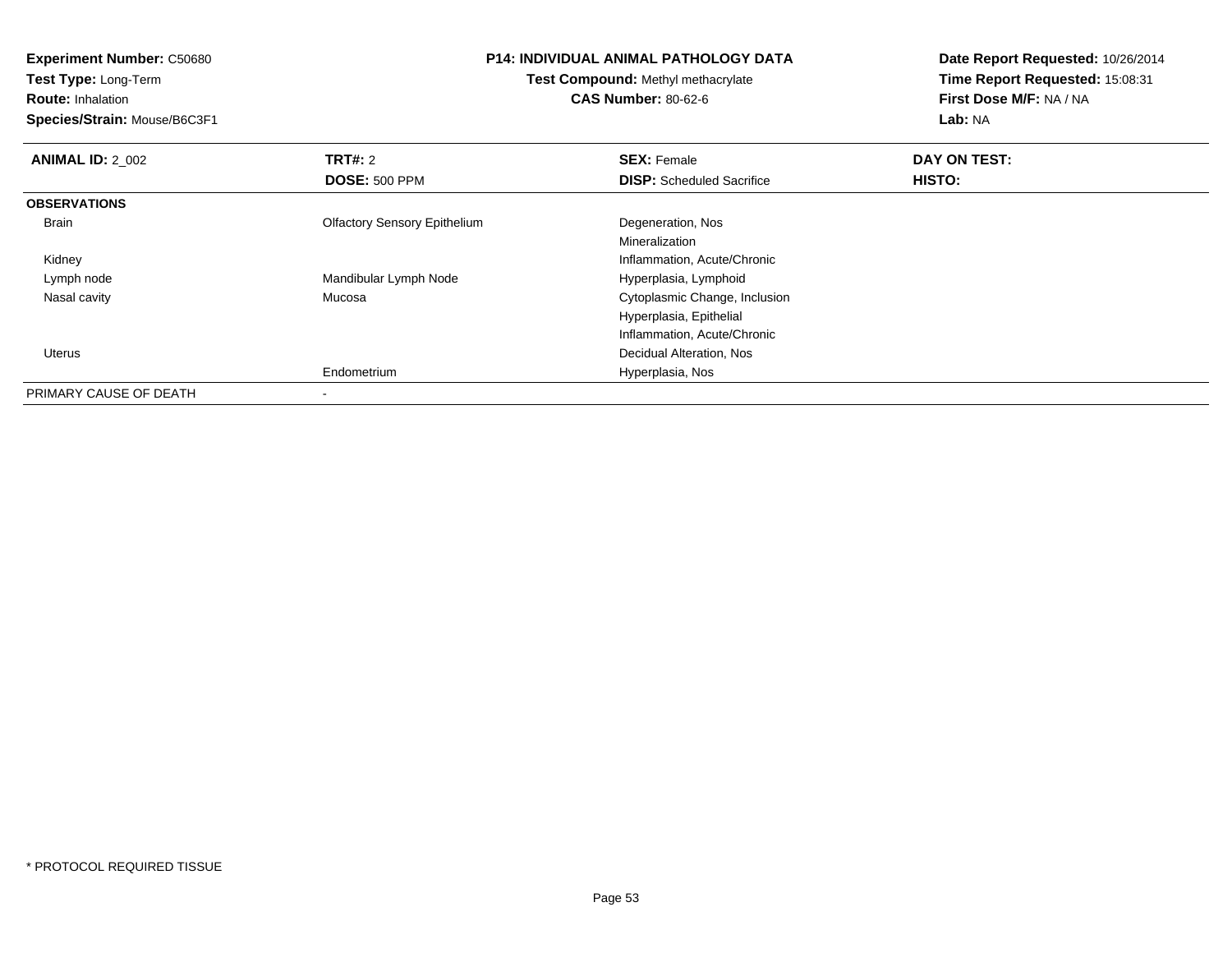| <b>Experiment Number: C50680</b><br>Test Type: Long-Term<br><b>Route: Inhalation</b><br>Species/Strain: Mouse/B6C3F1 |                      | <b>P14: INDIVIDUAL ANIMAL PATHOLOGY DATA</b><br>Test Compound: Methyl methacrylate<br><b>CAS Number: 80-62-6</b> | Date Report Requested: 10/26/2014<br>Time Report Requested: 15:08:31<br>First Dose M/F: NA / NA<br>Lab: NA |
|----------------------------------------------------------------------------------------------------------------------|----------------------|------------------------------------------------------------------------------------------------------------------|------------------------------------------------------------------------------------------------------------|
| <b>ANIMAL ID: 2 003</b>                                                                                              | TRT#: 2              | <b>SEX: Female</b>                                                                                               | DAY ON TEST:                                                                                               |
|                                                                                                                      | <b>DOSE: 500 PPM</b> | <b>DISP:</b> Natural Death                                                                                       | HISTO:                                                                                                     |
| <b>OBSERVATIONS</b>                                                                                                  |                      |                                                                                                                  |                                                                                                            |
| Nasal cavity                                                                                                         | Mucosa               | Cytoplasmic Change, Inclusion                                                                                    |                                                                                                            |
| Ovary                                                                                                                |                      | Mineralization                                                                                                   |                                                                                                            |
| Stomach                                                                                                              |                      | Inflammation, Suppurative                                                                                        |                                                                                                            |
| PRIMARY CAUSE OF DEATH                                                                                               |                      |                                                                                                                  |                                                                                                            |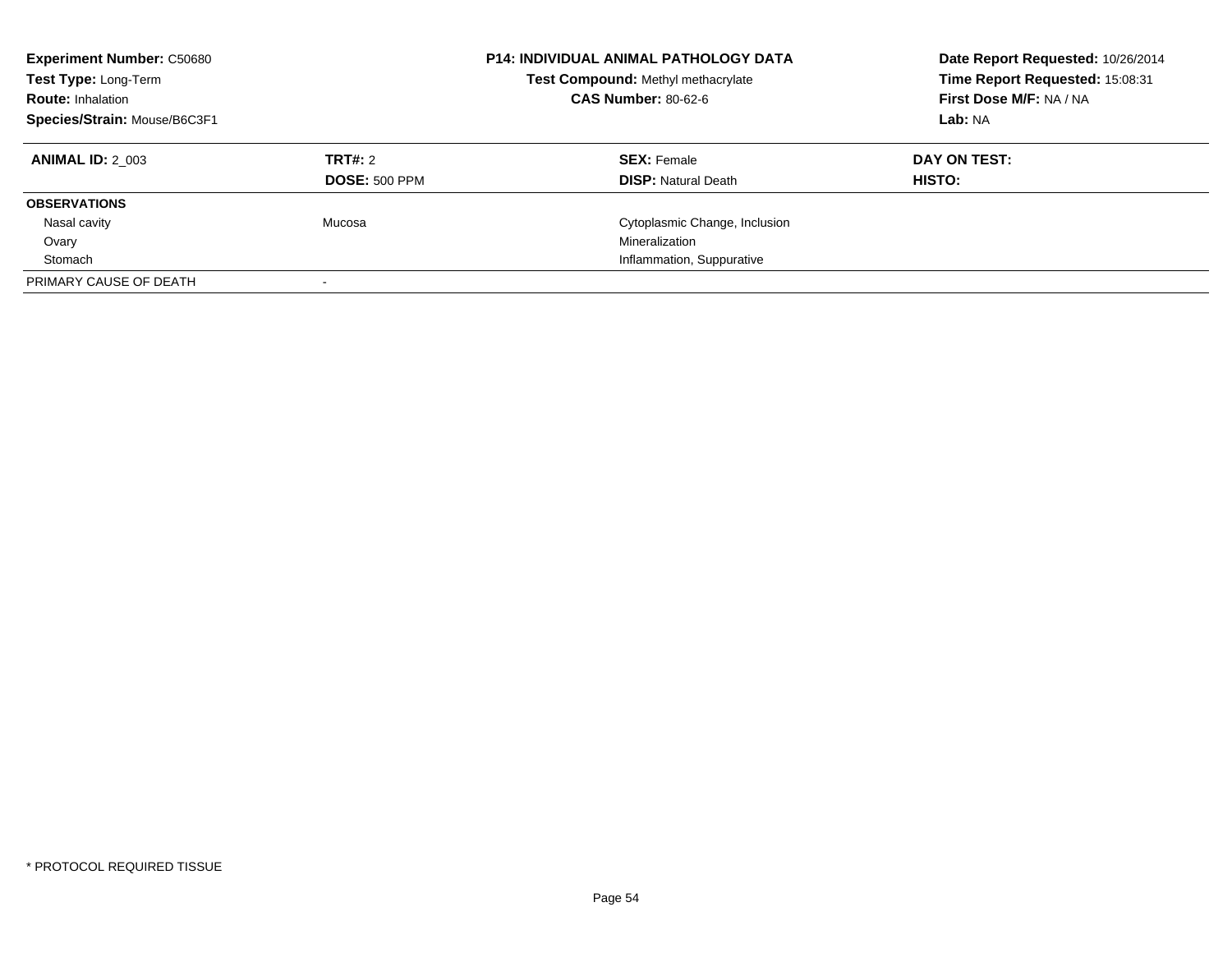**Test Type:** Long-Term

**Route:** Inhalation

**Species/Strain:** Mouse/B6C3F1

#### **P14: INDIVIDUAL ANIMAL PATHOLOGY DATA**

**Test Compound:** Methyl methacrylate**CAS Number:** 80-62-6

| <b>ANIMAL ID: 2 004</b> | <b>TRT#: 2</b>                      | <b>SEX: Female</b>               | DAY ON TEST: |  |
|-------------------------|-------------------------------------|----------------------------------|--------------|--|
|                         | <b>DOSE: 500 PPM</b>                | <b>DISP:</b> Scheduled Sacrifice | HISTO:       |  |
| <b>OBSERVATIONS</b>     |                                     |                                  |              |  |
| Bone                    | Maxilla                             | Fibrous Osteodystrophy           |              |  |
| Brain                   | <b>Olfactory Sensory Epithelium</b> | Degeneration, Nos                |              |  |
|                         |                                     | Mineralization                   |              |  |
| Heart                   |                                     | Inflammation, Acute/Chronic      |              |  |
| Nasal cavity            | Mucosa                              | Cytoplasmic Change, Inclusion    |              |  |
|                         |                                     | Hyperplasia, Epithelial          |              |  |
|                         |                                     | Inflammation, Acute/Chronic      |              |  |
| Ovary                   |                                     | Cyst, Nos                        |              |  |
| Uterus                  | Endometrium                         | Hyperplasia, Nos                 |              |  |
|                         |                                     | Inflammation, Suppurative        |              |  |
| PRIMARY CAUSE OF DEATH  |                                     |                                  |              |  |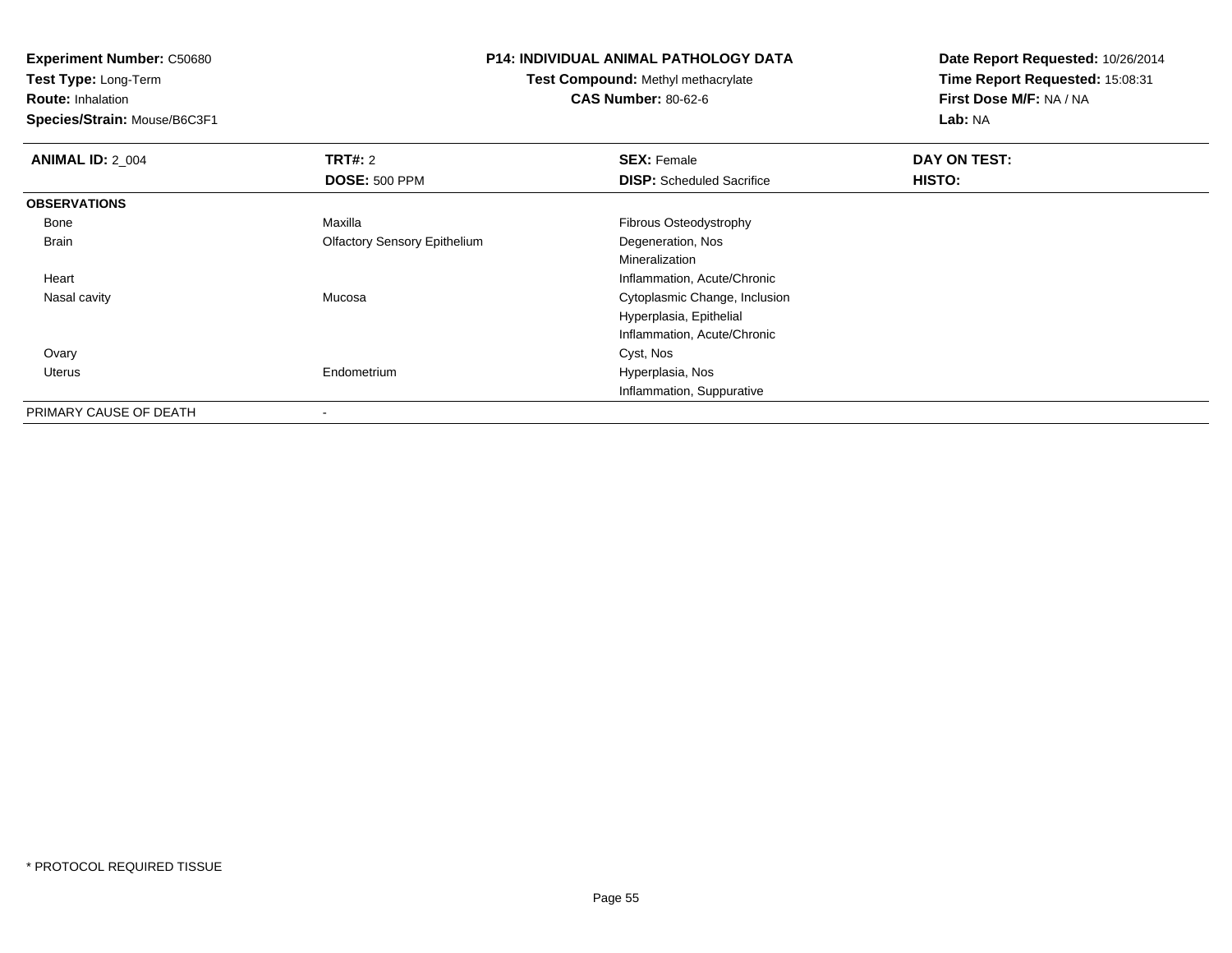| <b>Experiment Number: C50680</b><br>Test Type: Long-Term<br><b>Route: Inhalation</b><br>Species/Strain: Mouse/B6C3F1 |                                     | <b>P14: INDIVIDUAL ANIMAL PATHOLOGY DATA</b><br>Test Compound: Methyl methacrylate<br><b>CAS Number: 80-62-6</b> | Date Report Requested: 10/26/2014<br>Time Report Requested: 15:08:31<br>First Dose M/F: NA / NA<br>Lab: NA |
|----------------------------------------------------------------------------------------------------------------------|-------------------------------------|------------------------------------------------------------------------------------------------------------------|------------------------------------------------------------------------------------------------------------|
| <b>ANIMAL ID: 2 005</b>                                                                                              | <b>TRT#: 2</b>                      | <b>SEX: Female</b>                                                                                               | DAY ON TEST:                                                                                               |
|                                                                                                                      | <b>DOSE: 500 PPM</b>                | <b>DISP:</b> Scheduled Sacrifice                                                                                 | HISTO:                                                                                                     |
| <b>OBSERVATIONS</b>                                                                                                  |                                     |                                                                                                                  |                                                                                                            |
| <b>Brain</b>                                                                                                         | <b>Olfactory Sensory Epithelium</b> | Degeneration, Nos                                                                                                |                                                                                                            |
|                                                                                                                      |                                     | Mineralization                                                                                                   |                                                                                                            |
| Lung                                                                                                                 |                                     | Inflammation, Acute/Chronic                                                                                      |                                                                                                            |
| Nasal cavity                                                                                                         | Mucosa                              | Cytoplasmic Change, Inclusion                                                                                    |                                                                                                            |
|                                                                                                                      |                                     | Hyperplasia, Epithelial                                                                                          |                                                                                                            |
|                                                                                                                      |                                     | Inflammation, Acute/Chronic                                                                                      |                                                                                                            |
| PRIMARY CAUSE OF DEATH                                                                                               |                                     |                                                                                                                  |                                                                                                            |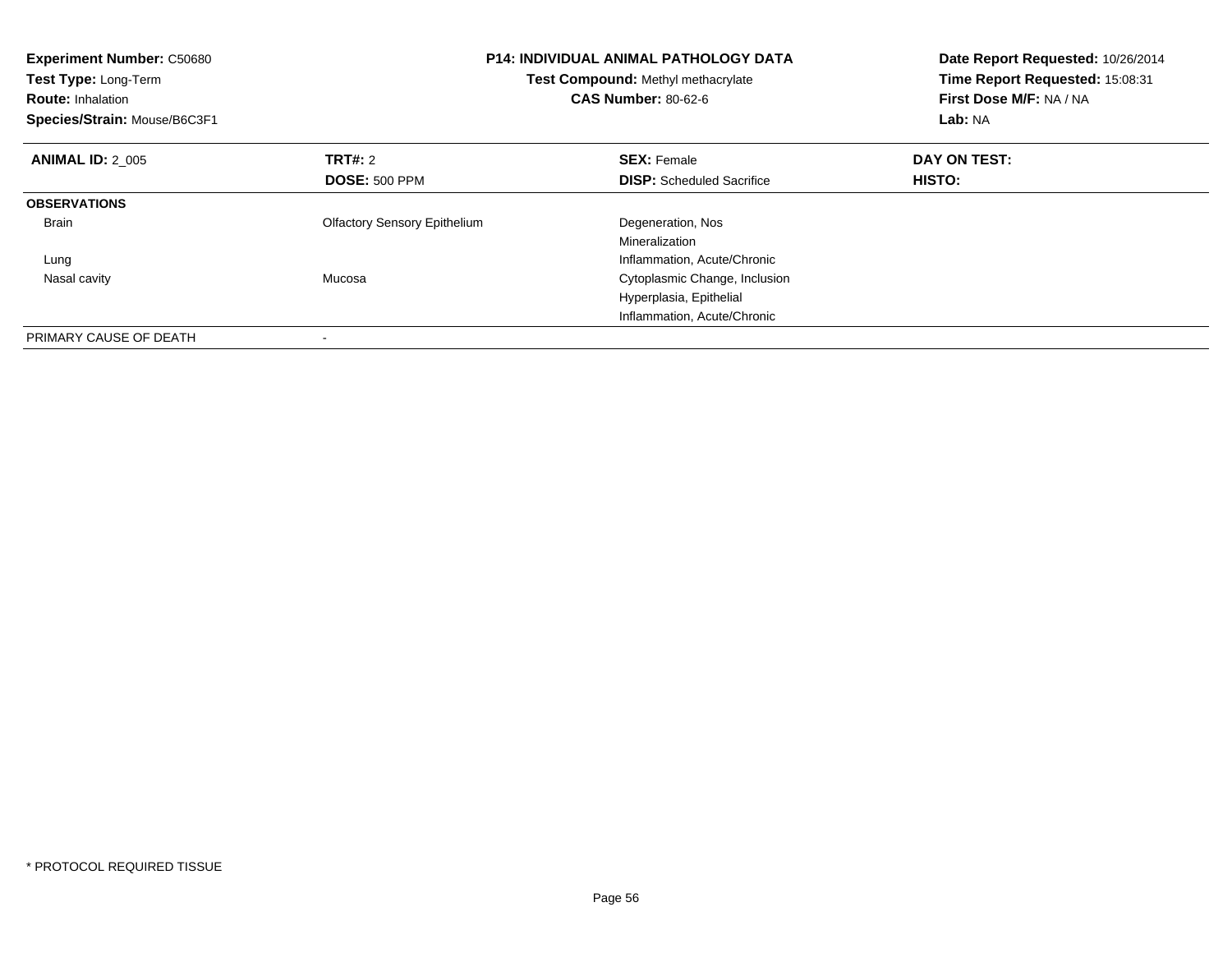**Experiment Number:** C50680**Test Type:** Long-Term**Route:** Inhalation **Species/Strain:** Mouse/B6C3F1**P14: INDIVIDUAL ANIMAL PATHOLOGY DATATest Compound:** Methyl methacrylate**CAS Number:** 80-62-6**Date Report Requested:** 10/26/2014**Time Report Requested:** 15:08:31**First Dose M/F:** NA / NA**Lab:** NA**ANIMAL ID: 2 006 6 DAY ON TEST: TRT#:** 2 **SEX:** Female **SEX:** Female **DOSE:** 500 PPM**DISP:** Scheduled Sacrifice **HISTO: OBSERVATIONS** Brain Olfactory Sensory Epithelium Degeneration, Nos Mineralization Cytoplasmic Change, Inclusion Nasal cavity MucosaHyperplasia, EpithelialInflammation, Acute/Chronic SpleenHemangiosarcoma<br>Multiple Organs Nos<br>Inflammation, Acute UnspecifiedInflammation, Acute/Chronic Uterus Endometrium Hyperplasia, Nos PRIMARY CAUSE OF DEATH-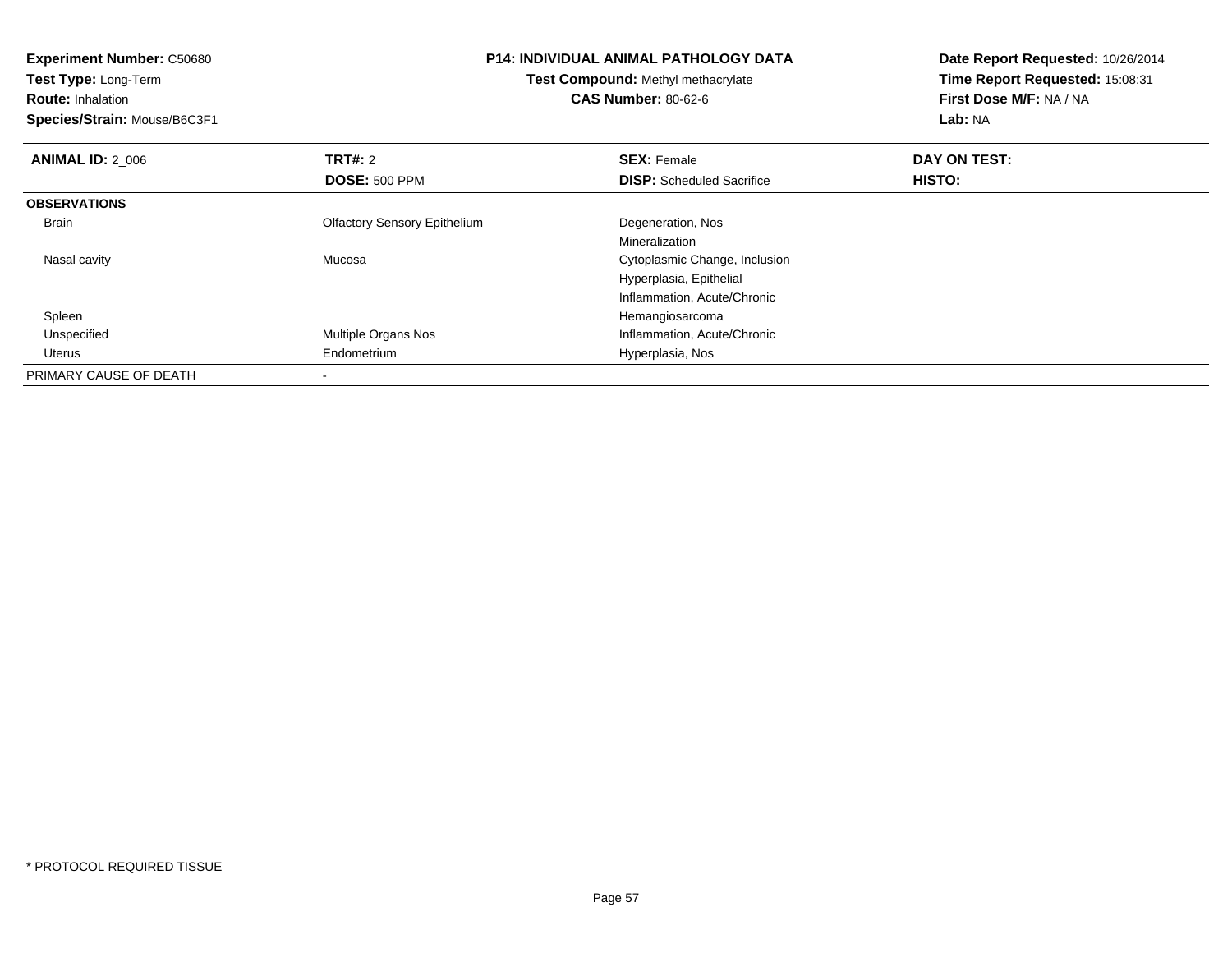**Test Type:** Long-Term

**Route:** Inhalation

**Species/Strain:** Mouse/B6C3F1

#### **P14: INDIVIDUAL ANIMAL PATHOLOGY DATA**

**Test Compound:** Methyl methacrylate**CAS Number:** 80-62-6

| <b>ANIMAL ID: 2 007</b> | <b>TRT#: 2</b>                      | <b>SEX: Female</b>               | DAY ON TEST: |  |
|-------------------------|-------------------------------------|----------------------------------|--------------|--|
|                         | <b>DOSE: 500 PPM</b>                | <b>DISP:</b> Scheduled Sacrifice | HISTO:       |  |
| <b>OBSERVATIONS</b>     |                                     |                                  |              |  |
| Brain                   | <b>Olfactory Sensory Epithelium</b> | Degeneration, Nos                |              |  |
|                         |                                     | Mineralization                   |              |  |
| Kidney                  |                                     | Calcification, Focal             |              |  |
| Nasal cavity            | Mucosa                              | Cytoplasmic Change, Inclusion    |              |  |
|                         |                                     | Hyperplasia, Epithelial          |              |  |
|                         |                                     | Inflammation, Acute/Chronic      |              |  |
| Pituitary gland         |                                     | Adenoma, Nos                     |              |  |
| Thyroid                 |                                     | Hyperplasia, Follicular Cell     |              |  |
|                         |                                     | Inflammation, Acute/Chronic      |              |  |
| Uterus                  | Endometrium                         | Hyperplasia, Nos                 |              |  |
| PRIMARY CAUSE OF DEATH  |                                     |                                  |              |  |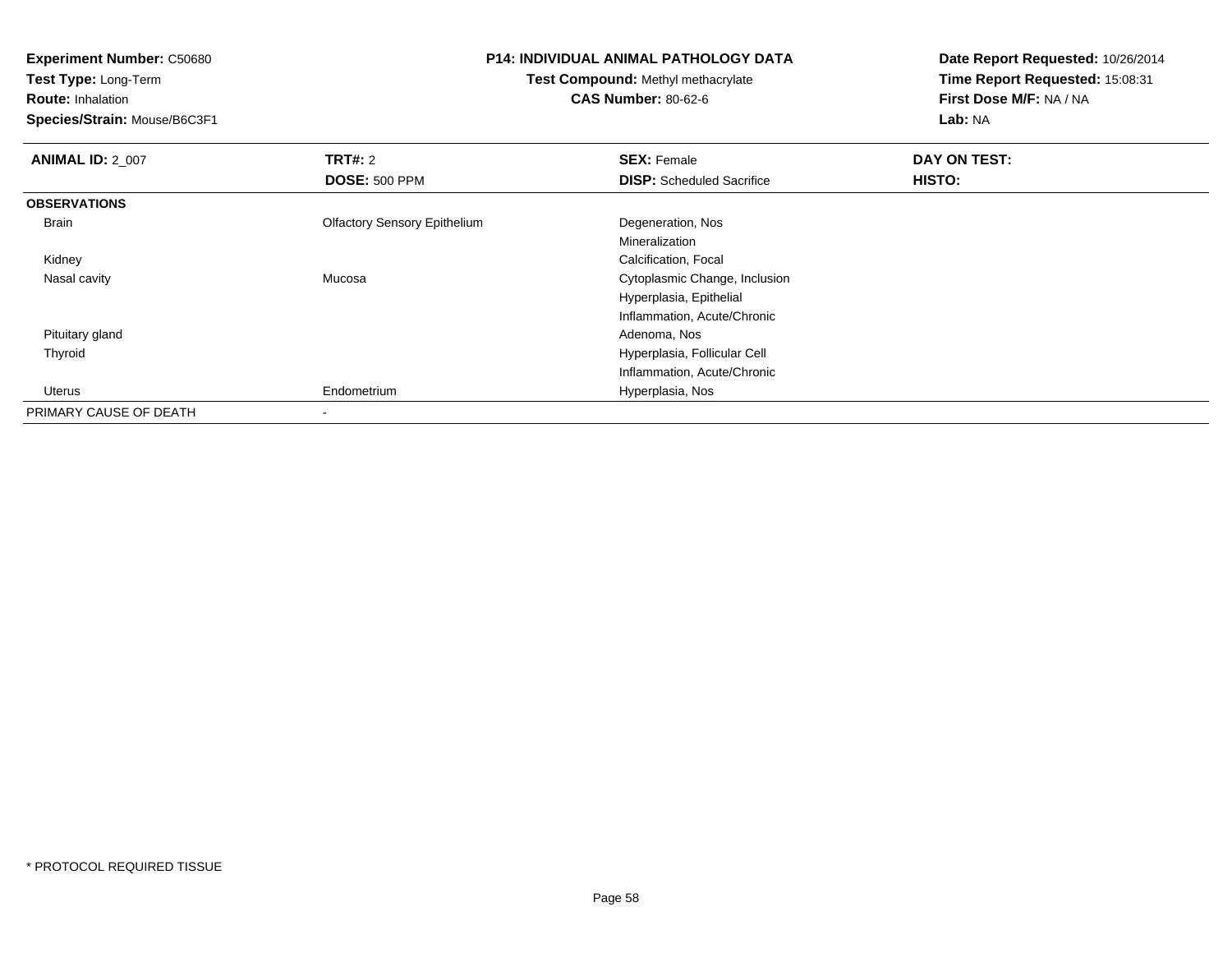**Experiment Number:** C50680**Test Type:** Long-Term**Route:** Inhalation **Species/Strain:** Mouse/B6C3F1**P14: INDIVIDUAL ANIMAL PATHOLOGY DATATest Compound:** Methyl methacrylate**CAS Number:** 80-62-6**Date Report Requested:** 10/26/2014**Time Report Requested:** 15:08:31**First Dose M/F:** NA / NA**Lab:** NA**ANIMAL ID: 2 008 REX:** Female **DAY ON TEST: CONSIST: SEX:** Female **DAY ON TEST: DOSE:** 500 PPM**DISP:** Natural Death **HISTO: OBSERVATIONS** Bone marrow Hyperplasia, Granulocytic Brain Olfactory Sensory Epithelium Degeneration, Nos Mineralization Cytoplasmic Change, Inclusion Nasal cavity MucosaInflammation, Acute/Chronic Ovary Abscess, Nos UnspecifiedMultiple Organs Nos **Hematopoiesis** Multiple Organs Nos Inflammation, SuppurativePRIMARY CAUSE OF DEATH-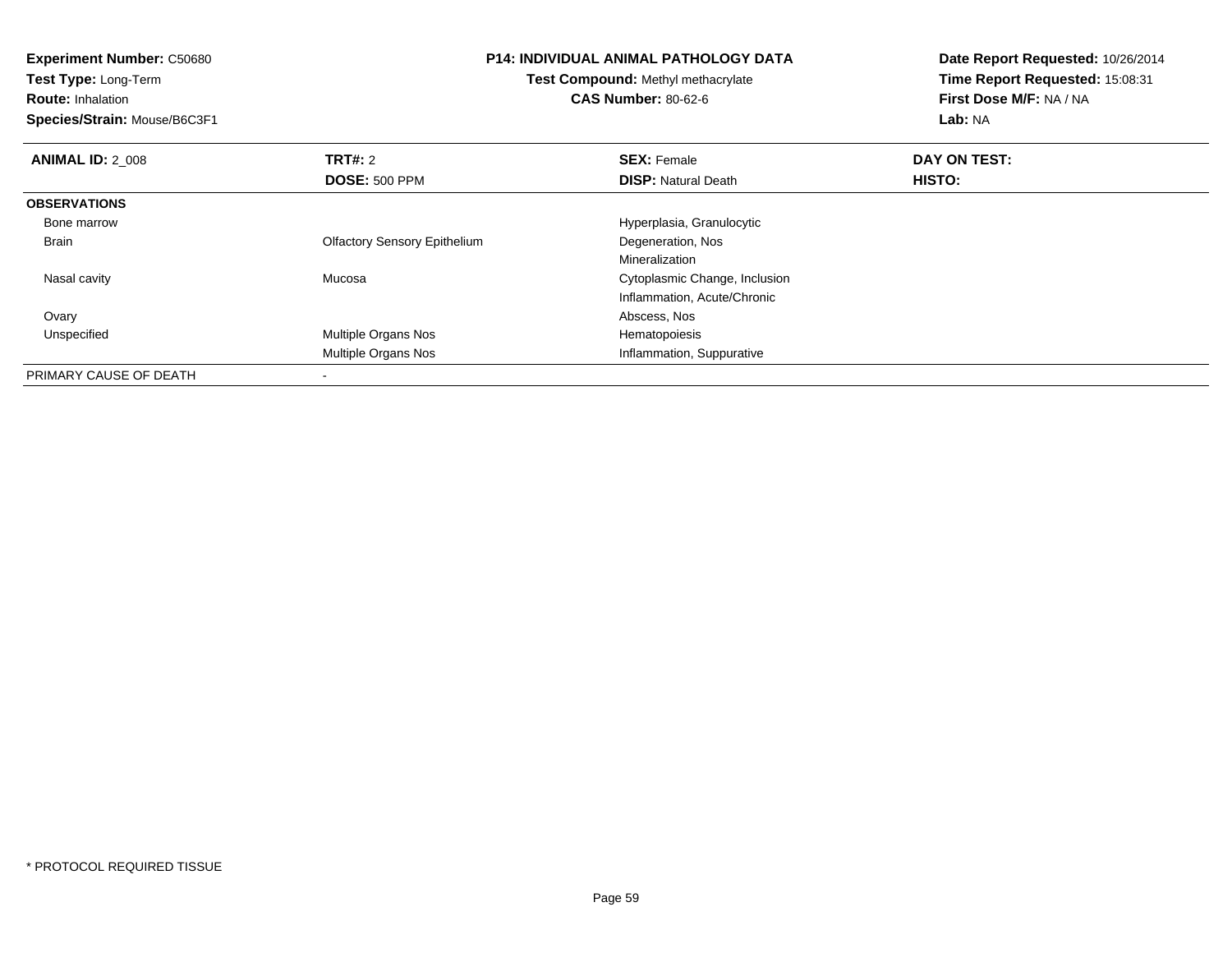**Test Type:** Long-Term

**Route:** Inhalation

**Species/Strain:** Mouse/B6C3F1

# **P14: INDIVIDUAL ANIMAL PATHOLOGY DATA**

**Test Compound:** Methyl methacrylate**CAS Number:** 80-62-6

| <b>ANIMAL ID: 2 009</b> | <b>TRT#: 2</b>                      | <b>SEX: Female</b>             | DAY ON TEST: |  |
|-------------------------|-------------------------------------|--------------------------------|--------------|--|
|                         | <b>DOSE: 500 PPM</b>                | <b>DISP: Natural Death</b>     | HISTO:       |  |
| <b>OBSERVATIONS</b>     |                                     |                                |              |  |
| Brain                   | <b>Olfactory Sensory Epithelium</b> | Degeneration, Nos              |              |  |
| Lung                    |                                     | Alveolar/Bronchiolar Carcinoma |              |  |
|                         |                                     | Atelectasis                    |              |  |
| Nasal cavity            | Mucosa                              | Cytoplasmic Change, Inclusion  |              |  |
|                         |                                     | Hyperplasia, Epithelial        |              |  |
|                         |                                     | Inflammation, Acute/Chronic    |              |  |
| Ovary                   |                                     | Abscess, Nos                   |              |  |
| Unspecified             | Multiple Organs Nos                 | Inflammation, Acute/Chronic    |              |  |
|                         | Multiple Organs Nos                 | Inflammation, Suppurative      |              |  |
| Uterus                  | Endometrium                         | Hyperplasia, Nos               |              |  |
| PRIMARY CAUSE OF DEATH  |                                     |                                |              |  |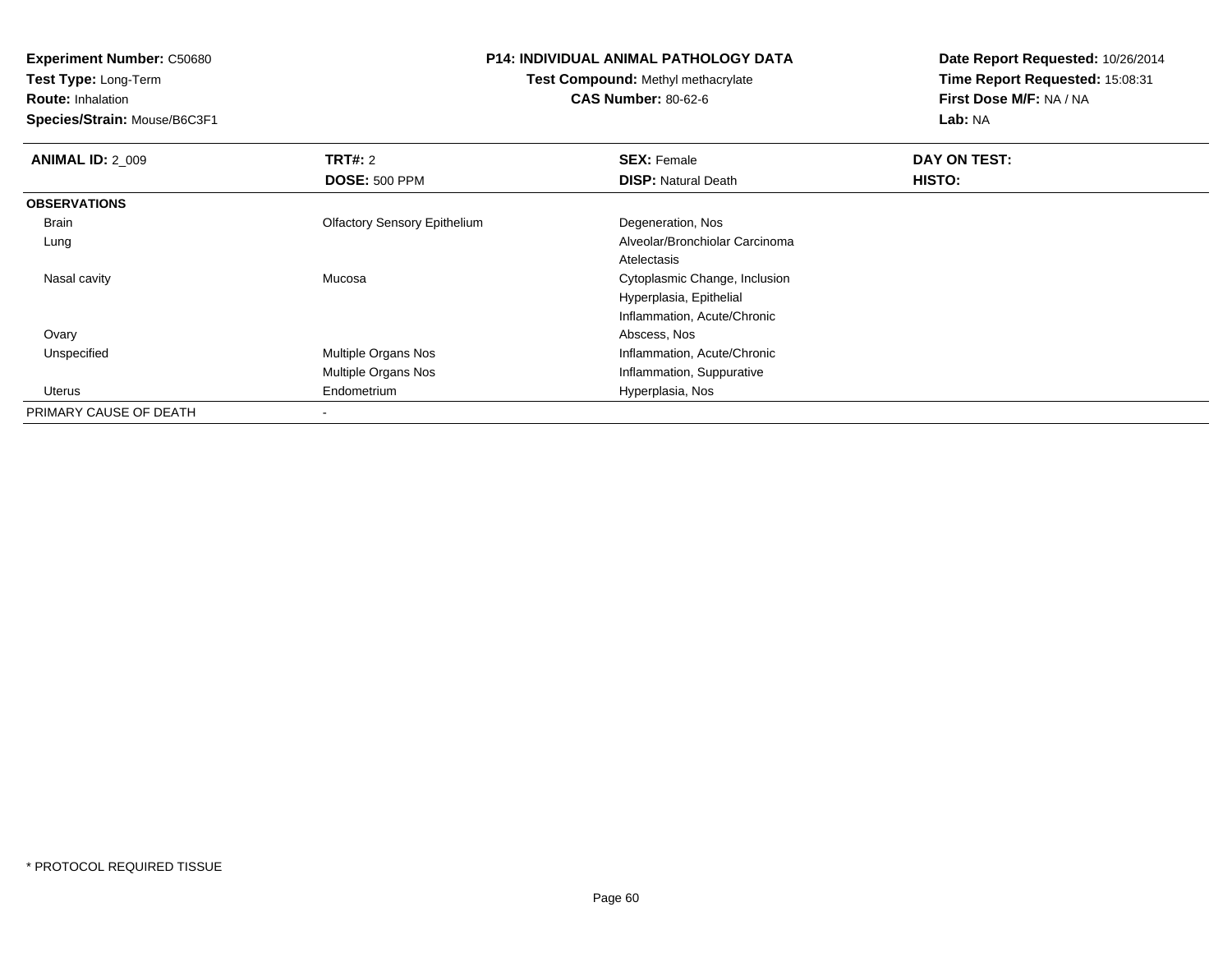| <b>P14: INDIVIDUAL ANIMAL PATHOLOGY DATA</b><br><b>Experiment Number: C50680</b> |                                     | Date Report Requested: 10/26/2014   |                                 |  |
|----------------------------------------------------------------------------------|-------------------------------------|-------------------------------------|---------------------------------|--|
| Test Type: Long-Term                                                             | Test Compound: Methyl methacrylate  |                                     | Time Report Requested: 15:08:31 |  |
| <b>Route: Inhalation</b>                                                         |                                     | <b>CAS Number: 80-62-6</b>          | First Dose M/F: NA / NA         |  |
| Species/Strain: Mouse/B6C3F1                                                     |                                     |                                     | Lab: NA                         |  |
| <b>ANIMAL ID: 2 010</b>                                                          | <b>TRT#: 2</b>                      | <b>SEX: Female</b>                  | DAY ON TEST:                    |  |
|                                                                                  | <b>DOSE: 500 PPM</b>                | <b>DISP:</b> Scheduled Sacrifice    | HISTO:                          |  |
| <b>OBSERVATIONS</b>                                                              |                                     |                                     |                                 |  |
| Brain                                                                            | <b>Olfactory Sensory Epithelium</b> | Degeneration, Nos                   |                                 |  |
|                                                                                  |                                     | Mineralization                      |                                 |  |
| Harderian gland                                                                  | <b>Hardarian Gland</b>              | Adenoma, Nos                        |                                 |  |
| Nasal cavity                                                                     | Mucosa                              | Cytoplasmic Change, Inclusion       |                                 |  |
|                                                                                  |                                     | Hyperplasia, Epithelial             |                                 |  |
|                                                                                  |                                     | Inflammation, Acute/Chronic         |                                 |  |
| Ovary                                                                            |                                     | Lymphocytic Inflammatory Infiltrate |                                 |  |
| Stomach                                                                          |                                     | Inflammation, Suppurative           |                                 |  |
| PRIMARY CAUSE OF DEATH                                                           |                                     |                                     |                                 |  |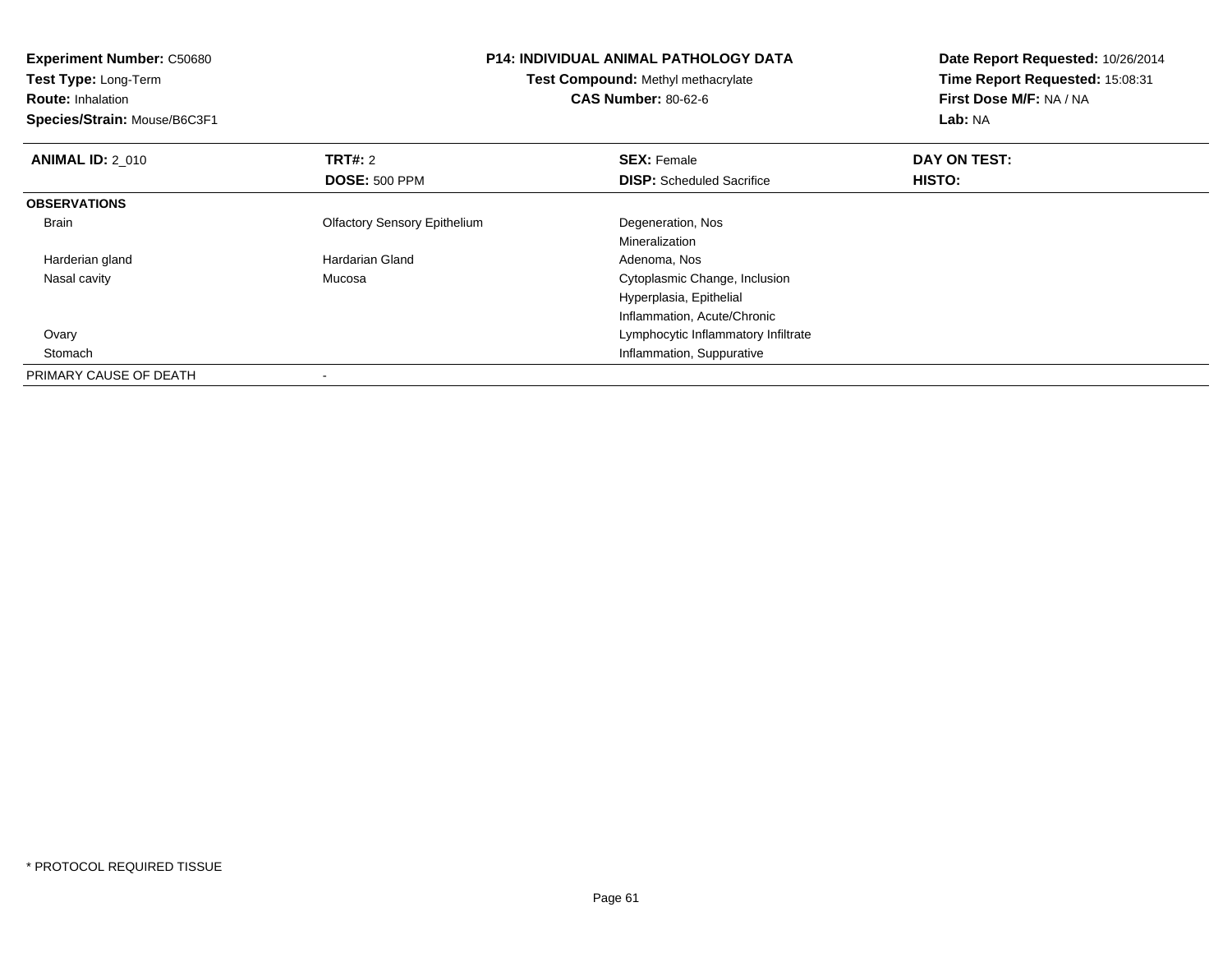**Test Type:** Long-Term

**Route:** Inhalation

**Species/Strain:** Mouse/B6C3F1

# **P14: INDIVIDUAL ANIMAL PATHOLOGY DATA**

**Test Compound:** Methyl methacrylate**CAS Number:** 80-62-6

| <b>ANIMAL ID: 2 011</b> | <b>TRT#: 2</b>                      | <b>SEX: Female</b>            | DAY ON TEST: |  |
|-------------------------|-------------------------------------|-------------------------------|--------------|--|
|                         | <b>DOSE: 500 PPM</b>                | <b>DISP: Natural Death</b>    | HISTO:       |  |
| <b>OBSERVATIONS</b>     |                                     |                               |              |  |
| Bone marrow             |                                     | Hyperplasia, Hematopoietic    |              |  |
| Brain                   | <b>Olfactory Sensory Epithelium</b> | Degeneration, Nos             |              |  |
|                         |                                     | Mineralization                |              |  |
| Nasal cavity            | Mucosa                              | Cytoplasmic Change, Inclusion |              |  |
|                         |                                     | Hyperplasia, Epithelial       |              |  |
|                         |                                     | Inflammation, Acute/Chronic   |              |  |
| Peritoneum              |                                     | Inflammation, Suppurative     |              |  |
| Unspecified             | Multiple Organs Nos                 | Hematopoiesis                 |              |  |
|                         | <b>Multiple Organs Nos</b>          | Inflammation, Acute/Chronic   |              |  |
| Uterus                  |                                     | Abscess, Nos                  |              |  |
| PRIMARY CAUSE OF DEATH  |                                     |                               |              |  |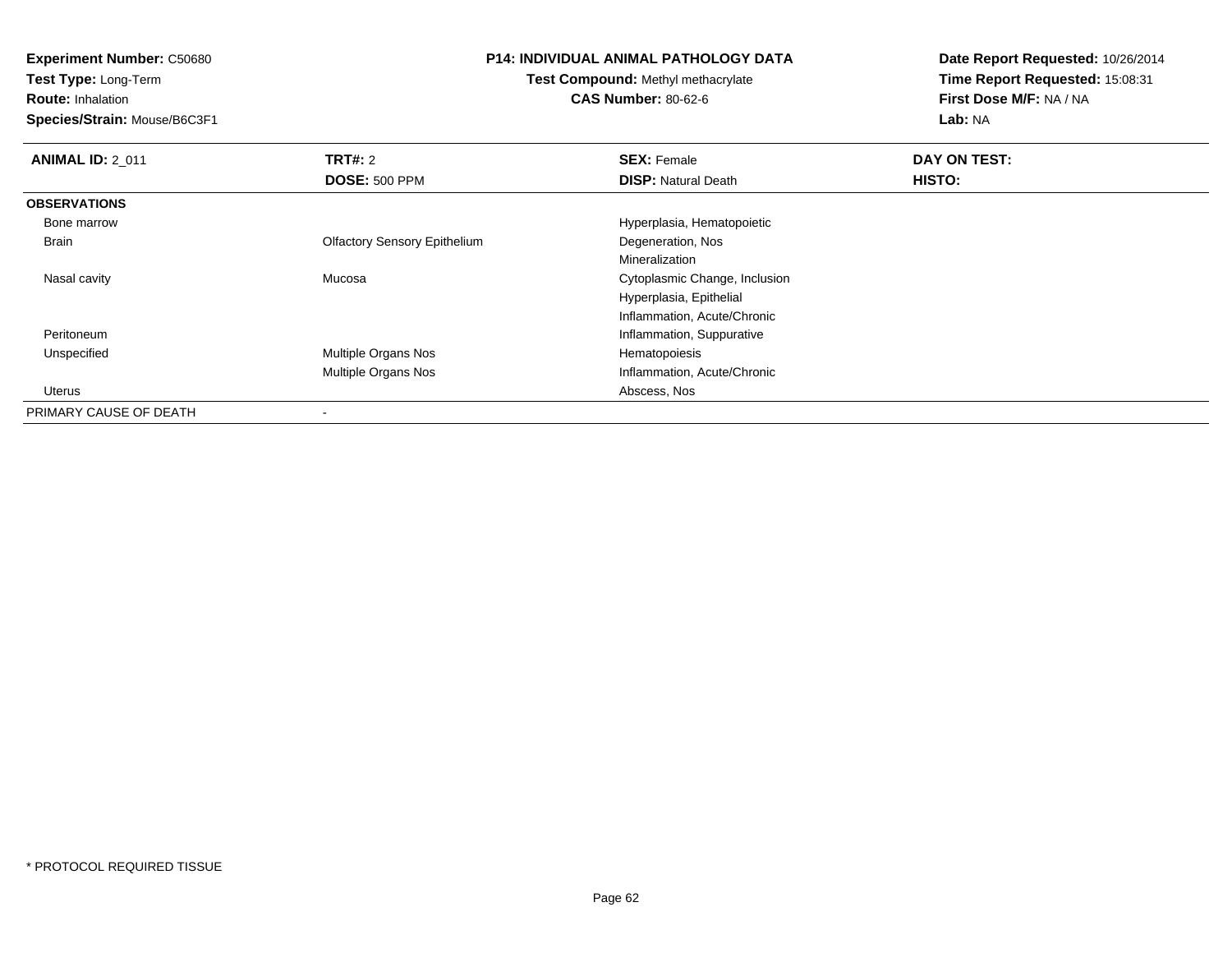**Experiment Number:** C50680**Test Type:** Long-Term**Route:** Inhalation **Species/Strain:** Mouse/B6C3F1**P14: INDIVIDUAL ANIMAL PATHOLOGY DATATest Compound:** Methyl methacrylate**CAS Number:** 80-62-6**Date Report Requested:** 10/26/2014**Time Report Requested:** 15:08:31**First Dose M/F:** NA / NA**Lab:** NA**ANIMAL ID: 2 012 TRT#:** 2 **SEX:** Female **DAY ON TEST: DOSE:** 500 PPM**DISP:** Natural Death **HISTO: OBSERVATIONS** Brain Olfactory Sensory Epithelium Degeneration, Nos Kidney Pyelonephritis, Acute Hepatocellular Carcinoma Liver Cytoplasmic Change, Inclusion Nasal cavity MucosaHyperplasia, EpithelialInflammation, Acute/Chronic UnspecifiedMultiple Organs Nos **Hematopoiesis** Multiple Organs Nos Inflammation, SuppurativePRIMARY CAUSE OF DEATH-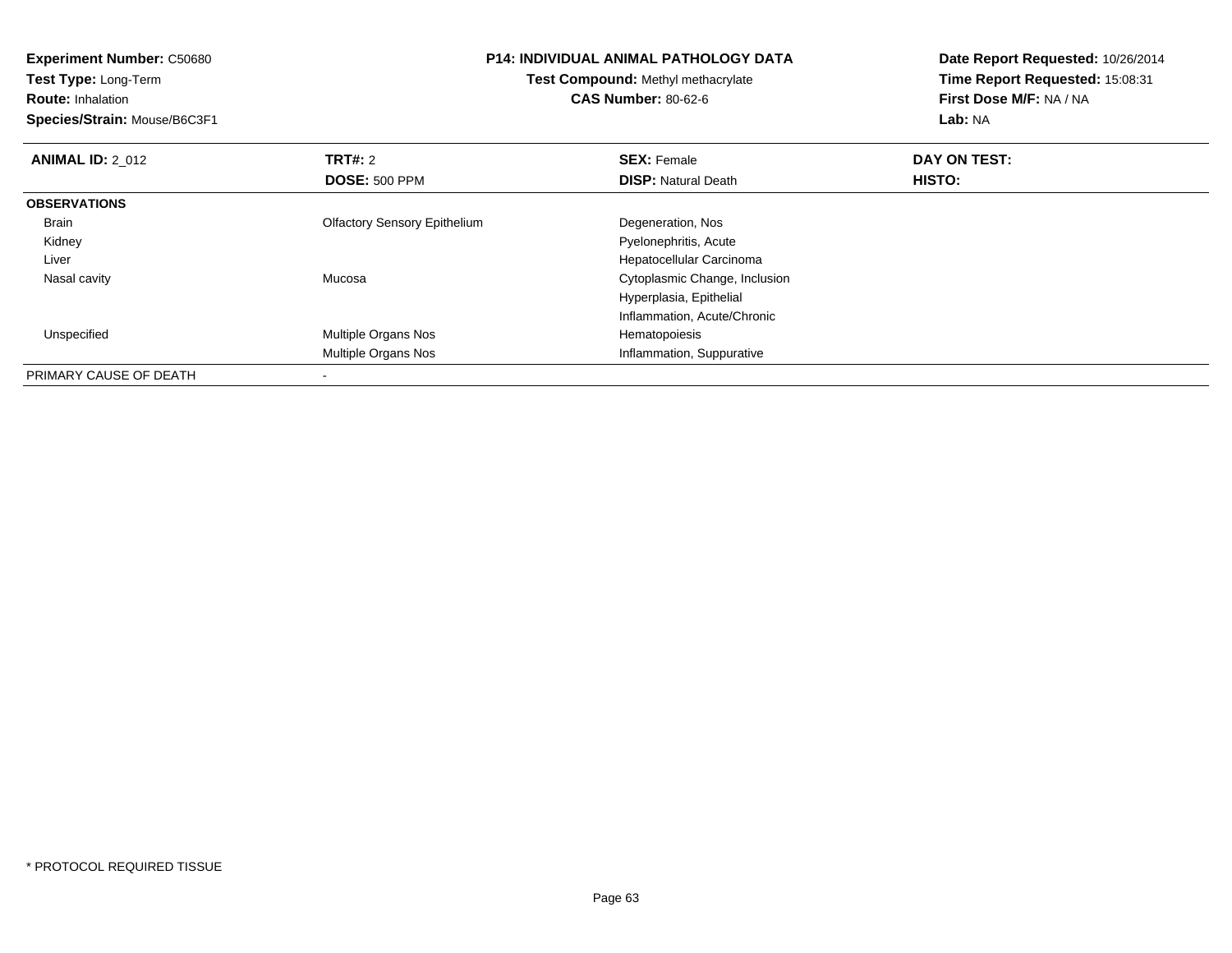**Test Type:** Long-Term

**Route:** Inhalation

**Species/Strain:** Mouse/B6C3F1

# **P14: INDIVIDUAL ANIMAL PATHOLOGY DATA**

**Test Compound:** Methyl methacrylate**CAS Number:** 80-62-6

| <b>ANIMAL ID: 2 013</b> | TRT#: 2                             | <b>SEX: Female</b>               | DAY ON TEST: |
|-------------------------|-------------------------------------|----------------------------------|--------------|
|                         | <b>DOSE: 500 PPM</b>                | <b>DISP:</b> Scheduled Sacrifice | HISTO:       |
| <b>OBSERVATIONS</b>     |                                     |                                  |              |
| Brain                   | <b>Olfactory Sensory Epithelium</b> | Degeneration, Nos                |              |
|                         |                                     | Mineralization                   |              |
| Intestine Small         | Ileum, Ileum                        | Amyloidosis                      |              |
|                         | Ileum, Ileum                        | Hyperplasia, Lymphoid            |              |
| Lung                    |                                     | Alveolar/Bronchiolar Adenoma     |              |
| Nasal cavity            | Mucosa                              | Cytoplasmic Change, Inclusion    |              |
|                         |                                     | Hyperplasia, Epithelial          |              |
|                         |                                     | Inflammation, Acute/Chronic      |              |
| Ovary                   |                                     | Papillary Cystadenoma, Nos       |              |
| Pituitary gland         |                                     | Hyperplasia, Focal               |              |
| Tooth                   |                                     | Congenital Malformation, Nos     |              |
| Unspecified             | Multiple Organs Nos                 | Inflammation, Acute/Chronic      |              |
| PRIMARY CAUSE OF DEATH  | $\overline{\phantom{a}}$            |                                  |              |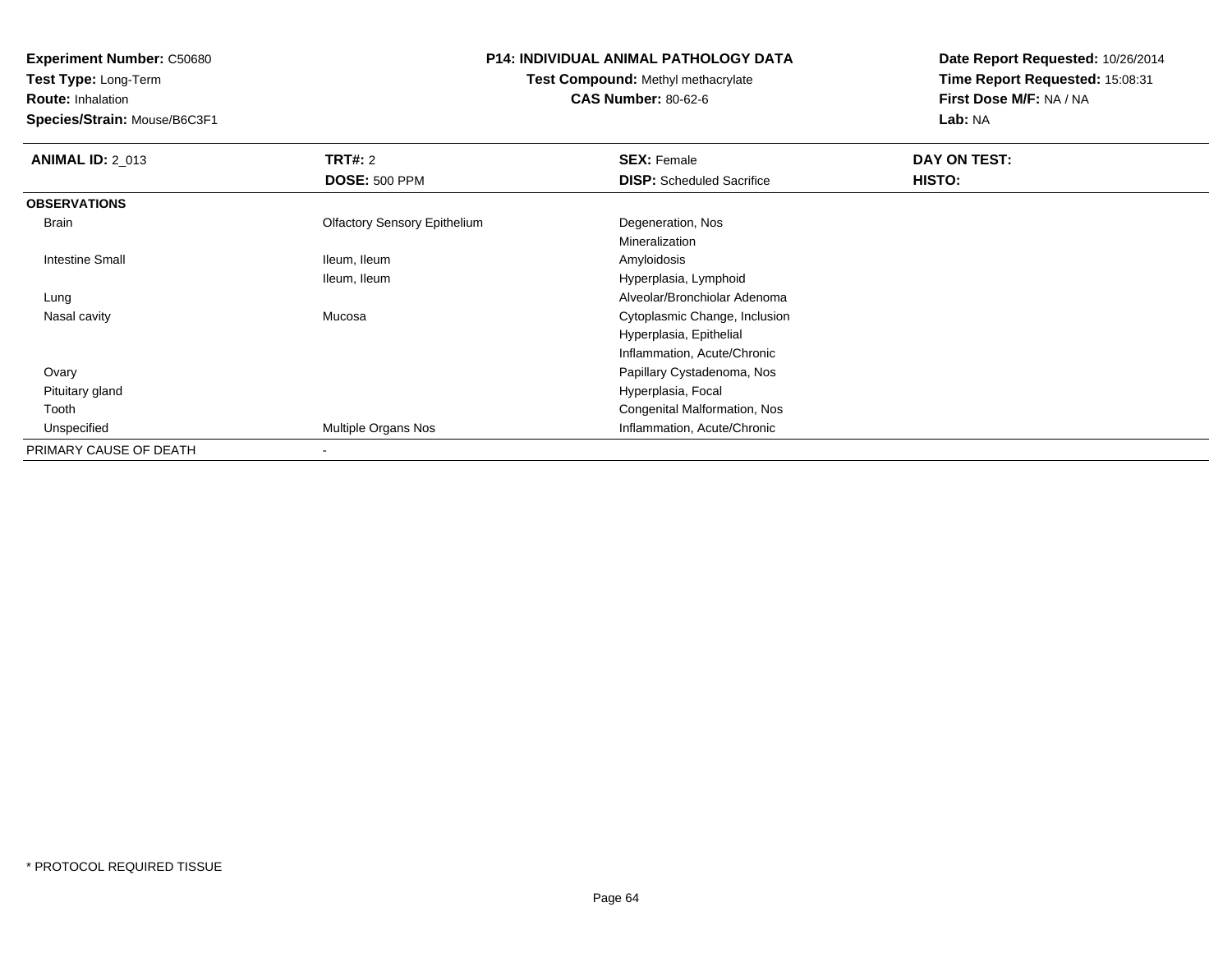**Test Type:** Long-Term

**Route:** Inhalation

**Species/Strain:** Mouse/B6C3F1

# **P14: INDIVIDUAL ANIMAL PATHOLOGY DATA**

**Test Compound:** Methyl methacrylate**CAS Number:** 80-62-6

| <b>ANIMAL ID: 2_014</b> | <b>TRT#:</b> 2                      | <b>SEX: Female</b>              | DAY ON TEST: |  |
|-------------------------|-------------------------------------|---------------------------------|--------------|--|
|                         | <b>DOSE: 500 PPM</b>                | <b>DISP:</b> Moribund Sacrifice | HISTO:       |  |
| <b>OBSERVATIONS</b>     |                                     |                                 |              |  |
| Brain                   | <b>Olfactory Sensory Epithelium</b> | Degeneration, Nos               |              |  |
| Kidney                  | Tubule                              | Dilatation, Nos                 |              |  |
|                         |                                     | Pyelonephritis, Acute           |              |  |
| Lymph node              | <b>Bronchial Lymph Node</b>         | Histiocytosis                   |              |  |
| Nasal cavity            | Mucosa                              | Cytoplasmic Change, Inclusion   |              |  |
|                         |                                     | Hyperplasia, Epithelial         |              |  |
|                         |                                     | Inflammation, Acute/Chronic     |              |  |
|                         |                                     | Inflammation, Suppurative       |              |  |
| Ovary                   |                                     | Abscess, Nos                    |              |  |
|                         |                                     | Cyst, Nos                       |              |  |
| Peritoneum              |                                     | Inflammation, Suppurative       |              |  |
| Unspecified             | Multiple Organs Nos                 | Hematopoiesis                   |              |  |
|                         | Multiple Organs Nos                 | Inflammation, Suppurative       |              |  |
| Urinary bladder         |                                     | Inflammation, Suppurative       |              |  |
| PRIMARY CAUSE OF DEATH  |                                     |                                 |              |  |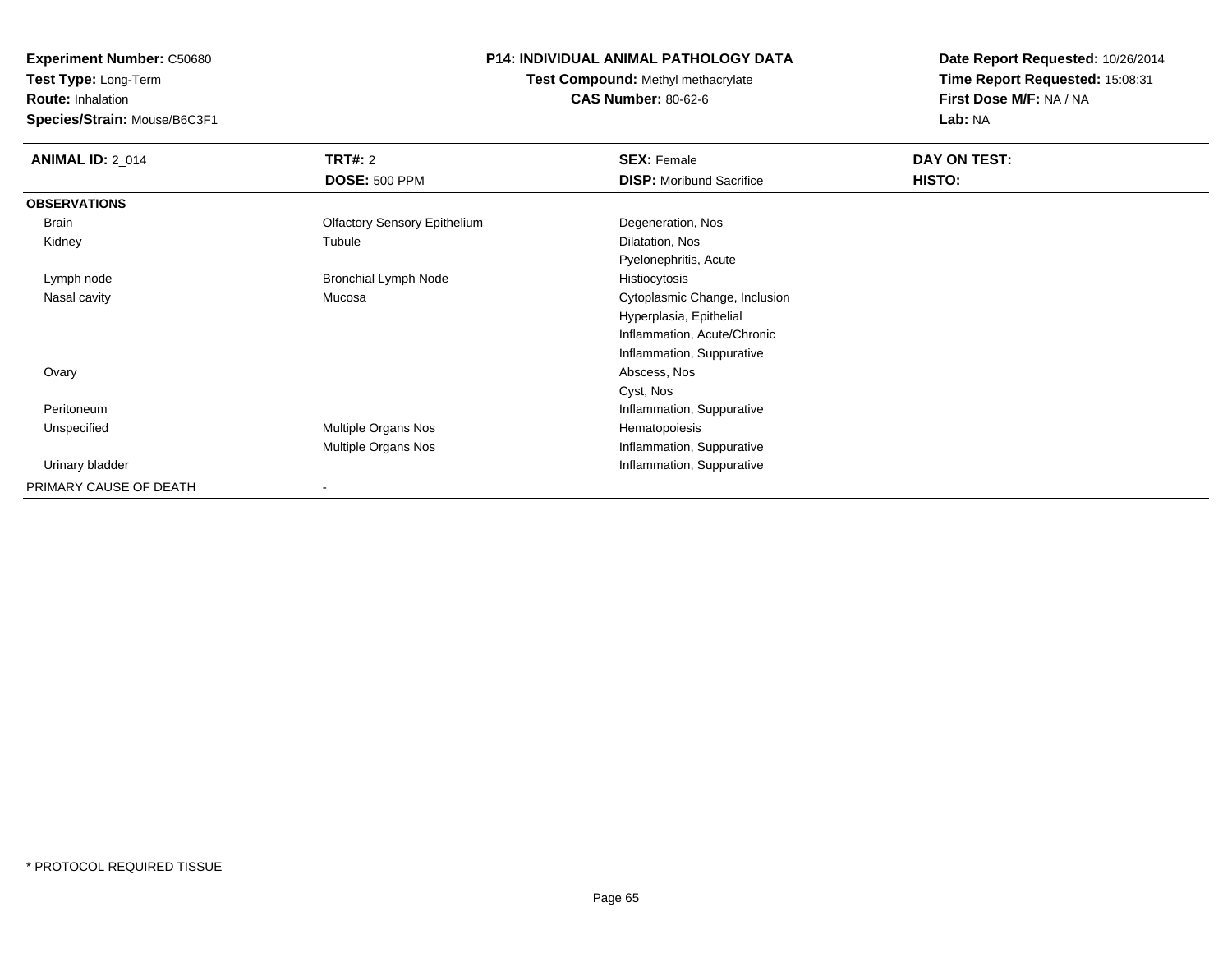**Experiment Number:** C50680**Test Type:** Long-Term**Route:** Inhalation **Species/Strain:** Mouse/B6C3F1**P14: INDIVIDUAL ANIMAL PATHOLOGY DATATest Compound:** Methyl methacrylate**CAS Number:** 80-62-6**Date Report Requested:** 10/26/2014**Time Report Requested:** 15:08:31**First Dose M/F:** NA / NA**Lab:** NA**ANIMAL ID: 2 015 TRT#:** 2 **SEX:** Female **DAY ON TEST: DOSE:** 500 PPM**DISP:** Natural Death **HISTO: OBSERVATIONS** Brain Olfactory Sensory Epithelium Degeneration, Nos Lung Hepatocellular Carcinoma, Metastatic Nasal cavity Mucosa Cytoplasmic Change, Inclusion Hyperplasia, EpithelialInflammation, Acute/Chronic**Ovary** y and the control of the control of the control of the control of the control of the control of the control of the control of the control of the control of the control of the control of the control of the control of the co UnspecifiedMultiple Organs Nos **Inflammation, Acute/Chronic**<br>Abscess, Nos Uterus Abscess, Nos PRIMARY CAUSE OF DEATH-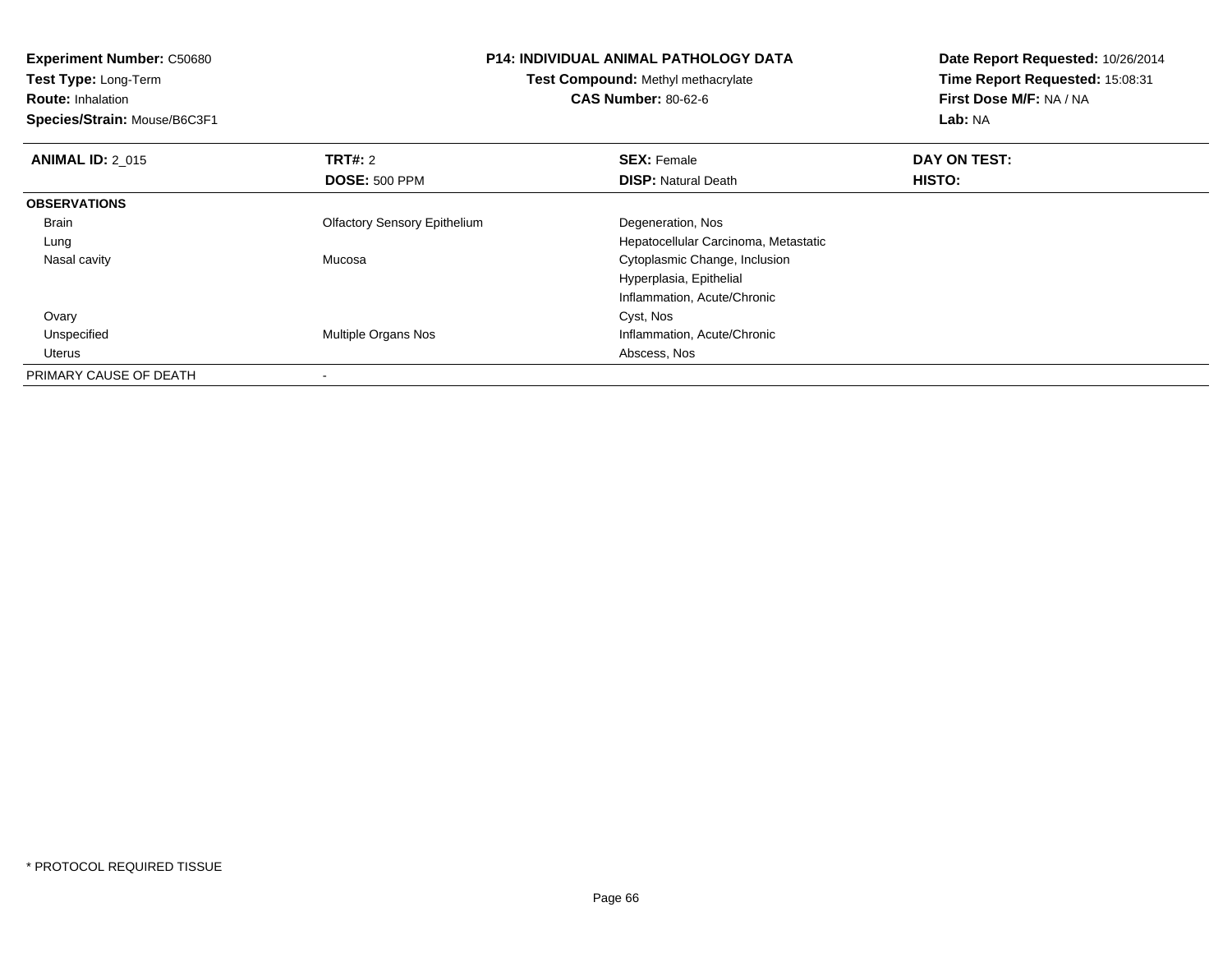| <b>Experiment Number: C50680</b><br>Test Type: Long-Term<br><b>Route: Inhalation</b><br>Species/Strain: Mouse/B6C3F1 |                                     | <b>P14: INDIVIDUAL ANIMAL PATHOLOGY DATA</b><br>Test Compound: Methyl methacrylate<br><b>CAS Number: 80-62-6</b> | Date Report Requested: 10/26/2014<br>Time Report Requested: 15:08:31<br>First Dose M/F: NA / NA<br><b>Lab: NA</b> |
|----------------------------------------------------------------------------------------------------------------------|-------------------------------------|------------------------------------------------------------------------------------------------------------------|-------------------------------------------------------------------------------------------------------------------|
| <b>ANIMAL ID: 2 016</b>                                                                                              | TRT#: 2                             | <b>SEX: Female</b>                                                                                               | DAY ON TEST:                                                                                                      |
|                                                                                                                      | <b>DOSE: 500 PPM</b>                | <b>DISP:</b> Scheduled Sacrifice                                                                                 | HISTO:                                                                                                            |
| <b>OBSERVATIONS</b>                                                                                                  |                                     |                                                                                                                  |                                                                                                                   |
| <b>Brain</b>                                                                                                         | <b>Olfactory Sensory Epithelium</b> | Degeneration, Nos                                                                                                |                                                                                                                   |
| Lung                                                                                                                 |                                     | Lymphocytic Inflammatory Infiltrate                                                                              |                                                                                                                   |
| Nasal cavity                                                                                                         | Mucosa                              | Cytoplasmic Change, Inclusion                                                                                    |                                                                                                                   |
|                                                                                                                      |                                     | Hyperplasia, Epithelial                                                                                          |                                                                                                                   |
|                                                                                                                      |                                     | Inflammation, Acute/Chronic                                                                                      |                                                                                                                   |
| Unspecified                                                                                                          | Multiple Organs Nos                 | Inflammation, Acute/Chronic                                                                                      |                                                                                                                   |
| Uterus                                                                                                               | Hyperplasia, Nos<br>Endometrium     |                                                                                                                  |                                                                                                                   |
| PRIMARY CAUSE OF DEATH                                                                                               |                                     |                                                                                                                  |                                                                                                                   |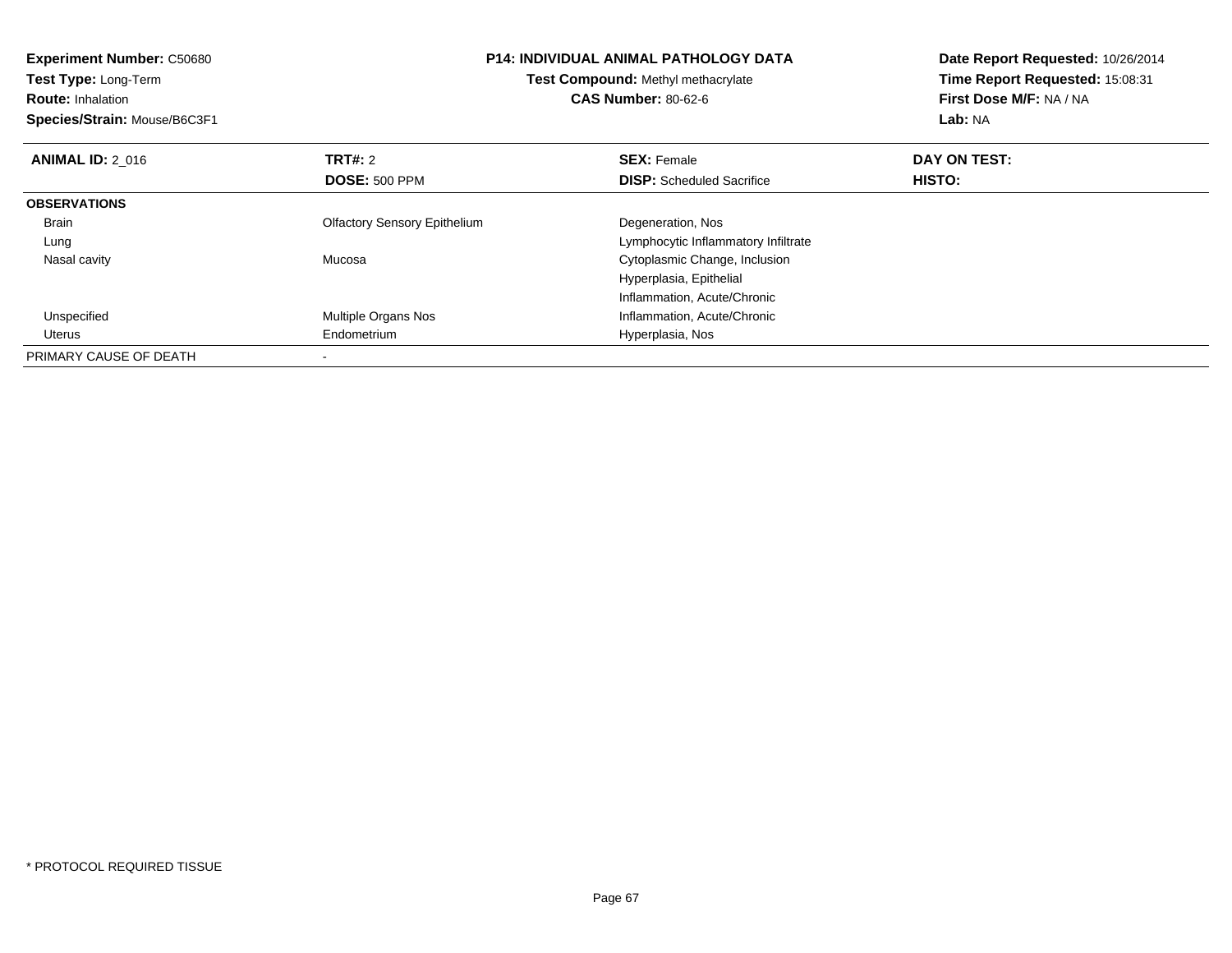**Experiment Number:** C50680**Test Type:** Long-Term**Route:** Inhalation **Species/Strain:** Mouse/B6C3F1**P14: INDIVIDUAL ANIMAL PATHOLOGY DATATest Compound:** Methyl methacrylate**CAS Number:** 80-62-6**Date Report Requested:** 10/26/2014**Time Report Requested:** 15:08:31**First Dose M/F:** NA / NA**Lab:** NA**ANIMAL ID: 2 017 TRT#:** <sup>2</sup> **SEX:** Female **DAY ON TEST: DOSE:** 500 PPM**DISP:** Scheduled Sacrifice **HISTO: OBSERVATIONS** Brain Olfactory Sensory Epithelium Degeneration, Nos Lymphocytic Inflammatory InfiltrateMineralization Cytoplasmic Change, Inclusion Nasal cavity MucosaHyperplasia, EpithelialInflammation, Acute/Chronic Ovaryy and the control of the control of the control of the control of the control of the control of the control of the control of the control of the control of the control of the control of the control of the control of the co UnspecifiedMultiple Organs Nos **Inflammation**, Acute/Chronic Uterus Endometrium Hyperplasia, Nos PRIMARY CAUSE OF DEATH

-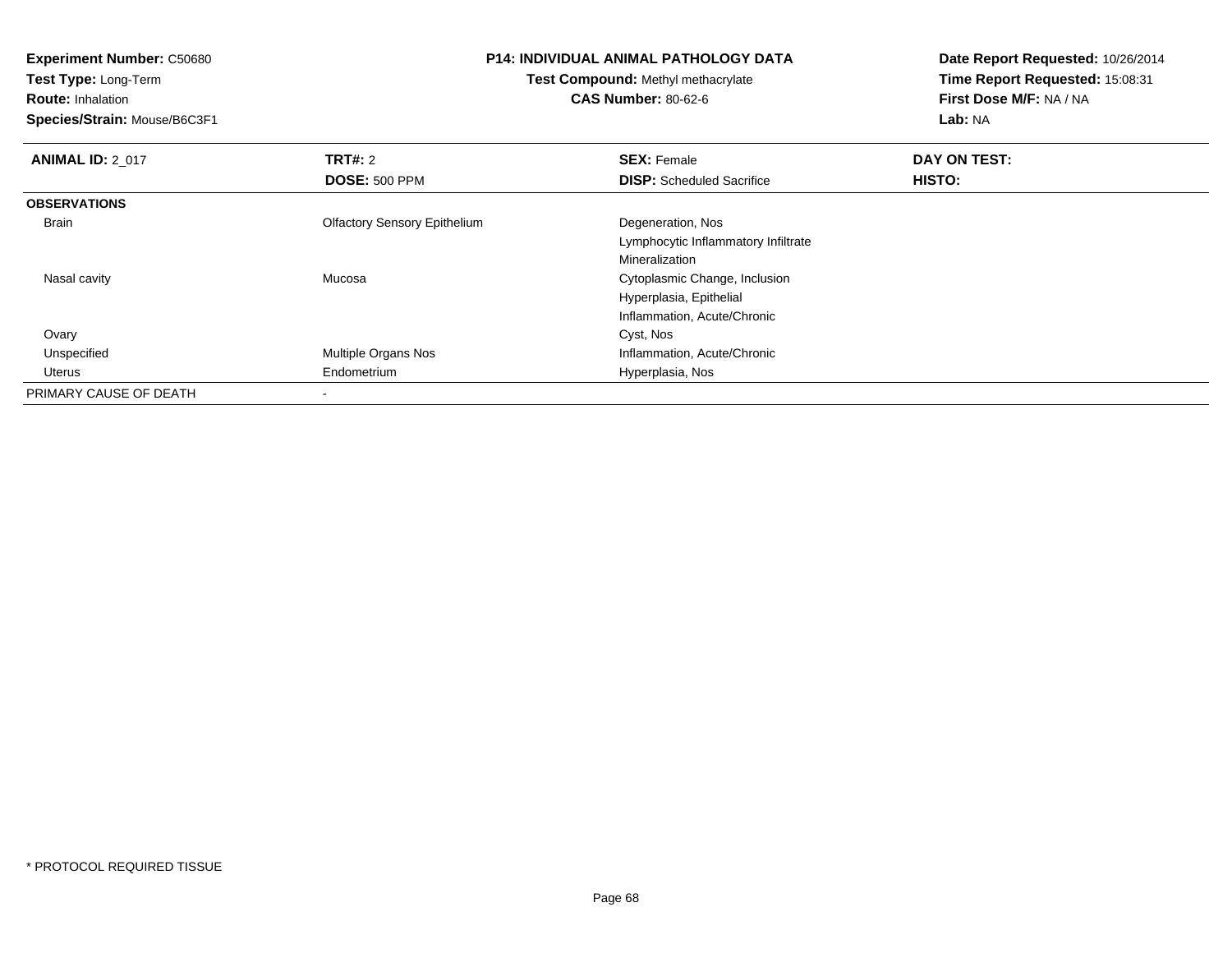**Test Type:** Long-Term

**Route:** Inhalation

**Species/Strain:** Mouse/B6C3F1

## **P14: INDIVIDUAL ANIMAL PATHOLOGY DATA**

**Test Compound:** Methyl methacrylate**CAS Number:** 80-62-6

| <b>ANIMAL ID: 2 018</b> | TRT#: 2                             | <b>SEX: Female</b>               | DAY ON TEST: |  |
|-------------------------|-------------------------------------|----------------------------------|--------------|--|
|                         | <b>DOSE: 500 PPM</b>                | <b>DISP:</b> Scheduled Sacrifice | HISTO:       |  |
| <b>OBSERVATIONS</b>     |                                     |                                  |              |  |
| <b>Brain</b>            | <b>Olfactory Sensory Epithelium</b> | Degeneration, Nos                |              |  |
|                         |                                     | Mineralization                   |              |  |
| Liver                   |                                     | Hepatocellular Carcinoma         |              |  |
| Nasal cavity            | Mucosa                              | Cytoplasmic Change, Inclusion    |              |  |
|                         |                                     | Hyperplasia, Epithelial          |              |  |
|                         |                                     | Inflammation, Acute/Chronic      |              |  |
| Thyroid                 |                                     | Cyst, Follicular Nos             |              |  |
| Unspecified             | Multiple Organs Nos                 | Inflammation, Acute/Chronic      |              |  |
| Uterus                  | Endometrium                         | Hyperplasia, Nos                 |              |  |
| PRIMARY CAUSE OF DEATH  | $\,$                                |                                  |              |  |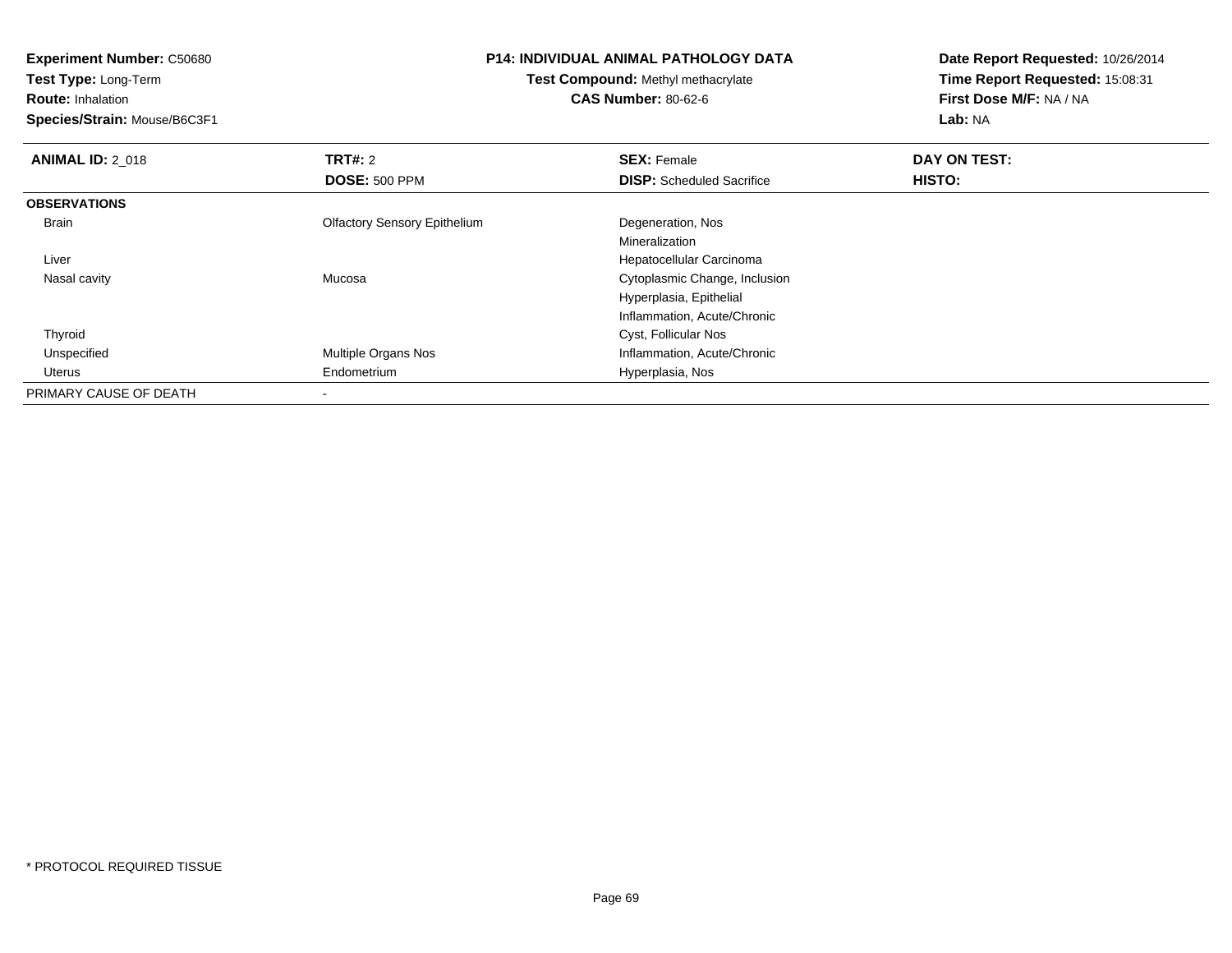**Test Type:** Long-Term

**Route:** Inhalation

**Species/Strain:** Mouse/B6C3F1

# **P14: INDIVIDUAL ANIMAL PATHOLOGY DATA**

**Test Compound:** Methyl methacrylate**CAS Number:** 80-62-6

| <b>ANIMAL ID: 2_019</b> | TRT#: 2                             | <b>SEX: Female</b>                  | DAY ON TEST: |  |
|-------------------------|-------------------------------------|-------------------------------------|--------------|--|
|                         | <b>DOSE: 500 PPM</b>                | <b>DISP:</b> Scheduled Sacrifice    | HISTO:       |  |
| <b>OBSERVATIONS</b>     |                                     |                                     |              |  |
| Adrenal gland           | Cortex Nos                          | Hyperplasia, Focal                  |              |  |
| Brain                   | <b>Olfactory Sensory Epithelium</b> | Degeneration, Nos                   |              |  |
| Lung                    |                                     | Lymphocytic Inflammatory Infiltrate |              |  |
| Lymph node              | <b>Bronchial Lymph Node</b>         | Hyperplasia, Lymphoid               |              |  |
|                         | Mandibular Lymph Node               | Hyperplasia, Lymphoid               |              |  |
|                         | Renal Lymph Node                    | Hyperplasia, Lymphoid               |              |  |
| Nasal cavity            | Mucosa                              | Cytoplasmic Change, Inclusion       |              |  |
|                         |                                     | Hyperplasia, Epithelial             |              |  |
|                         |                                     | Inflammation, Acute/Chronic         |              |  |
| Unspecified             | <b>Multiple Organs Nos</b>          | Inflammation, Acute/Chronic         |              |  |
| Uterus                  | Endometrium                         | Hyperplasia, Nos                    |              |  |
| PRIMARY CAUSE OF DEATH  |                                     |                                     |              |  |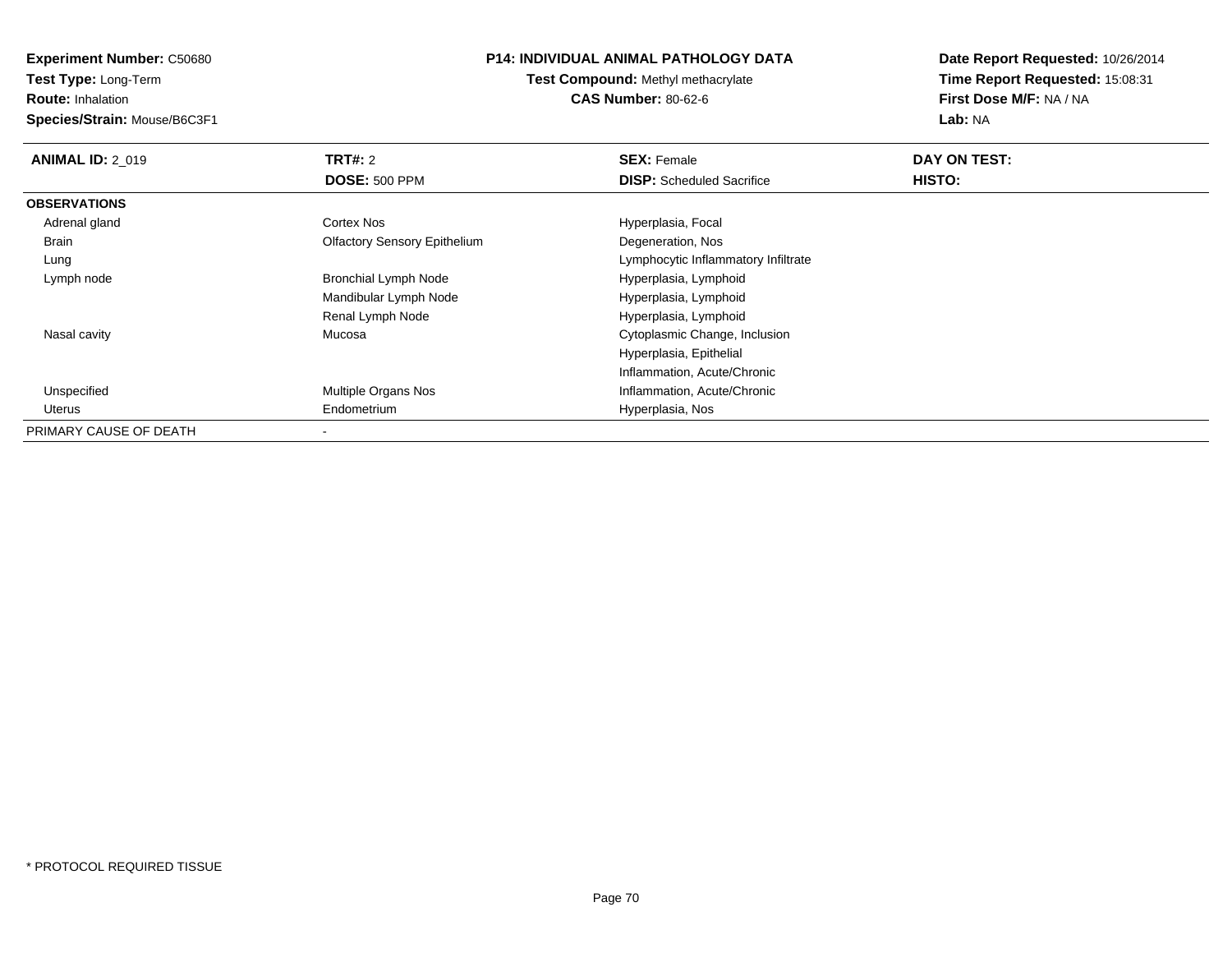| <b>Experiment Number: C50680</b><br>Test Type: Long-Term<br><b>Route: Inhalation</b><br>Species/Strain: Mouse/B6C3F1 | <b>P14: INDIVIDUAL ANIMAL PATHOLOGY DATA</b><br><b>Test Compound: Methyl methacrylate</b><br><b>CAS Number: 80-62-6</b> |                               | Date Report Requested: 10/26/2014<br>Time Report Requested: 15:08:31<br>First Dose M/F: NA / NA<br>Lab: NA |  |
|----------------------------------------------------------------------------------------------------------------------|-------------------------------------------------------------------------------------------------------------------------|-------------------------------|------------------------------------------------------------------------------------------------------------|--|
| <b>ANIMAL ID: 2 020</b>                                                                                              | <b>TRT#: 2</b>                                                                                                          | <b>SEX: Female</b>            | DAY ON TEST:                                                                                               |  |
|                                                                                                                      | <b>DOSE: 500 PPM</b>                                                                                                    | <b>DISP:</b> Natural Death    | <b>HISTO:</b>                                                                                              |  |
| <b>OBSERVATIONS</b>                                                                                                  |                                                                                                                         |                               |                                                                                                            |  |
| <b>Brain</b>                                                                                                         | <b>Olfactory Sensory Epithelium</b>                                                                                     | Degeneration, Nos             |                                                                                                            |  |
| Nasal cavity                                                                                                         | Mucosa                                                                                                                  | Cytoplasmic Change, Inclusion |                                                                                                            |  |
|                                                                                                                      |                                                                                                                         | Hyperplasia, Epithelial       |                                                                                                            |  |
|                                                                                                                      |                                                                                                                         | Inflammation, Acute/Chronic   |                                                                                                            |  |
| Ovary                                                                                                                |                                                                                                                         | Abscess, Nos                  |                                                                                                            |  |
| Unspecified                                                                                                          | Multiple Organs Nos                                                                                                     | Inflammation, Suppurative     |                                                                                                            |  |
| PRIMARY CAUSE OF DEATH                                                                                               |                                                                                                                         |                               |                                                                                                            |  |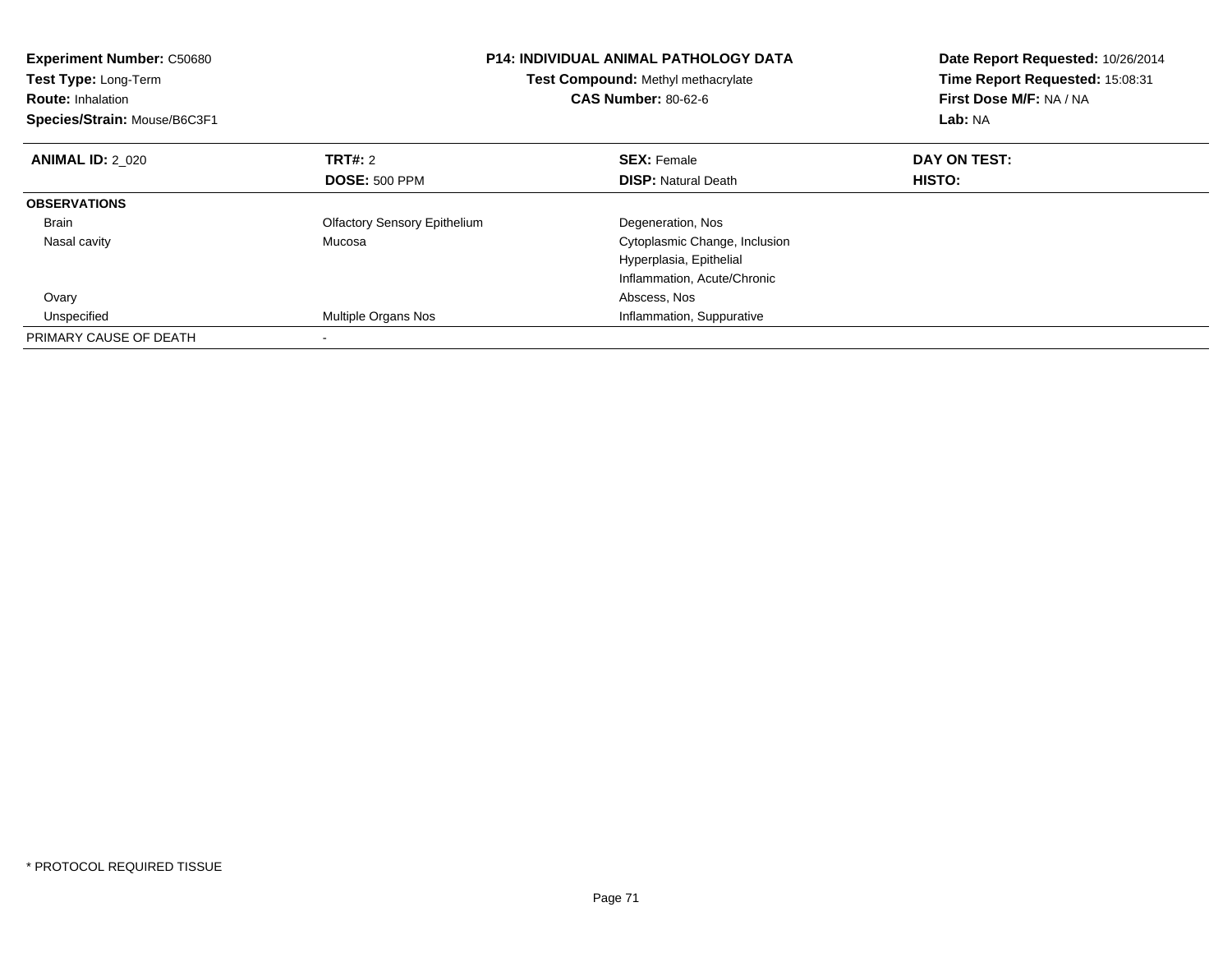| <b>Experiment Number: C50680</b><br>Test Type: Long-Term<br><b>Route: Inhalation</b><br>Species/Strain: Mouse/B6C3F1 | <b>P14: INDIVIDUAL ANIMAL PATHOLOGY DATA</b><br>Test Compound: Methyl methacrylate<br><b>CAS Number: 80-62-6</b> |                                  | Date Report Requested: 10/26/2014<br>Time Report Requested: 15:08:31<br>First Dose M/F: NA / NA<br>Lab: NA |  |
|----------------------------------------------------------------------------------------------------------------------|------------------------------------------------------------------------------------------------------------------|----------------------------------|------------------------------------------------------------------------------------------------------------|--|
| <b>ANIMAL ID: 2 021</b>                                                                                              | <b>TRT#:</b> 2<br><b>DOSE: 500 PPM</b>                                                                           | <b>SEX: Female</b>               | DAY ON TEST:<br>HISTO:                                                                                     |  |
|                                                                                                                      |                                                                                                                  | <b>DISP:</b> Scheduled Sacrifice |                                                                                                            |  |
| <b>OBSERVATIONS</b>                                                                                                  |                                                                                                                  |                                  |                                                                                                            |  |
| <b>Brain</b>                                                                                                         | <b>Olfactory Sensory Epithelium</b>                                                                              | Degeneration, Nos                |                                                                                                            |  |
| Nasal cavity                                                                                                         | Mucosa                                                                                                           | Cytoplasmic Change, Inclusion    |                                                                                                            |  |
|                                                                                                                      |                                                                                                                  | Hyperplasia, Epithelial          |                                                                                                            |  |
|                                                                                                                      |                                                                                                                  | Inflammation, Acute/Chronic      |                                                                                                            |  |
| Pituitary gland                                                                                                      |                                                                                                                  | Adenoma, Nos                     |                                                                                                            |  |
| Spleen                                                                                                               |                                                                                                                  | Necrosis, Hemorrhagic            |                                                                                                            |  |
| Unspecified                                                                                                          | Multiple Organs Nos                                                                                              | Lymphoma, Mixed-Malignant Type   |                                                                                                            |  |
| PRIMARY CAUSE OF DEATH                                                                                               |                                                                                                                  |                                  |                                                                                                            |  |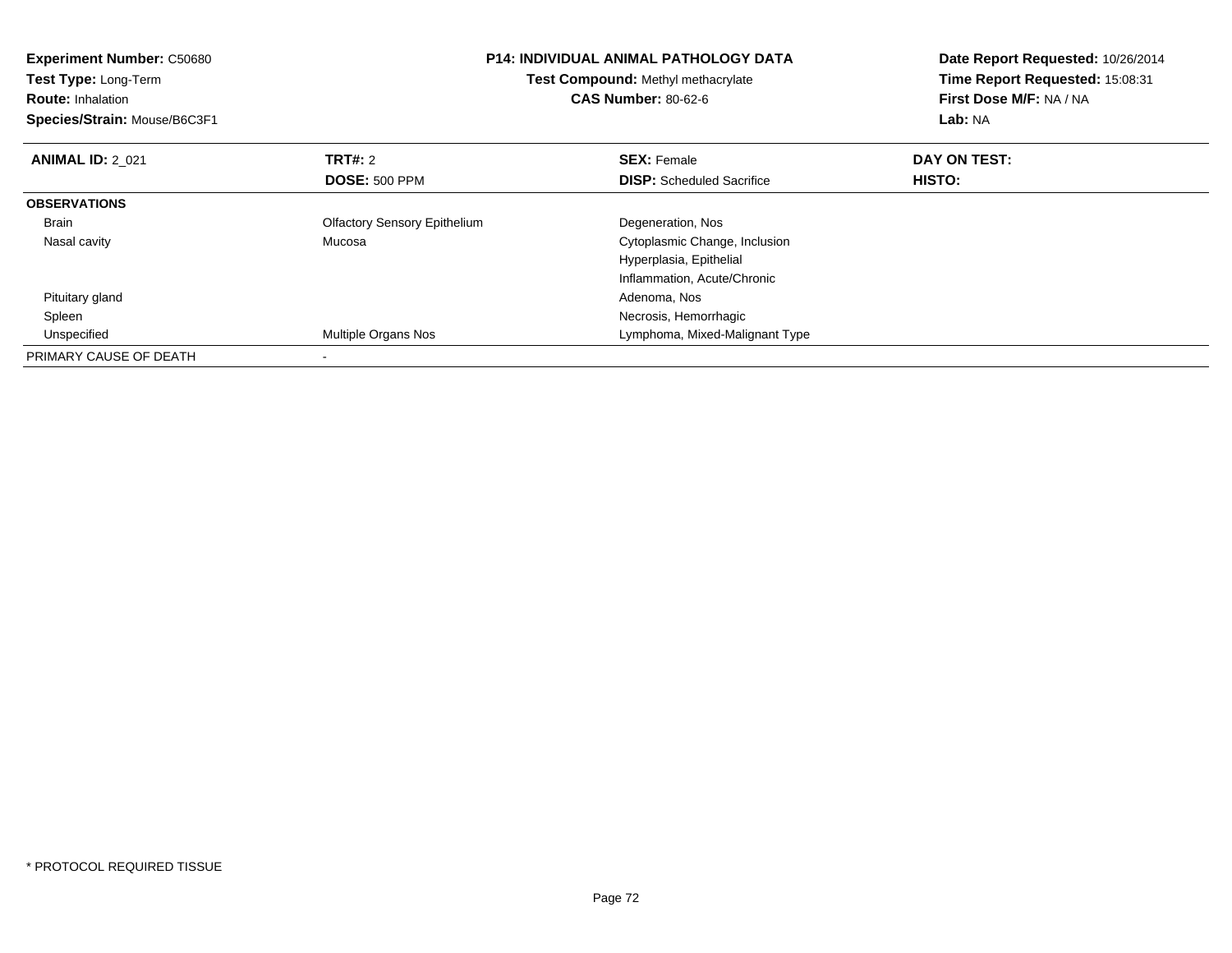| <b>Experiment Number: C50680</b> |                                     | <b>P14: INDIVIDUAL ANIMAL PATHOLOGY DATA</b> | Date Report Requested: 10/26/2014 |  |
|----------------------------------|-------------------------------------|----------------------------------------------|-----------------------------------|--|
| Test Type: Long-Term             | Test Compound: Methyl methacrylate  |                                              | Time Report Requested: 15:08:31   |  |
| <b>Route: Inhalation</b>         |                                     | <b>CAS Number: 80-62-6</b>                   | First Dose M/F: NA / NA           |  |
| Species/Strain: Mouse/B6C3F1     |                                     |                                              | Lab: NA                           |  |
| <b>ANIMAL ID: 2_022</b>          | <b>TRT#: 2</b>                      | <b>SEX: Female</b>                           | DAY ON TEST:                      |  |
|                                  | <b>DOSE: 500 PPM</b>                | <b>DISP:</b> Scheduled Sacrifice             | HISTO:                            |  |
| <b>OBSERVATIONS</b>              |                                     |                                              |                                   |  |
| Brain                            | <b>Olfactory Sensory Epithelium</b> | Degeneration, Nos                            |                                   |  |
| Lung                             |                                     | Alveolar/Bronchiolar Adenoma                 |                                   |  |
| Nasal cavity                     | Mucosa                              | Cytoplasmic Change, Inclusion                |                                   |  |
|                                  |                                     | Hyperplasia, Epithelial                      |                                   |  |
|                                  |                                     | Inflammation, Acute/Chronic                  |                                   |  |
| Ovary                            |                                     | Cyst, Nos                                    |                                   |  |
| Unspecified                      | Multiple Organs Nos                 | Inflammation, Acute/Chronic                  |                                   |  |
| Uterus                           | Endometrium                         | Hyperplasia, Nos                             |                                   |  |
| PRIMARY CAUSE OF DEATH           |                                     |                                              |                                   |  |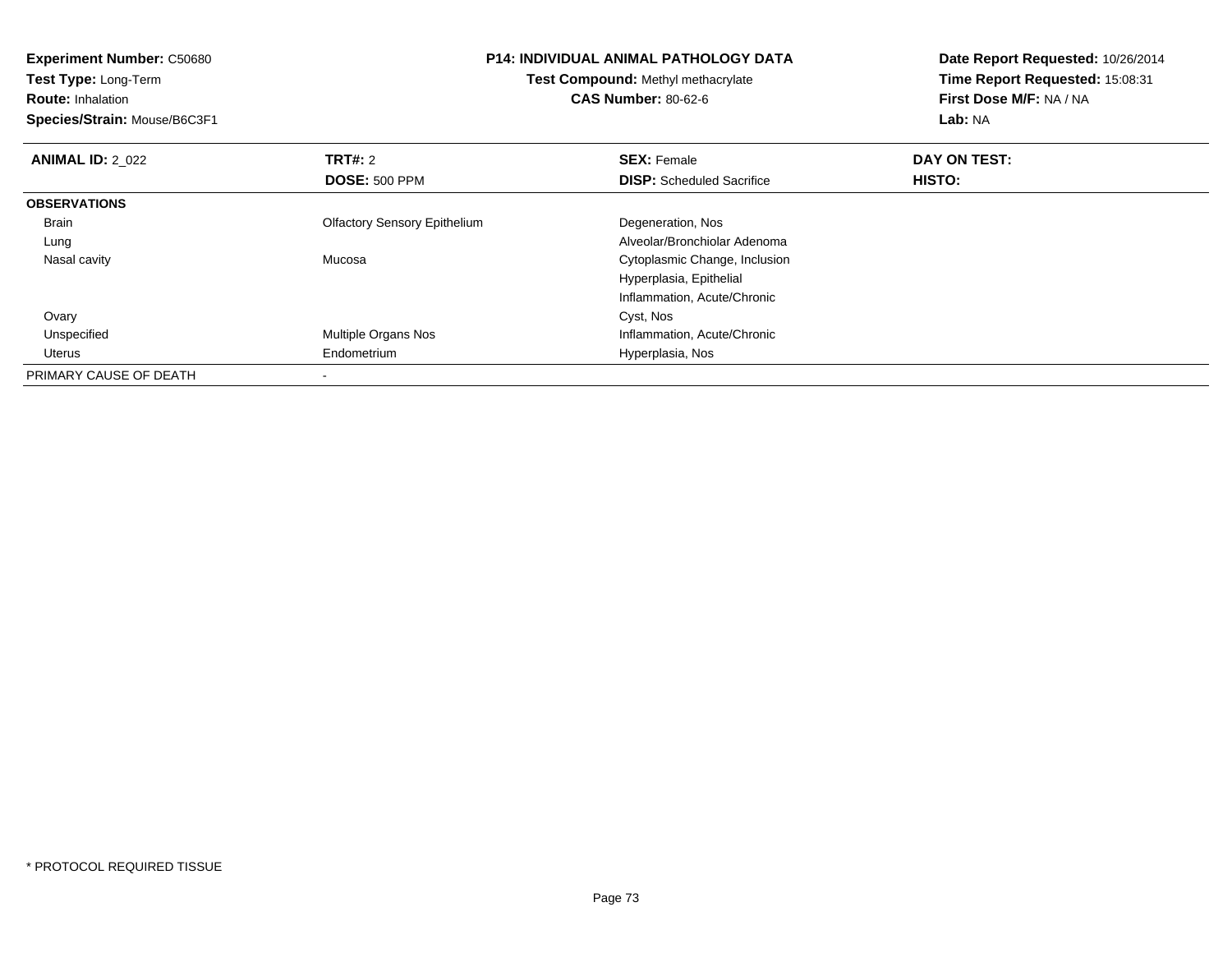**Experiment Number:** C50680**Test Type:** Long-Term**Route:** Inhalation **Species/Strain:** Mouse/B6C3F1**P14: INDIVIDUAL ANIMAL PATHOLOGY DATATest Compound:** Methyl methacrylate**CAS Number:** 80-62-6**Date Report Requested:** 10/26/2014**Time Report Requested:** 15:08:31**First Dose M/F:** NA / NA**Lab:** NA**ANIMAL ID: 2 023 TRT#:** 2 **SEX:** Female **DAY ON TEST: DOSE:** 500 PPM**DISP:** Natural Death **HISTO: OBSERVATIONS** Brain Olfactory Sensory Epithelium Degeneration, Nos Nasal cavity Mucosa Cytoplasmic Change, Inclusion Hyperplasia, EpithelialInflammation, Acute/Chronic**Ovary**  Abscess, Nos Peritoneum Inflammation, Suppurative SpleenHematopoiesis<br>Multiple Organs Nos<br>Inflammation, A UnspecifiedInflammation, Acute/Chronic Uterus Inflammation, SuppurativePRIMARY CAUSE OF DEATH-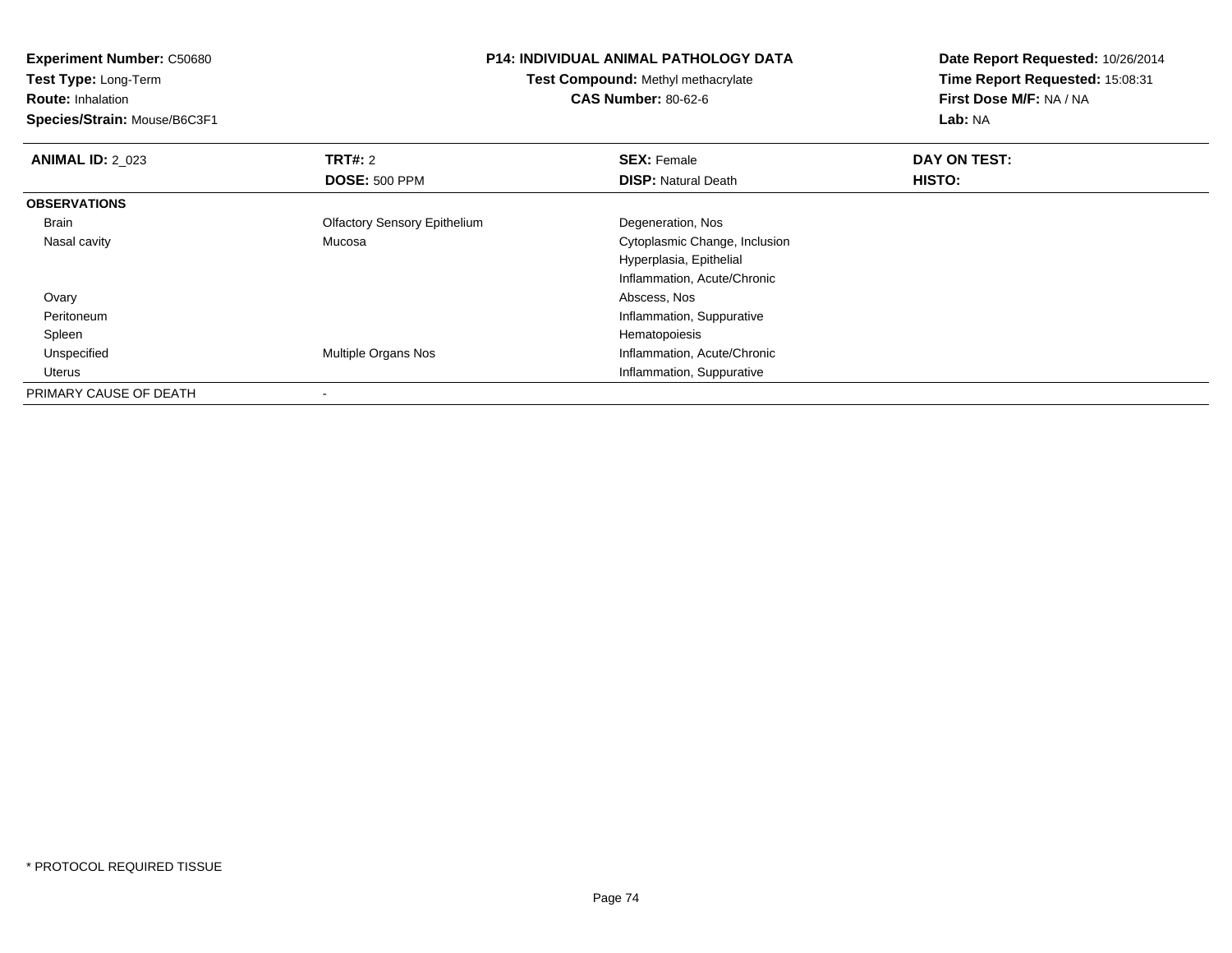| <b>Experiment Number: C50680</b> | <b>P14: INDIVIDUAL ANIMAL PATHOLOGY DATA</b><br>Test Compound: Methyl methacrylate |                               | Date Report Requested: 10/26/2014 |  |
|----------------------------------|------------------------------------------------------------------------------------|-------------------------------|-----------------------------------|--|
| Test Type: Long-Term             |                                                                                    |                               | Time Report Requested: 15:08:31   |  |
| <b>Route: Inhalation</b>         |                                                                                    | <b>CAS Number: 80-62-6</b>    | First Dose M/F: NA / NA           |  |
| Species/Strain: Mouse/B6C3F1     |                                                                                    |                               | Lab: NA                           |  |
| <b>ANIMAL ID: 2 024</b>          | <b>TRT#: 2</b>                                                                     | <b>SEX: Female</b>            | DAY ON TEST:                      |  |
|                                  | <b>DOSE: 500 PPM</b>                                                               | <b>DISP:</b> Natural Death    | HISTO:                            |  |
| <b>OBSERVATIONS</b>              |                                                                                    |                               |                                   |  |
| Brain                            | <b>Olfactory Sensory Epithelium</b>                                                | Degeneration, Nos             |                                   |  |
| Nasal cavity                     | Mucosa                                                                             | Cytoplasmic Change, Inclusion |                                   |  |
|                                  |                                                                                    | Hyperplasia, Epithelial       |                                   |  |
|                                  |                                                                                    | Inflammation, Acute/Chronic   |                                   |  |
| Ovary                            |                                                                                    | Abscess, Nos                  |                                   |  |
| Peritoneum                       |                                                                                    | Inflammation, Suppurative     |                                   |  |
| Pituitary gland                  |                                                                                    | Hyperplasia, Focal            |                                   |  |
| Unspecified                      | Multiple Organs Nos                                                                | Inflammation, Acute/Chronic   |                                   |  |
| PRIMARY CAUSE OF DEATH           |                                                                                    |                               |                                   |  |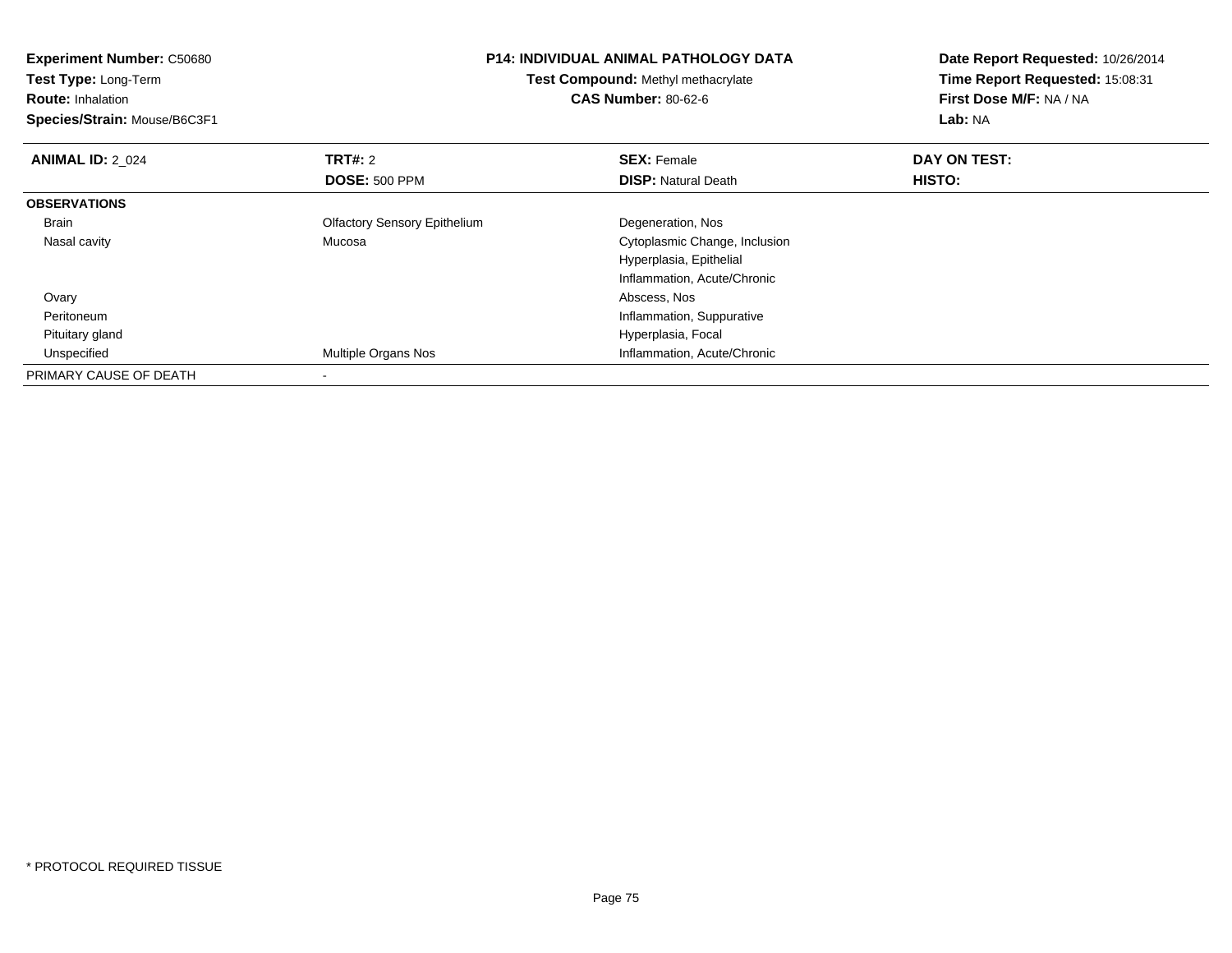**Test Type:** Long-Term

**Route:** Inhalation

**Species/Strain:** Mouse/B6C3F1

# **P14: INDIVIDUAL ANIMAL PATHOLOGY DATA**

**Test Compound:** Methyl methacrylate**CAS Number:** 80-62-6

| <b>ANIMAL ID: 2 025</b> | TRT#: 2                             | <b>SEX: Female</b>              | DAY ON TEST: |
|-------------------------|-------------------------------------|---------------------------------|--------------|
|                         | <b>DOSE: 500 PPM</b>                | <b>DISP:</b> Moribund Sacrifice | HISTO:       |
| <b>OBSERVATIONS</b>     |                                     |                                 |              |
| Brain                   | <b>Olfactory Sensory Epithelium</b> | Degeneration, Nos               |              |
|                         |                                     | Mineralization                  |              |
| Lymph node              | Mesenteric Lymph Node               | Angiectasis                     |              |
| Nasal cavity            | Mucosa                              | Cytoplasmic Change, Inclusion   |              |
|                         |                                     | Hyperplasia, Epithelial         |              |
|                         |                                     | Inflammation, Acute/Chronic     |              |
| Ovary                   |                                     | Abscess, Nos                    |              |
| Pituitary gland         |                                     | Hyperplasia, Focal              |              |
| Spleen                  |                                     | Lymphoma, Mixed-Malignant Type  |              |
| Unspecified             | Multiple Organs Nos                 | Inflammation, Acute/Chronic     |              |
|                         | Multiple Organs Nos                 | Inflammation, Suppurative       |              |
| PRIMARY CAUSE OF DEATH  |                                     |                                 |              |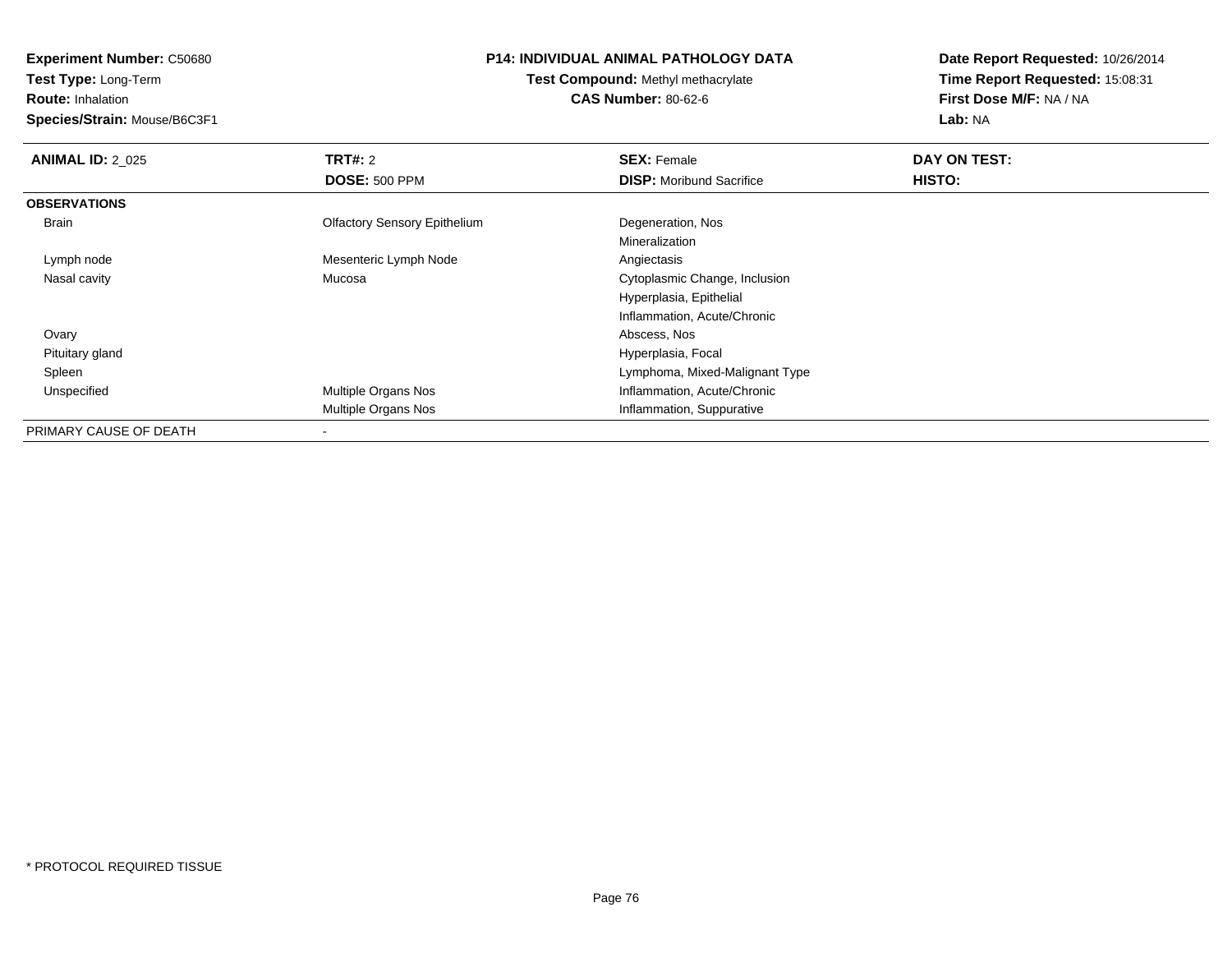| <b>Experiment Number: C50680</b> | <b>P14: INDIVIDUAL ANIMAL PATHOLOGY DATA</b><br>Test Compound: Methyl methacrylate |                                  | Date Report Requested: 10/26/2014 |
|----------------------------------|------------------------------------------------------------------------------------|----------------------------------|-----------------------------------|
| Test Type: Long-Term             |                                                                                    |                                  | Time Report Requested: 15:08:31   |
| <b>Route: Inhalation</b>         |                                                                                    | <b>CAS Number: 80-62-6</b>       | First Dose M/F: NA / NA           |
| Species/Strain: Mouse/B6C3F1     |                                                                                    |                                  | Lab: NA                           |
| <b>ANIMAL ID: 2 027</b>          | <b>TRT#:</b> 2                                                                     | <b>SEX: Female</b>               | DAY ON TEST:                      |
|                                  | <b>DOSE: 500 PPM</b>                                                               | <b>DISP:</b> Scheduled Sacrifice | HISTO:                            |
| <b>OBSERVATIONS</b>              |                                                                                    |                                  |                                   |
| Brain                            | <b>Olfactory Sensory Epithelium</b>                                                | Degeneration, Nos                |                                   |
|                                  |                                                                                    | Mineralization                   |                                   |
| Nasal cavity                     | Mucosa                                                                             | Cytoplasmic Change, Inclusion    |                                   |
|                                  |                                                                                    | Hyperplasia, Epithelial          |                                   |
|                                  |                                                                                    | Inflammation, Acute/Chronic      |                                   |
| Ovary                            |                                                                                    | Cyst, Nos                        |                                   |
| Pituitary gland                  |                                                                                    | Hyperplasia, Focal               |                                   |
| Uterus                           | Endometrium                                                                        | Hyperplasia, Nos                 |                                   |
| PRIMARY CAUSE OF DEATH           |                                                                                    |                                  |                                   |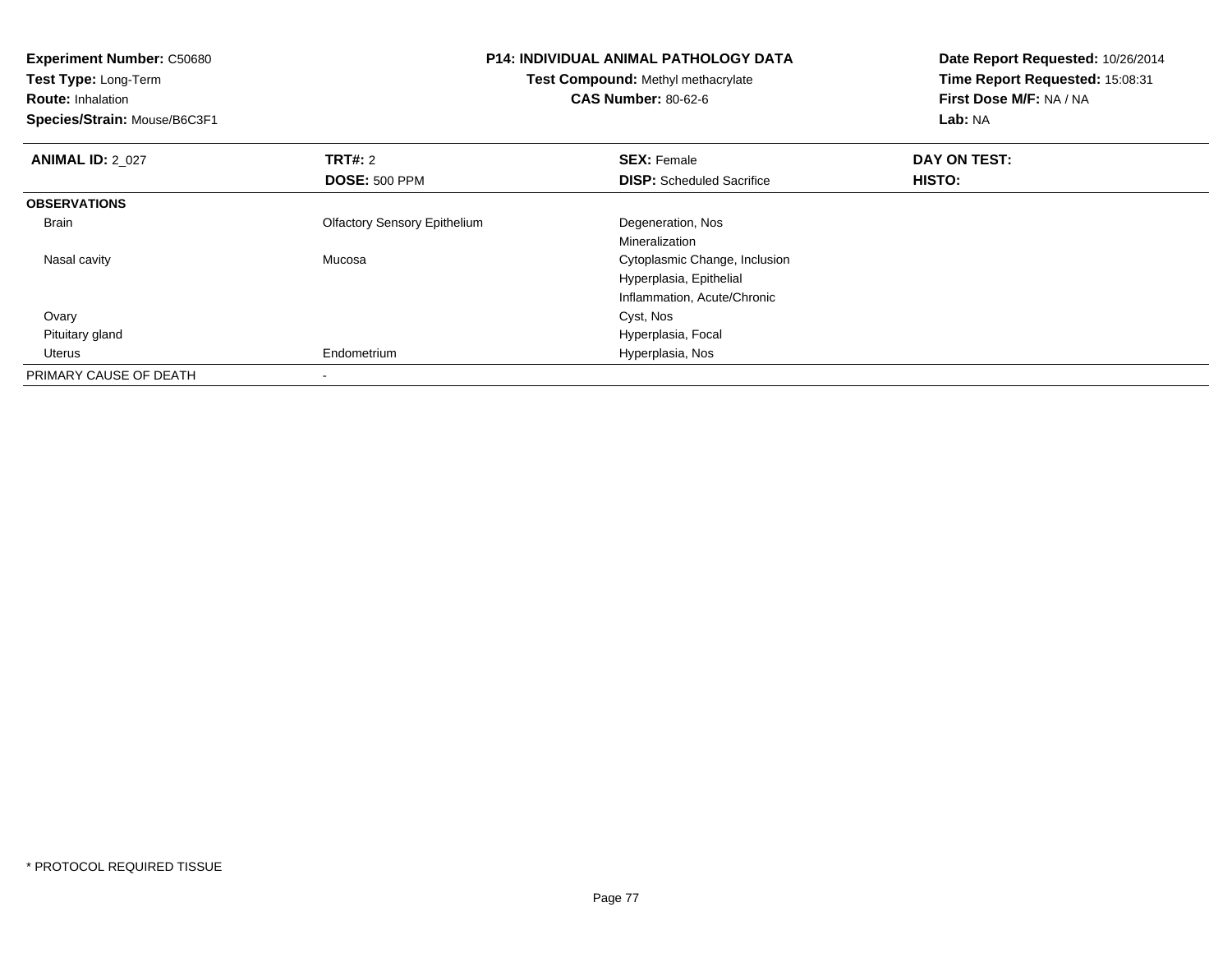**Test Type:** Long-Term

**Route:** Inhalation

**Species/Strain:** Mouse/B6C3F1

## **P14: INDIVIDUAL ANIMAL PATHOLOGY DATA**

**Test Compound:** Methyl methacrylate**CAS Number:** 80-62-6

| <b>ANIMAL ID: 2 028</b> | TRT#: 2                             | <b>SEX: Female</b>               | DAY ON TEST: |  |
|-------------------------|-------------------------------------|----------------------------------|--------------|--|
|                         | <b>DOSE: 500 PPM</b>                | <b>DISP:</b> Scheduled Sacrifice | HISTO:       |  |
| <b>OBSERVATIONS</b>     |                                     |                                  |              |  |
| Brain                   | <b>Olfactory Sensory Epithelium</b> | Degeneration, Nos                |              |  |
|                         |                                     | Mineralization                   |              |  |
| Kidney                  |                                     | Glomerulonephritis, Nos          |              |  |
| Nasal cavity            | Mucosa                              | Cytoplasmic Change, Inclusion    |              |  |
|                         |                                     | Hyperplasia, Epithelial          |              |  |
|                         |                                     | Inflammation, Acute/Chronic      |              |  |
| Ovary                   |                                     | Inflammation, Chronic            |              |  |
| Unspecified             | Multiple Organs Nos                 | Inflammation, Acute/Chronic      |              |  |
| Uterus                  | Endometrium                         | Hyperplasia, Nos                 |              |  |
| PRIMARY CAUSE OF DEATH  |                                     |                                  |              |  |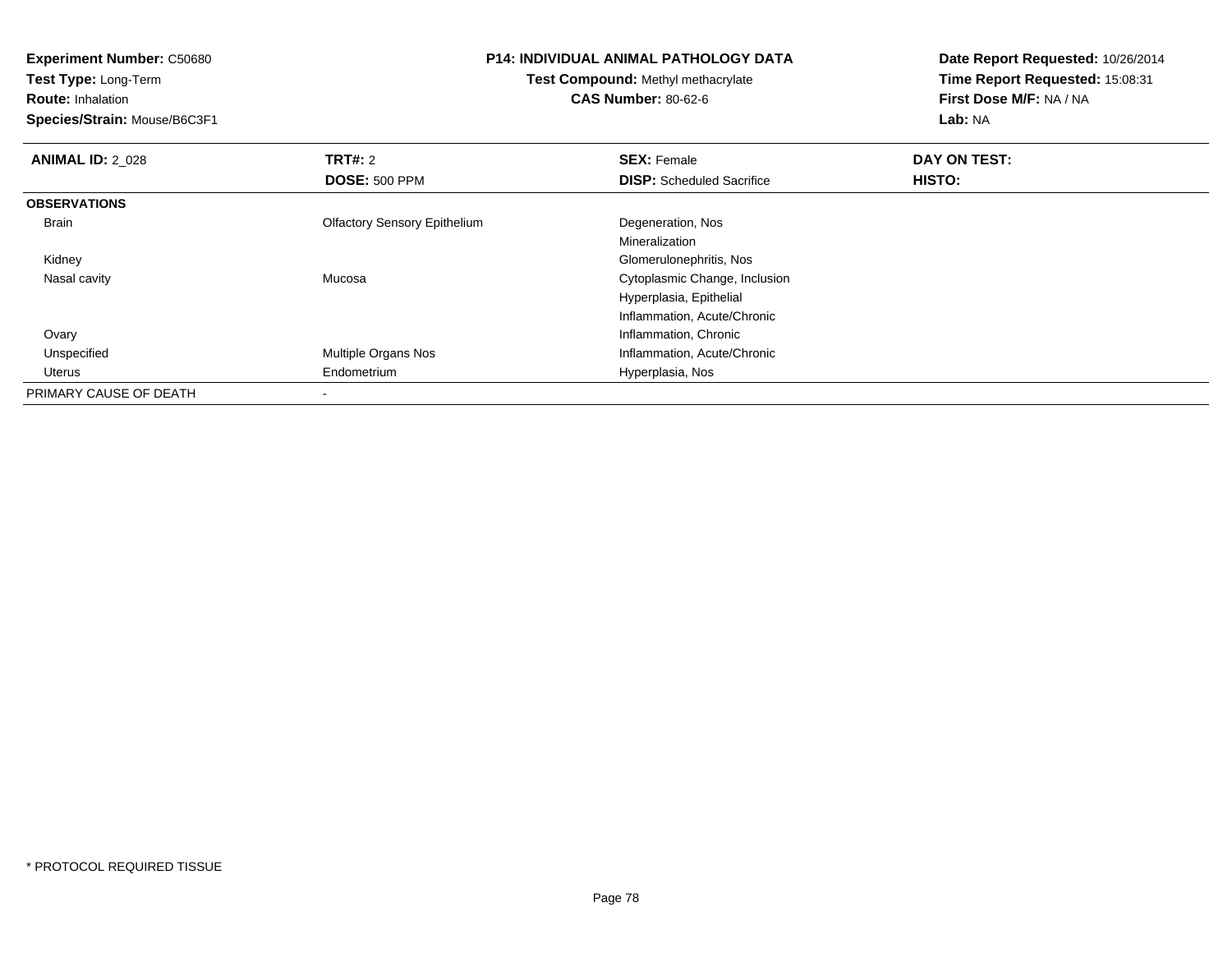| <b>Experiment Number: C50680</b><br>Test Type: Long-Term<br><b>Route: Inhalation</b><br>Species/Strain: Mouse/B6C3F1 |                                     | <b>P14: INDIVIDUAL ANIMAL PATHOLOGY DATA</b><br><b>Test Compound: Methyl methacrylate</b><br><b>CAS Number: 80-62-6</b> | Date Report Requested: 10/26/2014<br>Time Report Requested: 15:08:31<br>First Dose M/F: NA / NA<br>Lab: NA |
|----------------------------------------------------------------------------------------------------------------------|-------------------------------------|-------------------------------------------------------------------------------------------------------------------------|------------------------------------------------------------------------------------------------------------|
| <b>ANIMAL ID: 2 030</b>                                                                                              | <b>TRT#: 2</b>                      | <b>SEX: Female</b>                                                                                                      | DAY ON TEST:                                                                                               |
|                                                                                                                      | <b>DOSE: 500 PPM</b>                | <b>DISP:</b> Scheduled Sacrifice                                                                                        | HISTO:                                                                                                     |
| <b>OBSERVATIONS</b>                                                                                                  |                                     |                                                                                                                         |                                                                                                            |
| Brain                                                                                                                | <b>Olfactory Sensory Epithelium</b> | Degeneration, Nos                                                                                                       |                                                                                                            |
| Lung                                                                                                                 |                                     | Lymphocytic Inflammatory Infiltrate                                                                                     |                                                                                                            |
| Nasal cavity                                                                                                         | Mucosa                              | Cytoplasmic Change, Inclusion                                                                                           |                                                                                                            |
|                                                                                                                      |                                     | Hyperplasia, Epithelial                                                                                                 |                                                                                                            |
|                                                                                                                      |                                     | Inflammation, Acute/Chronic                                                                                             |                                                                                                            |
| Pancreas                                                                                                             |                                     | Atrophy, Nos                                                                                                            |                                                                                                            |
|                                                                                                                      |                                     | <b>Cystic Ducts</b>                                                                                                     |                                                                                                            |
| Unspecified                                                                                                          | Multiple Organs Nos                 | Inflammation, Acute/Chronic                                                                                             |                                                                                                            |
| PRIMARY CAUSE OF DEATH                                                                                               |                                     |                                                                                                                         |                                                                                                            |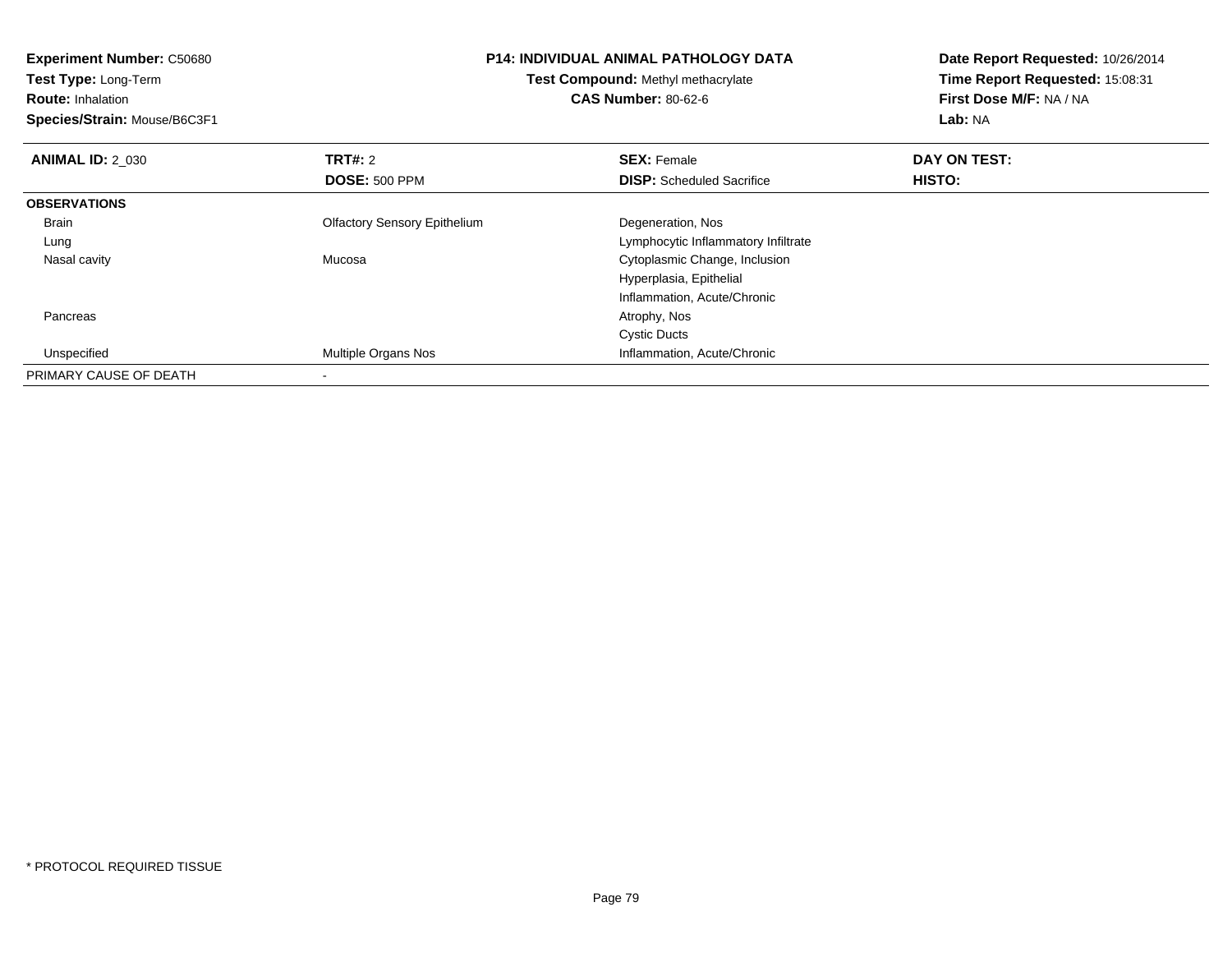| <b>Experiment Number: C50680</b><br><b>Test Type: Long-Term</b><br><b>Route: Inhalation</b><br>Species/Strain: Mouse/B6C3F1 |                            | <b>P14: INDIVIDUAL ANIMAL PATHOLOGY DATA</b><br><b>Test Compound: Methyl methacrylate</b><br><b>CAS Number: 80-62-6</b> | Date Report Requested: 10/26/2014<br>Time Report Requested: 15:08:31<br>First Dose M/F: NA / NA<br>Lab: NA |  |
|-----------------------------------------------------------------------------------------------------------------------------|----------------------------|-------------------------------------------------------------------------------------------------------------------------|------------------------------------------------------------------------------------------------------------|--|
| <b>ANIMAL ID: 2 031</b>                                                                                                     | TRT#: 2                    | <b>SEX: Female</b>                                                                                                      | DAY ON TEST:                                                                                               |  |
|                                                                                                                             | <b>DOSE: 500 PPM</b>       | <b>DISP:</b> Natural Death                                                                                              | HISTO:                                                                                                     |  |
| <b>OBSERVATIONS</b>                                                                                                         |                            |                                                                                                                         |                                                                                                            |  |
| Bone                                                                                                                        | Sternum                    | Hyperplasia, Hematopoietic                                                                                              |                                                                                                            |  |
| Ovary                                                                                                                       |                            | Abscess, Nos                                                                                                            |                                                                                                            |  |
| Unspecified                                                                                                                 | <b>Multiple Organs Nos</b> | Inflammation, Acute/Chronic                                                                                             |                                                                                                            |  |
|                                                                                                                             | <b>Multiple Organs Nos</b> | Inflammation, Suppurative                                                                                               |                                                                                                            |  |
| Uterus                                                                                                                      | Endometrium                | Hyperplasia, Nos                                                                                                        |                                                                                                            |  |
| PRIMARY CAUSE OF DEATH                                                                                                      |                            |                                                                                                                         |                                                                                                            |  |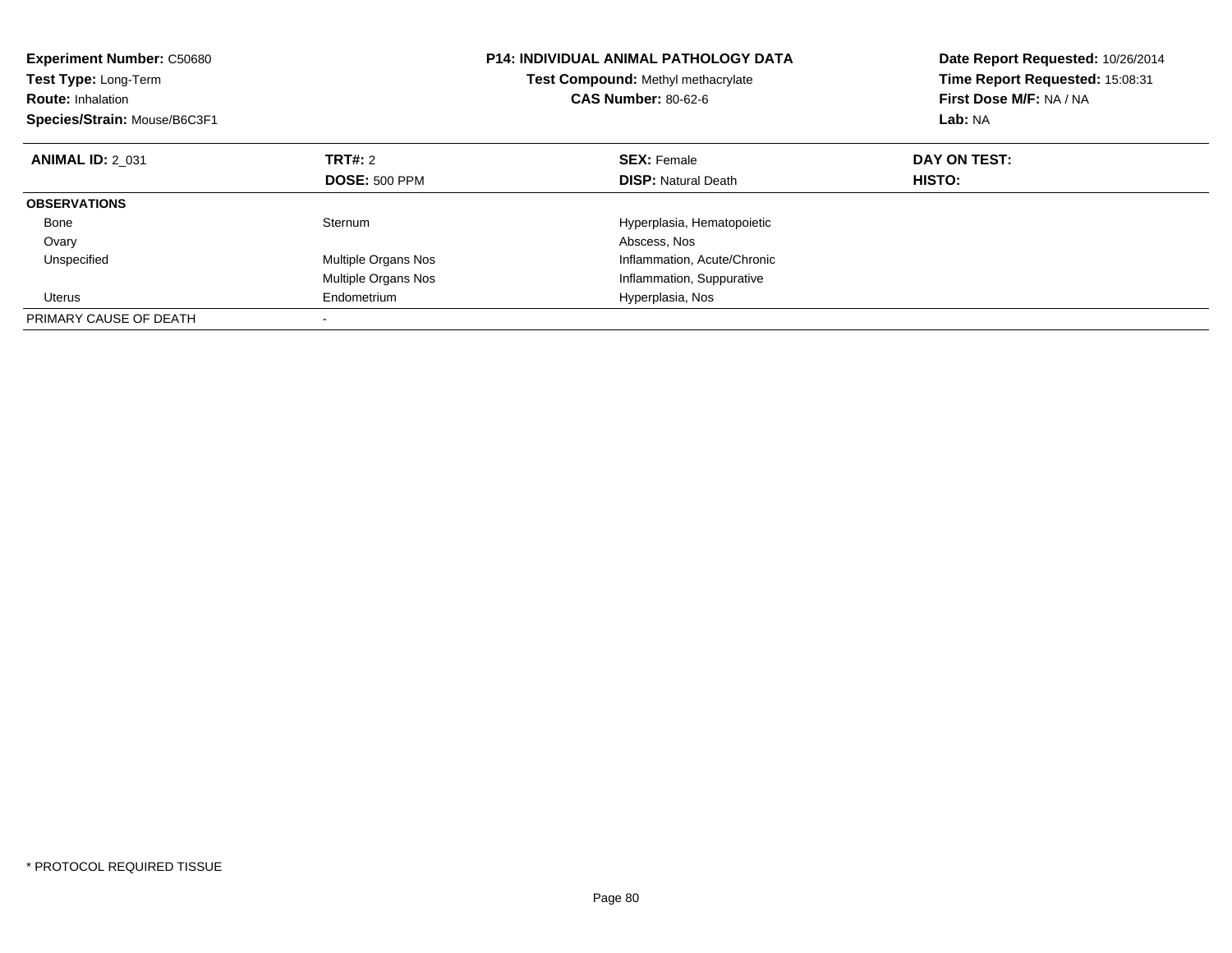**Test Type:** Long-Term

**Route:** Inhalation

**Species/Strain:** Mouse/B6C3F1

#### **P14: INDIVIDUAL ANIMAL PATHOLOGY DATA**

**Test Compound:** Methyl methacrylate**CAS Number:** 80-62-6

| <b>ANIMAL ID: 2 032</b> | TRT#: 2                             | <b>SEX: Female</b>               | DAY ON TEST: |  |
|-------------------------|-------------------------------------|----------------------------------|--------------|--|
|                         | <b>DOSE: 500 PPM</b>                | <b>DISP:</b> Scheduled Sacrifice | HISTO:       |  |
| <b>OBSERVATIONS</b>     |                                     |                                  |              |  |
| <b>Brain</b>            | <b>Olfactory Sensory Epithelium</b> | Degeneration, Nos                |              |  |
|                         |                                     | Mineralization                   |              |  |
| Intestine Small         | Ileum, Ileum                        | Amyloidosis                      |              |  |
| Liver                   |                                     | Hepatocellular Adenoma           |              |  |
| Lymph node              | <b>Bronchial Lymph Node</b>         | Hyperplasia, Lymphoid            |              |  |
| Nasal cavity            | Mucosa                              | Cytoplasmic Change, Inclusion    |              |  |
|                         |                                     | Hyperplasia, Epithelial          |              |  |
|                         |                                     | Inflammation, Acute/Chronic      |              |  |
| Uterus                  | Endometrium                         | Hyperplasia, Nos                 |              |  |
| PRIMARY CAUSE OF DEATH  |                                     |                                  |              |  |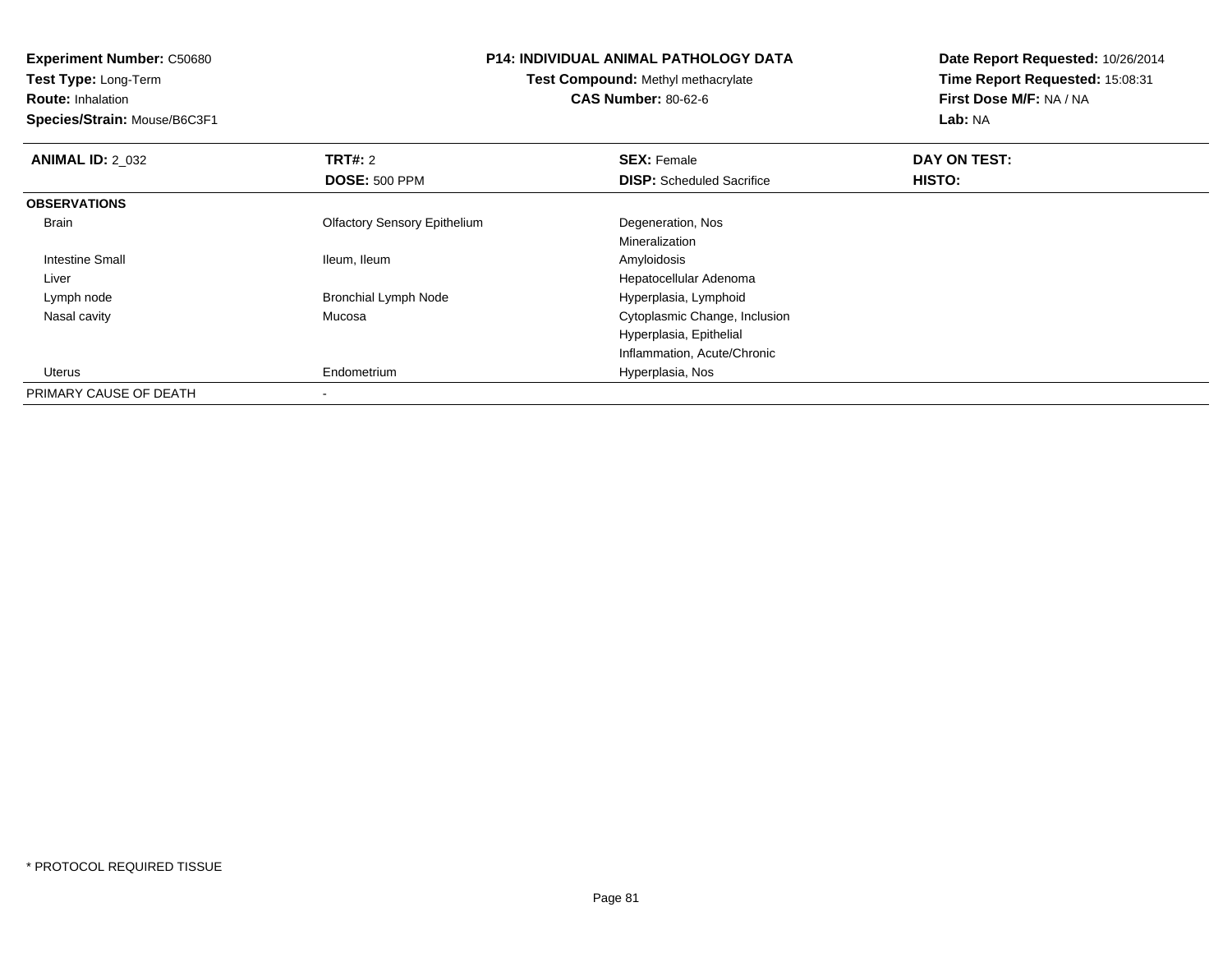| <b>Experiment Number: C50680</b><br>Test Type: Long-Term<br><b>Route: Inhalation</b><br>Species/Strain: Mouse/B6C3F1 |                                     | <b>P14: INDIVIDUAL ANIMAL PATHOLOGY DATA</b><br>Test Compound: Methyl methacrylate<br><b>CAS Number: 80-62-6</b> | Date Report Requested: 10/26/2014<br>Time Report Requested: 15:08:31<br>First Dose M/F: NA / NA<br>Lab: NA |
|----------------------------------------------------------------------------------------------------------------------|-------------------------------------|------------------------------------------------------------------------------------------------------------------|------------------------------------------------------------------------------------------------------------|
| <b>ANIMAL ID: 2 033</b>                                                                                              | TRT#: 2                             | <b>SEX: Female</b>                                                                                               | DAY ON TEST:                                                                                               |
|                                                                                                                      | <b>DOSE: 500 PPM</b>                | <b>DISP:</b> Accidently Killed                                                                                   | HISTO:                                                                                                     |
| <b>OBSERVATIONS</b>                                                                                                  |                                     |                                                                                                                  |                                                                                                            |
| <b>Brain</b>                                                                                                         | <b>Olfactory Sensory Epithelium</b> | Degeneration, Nos                                                                                                |                                                                                                            |
| Nasal cavity                                                                                                         | Mucosa                              | Cytoplasmic Change, Inclusion                                                                                    |                                                                                                            |
|                                                                                                                      |                                     | Hyperplasia, Epithelial                                                                                          |                                                                                                            |
| PRIMARY CAUSE OF DEATH                                                                                               |                                     |                                                                                                                  |                                                                                                            |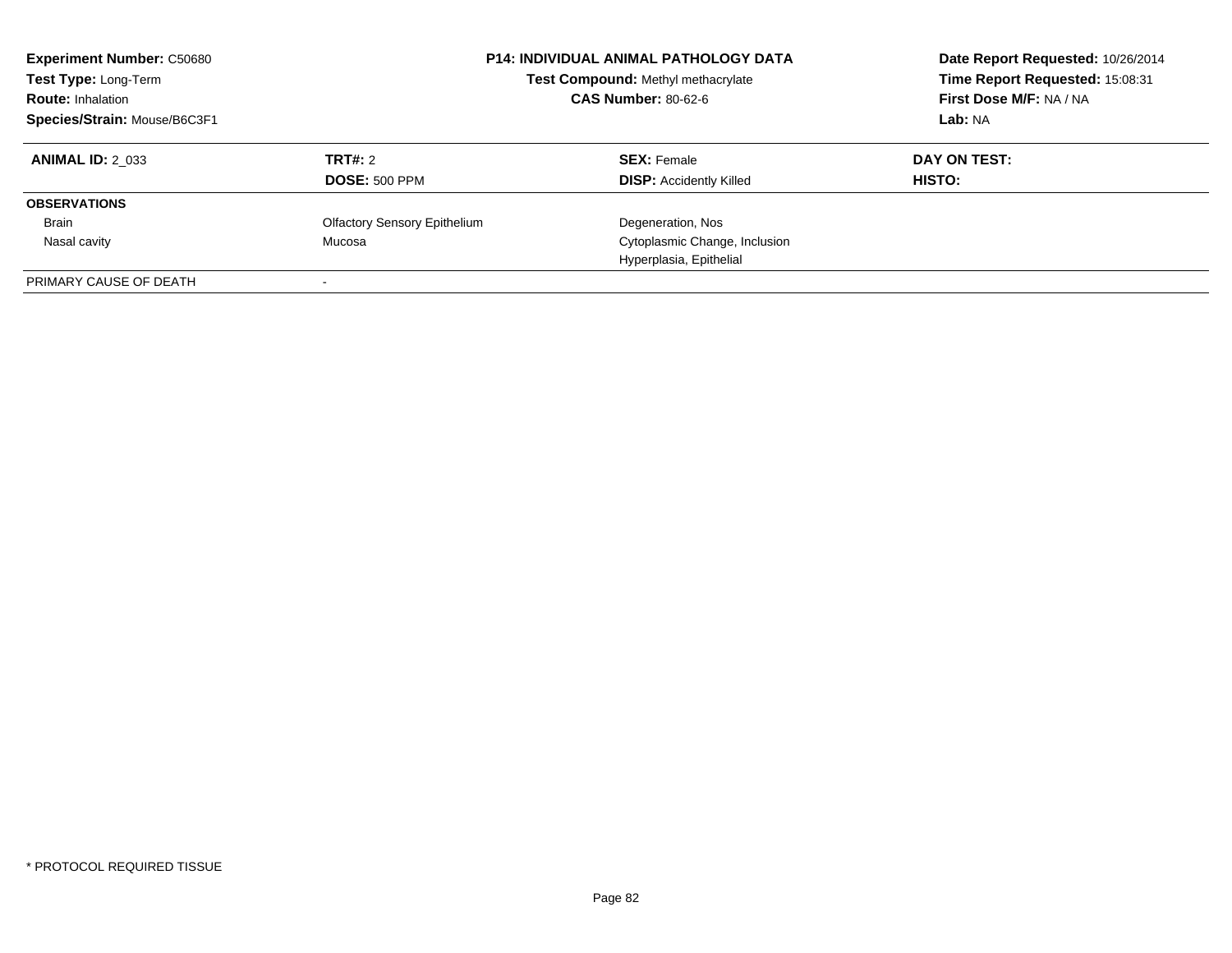| <b>Experiment Number: C50680</b><br>Test Type: Long-Term<br><b>Route: Inhalation</b> | <b>P14: INDIVIDUAL ANIMAL PATHOLOGY DATA</b><br>Test Compound: Methyl methacrylate<br><b>CAS Number: 80-62-6</b> |                                | Date Report Requested: 10/26/2014<br>Time Report Requested: 15:08:31<br>First Dose M/F: NA / NA |
|--------------------------------------------------------------------------------------|------------------------------------------------------------------------------------------------------------------|--------------------------------|-------------------------------------------------------------------------------------------------|
| Species/Strain: Mouse/B6C3F1                                                         |                                                                                                                  |                                | Lab: NA                                                                                         |
| <b>ANIMAL ID: 2 034</b>                                                              | <b>TRT#: 2</b>                                                                                                   | <b>SEX: Female</b>             | DAY ON TEST:                                                                                    |
|                                                                                      | <b>DOSE: 500 PPM</b>                                                                                             | <b>DISP: Accidently Killed</b> | HISTO:                                                                                          |
| <b>OBSERVATIONS</b>                                                                  |                                                                                                                  |                                |                                                                                                 |
| Nasal cavity                                                                         | <b>Turbinate Nos</b>                                                                                             | Inflammation, Suppurative      |                                                                                                 |
| PRIMARY CAUSE OF DEATH                                                               |                                                                                                                  |                                |                                                                                                 |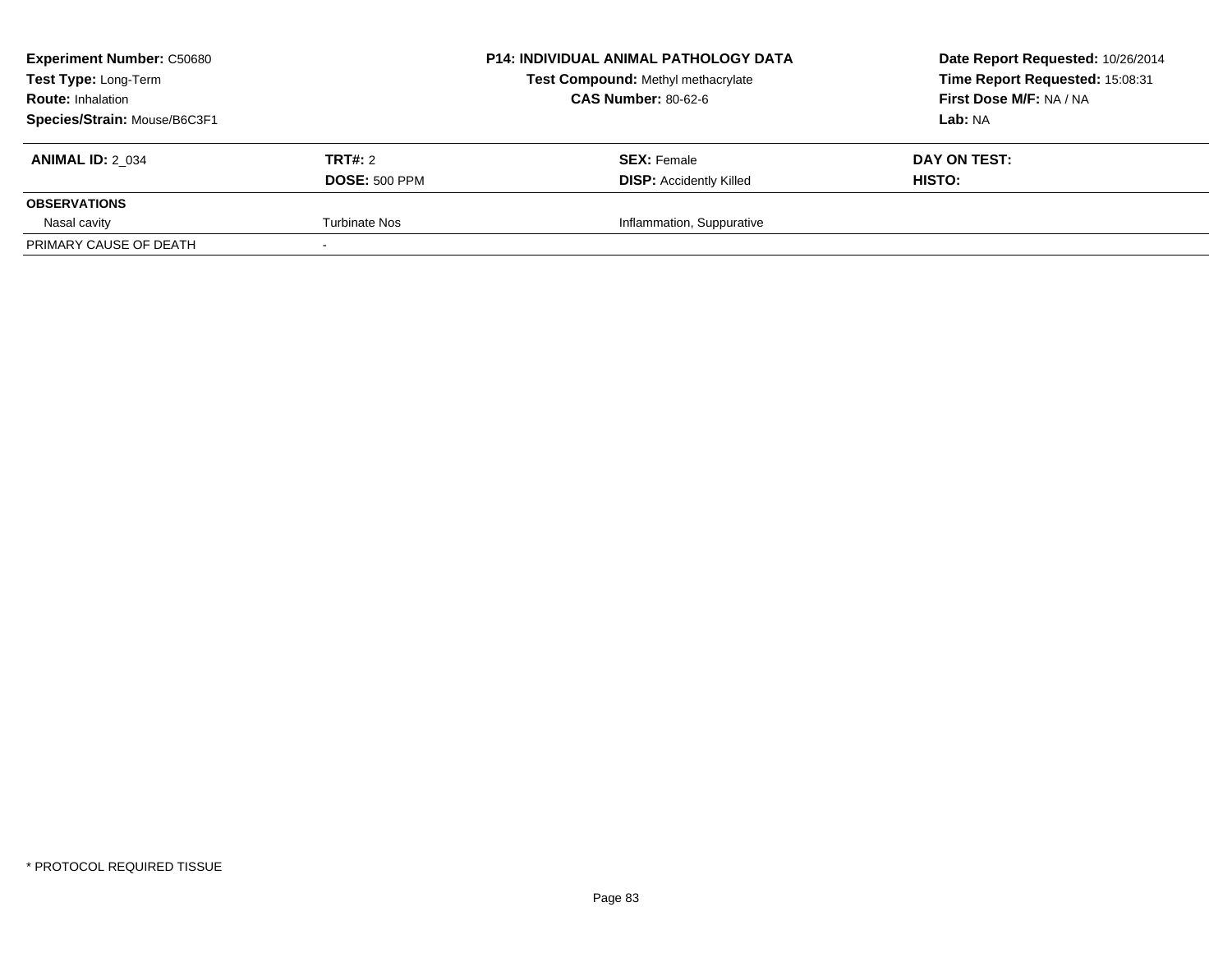| <b>Experiment Number: C50680</b><br>Test Type: Long-Term<br><b>Route: Inhalation</b><br>Species/Strain: Mouse/B6C3F1 |                                     | <b>P14: INDIVIDUAL ANIMAL PATHOLOGY DATA</b><br>Test Compound: Methyl methacrylate<br><b>CAS Number: 80-62-6</b> | Date Report Requested: 10/26/2014<br>Time Report Requested: 15:08:31<br>First Dose M/F: NA / NA<br>Lab: NA |
|----------------------------------------------------------------------------------------------------------------------|-------------------------------------|------------------------------------------------------------------------------------------------------------------|------------------------------------------------------------------------------------------------------------|
| <b>ANIMAL ID: 2 035</b>                                                                                              | TRT#: 2                             | <b>SEX: Female</b>                                                                                               | DAY ON TEST:                                                                                               |
|                                                                                                                      | <b>DOSE: 500 PPM</b>                | <b>DISP:</b> Moribund Sacrifice                                                                                  | <b>HISTO:</b>                                                                                              |
| <b>OBSERVATIONS</b>                                                                                                  |                                     |                                                                                                                  |                                                                                                            |
| Brain                                                                                                                | <b>Olfactory Sensory Epithelium</b> | Degeneration, Nos                                                                                                |                                                                                                            |
|                                                                                                                      |                                     | Mineralization                                                                                                   |                                                                                                            |
| Nasal cavity                                                                                                         | Mucosa                              | Cytoplasmic Change, Inclusion                                                                                    |                                                                                                            |
|                                                                                                                      |                                     | Hyperplasia, Epithelial                                                                                          |                                                                                                            |
|                                                                                                                      |                                     | Inflammation, Acute/Chronic                                                                                      |                                                                                                            |
| Unspecified                                                                                                          | Multiple Organs Nos                 | Inflammation, Acute/Chronic                                                                                      |                                                                                                            |
|                                                                                                                      | Multiple Organs Nos                 | Lymphoma, Mixed-Malignant Type                                                                                   |                                                                                                            |
| PRIMARY CAUSE OF DEATH                                                                                               |                                     |                                                                                                                  |                                                                                                            |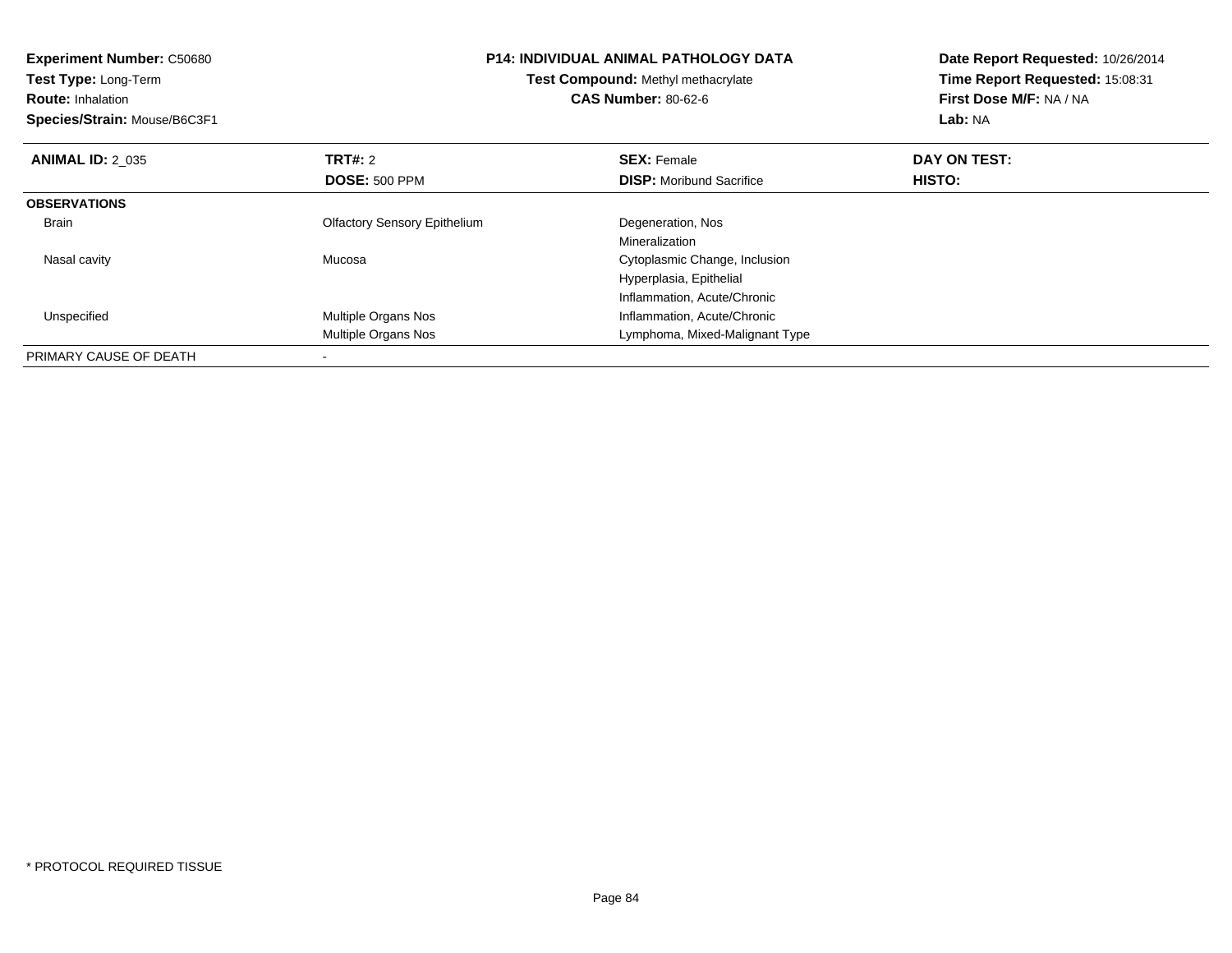| <b>Experiment Number: C50680</b><br><b>Test Type: Long-Term</b><br><b>Route: Inhalation</b><br>Species/Strain: Mouse/B6C3F1 |                                     | <b>P14: INDIVIDUAL ANIMAL PATHOLOGY DATA</b><br>Test Compound: Methyl methacrylate<br><b>CAS Number: 80-62-6</b> | Date Report Requested: 10/26/2014<br>Time Report Requested: 15:08:31<br>First Dose M/F: NA / NA<br>Lab: NA |
|-----------------------------------------------------------------------------------------------------------------------------|-------------------------------------|------------------------------------------------------------------------------------------------------------------|------------------------------------------------------------------------------------------------------------|
| <b>ANIMAL ID: 2 036</b>                                                                                                     | TRT#: 2                             | <b>SEX: Female</b>                                                                                               | DAY ON TEST:                                                                                               |
|                                                                                                                             | <b>DOSE: 500 PPM</b>                | <b>DISP:</b> Scheduled Sacrifice                                                                                 | <b>HISTO:</b>                                                                                              |
| <b>OBSERVATIONS</b>                                                                                                         |                                     |                                                                                                                  |                                                                                                            |
| Adrenal gland                                                                                                               |                                     | Adenoma, Nos                                                                                                     |                                                                                                            |
| <b>Brain</b>                                                                                                                | <b>Olfactory Sensory Epithelium</b> | Degeneration, Nos                                                                                                |                                                                                                            |
| Nasal cavity                                                                                                                |                                     | Hyperplasia, Epithelial                                                                                          |                                                                                                            |
|                                                                                                                             |                                     | Inflammation, Acute/Chronic                                                                                      |                                                                                                            |
| Unspecified                                                                                                                 | Multiple Organs Nos                 | Lymphoma, Mixed-Malignant Type                                                                                   |                                                                                                            |
| PRIMARY CAUSE OF DEATH                                                                                                      |                                     |                                                                                                                  |                                                                                                            |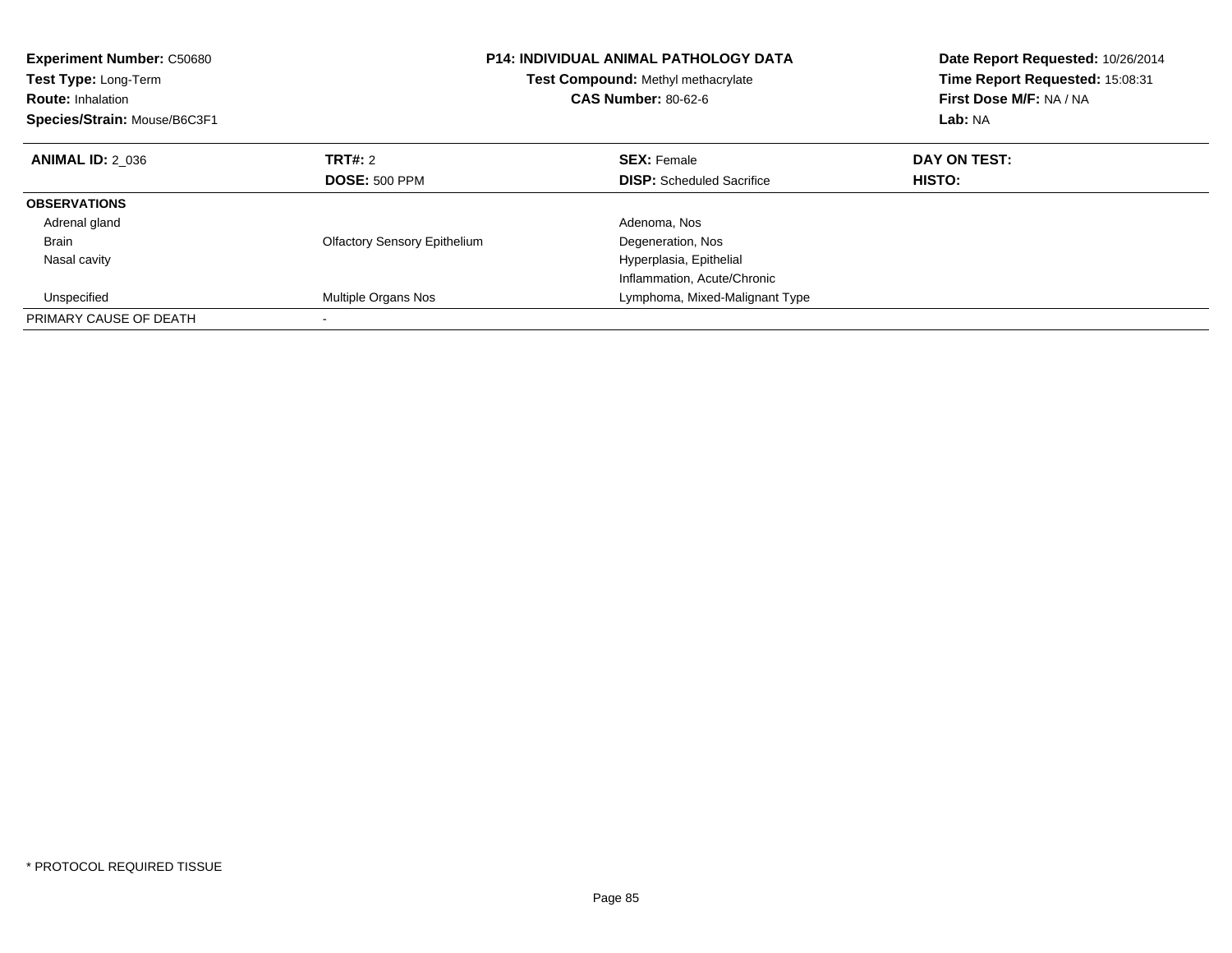**Test Type:** Long-Term

**Route:** Inhalation

**Species/Strain:** Mouse/B6C3F1

# **P14: INDIVIDUAL ANIMAL PATHOLOGY DATA**

**Test Compound:** Methyl methacrylate**CAS Number:** 80-62-6

| <b>ANIMAL ID: 2 037</b> | TRT#: 2                             | <b>SEX: Female</b>            | DAY ON TEST: |
|-------------------------|-------------------------------------|-------------------------------|--------------|
|                         | <b>DOSE: 500 PPM</b>                | <b>DISP: Natural Death</b>    | HISTO:       |
| <b>OBSERVATIONS</b>     |                                     |                               |              |
| Bone marrow             |                                     | Hyperplasia, Hematopoietic    |              |
| Brain                   | <b>Olfactory Sensory Epithelium</b> | Degeneration, Nos             |              |
| Kidney                  |                                     | Glomerulonephritis, Nos       |              |
| Lung                    |                                     | Inflammation, Acute/Chronic   |              |
| Lymph node              | <b>Bronchial Lymph Node</b>         | Abscess, Nos                  |              |
| Nasal cavity            | Mucosa                              | Cytoplasmic Change, Inclusion |              |
|                         |                                     | Hyperplasia, Epithelial       |              |
|                         |                                     | Inflammation, Acute/Chronic   |              |
| Ovary                   |                                     | Atrophy, Nos                  |              |
|                         |                                     | Inflammation, Suppurative     |              |
| Spleen                  |                                     | Hematopoiesis                 |              |
| Uterus                  |                                     | Inflammation, Suppurative     |              |
| PRIMARY CAUSE OF DEATH  |                                     |                               |              |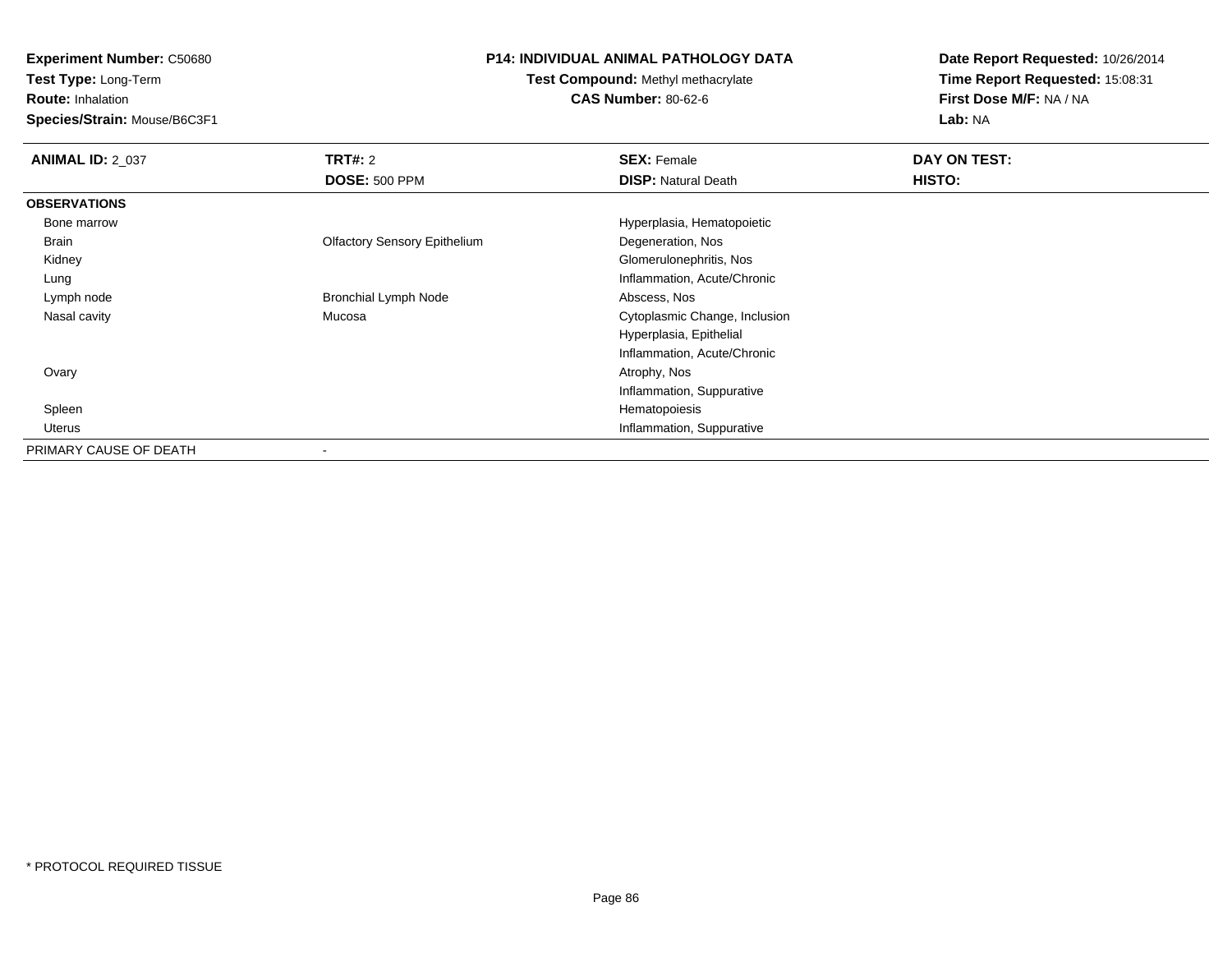**Test Type:** Long-Term

**Route:** Inhalation

**Species/Strain:** Mouse/B6C3F1

#### **P14: INDIVIDUAL ANIMAL PATHOLOGY DATA**

**Test Compound:** Methyl methacrylate**CAS Number:** 80-62-6

| <b>ANIMAL ID: 2 038</b> | TRT#: 2                             | <b>SEX: Female</b>               | DAY ON TEST: |  |
|-------------------------|-------------------------------------|----------------------------------|--------------|--|
|                         | <b>DOSE: 500 PPM</b>                | <b>DISP:</b> Scheduled Sacrifice | HISTO:       |  |
| <b>OBSERVATIONS</b>     |                                     |                                  |              |  |
| Bone                    | Maxilla                             | Fibrous Osteodystrophy           |              |  |
| Brain                   | <b>Olfactory Sensory Epithelium</b> | Degeneration, Nos                |              |  |
|                         |                                     | Mineralization                   |              |  |
| Nasal cavity            | Mucosa                              | Cytoplasmic Change, Inclusion    |              |  |
|                         |                                     | Hyperplasia, Epithelial          |              |  |
|                         |                                     | Inflammation, Acute/Chronic      |              |  |
| Ovary                   |                                     | Cyst, Hemorrhagic                |              |  |
| Pancreas                |                                     | Inflammation, Acute/Chronic      |              |  |
| Thyroid                 |                                     | Follicular-Cell Adenoma          |              |  |
| Uterus                  | Endometrium                         | Hyperplasia, Nos                 |              |  |
| PRIMARY CAUSE OF DEATH  |                                     |                                  |              |  |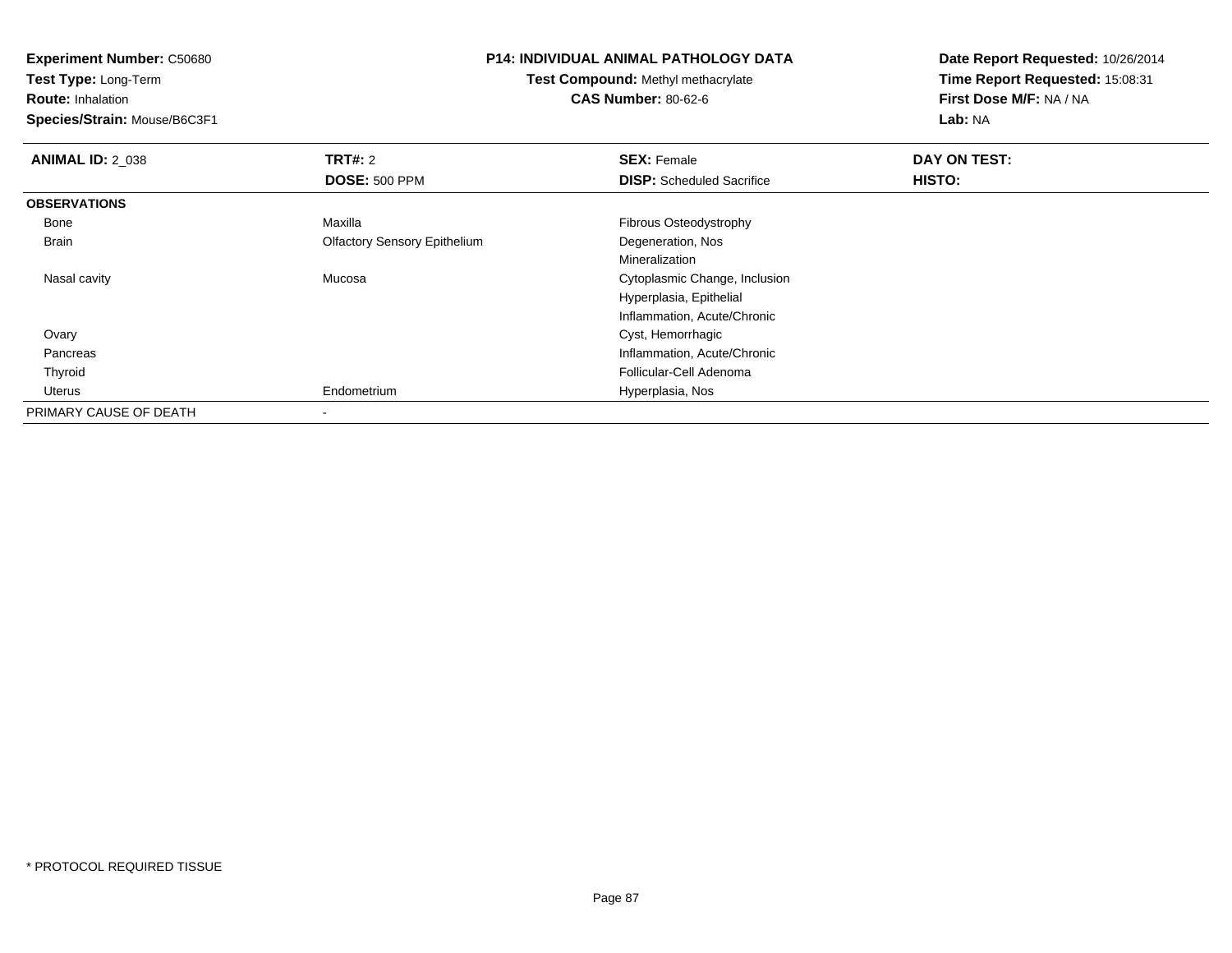| <b>Experiment Number: C50680</b><br><b>Test Type: Long-Term</b><br><b>Route: Inhalation</b><br>Species/Strain: Mouse/B6C3F1 |                                     | <b>P14: INDIVIDUAL ANIMAL PATHOLOGY DATA</b><br>Test Compound: Methyl methacrylate<br><b>CAS Number: 80-62-6</b> | Date Report Requested: 10/26/2014<br>Time Report Requested: 15:08:31<br>First Dose M/F: NA / NA<br>Lab: NA |
|-----------------------------------------------------------------------------------------------------------------------------|-------------------------------------|------------------------------------------------------------------------------------------------------------------|------------------------------------------------------------------------------------------------------------|
| <b>ANIMAL ID: 2 040</b>                                                                                                     | TRT#: 2                             | <b>SEX: Female</b>                                                                                               | DAY ON TEST:                                                                                               |
|                                                                                                                             | <b>DOSE: 500 PPM</b>                | <b>DISP:</b> Scheduled Sacrifice                                                                                 | HISTO:                                                                                                     |
| <b>OBSERVATIONS</b>                                                                                                         |                                     |                                                                                                                  |                                                                                                            |
| <b>Brain</b>                                                                                                                | <b>Olfactory Sensory Epithelium</b> | Degeneration, Nos                                                                                                |                                                                                                            |
|                                                                                                                             |                                     | Mineralization                                                                                                   |                                                                                                            |
| Nasal cavity                                                                                                                | Mucosa                              | Cytoplasmic Change, Inclusion                                                                                    |                                                                                                            |
|                                                                                                                             |                                     | Hyperplasia, Epithelial                                                                                          |                                                                                                            |
|                                                                                                                             |                                     | Inflammation, Acute/Chronic                                                                                      |                                                                                                            |
| Uterus                                                                                                                      | Endometrium                         | Hyperplasia, Nos                                                                                                 |                                                                                                            |
| PRIMARY CAUSE OF DEATH                                                                                                      |                                     |                                                                                                                  |                                                                                                            |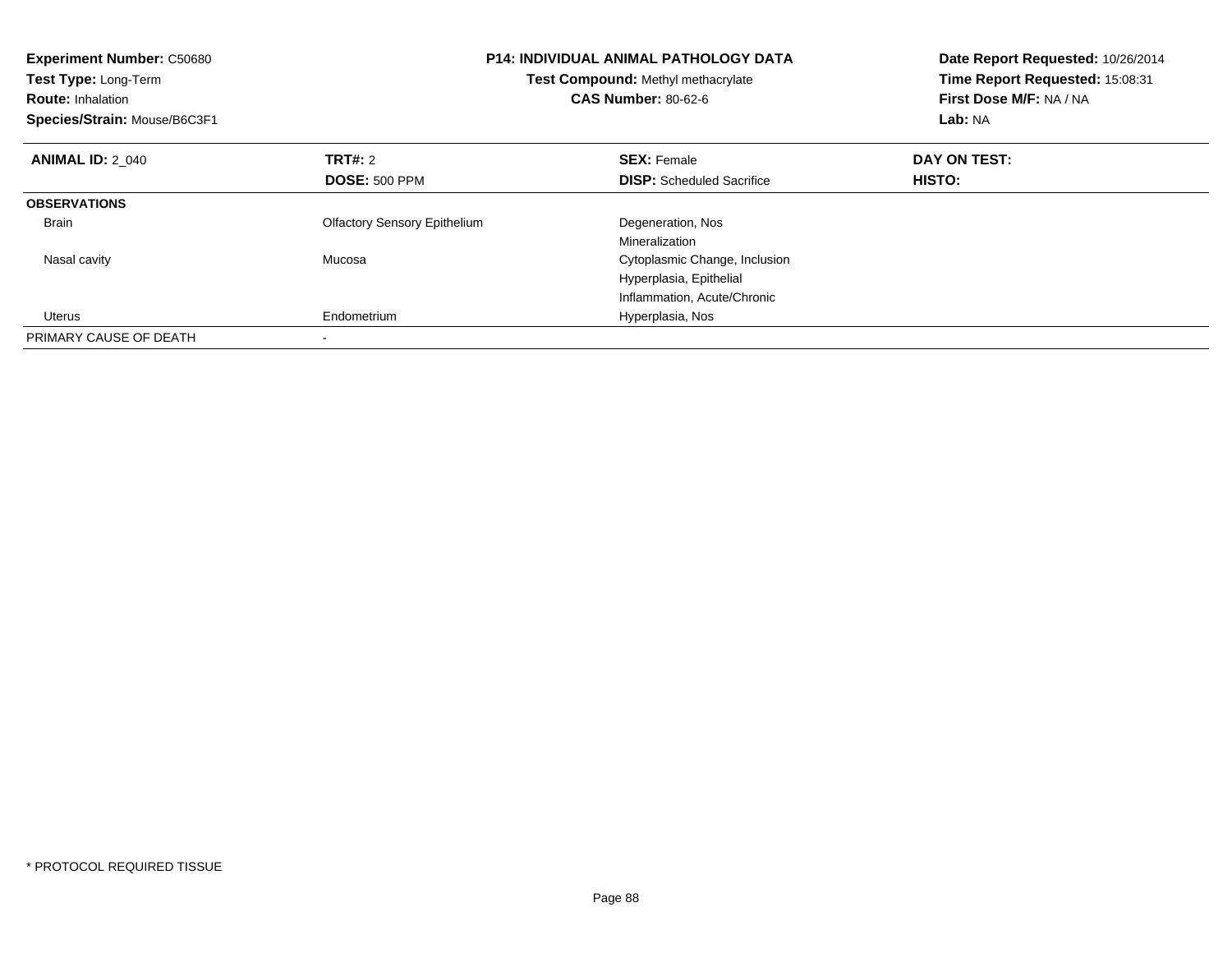**Test Type:** Long-Term

**Route:** Inhalation

**Species/Strain:** Mouse/B6C3F1

## **P14: INDIVIDUAL ANIMAL PATHOLOGY DATA**

**Test Compound:** Methyl methacrylate**CAS Number:** 80-62-6

| <b>ANIMAL ID: 2_041</b> | <b>TRT#: 2</b>                      | <b>SEX: Female</b>            | DAY ON TEST: |  |
|-------------------------|-------------------------------------|-------------------------------|--------------|--|
|                         | <b>DOSE: 500 PPM</b>                | <b>DISP: Natural Death</b>    | HISTO:       |  |
| <b>OBSERVATIONS</b>     |                                     |                               |              |  |
| Bone marrow             |                                     | Hyperplasia, Granulocytic     |              |  |
| Brain                   | <b>Olfactory Sensory Epithelium</b> | Degeneration, Nos             |              |  |
| Liver                   |                                     | Hepatocellular Adenoma        |              |  |
| Lung                    |                                     | Alveolar/Bronchiolar Adenoma  |              |  |
|                         | Pleura Nos                          | Inflammation, Suppurative     |              |  |
| Nasal cavity            | Mucosa                              | Cytoplasmic Change, Inclusion |              |  |
|                         |                                     | Hyperplasia, Epithelial       |              |  |
|                         |                                     | Inflammation, Acute/Chronic   |              |  |
| Ovary                   |                                     | Abscess, Nos                  |              |  |
| Peritoneum              | <b>Peritoneal Cavity Nos</b>        | Inflammation, Suppurative     |              |  |
| Unspecified             | Multiple Organs Nos                 | Hematopoiesis                 |              |  |
|                         | Multiple Organs Nos                 | Inflammation, Acute/Chronic   |              |  |
| Uterus                  |                                     | Inflammation, Suppurative     |              |  |
| PRIMARY CAUSE OF DEATH  | ٠                                   |                               |              |  |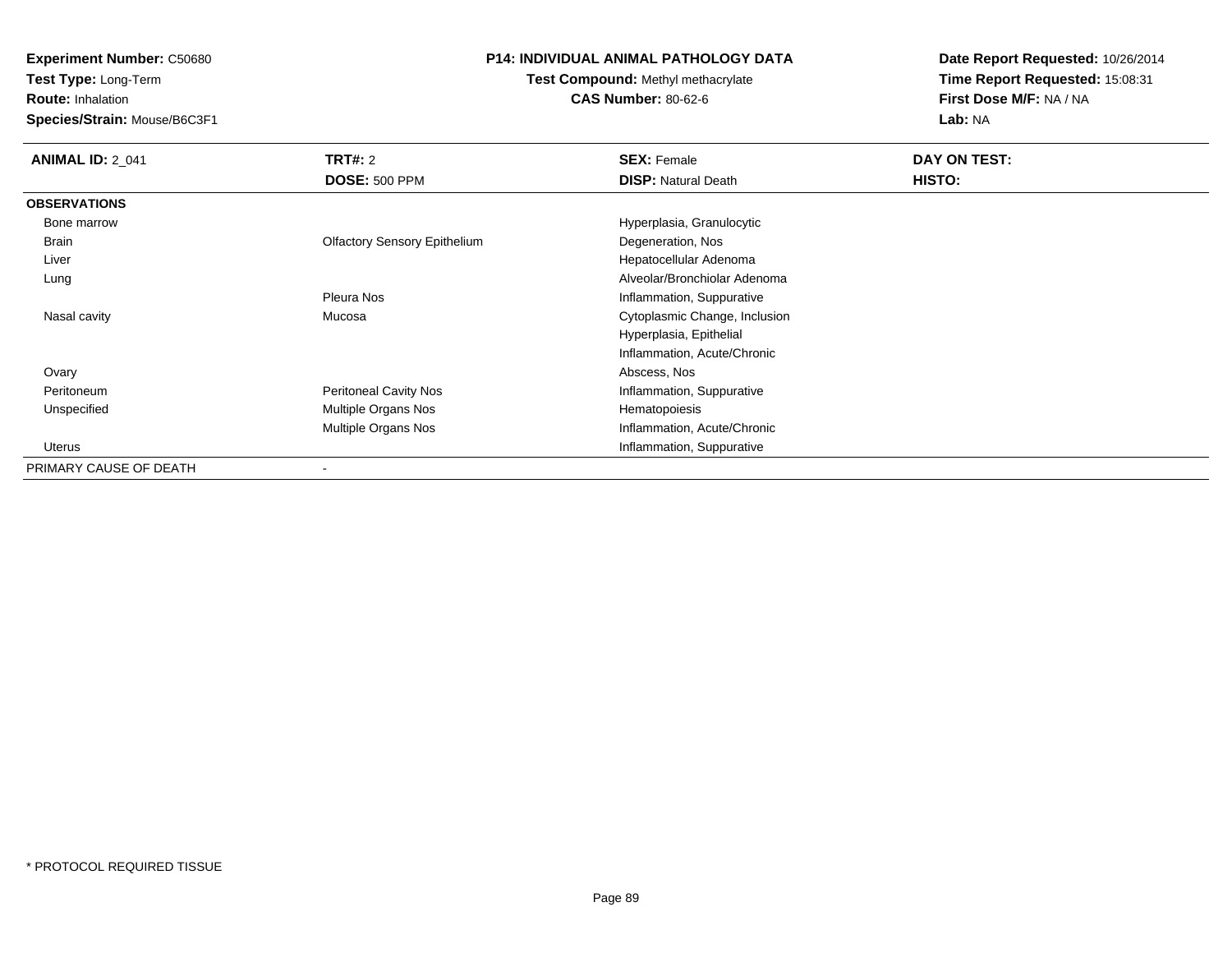**Test Type:** Long-Term

**Route:** Inhalation

**Species/Strain:** Mouse/B6C3F1

#### **P14: INDIVIDUAL ANIMAL PATHOLOGY DATA**

**Test Compound:** Methyl methacrylate**CAS Number:** 80-62-6

| <b>ANIMAL ID: 2_042</b> | TRT#: 2                             | <b>SEX: Female</b>               | DAY ON TEST: |  |
|-------------------------|-------------------------------------|----------------------------------|--------------|--|
|                         | <b>DOSE: 500 PPM</b>                | <b>DISP:</b> Scheduled Sacrifice | HISTO:       |  |
| <b>OBSERVATIONS</b>     |                                     |                                  |              |  |
| Bone                    | Maxilla                             | Fibrous Osteodystrophy           |              |  |
| Brain                   | <b>Olfactory Sensory Epithelium</b> | Degeneration, Nos                |              |  |
|                         |                                     | Mineralization                   |              |  |
| Harderian gland         | Hardarian Gland                     | Adenoma, Nos                     |              |  |
| Nasal cavity            | Mucosa                              | Cytoplasmic Change, Inclusion    |              |  |
|                         |                                     | Hyperplasia, Epithelial          |              |  |
|                         |                                     | Inflammation, Acute/Chronic      |              |  |
| Ovary                   |                                     | Cyst, Nos                        |              |  |
|                         |                                     | Granuloma, Nos                   |              |  |
| Pituitary gland         |                                     | Adenoma, Nos                     |              |  |
| Uterus                  | Endometrium                         | Hyperplasia, Nos                 |              |  |
| PRIMARY CAUSE OF DEATH  |                                     |                                  |              |  |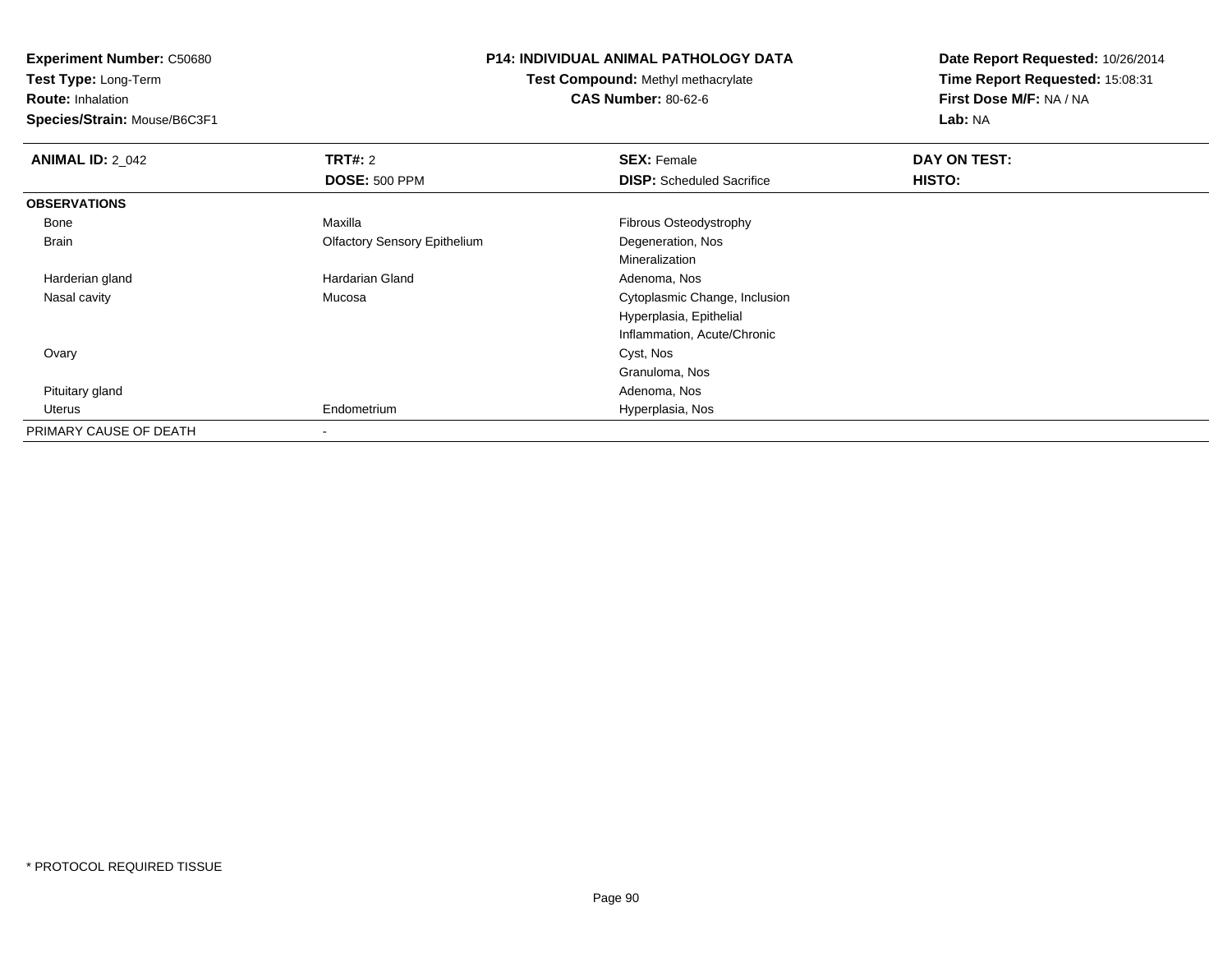| <b>Experiment Number: C50680</b><br><b>Test Type: Long-Term</b><br><b>Route: Inhalation</b><br>Species/Strain: Mouse/B6C3F1 | <b>P14: INDIVIDUAL ANIMAL PATHOLOGY DATA</b><br>Test Compound: Methyl methacrylate<br><b>CAS Number: 80-62-6</b> |                                     | Date Report Requested: 10/26/2014<br>Time Report Requested: 15:08:31<br>First Dose M/F: NA / NA<br>Lab: NA |
|-----------------------------------------------------------------------------------------------------------------------------|------------------------------------------------------------------------------------------------------------------|-------------------------------------|------------------------------------------------------------------------------------------------------------|
| <b>ANIMAL ID: 2 043</b>                                                                                                     | <b>TRT#:</b> 2                                                                                                   | <b>SEX: Female</b>                  | DAY ON TEST:                                                                                               |
|                                                                                                                             | <b>DOSE: 500 PPM</b>                                                                                             | <b>DISP:</b> Scheduled Sacrifice    | HISTO:                                                                                                     |
| <b>OBSERVATIONS</b>                                                                                                         |                                                                                                                  |                                     |                                                                                                            |
| <b>Brain</b>                                                                                                                | <b>Olfactory Sensory Epithelium</b>                                                                              | Degeneration, Nos                   |                                                                                                            |
| Lung                                                                                                                        |                                                                                                                  | Lymphocytic Inflammatory Infiltrate |                                                                                                            |
| Nasal cavity                                                                                                                | Mucosa                                                                                                           | Cytoplasmic Change, Inclusion       |                                                                                                            |
|                                                                                                                             |                                                                                                                  | Hyperplasia, Epithelial             |                                                                                                            |
|                                                                                                                             |                                                                                                                  | Inflammation, Acute/Chronic         |                                                                                                            |
| Pituitary gland                                                                                                             |                                                                                                                  | Hyperplasia, Focal                  |                                                                                                            |
| Unspecified                                                                                                                 | <b>Multiple Organs Nos</b>                                                                                       | Inflammation, Acute/Chronic         |                                                                                                            |
| PRIMARY CAUSE OF DEATH                                                                                                      |                                                                                                                  |                                     |                                                                                                            |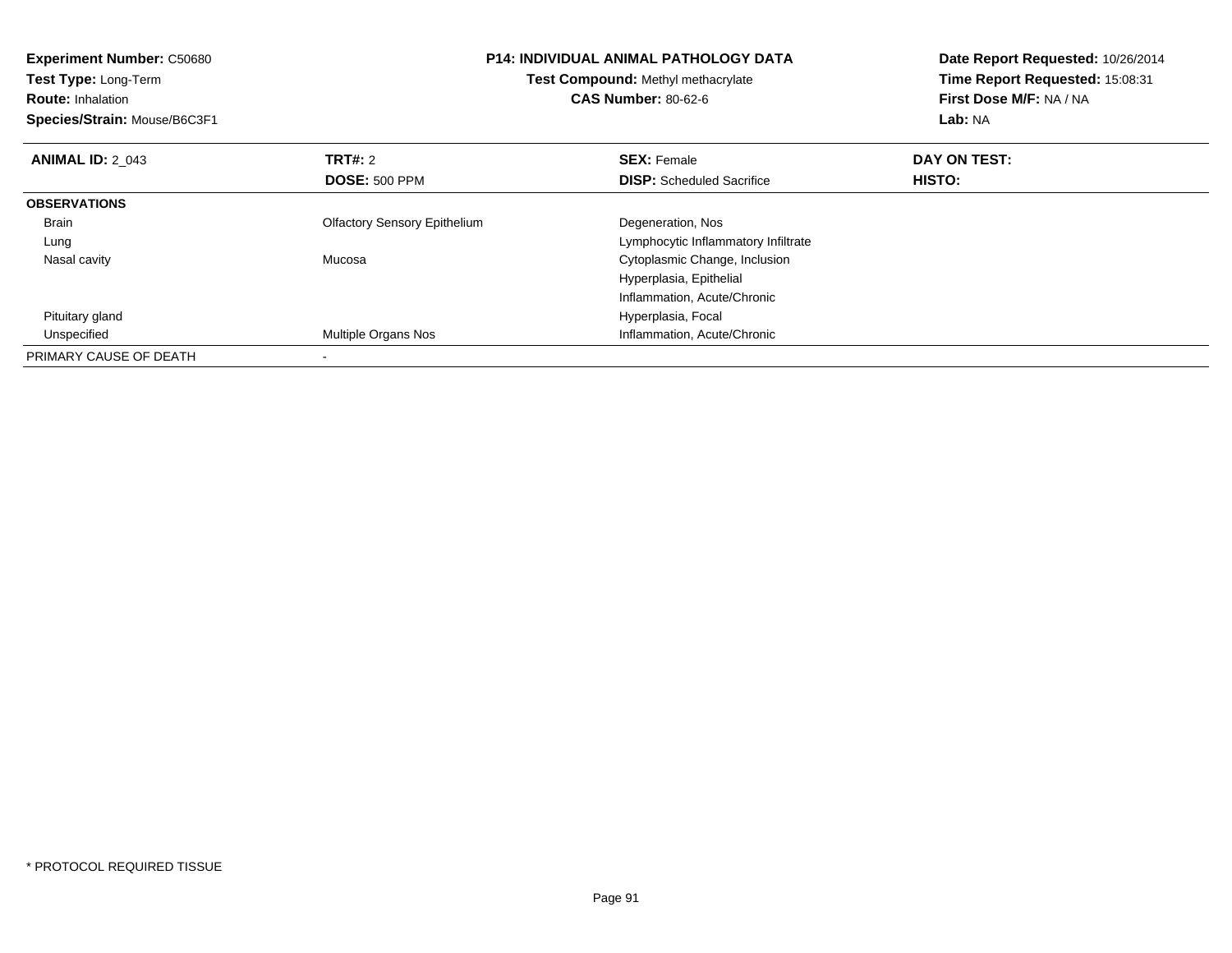**Test Type:** Long-Term

**Route:** Inhalation

**Species/Strain:** Mouse/B6C3F1

#### **P14: INDIVIDUAL ANIMAL PATHOLOGY DATA**

**Test Compound:** Methyl methacrylate**CAS Number:** 80-62-6

| <b>ANIMAL ID: 2 044</b> | TRT#: 2                             | <b>SEX: Female</b>                  | DAY ON TEST: |  |
|-------------------------|-------------------------------------|-------------------------------------|--------------|--|
|                         | <b>DOSE: 500 PPM</b>                | <b>DISP:</b> Scheduled Sacrifice    | HISTO:       |  |
| <b>OBSERVATIONS</b>     |                                     |                                     |              |  |
| <b>Brain</b>            | <b>Olfactory Sensory Epithelium</b> | Degeneration, Nos                   |              |  |
| Intestine Small         | Ileum, Ileum                        | Amyloidosis                         |              |  |
| Lung                    |                                     | Lymphocytic Inflammatory Infiltrate |              |  |
| Lymph node              | Mandibular Lymph Node               | Hyperplasia, Lymphoid               |              |  |
| Nasal cavity            | Mucosa                              | Cytoplasmic Change, Inclusion       |              |  |
|                         |                                     | Hyperplasia, Epithelial             |              |  |
|                         |                                     | Inflammation, Acute/Chronic         |              |  |
| Ovary                   |                                     | Cyst, Nos                           |              |  |
| Unspecified             | Multiple Organs Nos                 | Inflammation, Acute/Chronic         |              |  |
| PRIMARY CAUSE OF DEATH  |                                     |                                     |              |  |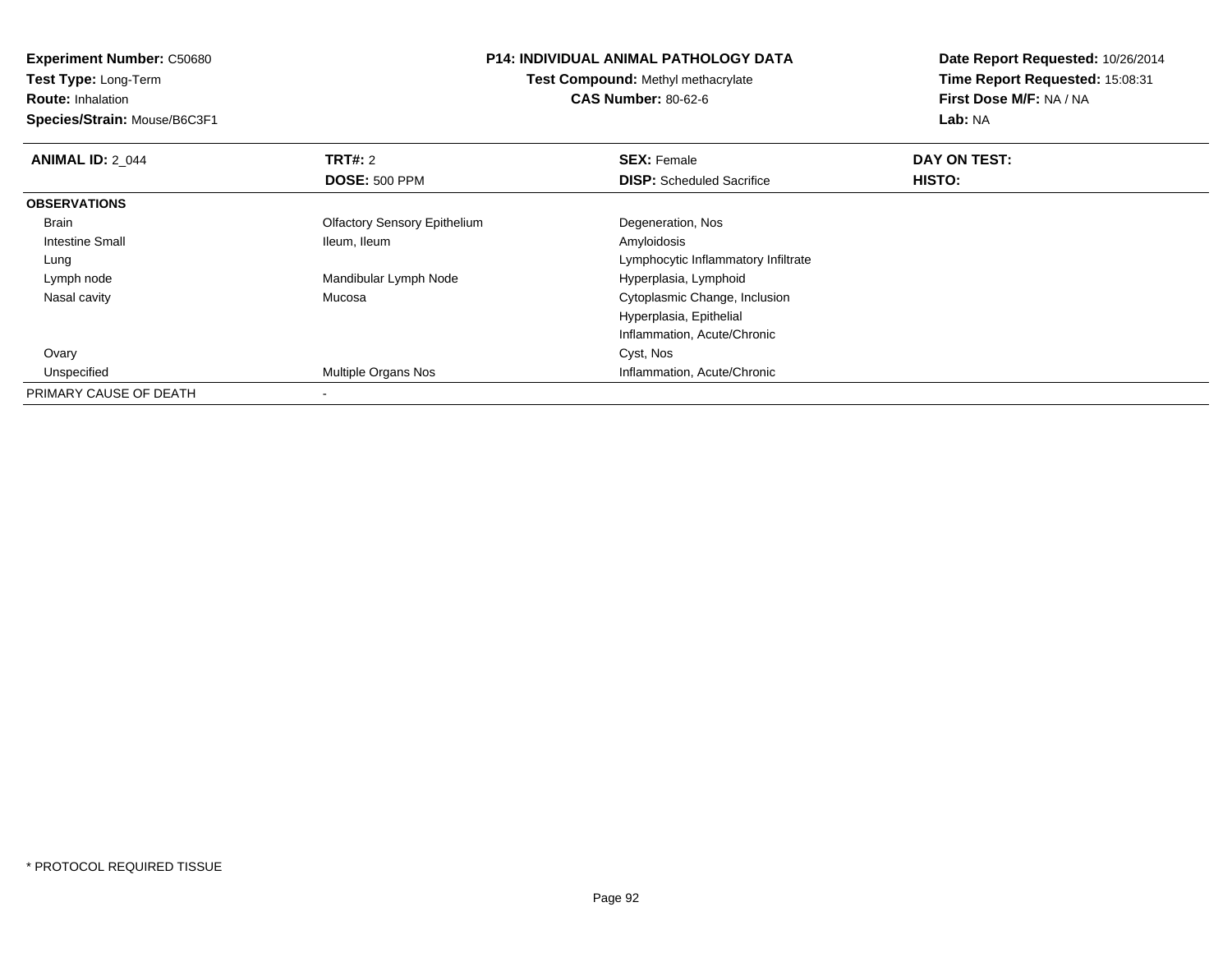**Test Type:** Long-Term

**Route:** Inhalation

**Species/Strain:** Mouse/B6C3F1

## **P14: INDIVIDUAL ANIMAL PATHOLOGY DATA**

**Test Compound:** Methyl methacrylate**CAS Number:** 80-62-6

| <b>ANIMAL ID: 2_045</b> | TRT#: 2                             | <b>SEX: Female</b>               | DAY ON TEST: |  |
|-------------------------|-------------------------------------|----------------------------------|--------------|--|
|                         | <b>DOSE: 500 PPM</b>                | <b>DISP:</b> Scheduled Sacrifice | HISTO:       |  |
| <b>OBSERVATIONS</b>     |                                     |                                  |              |  |
| Bone                    | Maxilla                             | Fibrous Osteodystrophy           |              |  |
| Brain                   | <b>Olfactory Sensory Epithelium</b> | Degeneration, Nos                |              |  |
|                         |                                     | Mineralization                   |              |  |
| Kidney                  |                                     | Lymphoma, Mixed-Malignant Type   |              |  |
| Lung                    |                                     | Alveolar/Bronchiolar Adenoma     |              |  |
| Nasal cavity            | Mucosa                              | Cytoplasmic Change, Inclusion    |              |  |
|                         |                                     | Hyperplasia, Epithelial          |              |  |
|                         |                                     | Inflammation, Acute/Chronic      |              |  |
| Ovary                   |                                     | Abscess, Nos                     |              |  |
| Spleen                  |                                     | Hyperplasia, Lymphoid            |              |  |
| Uterus                  |                                     | Inflammation, Suppurative        |              |  |
| PRIMARY CAUSE OF DEATH  |                                     |                                  |              |  |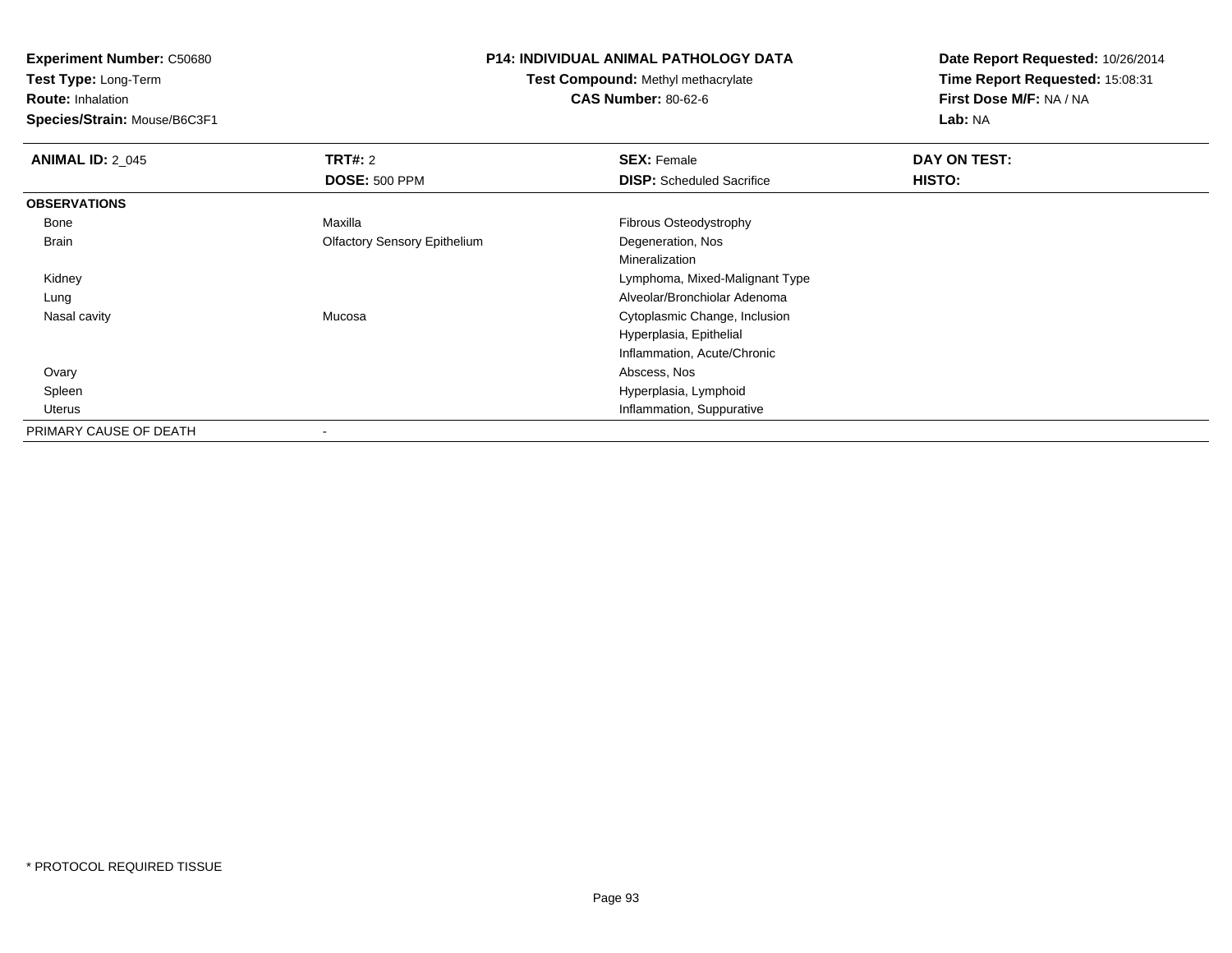| <b>Experiment Number: C50680</b> | <b>P14: INDIVIDUAL ANIMAL PATHOLOGY DATA</b> |                                    | Date Report Requested: 10/26/2014 |  |
|----------------------------------|----------------------------------------------|------------------------------------|-----------------------------------|--|
| Test Type: Long-Term             |                                              | Test Compound: Methyl methacrylate | Time Report Requested: 15:08:31   |  |
| <b>Route: Inhalation</b>         |                                              | <b>CAS Number: 80-62-6</b>         | First Dose M/F: NA / NA           |  |
| Species/Strain: Mouse/B6C3F1     |                                              |                                    | Lab: NA                           |  |
| <b>ANIMAL ID: 2 046</b>          | <b>TRT#: 2</b>                               | <b>SEX: Female</b>                 | DAY ON TEST:                      |  |
|                                  | <b>DOSE: 500 PPM</b>                         | <b>DISP: Natural Death</b>         | HISTO:                            |  |
| <b>OBSERVATIONS</b>              |                                              |                                    |                                   |  |
| Brain                            | <b>Olfactory Sensory Epithelium</b>          | Degeneration, Nos                  |                                   |  |
| Nasal cavity                     | Mucosa                                       | Cytoplasmic Change, Inclusion      |                                   |  |
|                                  |                                              | Hyperplasia, Epithelial            |                                   |  |
|                                  |                                              | Inflammation, Acute/Chronic        |                                   |  |
| Ovary                            |                                              | Abscess, Nos                       |                                   |  |
| Skin                             |                                              | Inflammation, Necrotizing          |                                   |  |
| Unspecified                      | Multiple Organs Nos                          | Inflammation, Acute/Chronic        |                                   |  |
|                                  | Multiple Organs Nos                          | Inflammation, Suppurative          |                                   |  |
| PRIMARY CAUSE OF DEATH           |                                              |                                    |                                   |  |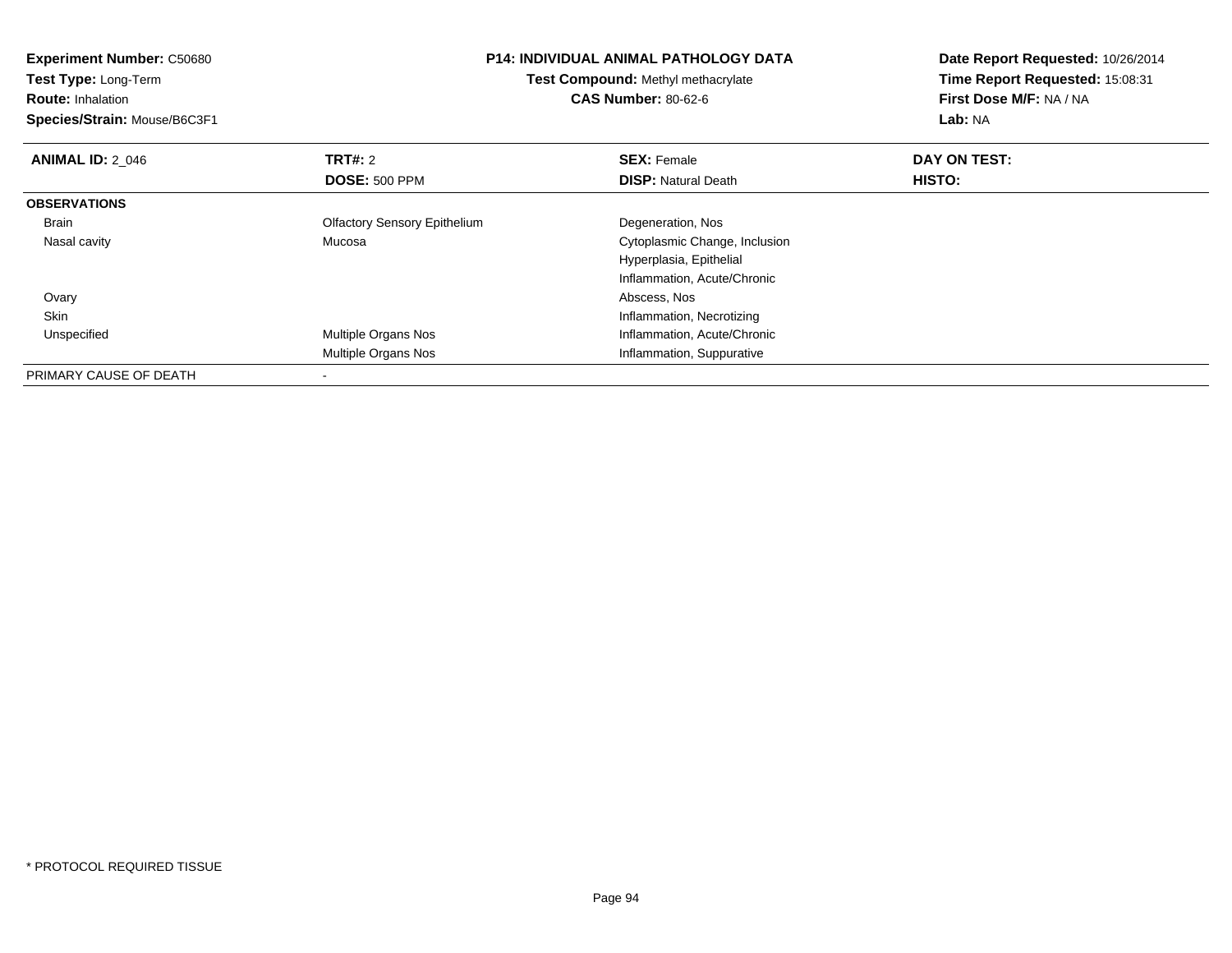**Test Type:** Long-Term

**Route:** Inhalation

**Species/Strain:** Mouse/B6C3F1

# **P14: INDIVIDUAL ANIMAL PATHOLOGY DATA**

**Test Compound:** Methyl methacrylate**CAS Number:** 80-62-6

| <b>ANIMAL ID: 2_047</b> | <b>TRT#: 2</b>                      | <b>SEX: Female</b>              | DAY ON TEST: |  |
|-------------------------|-------------------------------------|---------------------------------|--------------|--|
|                         | <b>DOSE: 500 PPM</b>                | <b>DISP:</b> Moribund Sacrifice | HISTO:       |  |
| <b>OBSERVATIONS</b>     |                                     |                                 |              |  |
| Bone                    | Sternum                             | Inflammation, Suppurative       |              |  |
| Brain                   | <b>Olfactory Sensory Epithelium</b> | Degeneration, Nos               |              |  |
| Lung                    |                                     | Inflammation, Suppurative       |              |  |
| Lymph node              | <b>Bronchial Lymph Node</b>         | Abscess, Nos                    |              |  |
|                         | Bronchial Lymph Node                | Hyperplasia, Lymphoid           |              |  |
| Nasal cavity            | Mucosa                              | Cytoplasmic Change, Inclusion   |              |  |
|                         |                                     | Hyperplasia, Epithelial         |              |  |
|                         |                                     | Inflammation, Acute/Chronic     |              |  |
| Ovary                   |                                     | Abscess, Nos                    |              |  |
| Pituitary gland         |                                     | Hyperplasia, Focal              |              |  |
| Thymus                  |                                     | Necrosis, Nos                   |              |  |
| Tooth                   |                                     | Congenital Malformation, Nos    |              |  |
| Unspecified             | Multiple Organs Nos                 | Inflammation, Acute/Chronic     |              |  |
| Uterus                  |                                     | Abscess, Nos                    |              |  |
| PRIMARY CAUSE OF DEATH  | $\overline{\phantom{a}}$            |                                 |              |  |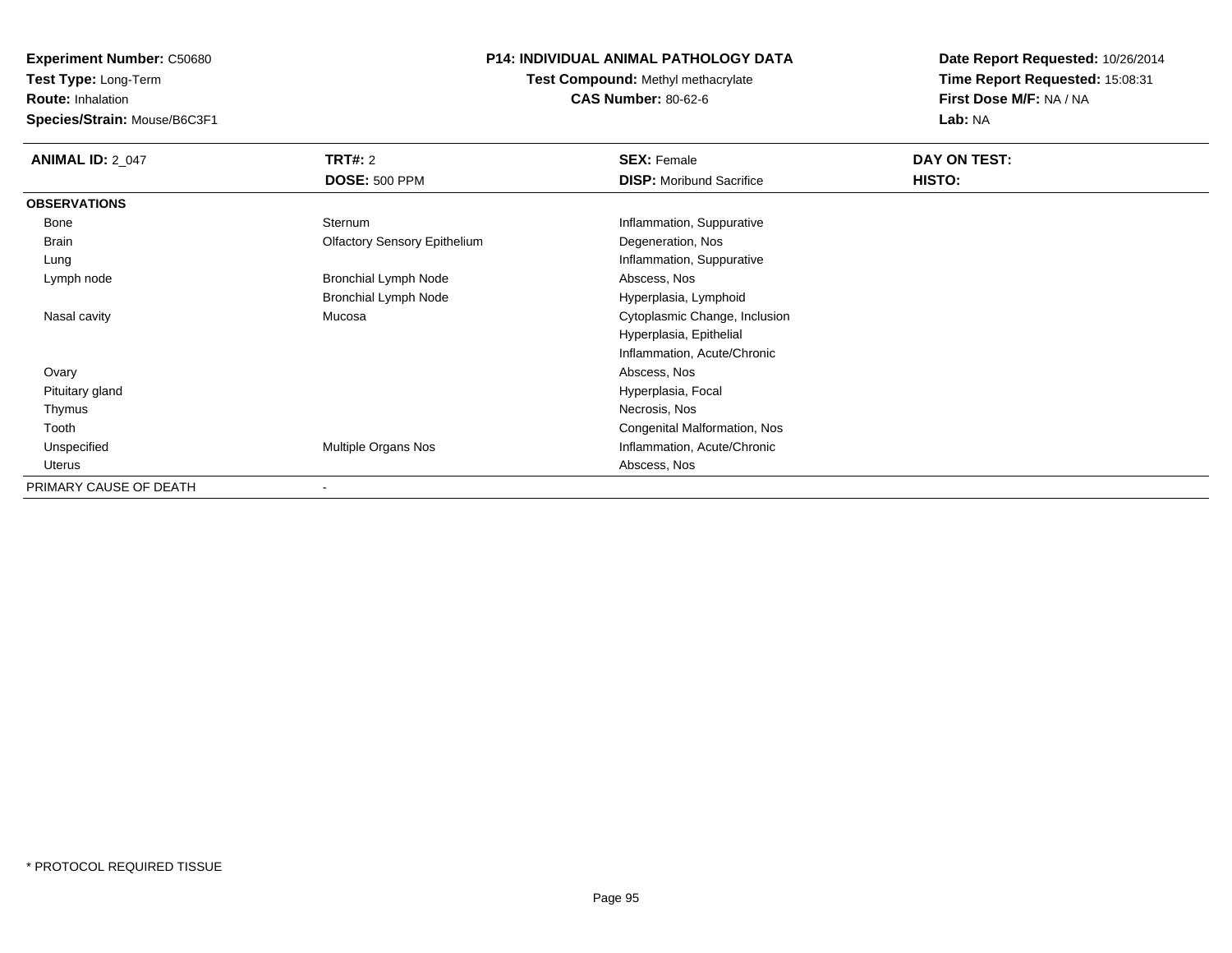**Test Type:** Long-Term

**Route:** Inhalation

**Species/Strain:** Mouse/B6C3F1

## **P14: INDIVIDUAL ANIMAL PATHOLOGY DATA**

**Test Compound:** Methyl methacrylate**CAS Number:** 80-62-6

| <b>ANIMAL ID: 2_048</b> | TRT#: 2                             | <b>SEX: Female</b>            | DAY ON TEST: |  |
|-------------------------|-------------------------------------|-------------------------------|--------------|--|
|                         | <b>DOSE: 500 PPM</b>                | <b>DISP: Natural Death</b>    | HISTO:       |  |
| <b>OBSERVATIONS</b>     |                                     |                               |              |  |
| Bone marrow             |                                     | Hyperplasia, Granulocytic     |              |  |
| Brain                   | <b>Olfactory Sensory Epithelium</b> | Degeneration, Nos             |              |  |
|                         |                                     | Mineralization                |              |  |
| Heart                   | Cardiac Valve                       | Hemosiderosis                 |              |  |
| Kidney                  |                                     | Inflammation, Acute/Chronic   |              |  |
| Nasal cavity            | Mucosa                              | Cytoplasmic Change, Inclusion |              |  |
|                         |                                     | Hyperplasia, Epithelial       |              |  |
|                         |                                     | Inflammation, Acute/Chronic   |              |  |
| Ovary                   |                                     | Abscess, Nos                  |              |  |
| Unspecified             | Multiple Organs Nos                 | Hematopoiesis                 |              |  |
|                         | Multiple Organs Nos                 | Inflammation, Suppurative     |              |  |
| Uterus                  | Endometrium                         | Hyperplasia, Nos              |              |  |
| PRIMARY CAUSE OF DEATH  |                                     |                               |              |  |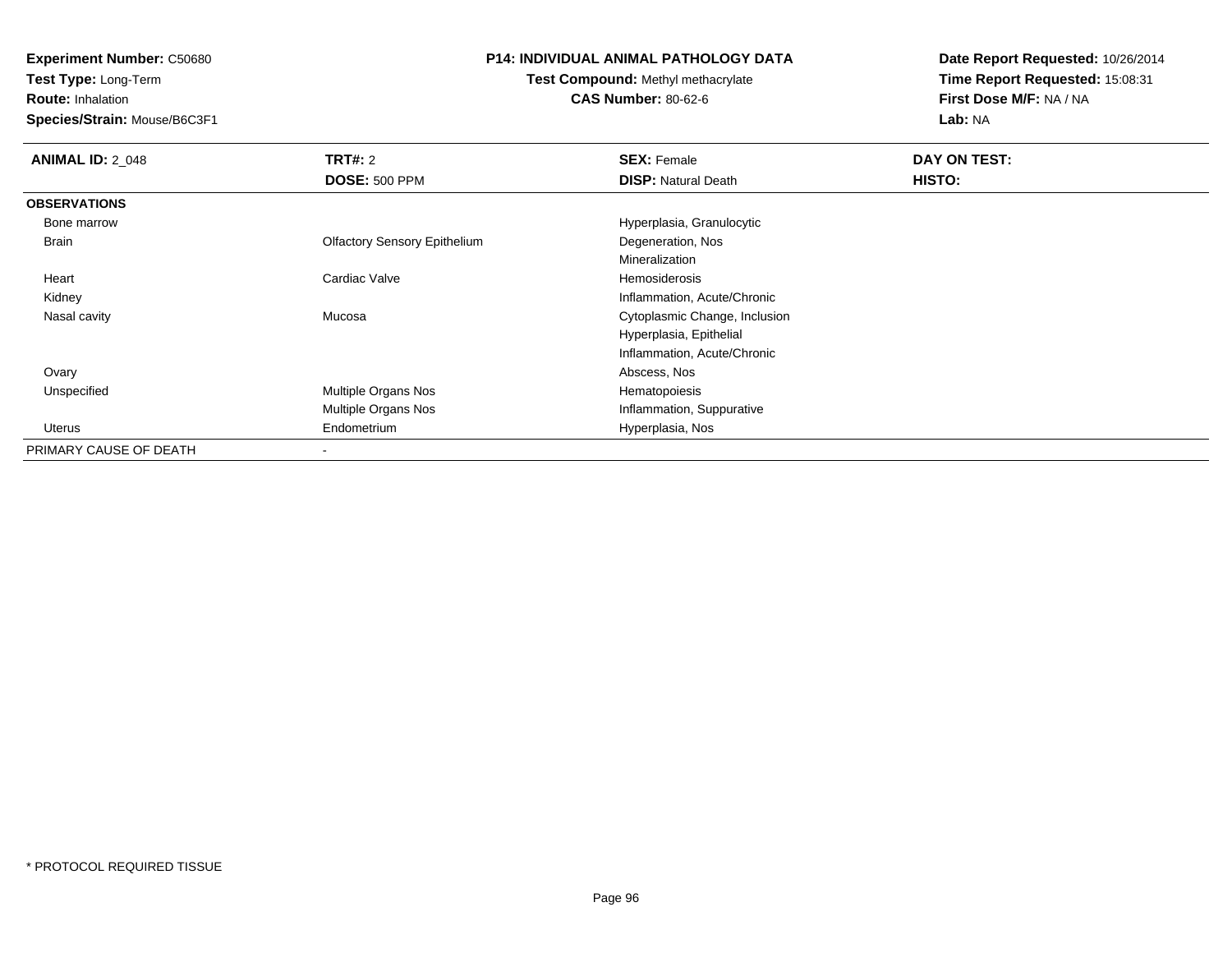**Test Type:** Long-Term

# **Route:** Inhalation

**Species/Strain:** Mouse/B6C3F1

# **P14: INDIVIDUAL ANIMAL PATHOLOGY DATA**

# **Test Compound:** Methyl methacrylate**CAS Number:** 80-62-6

| <b>ANIMAL ID: 2 049</b> | TRT#: 2                             | <b>SEX: Female</b>               | DAY ON TEST: |  |
|-------------------------|-------------------------------------|----------------------------------|--------------|--|
|                         | <b>DOSE: 500 PPM</b>                | <b>DISP:</b> Scheduled Sacrifice | HISTO:       |  |
| <b>OBSERVATIONS</b>     |                                     |                                  |              |  |
| Brain                   | <b>Olfactory Sensory Epithelium</b> | Degeneration, Nos                |              |  |
|                         |                                     | Mineralization                   |              |  |
| Heart                   |                                     | Perivasculitis                   |              |  |
| Liver                   |                                     | Hematopoiesis                    |              |  |
| Lymph node              | Mandibular Lymph Node               | Hyperplasia, Lymphoid            |              |  |
| Nasal cavity            | Mucosa                              | Cytoplasmic Change, Inclusion    |              |  |
|                         |                                     | Hyperplasia, Epithelial          |              |  |
|                         |                                     | Inflammation, Acute/Chronic      |              |  |
| Pituitary gland         |                                     | Hyperplasia, Focal               |              |  |
| Spleen                  |                                     | Hematopoiesis                    |              |  |
| Unspecified             | Multiple Organs Nos                 | Inflammation, Acute/Chronic      |              |  |
| Uterus                  | Endometrium                         | Hyperplasia, Nos                 |              |  |
| PRIMARY CAUSE OF DEATH  | $\overline{\phantom{a}}$            |                                  |              |  |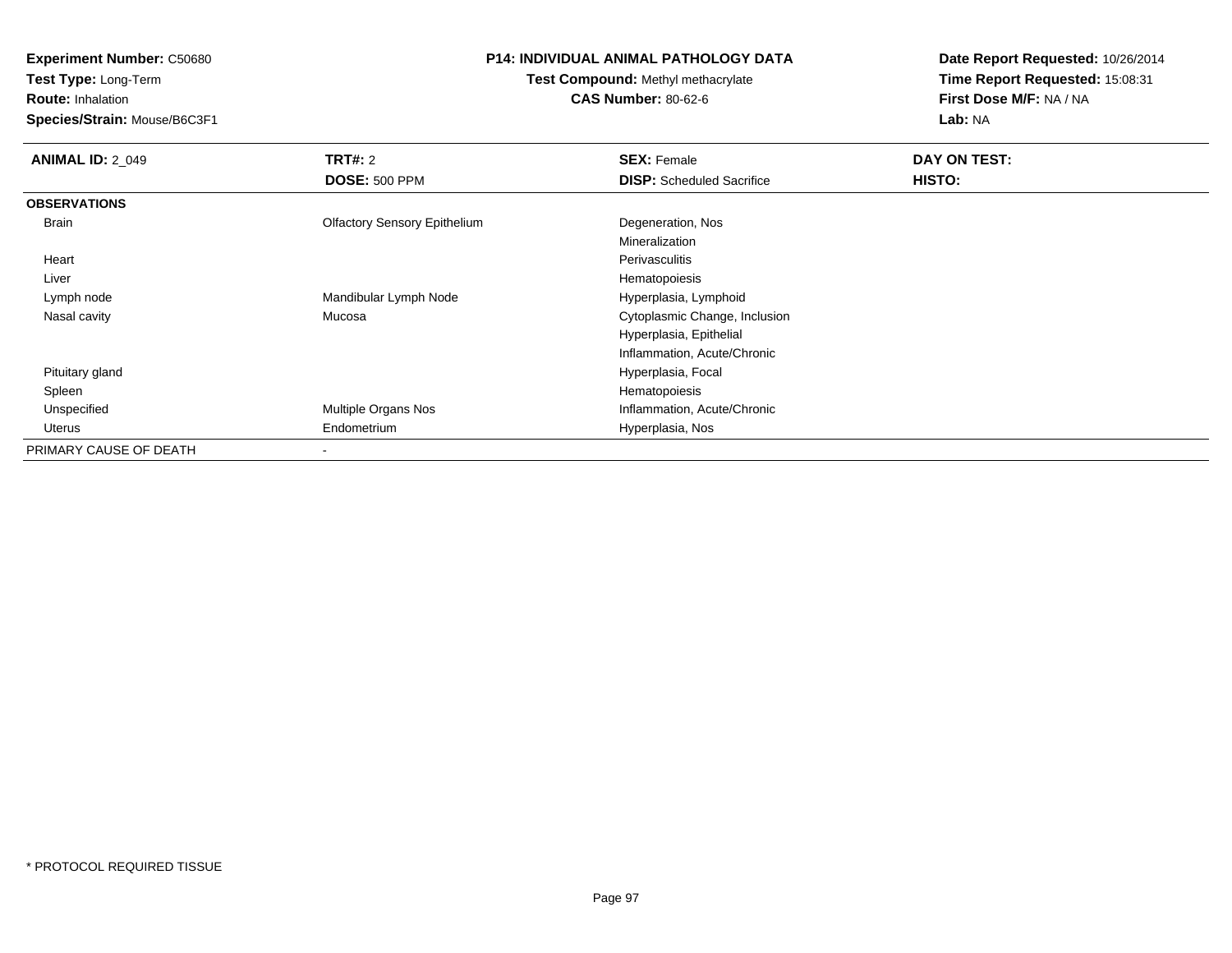**Test Type:** Long-Term

**Route:** Inhalation

**Species/Strain:** Mouse/B6C3F1

# **P14: INDIVIDUAL ANIMAL PATHOLOGY DATA**

**Test Compound:** Methyl methacrylate**CAS Number:** 80-62-6

| <b>ANIMAL ID: 2 050</b> | TRT#: 2                             | <b>SEX: Female</b>              | DAY ON TEST: |
|-------------------------|-------------------------------------|---------------------------------|--------------|
|                         | <b>DOSE: 500 PPM</b>                | <b>DISP:</b> Moribund Sacrifice | HISTO:       |
| <b>OBSERVATIONS</b>     |                                     |                                 |              |
| Bone                    | Sternum                             | Inflammation, Suppurative       |              |
| Bone marrow             |                                     | Hyperplasia, Hematopoietic      |              |
| Brain                   | <b>Olfactory Sensory Epithelium</b> | Degeneration, Nos               |              |
| Kidney                  |                                     | Glomerulonephritis, Nos         |              |
| Lymph node              | <b>Bronchial Lymph Node</b>         | Hyperplasia, Lymphoid           |              |
| Nasal cavity            | Mucosa                              | Cytoplasmic Change, Inclusion   |              |
|                         |                                     | Hyperplasia, Epithelial         |              |
|                         |                                     | Inflammation, Acute/Chronic     |              |
| Ovary                   |                                     | Abscess, Nos                    |              |
| Peritoneum              |                                     | Inflammation, Suppurative       |              |
| Spleen                  |                                     | Hematopoiesis                   |              |
| Uterus                  | Endometrium                         | Hyperplasia, Nos                |              |
| PRIMARY CAUSE OF DEATH  |                                     |                                 |              |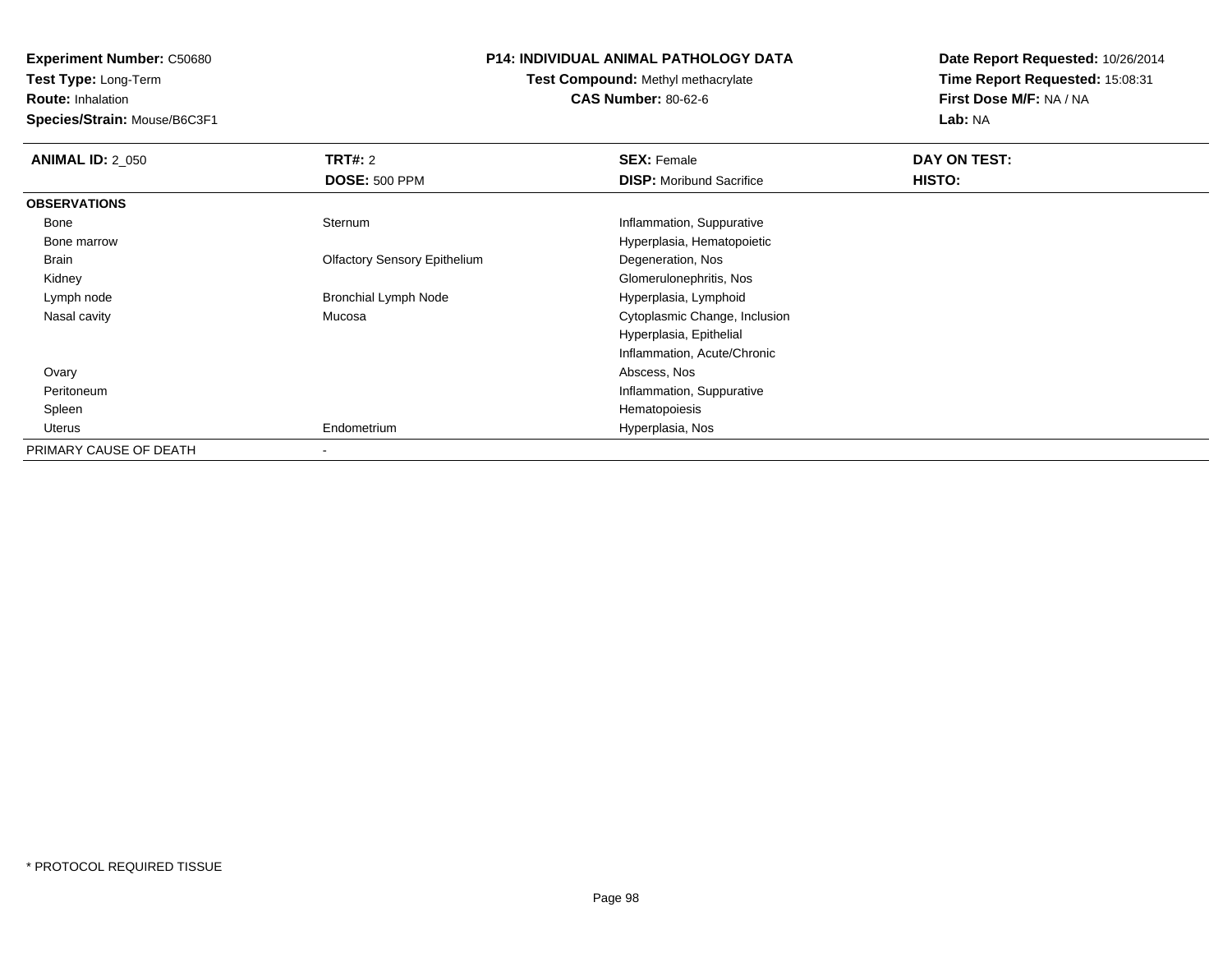| <b>Experiment Number: C50680</b><br>Test Type: Long-Term<br><b>Route: Inhalation</b><br>Species/Strain: Mouse/B6C3F1 |         | <b>P14: INDIVIDUAL ANIMAL PATHOLOGY DATA</b><br>Test Compound: Methyl methacrylate<br><b>CAS Number: 80-62-6</b> | Date Report Requested: 10/26/2014<br>Time Report Requested: 15:08:31<br>First Dose M/F: NA / NA<br>Lab: NA |
|----------------------------------------------------------------------------------------------------------------------|---------|------------------------------------------------------------------------------------------------------------------|------------------------------------------------------------------------------------------------------------|
| <b>ANIMAL ID: 3 001</b>                                                                                              | TRT#: 3 | <b>SEX: Female</b>                                                                                               | DAY ON TEST:                                                                                               |
|                                                                                                                      | DOSE: 0 | <b>DISP:</b> Scheduled Sacrifice                                                                                 | <b>HISTO:</b>                                                                                              |
| <b>OBSERVATIONS</b>                                                                                                  |         |                                                                                                                  |                                                                                                            |
| <b>Brain</b>                                                                                                         |         | Mineralization                                                                                                   |                                                                                                            |
| Intestine Large                                                                                                      | Rectum  | Inflammation, Suppurative                                                                                        |                                                                                                            |
| Kidney                                                                                                               |         | Inflammation, Acute/Chronic                                                                                      |                                                                                                            |
| Nasal cavity                                                                                                         |         | Inflammation, Suppurative                                                                                        |                                                                                                            |
| Ovary                                                                                                                |         | Cyst, Nos                                                                                                        |                                                                                                            |
| PRIMARY CAUSE OF DEATH                                                                                               |         |                                                                                                                  |                                                                                                            |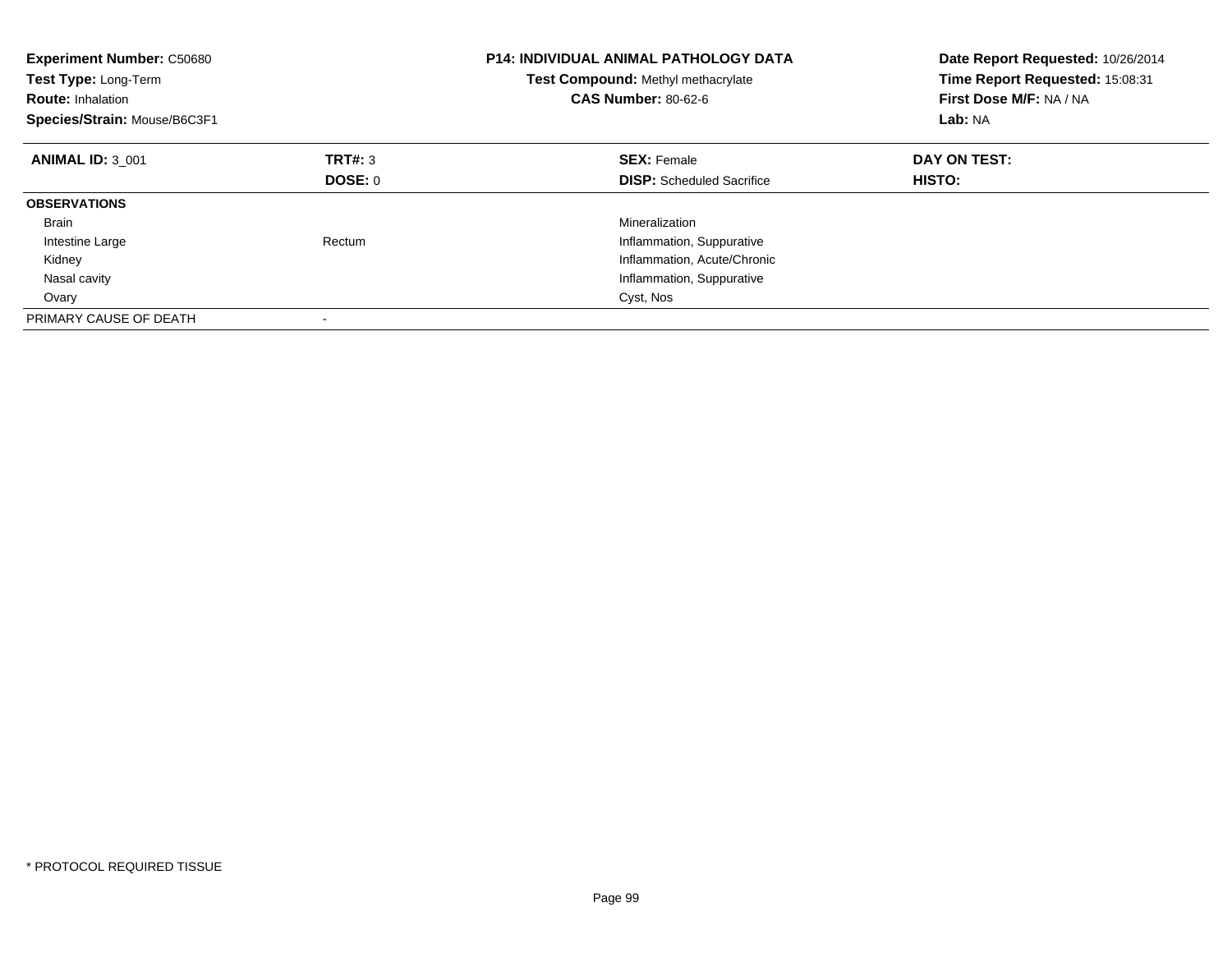| <b>Experiment Number: C50680</b><br>Test Type: Long-Term<br><b>Route: Inhalation</b><br>Species/Strain: Mouse/B6C3F1 |                       | <b>P14: INDIVIDUAL ANIMAL PATHOLOGY DATA</b><br>Test Compound: Methyl methacrylate<br><b>CAS Number: 80-62-6</b> | Date Report Requested: 10/26/2014<br>Time Report Requested: 15:08:31<br>First Dose M/F: NA / NA<br>Lab: NA |
|----------------------------------------------------------------------------------------------------------------------|-----------------------|------------------------------------------------------------------------------------------------------------------|------------------------------------------------------------------------------------------------------------|
| <b>ANIMAL ID: 3 002</b>                                                                                              | TRT#: 3               | <b>SEX: Female</b>                                                                                               | DAY ON TEST:                                                                                               |
|                                                                                                                      | DOSE: 0               | <b>DISP:</b> Scheduled Sacrifice                                                                                 | <b>HISTO:</b>                                                                                              |
| <b>OBSERVATIONS</b>                                                                                                  |                       |                                                                                                                  |                                                                                                            |
| Lymph node                                                                                                           | Mandibular Lymph Node | Hyperplasia, Lymphoid                                                                                            |                                                                                                            |
| Pituitary gland                                                                                                      |                       | Adenoma, Nos                                                                                                     |                                                                                                            |
| Thyroid                                                                                                              |                       | Follicular-Cell Adenoma                                                                                          |                                                                                                            |
| Unspecified                                                                                                          | Multiple Organs Nos   | Inflammation, Acute/Chronic                                                                                      |                                                                                                            |
| PRIMARY CAUSE OF DEATH                                                                                               |                       |                                                                                                                  |                                                                                                            |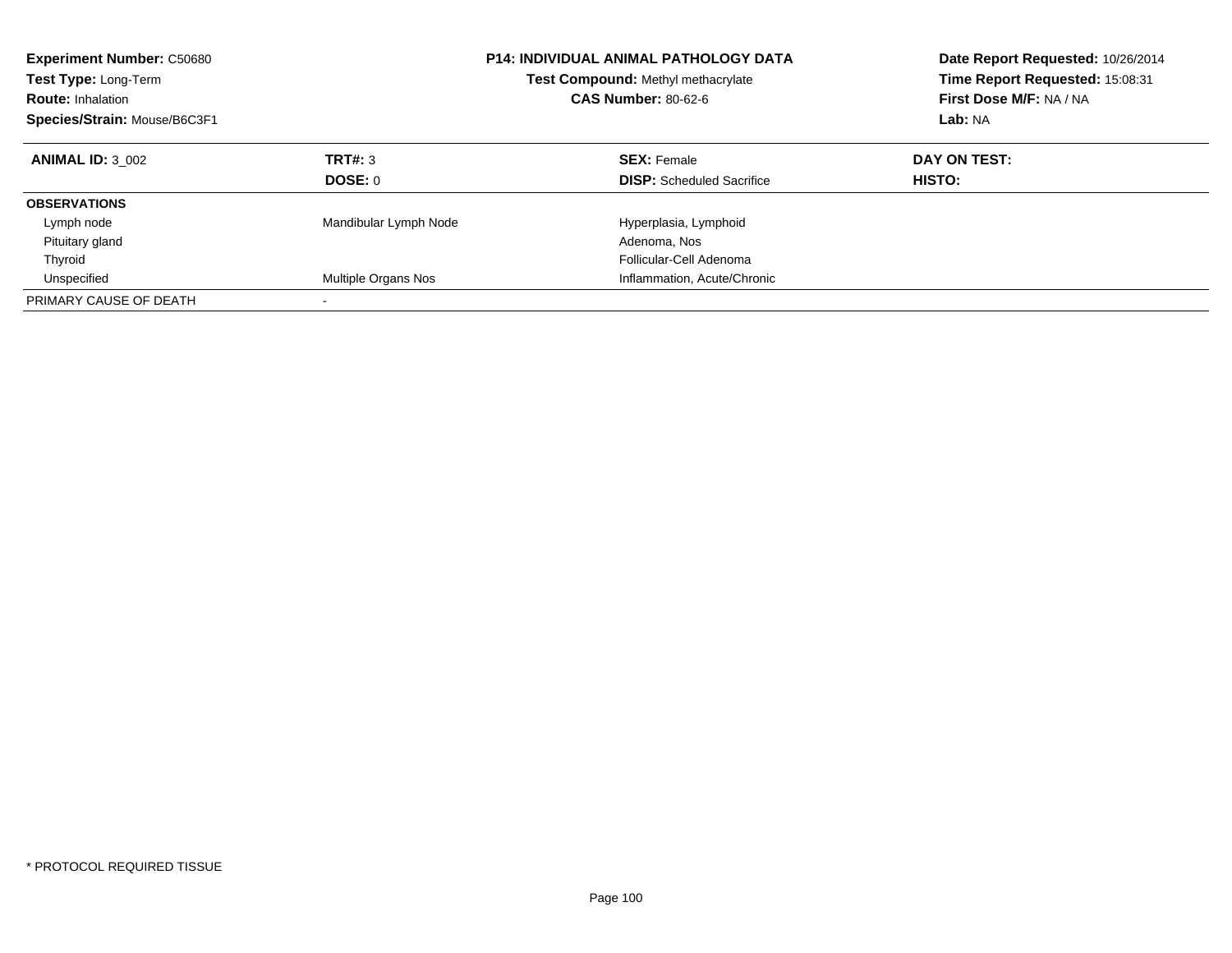| <b>Experiment Number: C50680</b><br>Test Type: Long-Term<br><b>Route: Inhalation</b> |                            | <b>P14: INDIVIDUAL ANIMAL PATHOLOGY DATA</b><br>Test Compound: Methyl methacrylate<br><b>CAS Number: 80-62-6</b> | Date Report Requested: 10/26/2014<br>Time Report Requested: 15:08:31<br>First Dose M/F: NA / NA |
|--------------------------------------------------------------------------------------|----------------------------|------------------------------------------------------------------------------------------------------------------|-------------------------------------------------------------------------------------------------|
| Species/Strain: Mouse/B6C3F1                                                         |                            |                                                                                                                  | Lab: NA                                                                                         |
| <b>ANIMAL ID: 3 003</b>                                                              | TRT#: 3                    | <b>SEX: Female</b>                                                                                               | DAY ON TEST:                                                                                    |
|                                                                                      | DOSE: 0                    | <b>DISP: Natural Death</b>                                                                                       | HISTO:                                                                                          |
| <b>OBSERVATIONS</b>                                                                  |                            |                                                                                                                  |                                                                                                 |
| Brain                                                                                |                            | Mineralization                                                                                                   |                                                                                                 |
| Lung                                                                                 |                            | Alveolar Macrophages                                                                                             |                                                                                                 |
| Unspecified                                                                          | <b>Multiple Organs Nos</b> | Lymphoma, Mixed-Malignant Type                                                                                   |                                                                                                 |
| PRIMARY CAUSE OF DEATH                                                               |                            |                                                                                                                  |                                                                                                 |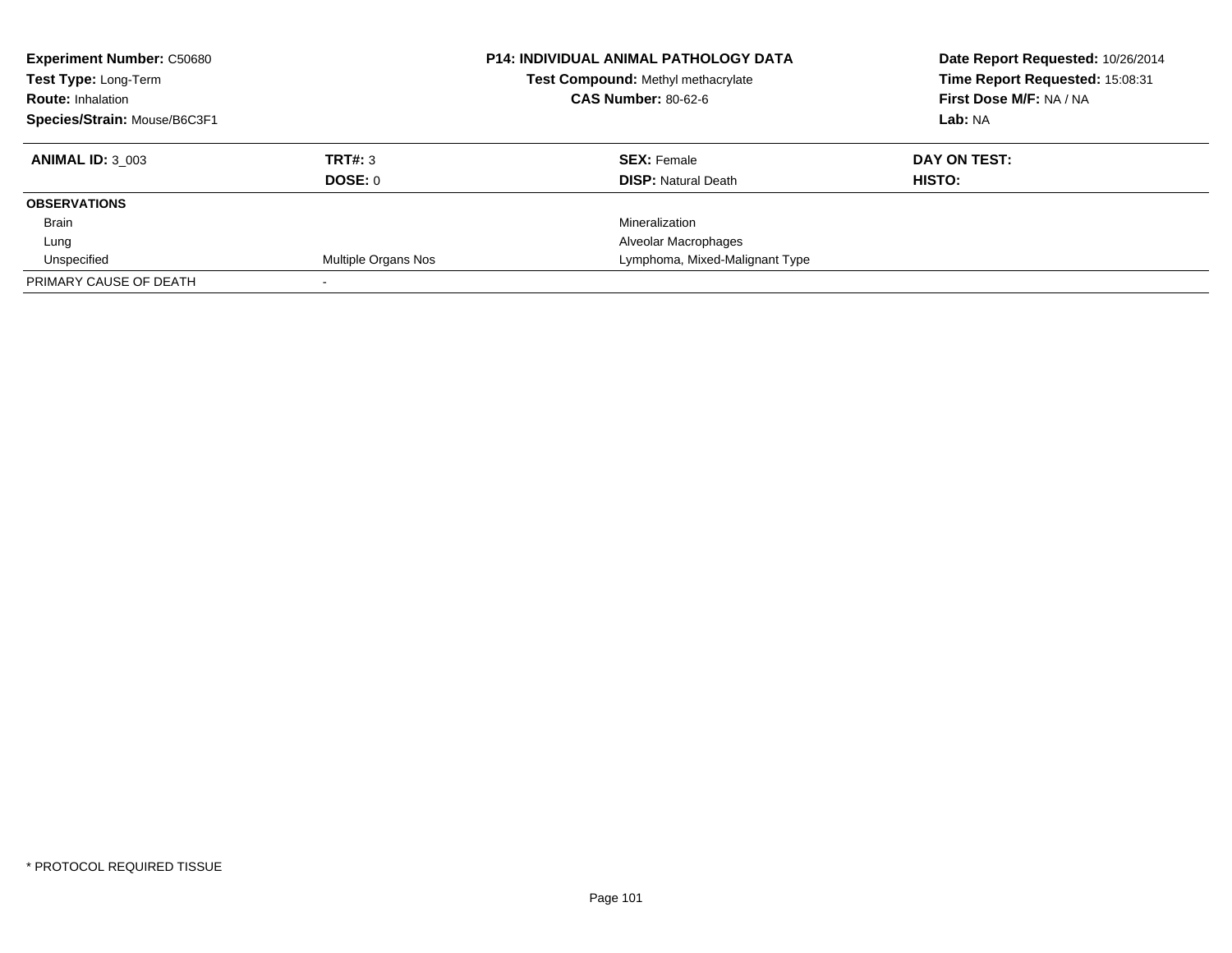| <b>Experiment Number: C50680</b><br>Test Type: Long-Term<br><b>Route:</b> Inhalation<br>Species/Strain: Mouse/B6C3F1 |                     | <b>P14: INDIVIDUAL ANIMAL PATHOLOGY DATA</b><br>Date Report Requested: 10/26/2014<br>Time Report Requested: 15:08:31<br>Test Compound: Methyl methacrylate<br><b>CAS Number: 80-62-6</b><br>First Dose M/F: NA / NA<br>Lab: NA |               |
|----------------------------------------------------------------------------------------------------------------------|---------------------|--------------------------------------------------------------------------------------------------------------------------------------------------------------------------------------------------------------------------------|---------------|
| <b>ANIMAL ID: 3 004</b>                                                                                              | TRT#: 3             | <b>SEX: Female</b>                                                                                                                                                                                                             | DAY ON TEST:  |
|                                                                                                                      | DOSE: 0             | <b>DISP:</b> Scheduled Sacrifice                                                                                                                                                                                               | <b>HISTO:</b> |
| <b>OBSERVATIONS</b>                                                                                                  |                     |                                                                                                                                                                                                                                |               |
| Brain                                                                                                                |                     | Mineralization                                                                                                                                                                                                                 |               |
| Nasal cavity                                                                                                         | Mucosa              | Cytoplasmic Change, Inclusion                                                                                                                                                                                                  |               |
|                                                                                                                      |                     | Hyperplasia, Epithelial                                                                                                                                                                                                        |               |
| Unspecified                                                                                                          |                     | Hibernoma                                                                                                                                                                                                                      |               |
|                                                                                                                      | Multiple Organs Nos | Inflammation, Acute/Chronic                                                                                                                                                                                                    |               |
|                                                                                                                      | Adipose Tissue      | Necrosis, Nos                                                                                                                                                                                                                  |               |
| PRIMARY CAUSE OF DEATH                                                                                               |                     |                                                                                                                                                                                                                                |               |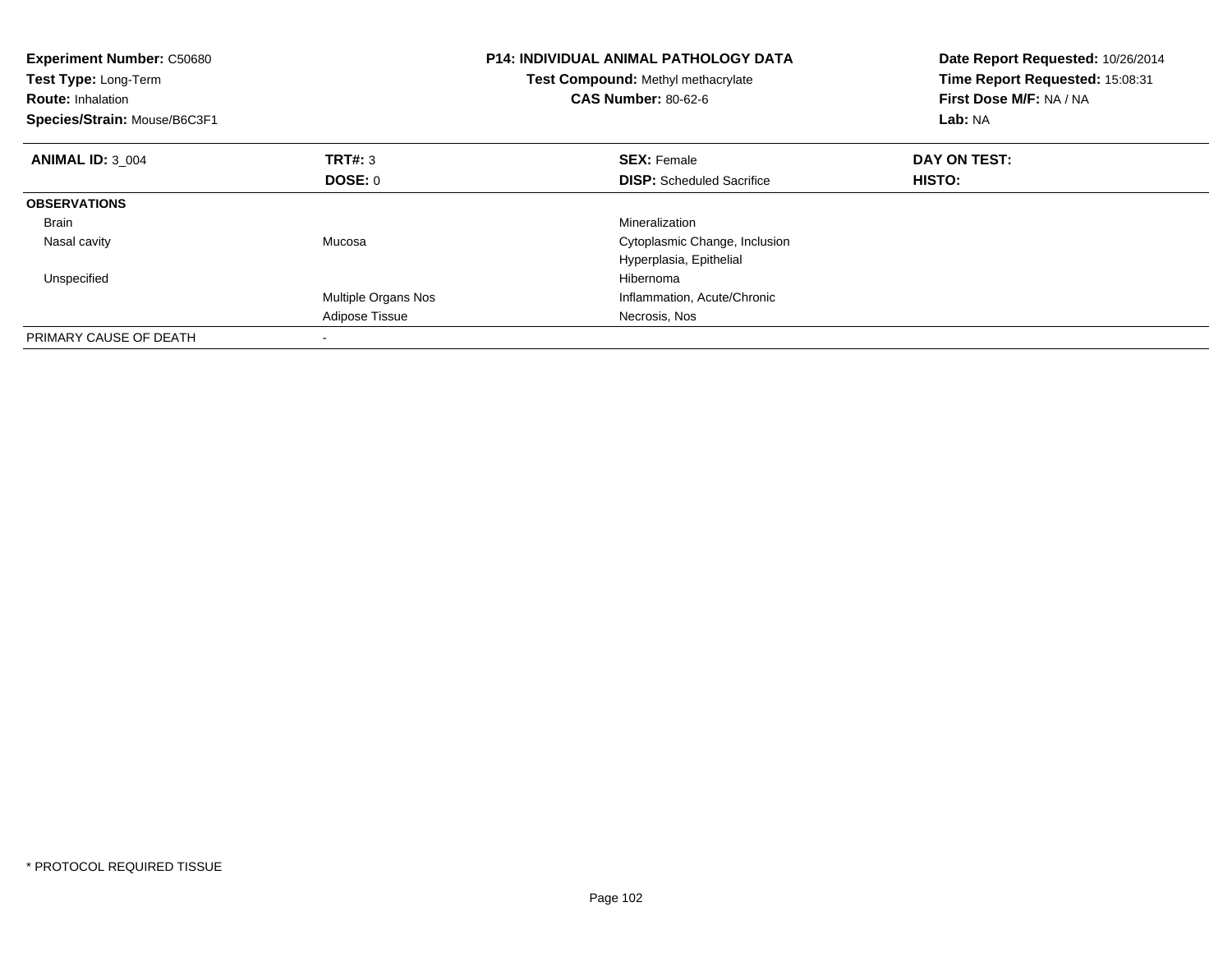| <b>Experiment Number: C50680</b><br>Test Type: Long-Term<br><b>Route: Inhalation</b><br>Species/Strain: Mouse/B6C3F1 |                     | <b>P14: INDIVIDUAL ANIMAL PATHOLOGY DATA</b><br>Test Compound: Methyl methacrylate<br><b>CAS Number: 80-62-6</b> | Date Report Requested: 10/26/2014<br>Time Report Requested: 15:08:31<br>First Dose M/F: NA / NA<br>Lab: NA |
|----------------------------------------------------------------------------------------------------------------------|---------------------|------------------------------------------------------------------------------------------------------------------|------------------------------------------------------------------------------------------------------------|
| <b>ANIMAL ID: 3 005</b>                                                                                              | <b>TRT#: 3</b>      | <b>SEX: Female</b>                                                                                               | DAY ON TEST:                                                                                               |
|                                                                                                                      | <b>DOSE: 0</b>      | <b>DISP:</b> Scheduled Sacrifice                                                                                 | HISTO:                                                                                                     |
| <b>OBSERVATIONS</b>                                                                                                  |                     |                                                                                                                  |                                                                                                            |
| <b>Brain</b>                                                                                                         |                     | Mineralization                                                                                                   |                                                                                                            |
| Nasal cavity                                                                                                         | Mucosa              | Cytoplasmic Change, Inclusion                                                                                    |                                                                                                            |
| Ovary                                                                                                                |                     | Cyst, Nos                                                                                                        |                                                                                                            |
| Pituitary gland                                                                                                      |                     | Angiectasis                                                                                                      |                                                                                                            |
| Spleen                                                                                                               |                     | Hyperplasia, Lymphoid                                                                                            |                                                                                                            |
| Unspecified                                                                                                          | Multiple Organs Nos | Inflammation, Acute/Chronic                                                                                      |                                                                                                            |
| Uterus                                                                                                               |                     | <b>Endometrial Stromal Polyp</b>                                                                                 |                                                                                                            |
| PRIMARY CAUSE OF DEATH                                                                                               |                     |                                                                                                                  |                                                                                                            |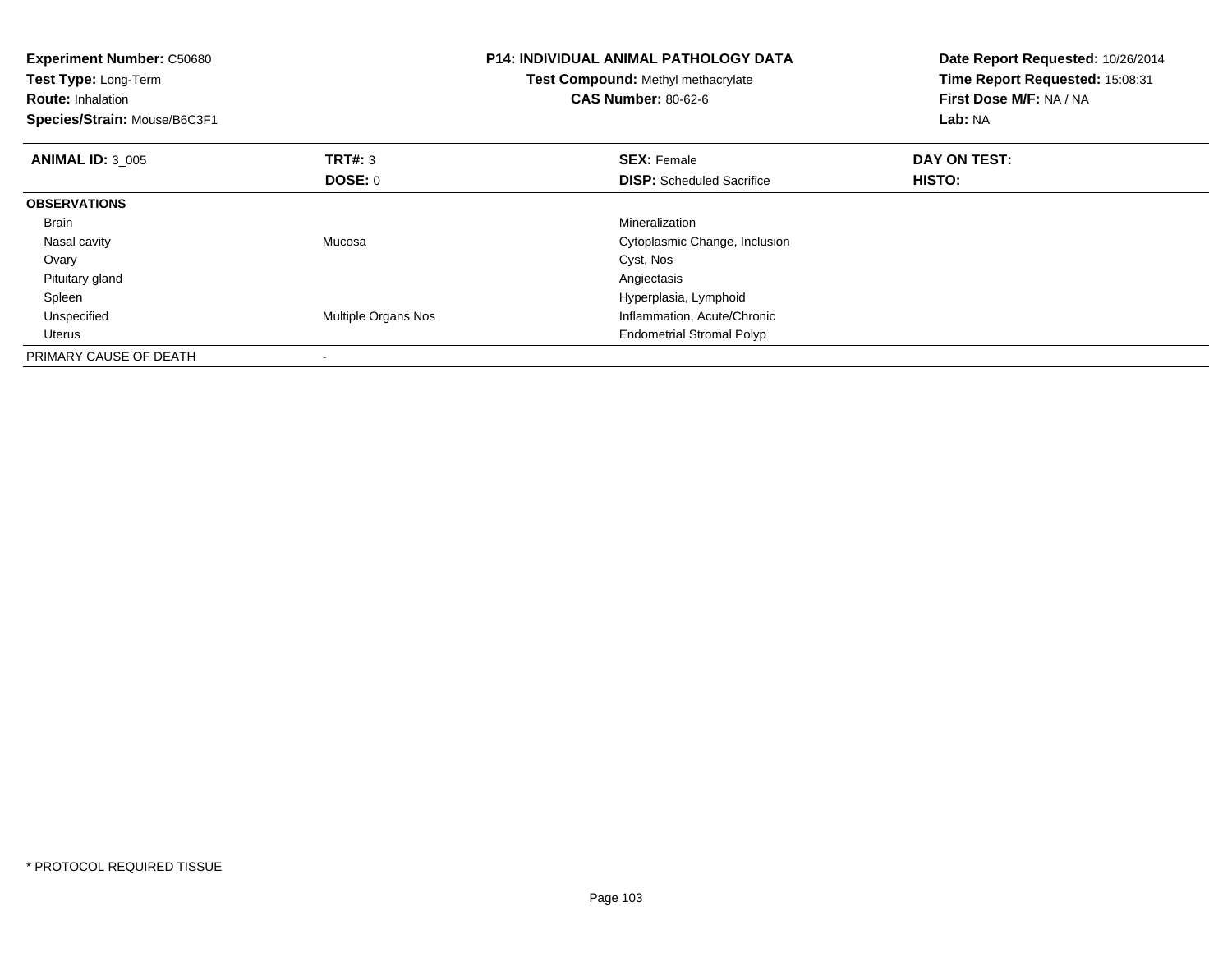| <b>Experiment Number: C50680</b><br>Test Type: Long-Term<br><b>Route: Inhalation</b><br>Species/Strain: Mouse/B6C3F1 |                            | <b>P14: INDIVIDUAL ANIMAL PATHOLOGY DATA</b><br><b>Test Compound: Methyl methacrylate</b><br><b>CAS Number: 80-62-6</b> | Date Report Requested: 10/26/2014<br>Time Report Requested: 15:08:31<br>First Dose M/F: NA / NA<br>Lab: NA |
|----------------------------------------------------------------------------------------------------------------------|----------------------------|-------------------------------------------------------------------------------------------------------------------------|------------------------------------------------------------------------------------------------------------|
| <b>ANIMAL ID: 3 006</b>                                                                                              | TRT#: 3<br>DOSE: 0         | <b>SEX: Female</b><br><b>DISP:</b> Natural Death                                                                        | DAY ON TEST:<br>HISTO:                                                                                     |
| <b>OBSERVATIONS</b>                                                                                                  |                            |                                                                                                                         |                                                                                                            |
| Brain                                                                                                                |                            | Mineralization                                                                                                          |                                                                                                            |
| Lung                                                                                                                 |                            | Adenocarcinoma, Nos, Metastatic                                                                                         |                                                                                                            |
| Unspecified                                                                                                          | <b>Multiple Organs Nos</b> | Inflammation, Acute/Chronic                                                                                             |                                                                                                            |
| Uterus                                                                                                               |                            | Adenocarcinoma, Nos                                                                                                     |                                                                                                            |
| PRIMARY CAUSE OF DEATH                                                                                               |                            |                                                                                                                         |                                                                                                            |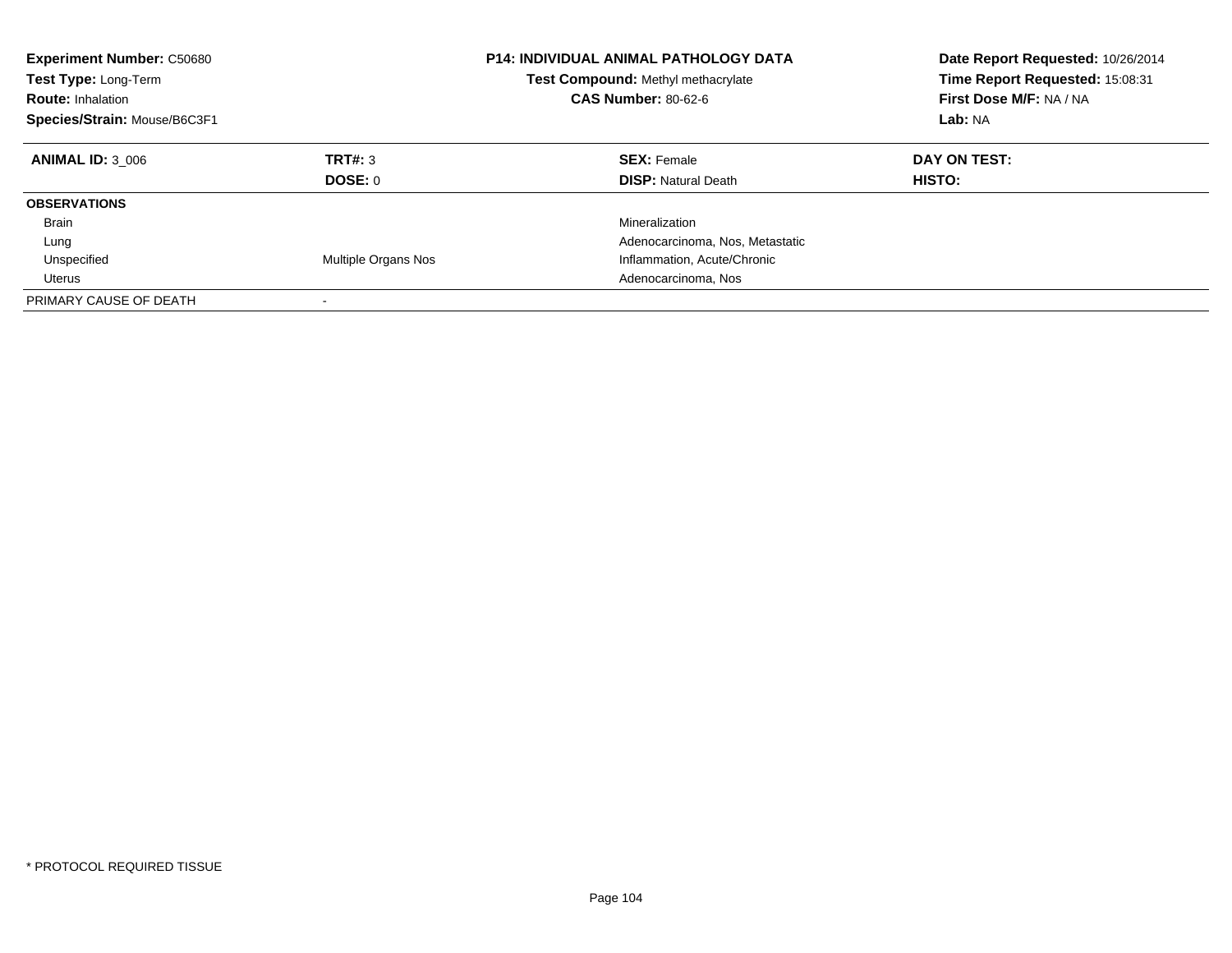| <b>Experiment Number: C50680</b><br>Test Type: Long-Term<br><b>Route:</b> Inhalation<br>Species/Strain: Mouse/B6C3F1 |                             | <b>P14: INDIVIDUAL ANIMAL PATHOLOGY DATA</b><br>Date Report Requested: 10/26/2014<br>Time Report Requested: 15:08:31<br>Test Compound: Methyl methacrylate<br>First Dose M/F: NA / NA<br><b>CAS Number: 80-62-6</b><br>Lab: NA |               |
|----------------------------------------------------------------------------------------------------------------------|-----------------------------|--------------------------------------------------------------------------------------------------------------------------------------------------------------------------------------------------------------------------------|---------------|
| <b>ANIMAL ID: 3 007</b>                                                                                              | TRT#: 3                     | <b>SEX: Female</b>                                                                                                                                                                                                             | DAY ON TEST:  |
|                                                                                                                      | <b>DOSE: 0</b>              | <b>DISP:</b> Scheduled Sacrifice                                                                                                                                                                                               | <b>HISTO:</b> |
| <b>OBSERVATIONS</b>                                                                                                  |                             |                                                                                                                                                                                                                                |               |
| <b>Brain</b>                                                                                                         |                             | Mineralization                                                                                                                                                                                                                 |               |
| Intestine Small                                                                                                      | Ileum, Ileum                | Amyloidosis                                                                                                                                                                                                                    |               |
| Kidney                                                                                                               |                             | Inflammation, Acute/Chronic                                                                                                                                                                                                    |               |
| Lymph node                                                                                                           | <b>Bronchial Lymph Node</b> | Hyperplasia, Lymphoid                                                                                                                                                                                                          |               |
| Nasal cavity                                                                                                         | Mucosa                      | Cytoplasmic Change, Inclusion                                                                                                                                                                                                  |               |
| Uterus                                                                                                               | Endometrium                 | Hyperplasia, Nos                                                                                                                                                                                                               |               |
| PRIMARY CAUSE OF DEATH                                                                                               |                             |                                                                                                                                                                                                                                |               |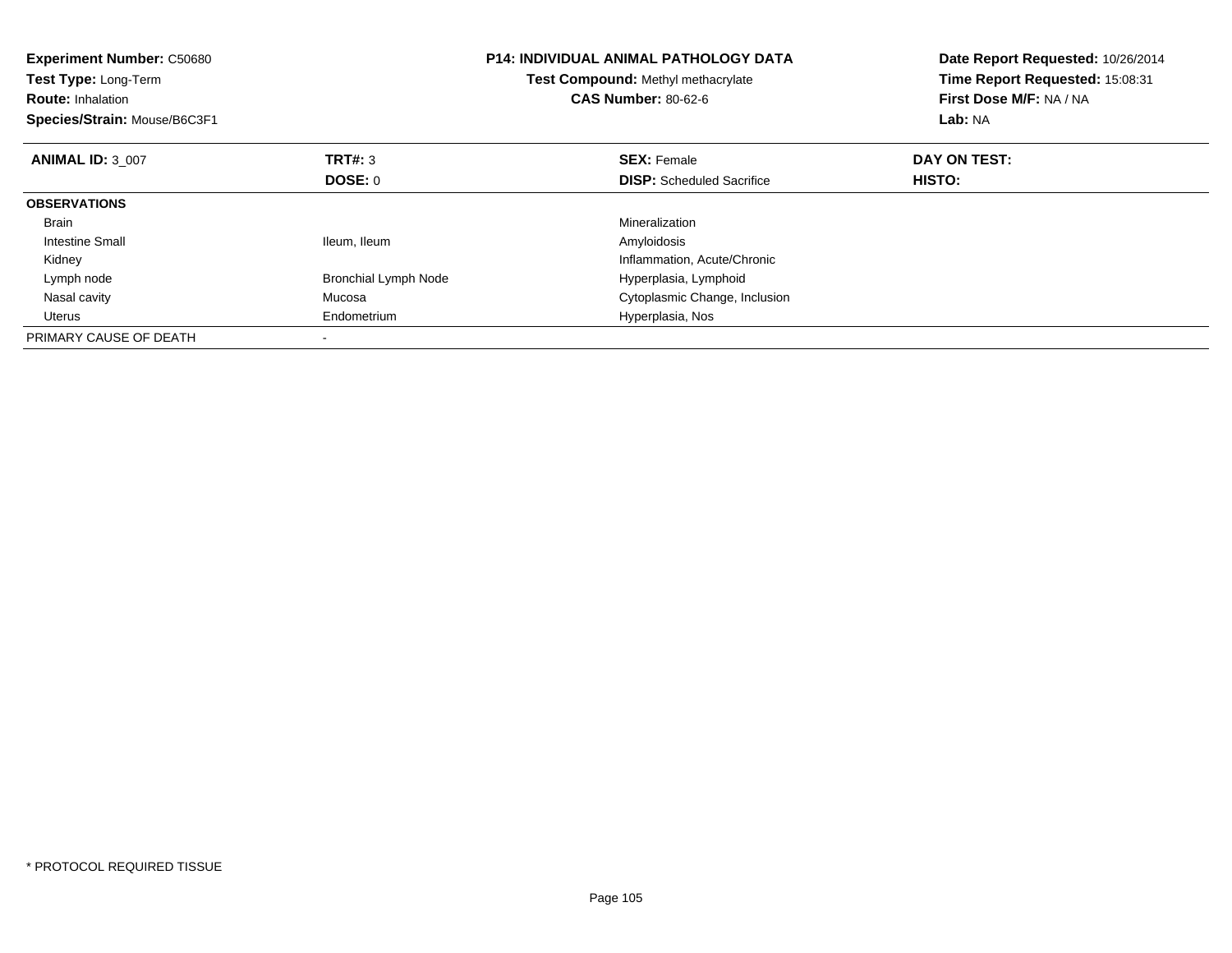| <b>Experiment Number: C50680</b><br>Test Type: Long-Term<br><b>Route: Inhalation</b><br>Species/Strain: Mouse/B6C3F1 |                     | <b>P14: INDIVIDUAL ANIMAL PATHOLOGY DATA</b><br>Test Compound: Methyl methacrylate<br><b>CAS Number: 80-62-6</b> | Date Report Requested: 10/26/2014<br>Time Report Requested: 15:08:31<br>First Dose M/F: NA / NA<br>Lab: NA |
|----------------------------------------------------------------------------------------------------------------------|---------------------|------------------------------------------------------------------------------------------------------------------|------------------------------------------------------------------------------------------------------------|
| <b>ANIMAL ID: 3 008</b>                                                                                              | TRT#: 3<br>DOSE: 0  | <b>SEX: Female</b><br><b>DISP: Natural Death</b>                                                                 | DAY ON TEST:<br><b>HISTO:</b>                                                                              |
| <b>OBSERVATIONS</b>                                                                                                  |                     |                                                                                                                  |                                                                                                            |
| Nasal cavity<br>Ovary                                                                                                | Mucosa              | Cytoplasmic Change, Inclusion<br>Abscess, Nos                                                                    |                                                                                                            |
| Unspecified                                                                                                          | Multiple Organs Nos | Inflammation, Acute/Chronic                                                                                      |                                                                                                            |
|                                                                                                                      | Multiple Organs Nos | Inflammation, Suppurative                                                                                        |                                                                                                            |
| PRIMARY CAUSE OF DEATH                                                                                               |                     |                                                                                                                  |                                                                                                            |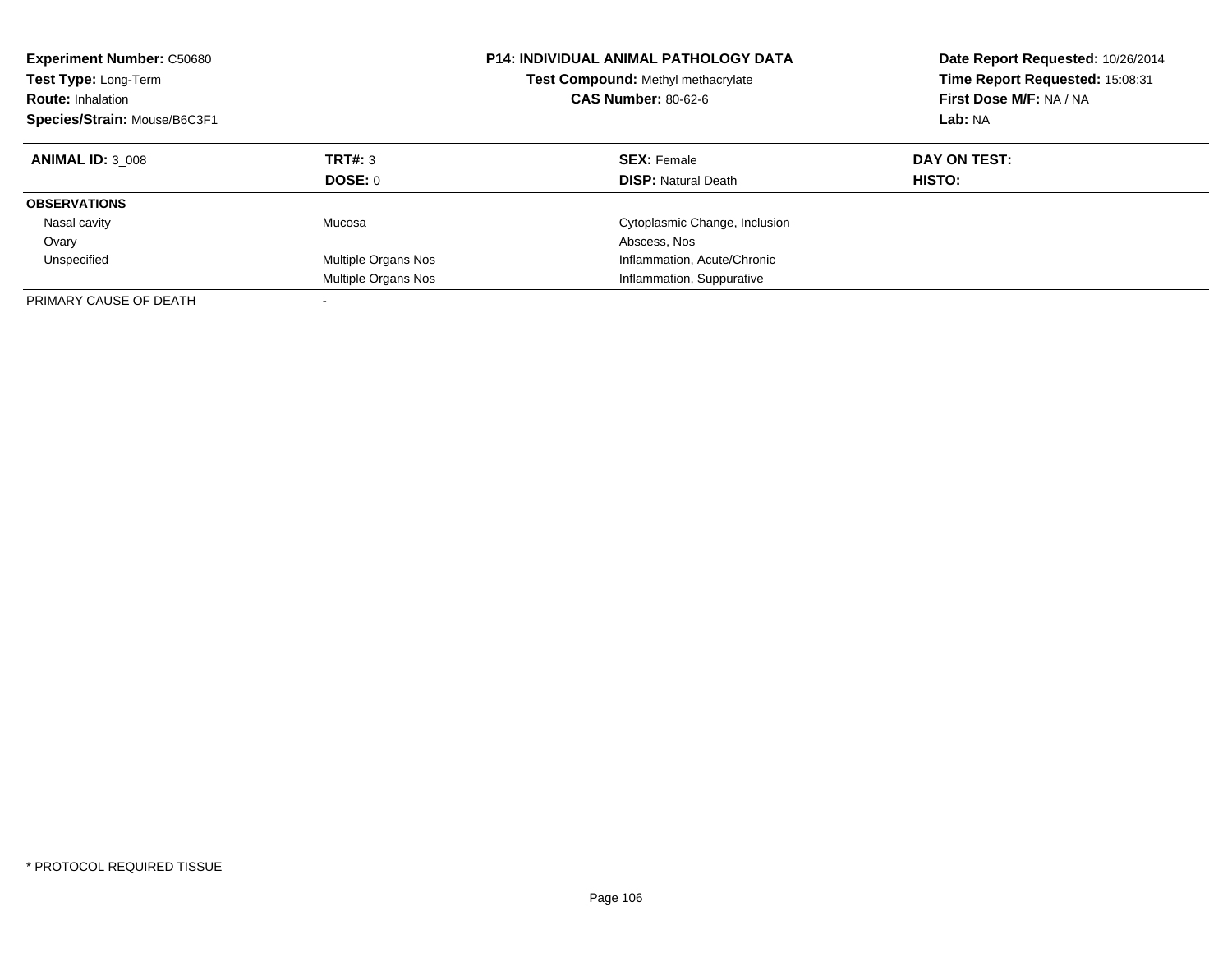| <b>Experiment Number: C50680</b><br>Test Type: Long-Term<br><b>Route: Inhalation</b><br>Species/Strain: Mouse/B6C3F1 |                                     | <b>P14: INDIVIDUAL ANIMAL PATHOLOGY DATA</b><br><b>Test Compound: Methyl methacrylate</b><br><b>CAS Number: 80-62-6</b> | Date Report Requested: 10/26/2014<br>Time Report Requested: 15:08:31<br>First Dose M/F: NA / NA<br>Lab: NA |
|----------------------------------------------------------------------------------------------------------------------|-------------------------------------|-------------------------------------------------------------------------------------------------------------------------|------------------------------------------------------------------------------------------------------------|
| <b>ANIMAL ID: 3 009</b>                                                                                              | <b>TRT#: 3</b>                      | <b>SEX: Female</b>                                                                                                      | DAY ON TEST:                                                                                               |
|                                                                                                                      | DOSE: 0                             | <b>DISP:</b> Natural Death                                                                                              | HISTO:                                                                                                     |
| <b>OBSERVATIONS</b>                                                                                                  |                                     |                                                                                                                         |                                                                                                            |
| Adrenal gland                                                                                                        |                                     | Hematopoiesis                                                                                                           |                                                                                                            |
| Bone marrow                                                                                                          |                                     | Hyperplasia, Hematopoietic                                                                                              |                                                                                                            |
| Brain                                                                                                                | <b>Olfactory Sensory Epithelium</b> | Degeneration, Nos                                                                                                       |                                                                                                            |
| Nasal cavity                                                                                                         | Mucosa                              | Cytoplasmic Change, Inclusion                                                                                           |                                                                                                            |
| Ovary                                                                                                                |                                     | Cyst, Nos                                                                                                               |                                                                                                            |
| Peritoneum                                                                                                           |                                     | Inflammation, Suppurative                                                                                               |                                                                                                            |
| Uterus                                                                                                               | Endometrium                         | Hyperplasia, Nos                                                                                                        |                                                                                                            |
|                                                                                                                      |                                     | Inflammation, Suppurative                                                                                               |                                                                                                            |
| PRIMARY CAUSE OF DEATH                                                                                               |                                     |                                                                                                                         |                                                                                                            |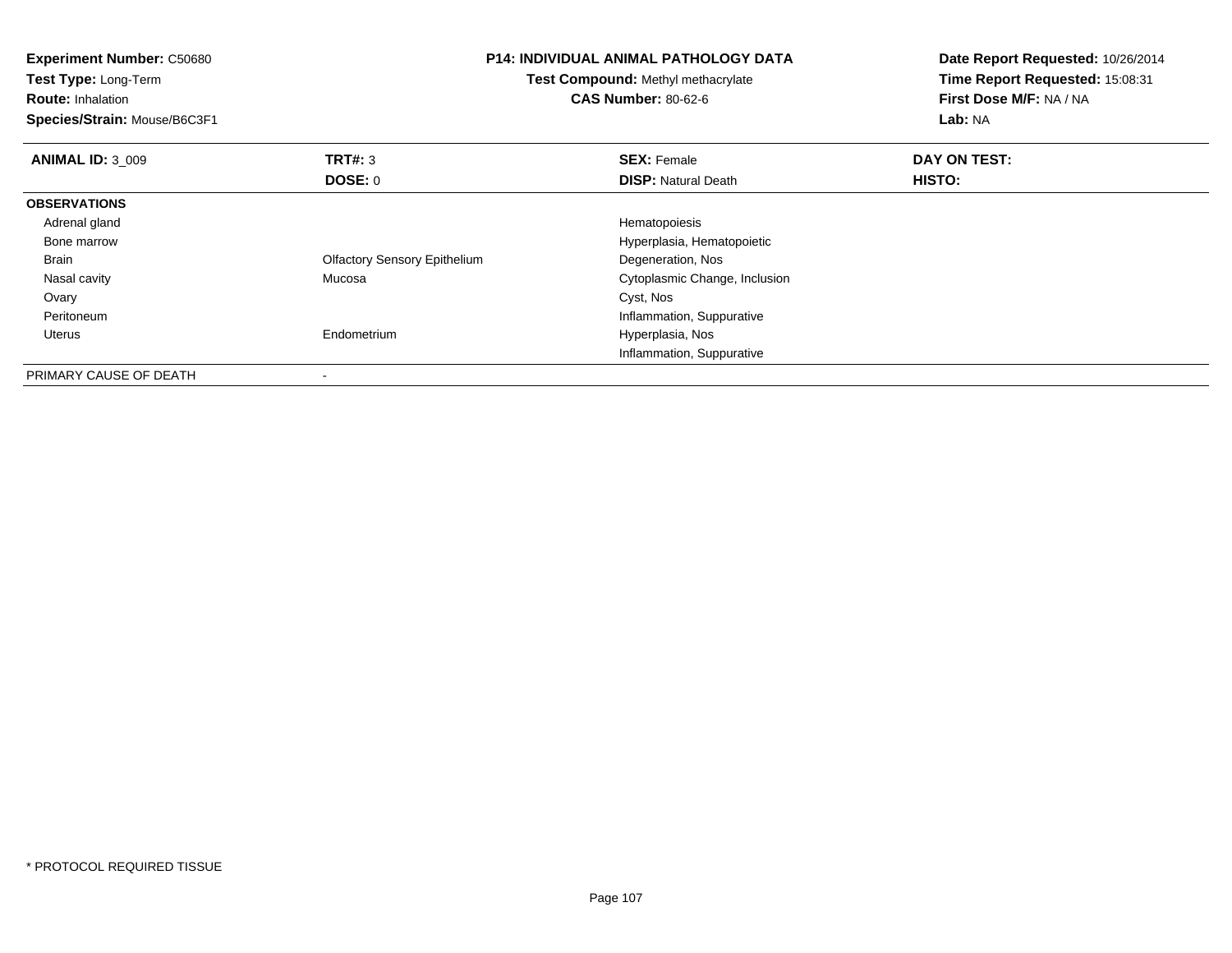| <b>Experiment Number: C50680</b><br>Test Type: Long-Term<br><b>Route: Inhalation</b><br>Species/Strain: Mouse/B6C3F1 |                | <b>P14: INDIVIDUAL ANIMAL PATHOLOGY DATA</b><br>Test Compound: Methyl methacrylate<br><b>CAS Number: 80-62-6</b> | Date Report Requested: 10/26/2014<br>Time Report Requested: 15:08:31<br>First Dose M/F: NA / NA<br>Lab: NA |
|----------------------------------------------------------------------------------------------------------------------|----------------|------------------------------------------------------------------------------------------------------------------|------------------------------------------------------------------------------------------------------------|
| <b>ANIMAL ID: 3 010</b>                                                                                              | <b>TRT#: 3</b> | <b>SEX: Female</b>                                                                                               | DAY ON TEST:                                                                                               |
|                                                                                                                      | <b>DOSE: 0</b> | <b>DISP:</b> Scheduled Sacrifice                                                                                 | HISTO:                                                                                                     |
| <b>OBSERVATIONS</b>                                                                                                  |                |                                                                                                                  |                                                                                                            |
| <b>Brain</b>                                                                                                         |                | Mineralization                                                                                                   |                                                                                                            |
| Kidney                                                                                                               |                | Inflammation, Acute/Chronic                                                                                      |                                                                                                            |
| Liver                                                                                                                |                | Hepatocellular Adenoma                                                                                           |                                                                                                            |
| Nasal cavity                                                                                                         | Mucosa         | Cytoplasmic Change, Inclusion                                                                                    |                                                                                                            |
| Pancreas                                                                                                             |                | <b>Cystic Ducts</b>                                                                                              |                                                                                                            |
| Spleen                                                                                                               |                | Hyperplasia, Lymphoid                                                                                            |                                                                                                            |
| Thyroid                                                                                                              |                | Follicular-Cell Adenoma                                                                                          |                                                                                                            |
| PRIMARY CAUSE OF DEATH                                                                                               |                |                                                                                                                  |                                                                                                            |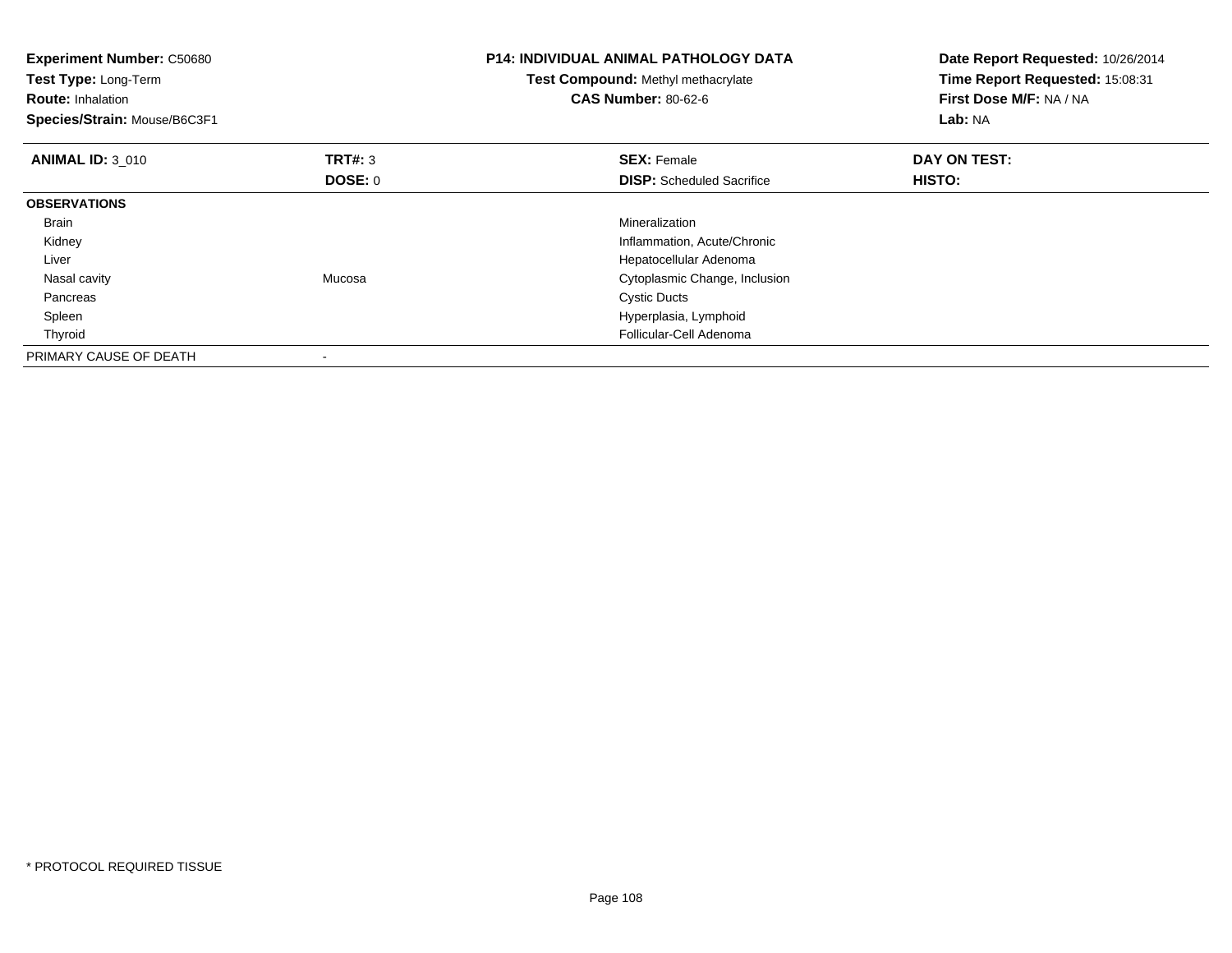| <b>Experiment Number: C50680</b><br>Test Type: Long-Term<br><b>Route: Inhalation</b><br>Species/Strain: Mouse/B6C3F1 |                           | <b>P14: INDIVIDUAL ANIMAL PATHOLOGY DATA</b><br>Test Compound: Methyl methacrylate<br><b>CAS Number: 80-62-6</b> | Date Report Requested: 10/26/2014<br>Time Report Requested: 15:08:31<br>First Dose M/F: NA / NA<br>Lab: NA |
|----------------------------------------------------------------------------------------------------------------------|---------------------------|------------------------------------------------------------------------------------------------------------------|------------------------------------------------------------------------------------------------------------|
| <b>ANIMAL ID: 3 011</b>                                                                                              | TRT#: 3<br><b>DOSE: 0</b> | <b>SEX: Female</b><br><b>DISP:</b> Scheduled Sacrifice                                                           | DAY ON TEST:<br>HISTO:                                                                                     |
|                                                                                                                      |                           |                                                                                                                  |                                                                                                            |
| <b>OBSERVATIONS</b>                                                                                                  |                           |                                                                                                                  |                                                                                                            |
| Adrenal gland                                                                                                        | Capsule                   | Adenoma, Nos                                                                                                     |                                                                                                            |
| Brain                                                                                                                |                           | Mineralization                                                                                                   |                                                                                                            |
| Nasal cavity                                                                                                         | Mucosa                    | Cytoplasmic Change, Inclusion                                                                                    |                                                                                                            |
| Unspecified                                                                                                          | Multiple Organs Nos       | Lymphoma, Mixed-Malignant Type                                                                                   |                                                                                                            |
| PRIMARY CAUSE OF DEATH                                                                                               |                           |                                                                                                                  |                                                                                                            |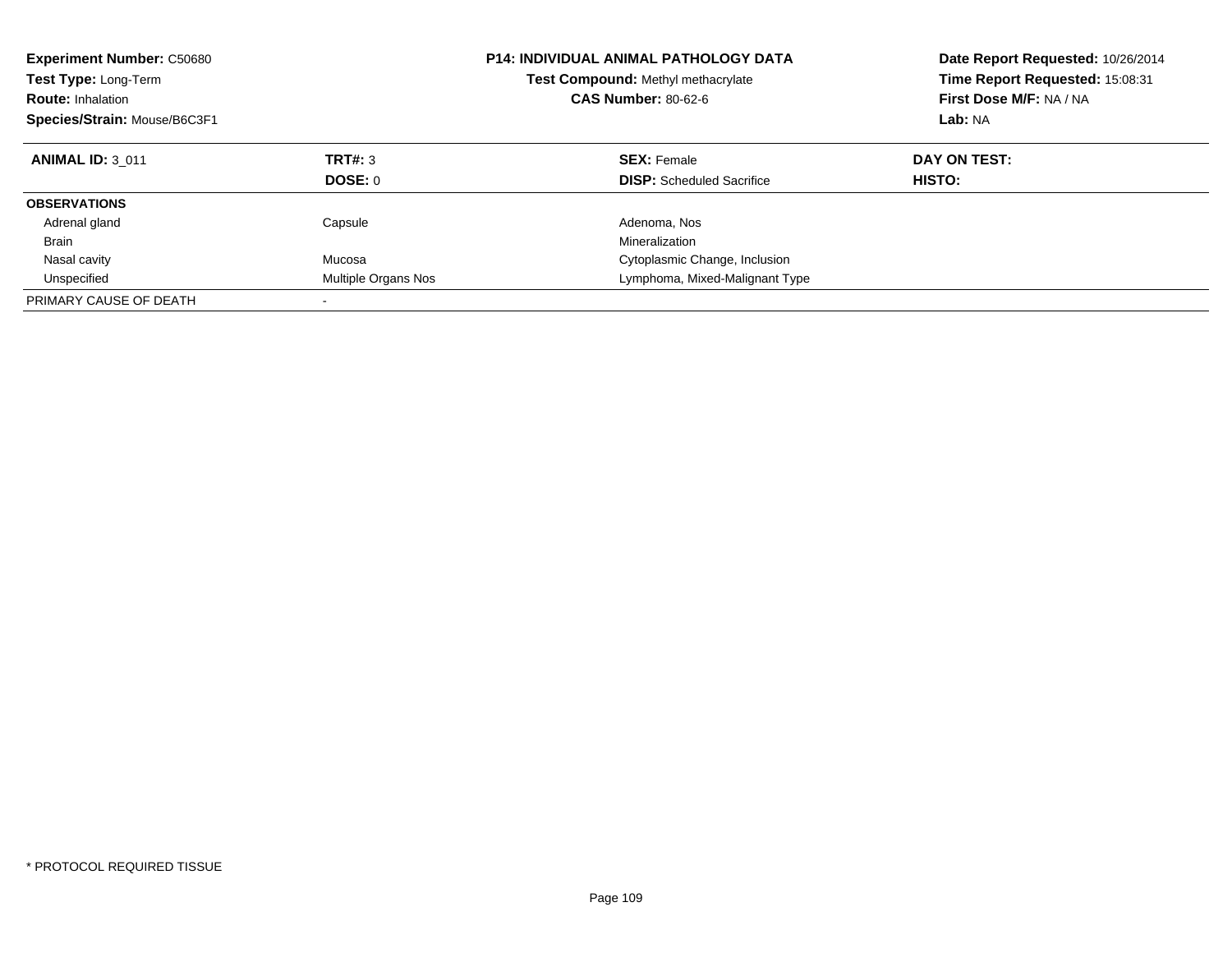| <b>Experiment Number: C50680</b> |                     | <b>P14: INDIVIDUAL ANIMAL PATHOLOGY DATA</b> | Date Report Requested: 10/26/2014 |
|----------------------------------|---------------------|----------------------------------------------|-----------------------------------|
| Test Type: Long-Term             |                     | Test Compound: Methyl methacrylate           | Time Report Requested: 15:08:31   |
| <b>Route: Inhalation</b>         |                     | <b>CAS Number: 80-62-6</b>                   | First Dose M/F: NA / NA           |
| Species/Strain: Mouse/B6C3F1     |                     |                                              | Lab: NA                           |
| <b>ANIMAL ID: 3 012</b>          | TRT#: 3             | <b>SEX: Female</b>                           | DAY ON TEST:                      |
|                                  | DOSE: 0             | <b>DISP: Natural Death</b>                   | <b>HISTO:</b>                     |
| <b>OBSERVATIONS</b>              |                     |                                              |                                   |
| Pituitary gland                  |                     | Adenoma, Nos                                 |                                   |
| Thyroid                          |                     | Hyperplasia, Follicular Cell                 |                                   |
| Unspecified                      | Multiple Organs Nos | Inflammation, Acute/Chronic                  |                                   |
| PRIMARY CAUSE OF DEATH           |                     |                                              |                                   |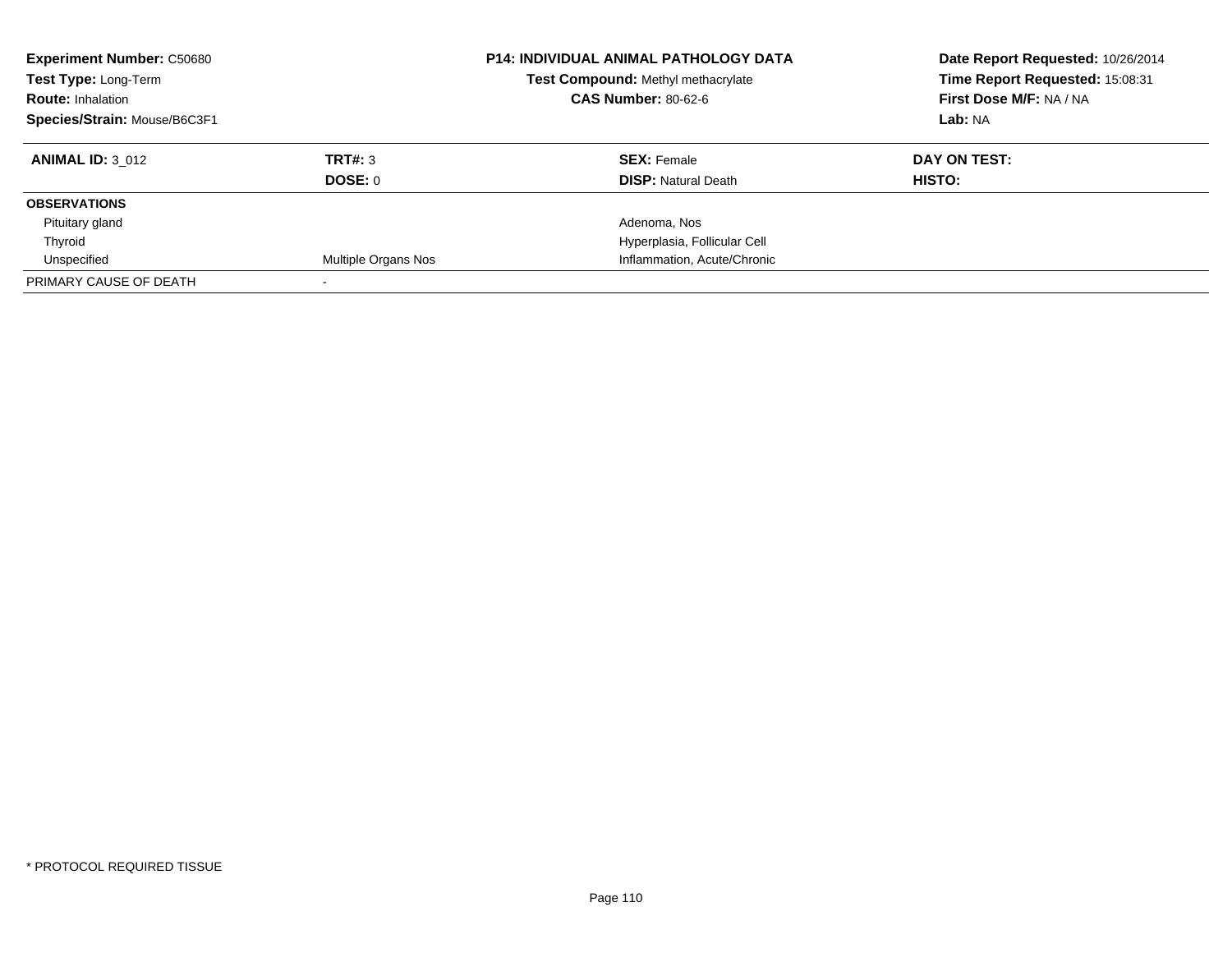| <b>Experiment Number: C50680</b><br>Test Type: Long-Term<br><b>Route: Inhalation</b> |                       | <b>P14: INDIVIDUAL ANIMAL PATHOLOGY DATA</b><br><b>Test Compound: Methyl methacrylate</b><br><b>CAS Number: 80-62-6</b> | Date Report Requested: 10/26/2014<br>Time Report Requested: 15:08:31<br>First Dose M/F: NA / NA |
|--------------------------------------------------------------------------------------|-----------------------|-------------------------------------------------------------------------------------------------------------------------|-------------------------------------------------------------------------------------------------|
| Species/Strain: Mouse/B6C3F1                                                         |                       |                                                                                                                         | Lab: NA                                                                                         |
| <b>ANIMAL ID: 3 013</b>                                                              | <b>TRT#: 3</b>        | <b>SEX: Female</b>                                                                                                      | DAY ON TEST:                                                                                    |
|                                                                                      | DOSE: 0               | <b>DISP:</b> Moribund Sacrifice                                                                                         | HISTO:                                                                                          |
| <b>OBSERVATIONS</b>                                                                  |                       |                                                                                                                         |                                                                                                 |
| Bone marrow                                                                          |                       | Hyperplasia, Hematopoietic                                                                                              |                                                                                                 |
| Brain                                                                                |                       | Corpora Amylacea                                                                                                        |                                                                                                 |
| Lymph node                                                                           | Mandibular Lymph Node | Hyperplasia, Lymphoid                                                                                                   |                                                                                                 |
| Mammary gland                                                                        |                       | Adenosquamous Carcinoma                                                                                                 |                                                                                                 |
| Ovary                                                                                |                       | Cyst, Nos                                                                                                               |                                                                                                 |
| Spleen                                                                               |                       | Hematopoiesis                                                                                                           |                                                                                                 |
| Unspecified                                                                          | Multiple Organs Nos   | Inflammation, Acute/Chronic                                                                                             |                                                                                                 |
| Uterus                                                                               |                       | Hemangioma                                                                                                              |                                                                                                 |
| PRIMARY CAUSE OF DEATH                                                               |                       |                                                                                                                         |                                                                                                 |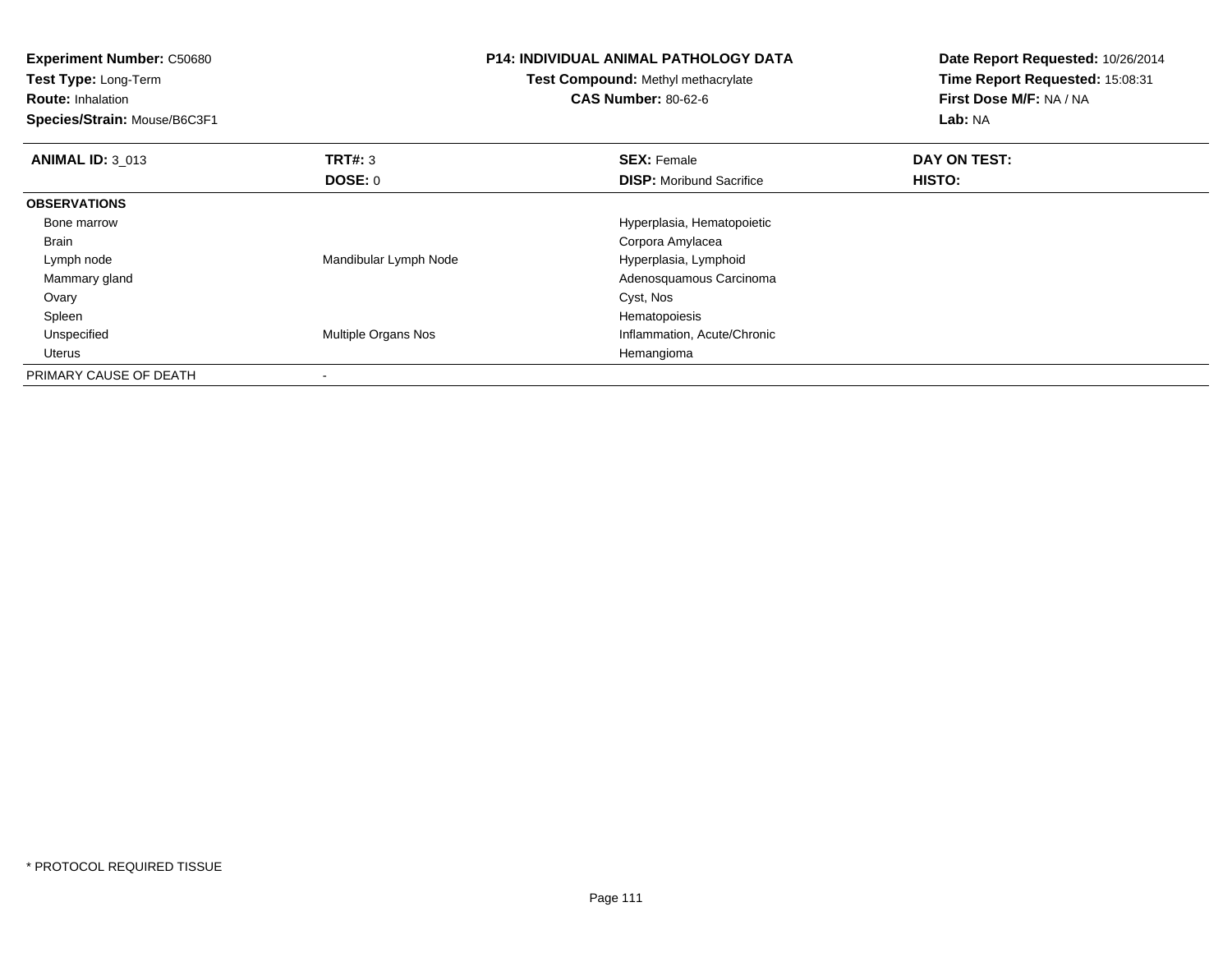| <b>Experiment Number: C50680</b><br>Test Type: Long-Term<br><b>Route: Inhalation</b><br>Species/Strain: Mouse/B6C3F1 |         | <b>P14: INDIVIDUAL ANIMAL PATHOLOGY DATA</b><br><b>Test Compound: Methyl methacrylate</b><br><b>CAS Number: 80-62-6</b> | Date Report Requested: 10/26/2014<br>Time Report Requested: 15:08:31<br>First Dose M/F: NA / NA<br>Lab: NA |
|----------------------------------------------------------------------------------------------------------------------|---------|-------------------------------------------------------------------------------------------------------------------------|------------------------------------------------------------------------------------------------------------|
| <b>ANIMAL ID: 3 014</b>                                                                                              | TRT#: 3 | <b>SEX: Female</b>                                                                                                      | DAY ON TEST:                                                                                               |
|                                                                                                                      | DOSE: 0 | <b>DISP:</b> Natural Death                                                                                              | <b>HISTO:</b>                                                                                              |
| <b>OBSERVATIONS</b>                                                                                                  |         |                                                                                                                         |                                                                                                            |
| <b>Brain</b>                                                                                                         |         | Mineralization                                                                                                          |                                                                                                            |
| Nasal cavity                                                                                                         | Mucosa  | Cytoplasmic Change, Inclusion                                                                                           |                                                                                                            |
| Pituitary gland                                                                                                      |         | Adenoma, Nos                                                                                                            |                                                                                                            |
|                                                                                                                      |         | Cyst, Hemorrhagic                                                                                                       |                                                                                                            |
| Salivary gland                                                                                                       |         | Inflammation, Acute/Chronic                                                                                             |                                                                                                            |
| Thyroid                                                                                                              |         | Follicular-Cell Adenoma                                                                                                 |                                                                                                            |
| PRIMARY CAUSE OF DEATH                                                                                               |         |                                                                                                                         |                                                                                                            |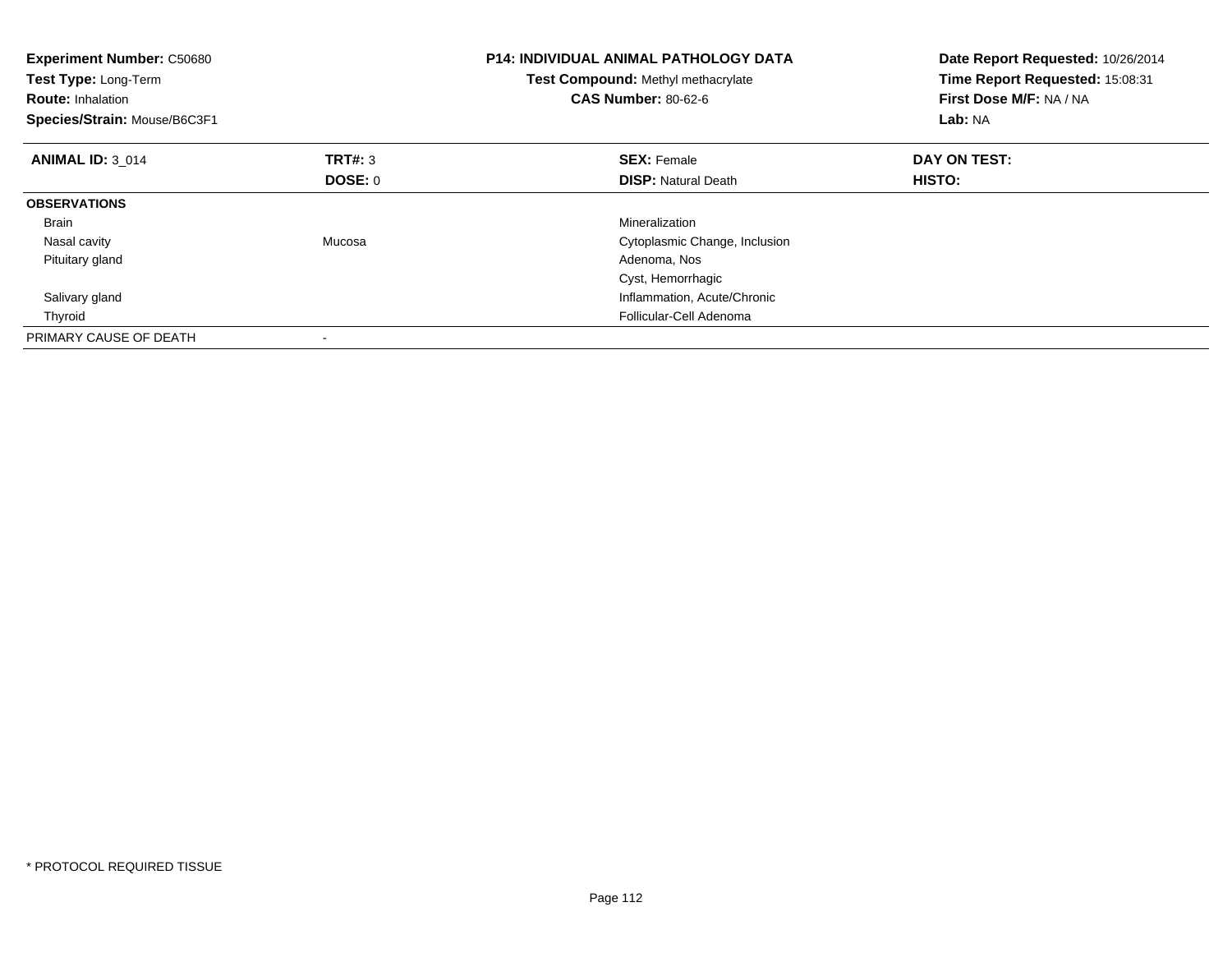| <b>Experiment Number: C50680</b><br>Test Type: Long-Term<br><b>Route: Inhalation</b><br>Species/Strain: Mouse/B6C3F1 |                       | <b>P14: INDIVIDUAL ANIMAL PATHOLOGY DATA</b><br>Test Compound: Methyl methacrylate<br><b>CAS Number: 80-62-6</b> | Date Report Requested: 10/26/2014<br>Time Report Requested: 15:08:31<br>First Dose M/F: NA / NA<br>Lab: NA |
|----------------------------------------------------------------------------------------------------------------------|-----------------------|------------------------------------------------------------------------------------------------------------------|------------------------------------------------------------------------------------------------------------|
| <b>ANIMAL ID: 3 015</b>                                                                                              | TRT#: 3               | <b>SEX: Female</b>                                                                                               | DAY ON TEST:                                                                                               |
|                                                                                                                      | <b>DOSE: 0</b>        | <b>DISP:</b> Moribund Sacrifice                                                                                  | HISTO:                                                                                                     |
| <b>OBSERVATIONS</b>                                                                                                  |                       |                                                                                                                  |                                                                                                            |
| Bone marrow                                                                                                          |                       | Hyperplasia, Granulocytic                                                                                        |                                                                                                            |
| <b>Brain</b>                                                                                                         |                       | Mineralization                                                                                                   |                                                                                                            |
| Lymph node                                                                                                           | Mandibular Lymph Node | Squamous Cell Carcinoma, Metastatic                                                                              |                                                                                                            |
|                                                                                                                      |                       | Squamous Cell Carcinoma, Metastatic                                                                              |                                                                                                            |
| <b>Skin</b>                                                                                                          |                       | Squamous Cell Carcinoma                                                                                          |                                                                                                            |
| Unspecified                                                                                                          | Multiple Organs Nos   | Hematopoiesis                                                                                                    |                                                                                                            |
|                                                                                                                      | Multiple Organs Nos   | Inflammation, Acute/Chronic                                                                                      |                                                                                                            |
| PRIMARY CAUSE OF DEATH                                                                                               |                       |                                                                                                                  |                                                                                                            |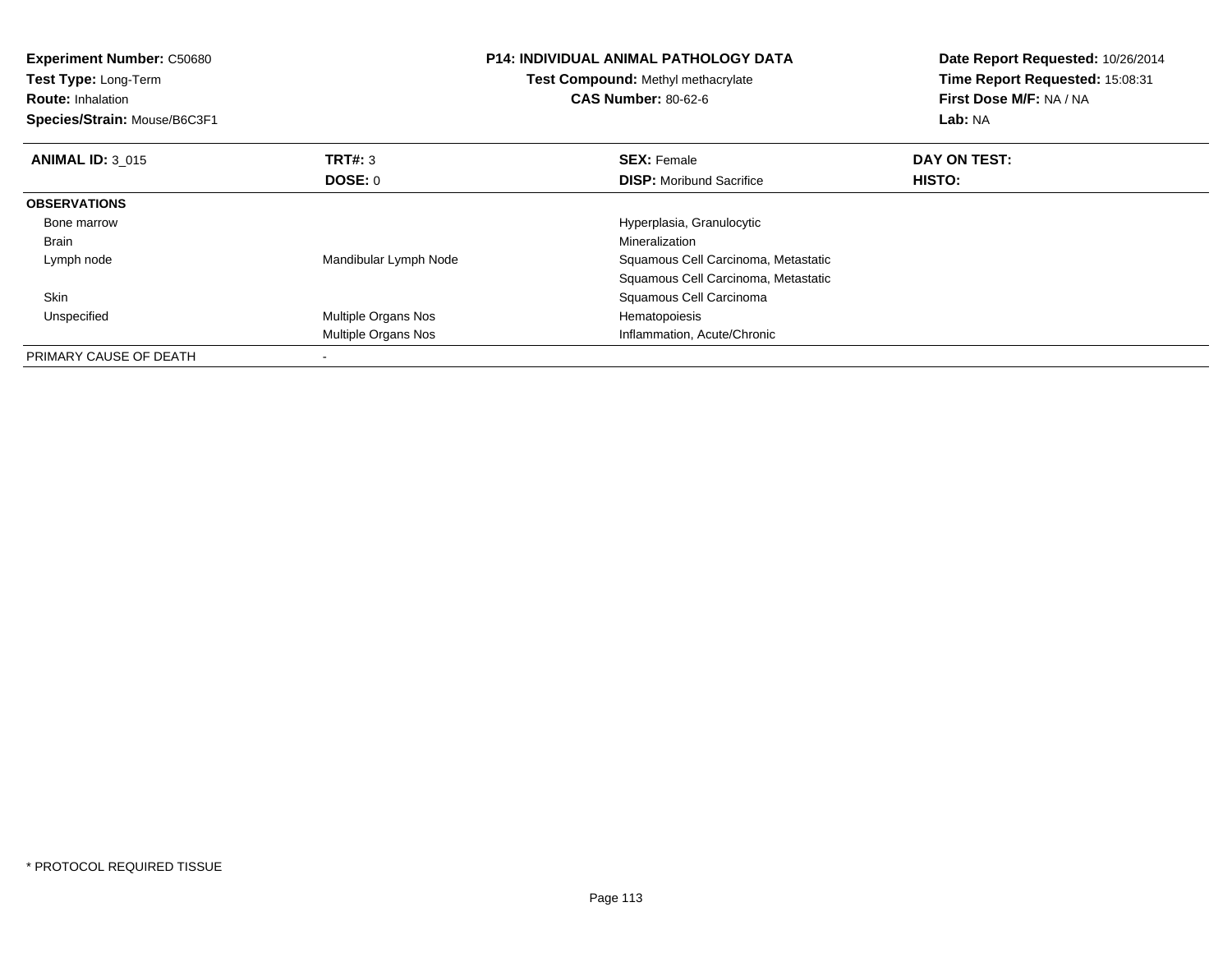**Experiment Number:** C50680

**Test Type:** Long-Term

**Route:** Inhalation

**Species/Strain:** Mouse/B6C3F1

## **P14: INDIVIDUAL ANIMAL PATHOLOGY DATA**

## **Test Compound:** Methyl methacrylate**CAS Number:** 80-62-6

**Date Report Requested:** 10/26/2014**Time Report Requested:** 15:08:31**First Dose M/F:** NA / NA**Lab:** NA

| <b>ANIMAL ID: 3_016</b> | TRT#: 3        | <b>SEX: Female</b>                  | DAY ON TEST: |  |
|-------------------------|----------------|-------------------------------------|--------------|--|
|                         | <b>DOSE: 0</b> | <b>DISP:</b> Scheduled Sacrifice    | HISTO:       |  |
| <b>OBSERVATIONS</b>     |                |                                     |              |  |
| Bone marrow             |                | Hyperplasia, Granulocytic           |              |  |
| <b>Brain</b>            |                | Mineralization                      |              |  |
| Heart                   | Cardiac Valve  | Pigmentation, Nos                   |              |  |
| Kidney                  |                | Glomerulonephritis, Chronic         |              |  |
| Liver                   |                | Hepatocellular Adenoma              |              |  |
| Lung                    |                | Lymphocytic Inflammatory Infiltrate |              |  |
| Nasal cavity            | Mucosa         | Cytoplasmic Change, Inclusion       |              |  |
| Ovary                   |                | Abscess, Nos                        |              |  |
|                         |                | Cyst, Nos                           |              |  |
| Spleen                  |                | Hyperplasia, Lymphoid               |              |  |
| Uterus                  |                | Inflammation, Suppurative           |              |  |
| PRIMARY CAUSE OF DEATH  |                |                                     |              |  |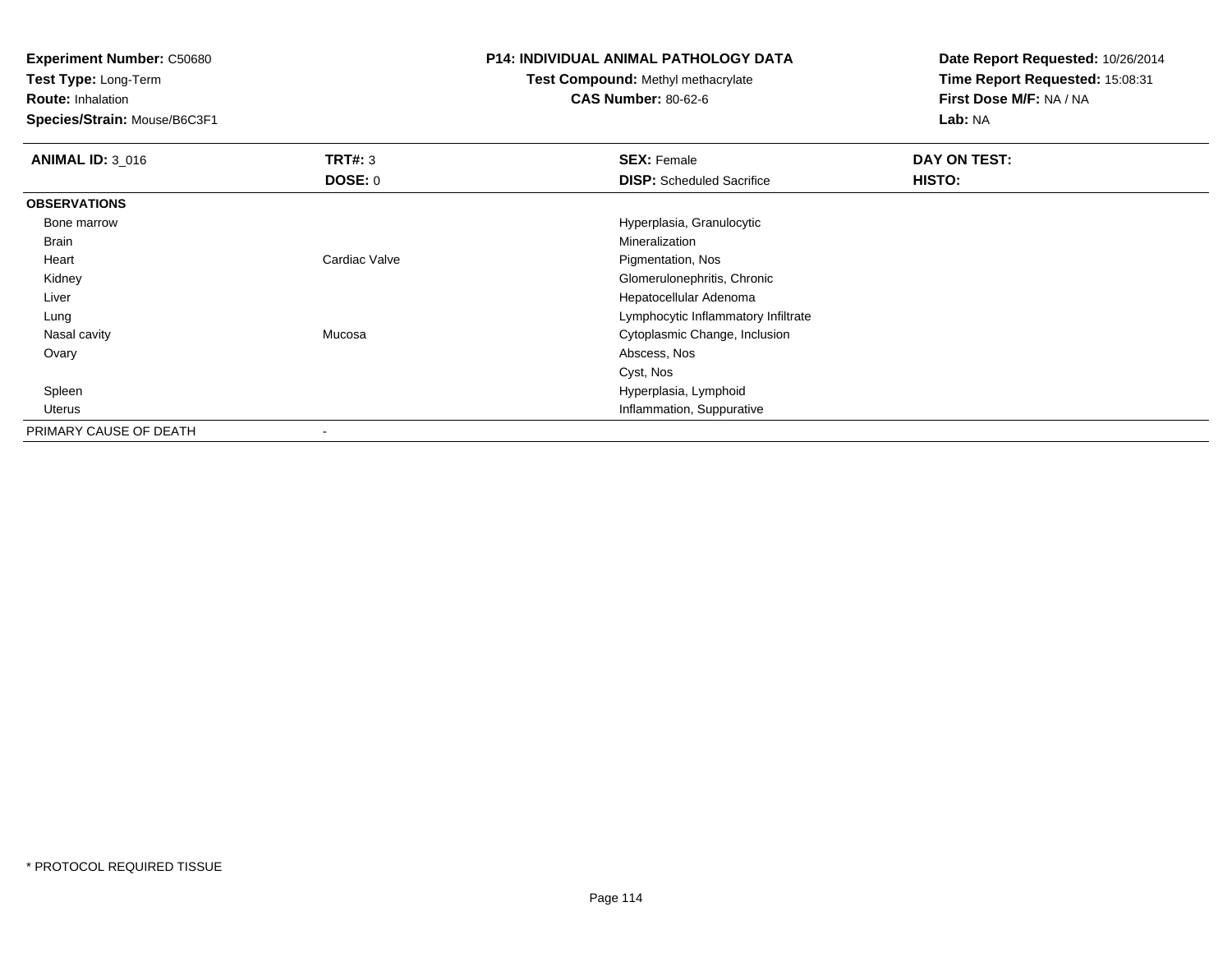| Experiment Number: C50680<br>Test Type: Long-Term<br><b>Route: Inhalation</b><br>Species/Strain: Mouse/B6C3F1 |                       | <b>P14: INDIVIDUAL ANIMAL PATHOLOGY DATA</b><br>Test Compound: Methyl methacrylate<br><b>CAS Number: 80-62-6</b> | Date Report Requested: 10/26/2014<br>Time Report Requested: 15:08:31<br>First Dose M/F: NA / NA<br>Lab: NA |
|---------------------------------------------------------------------------------------------------------------|-----------------------|------------------------------------------------------------------------------------------------------------------|------------------------------------------------------------------------------------------------------------|
| <b>ANIMAL ID: 3_017</b>                                                                                       | <b>TRT#: 3</b>        | <b>SEX: Female</b>                                                                                               | DAY ON TEST:                                                                                               |
|                                                                                                               | DOSE: 0               | <b>DISP:</b> Scheduled Sacrifice                                                                                 | HISTO:                                                                                                     |
| <b>OBSERVATIONS</b>                                                                                           |                       |                                                                                                                  |                                                                                                            |
| Adrenal gland                                                                                                 |                       | Lymphocytic Inflammatory Infiltrate                                                                              |                                                                                                            |
| Brain                                                                                                         |                       | <b>Mineralization</b>                                                                                            |                                                                                                            |
| Liver                                                                                                         |                       | Inflammation, Acute/Chronic                                                                                      |                                                                                                            |
| Lymph node                                                                                                    | Mandibular Lymph Node | Hyperplasia, Lymphoid                                                                                            |                                                                                                            |
| Ovary                                                                                                         |                       | Cyst, Nos                                                                                                        |                                                                                                            |
| Pituitary gland                                                                                               |                       | Adenoma, Nos                                                                                                     |                                                                                                            |
| Spleen                                                                                                        |                       | Congestion, Nos                                                                                                  |                                                                                                            |
|                                                                                                               |                       | Hyperplasia, Lymphoid                                                                                            |                                                                                                            |
| PRIMARY CAUSE OF DEATH                                                                                        |                       |                                                                                                                  |                                                                                                            |

-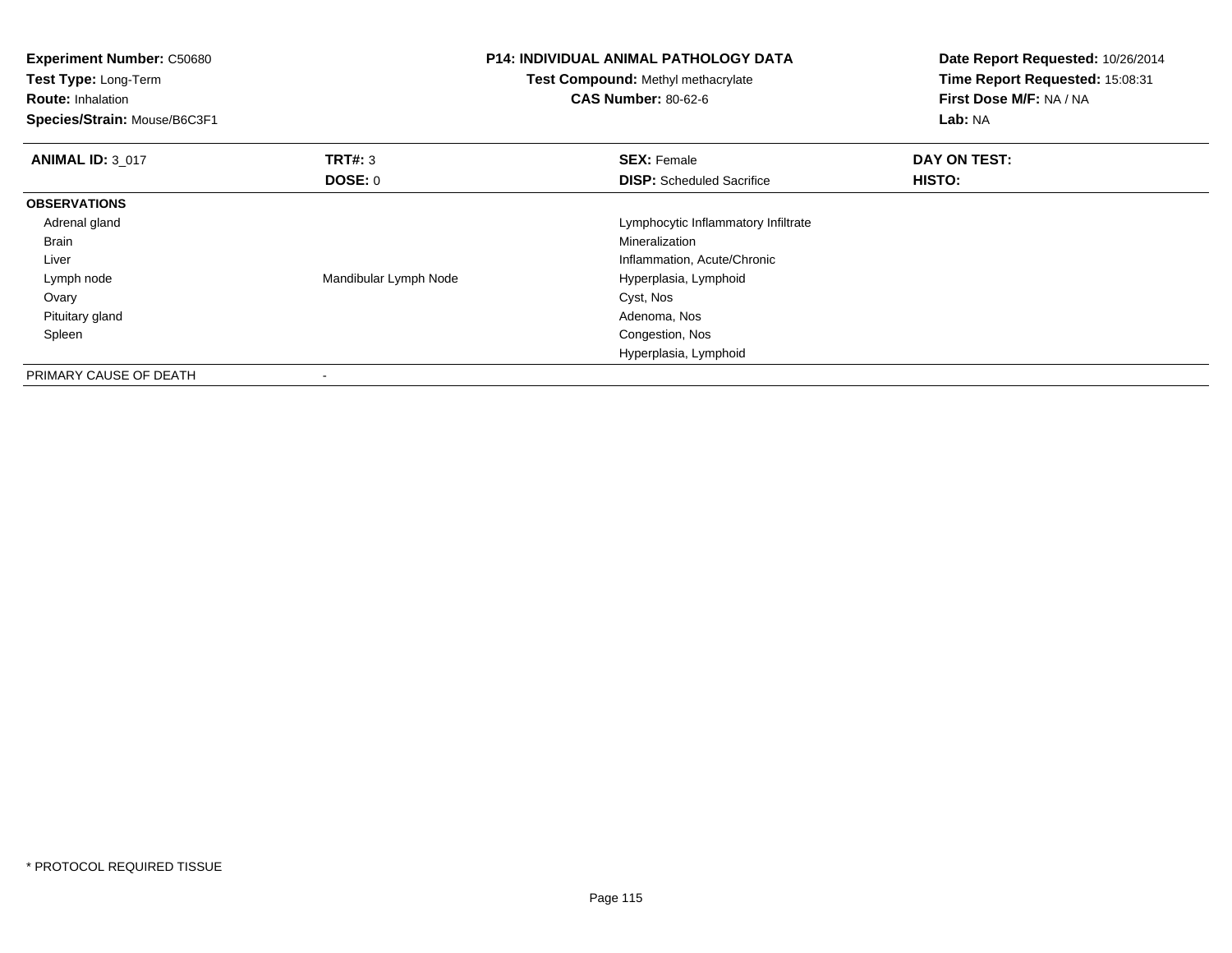| <b>Experiment Number: C50680</b><br>Test Type: Long-Term<br><b>Route: Inhalation</b><br>Species/Strain: Mouse/B6C3F1 |                     | <b>P14: INDIVIDUAL ANIMAL PATHOLOGY DATA</b><br>Test Compound: Methyl methacrylate<br><b>CAS Number: 80-62-6</b> | Date Report Requested: 10/26/2014<br>Time Report Requested: 15:08:31<br>First Dose M/F: NA / NA<br>Lab: NA |
|----------------------------------------------------------------------------------------------------------------------|---------------------|------------------------------------------------------------------------------------------------------------------|------------------------------------------------------------------------------------------------------------|
| <b>ANIMAL ID: 3 018</b>                                                                                              | <b>TRT#: 3</b>      | <b>SEX: Female</b>                                                                                               | DAY ON TEST:                                                                                               |
|                                                                                                                      | DOSE: 0             | <b>DISP:</b> Scheduled Sacrifice                                                                                 | HISTO:                                                                                                     |
| <b>OBSERVATIONS</b>                                                                                                  |                     |                                                                                                                  |                                                                                                            |
| Nasal cavity                                                                                                         | Mucosa              | Cytoplasmic Change, Inclusion                                                                                    |                                                                                                            |
|                                                                                                                      |                     | Inflammation, Suppurative                                                                                        |                                                                                                            |
| Ovary                                                                                                                |                     | Cyst, Hemorrhagic                                                                                                |                                                                                                            |
| Pituitary gland                                                                                                      |                     | Hyperplasia, Focal                                                                                               |                                                                                                            |
| Unspecified                                                                                                          | Multiple Organs Nos | Inflammation, Acute/Chronic                                                                                      |                                                                                                            |
| Uterus                                                                                                               |                     | Adenocarcinoma, Nos                                                                                              |                                                                                                            |
| PRIMARY CAUSE OF DEATH                                                                                               |                     |                                                                                                                  |                                                                                                            |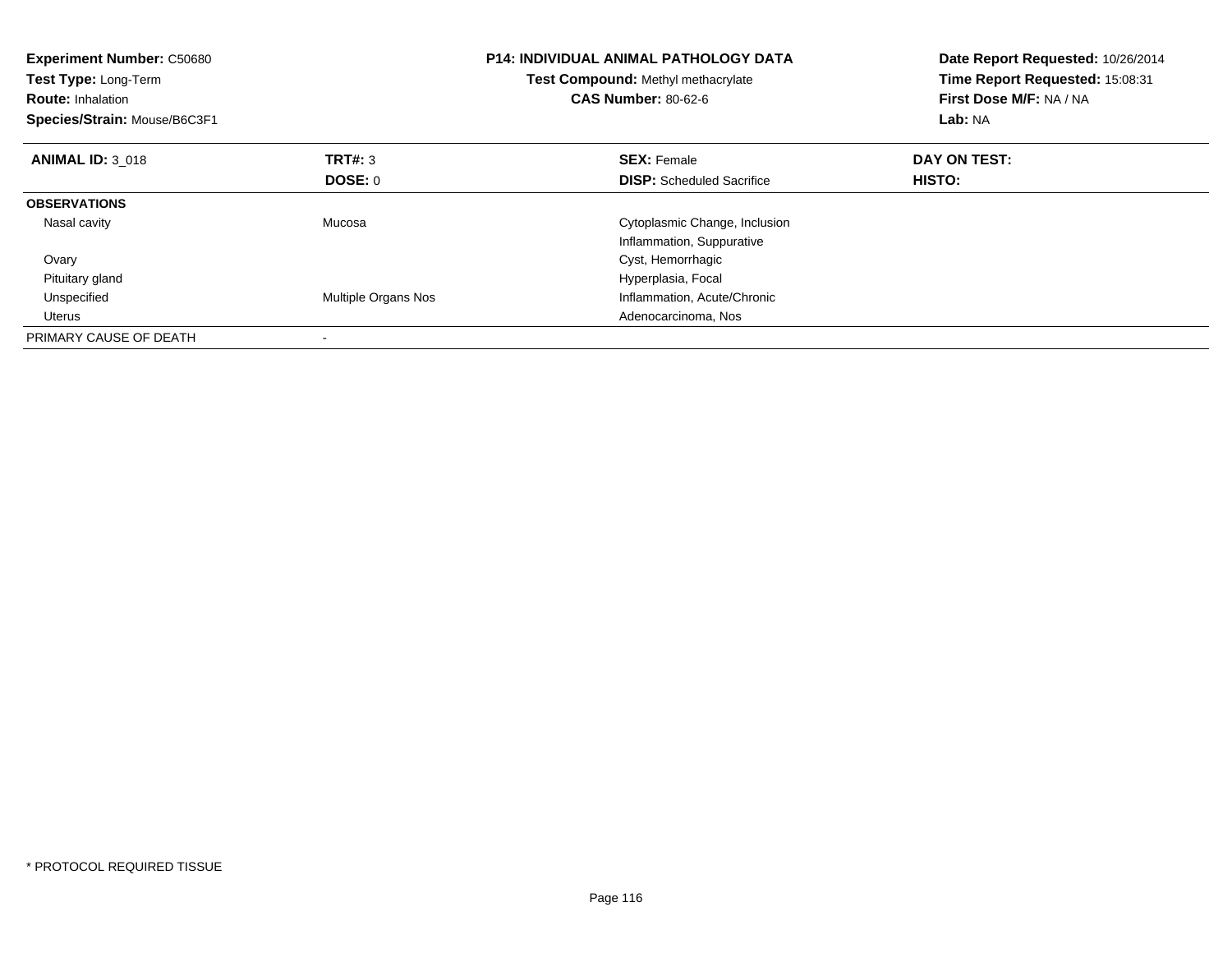| <b>Experiment Number: C50680</b><br><b>Test Type: Long-Term</b><br><b>Route: Inhalation</b><br>Species/Strain: Mouse/B6C3F1 |                            | <b>P14: INDIVIDUAL ANIMAL PATHOLOGY DATA</b><br>Test Compound: Methyl methacrylate<br><b>CAS Number: 80-62-6</b> | Date Report Requested: 10/26/2014<br>Time Report Requested: 15:08:31<br>First Dose M/F: NA / NA<br>Lab: NA |
|-----------------------------------------------------------------------------------------------------------------------------|----------------------------|------------------------------------------------------------------------------------------------------------------|------------------------------------------------------------------------------------------------------------|
| <b>ANIMAL ID: 3 019</b>                                                                                                     | TRT#: 3                    | <b>SEX: Female</b>                                                                                               | DAY ON TEST:                                                                                               |
|                                                                                                                             | DOSE: 0                    | <b>DISP:</b> Natural Death                                                                                       | HISTO:                                                                                                     |
| <b>OBSERVATIONS</b>                                                                                                         |                            |                                                                                                                  |                                                                                                            |
| Intestine Large                                                                                                             | <b>Intestinal Tract</b>    | Hamartoma                                                                                                        |                                                                                                            |
| Pituitary gland                                                                                                             |                            | Hyperplasia, Focal                                                                                               |                                                                                                            |
| Unspecified                                                                                                                 | <b>Multiple Organs Nos</b> | Inflammation, Acute/Chronic                                                                                      |                                                                                                            |
|                                                                                                                             | <b>Multiple Organs Nos</b> | Pigmentation, Nos                                                                                                |                                                                                                            |
| Uterus                                                                                                                      | Endometrium                | Hyperplasia, Nos                                                                                                 |                                                                                                            |
| PRIMARY CAUSE OF DEATH                                                                                                      |                            |                                                                                                                  |                                                                                                            |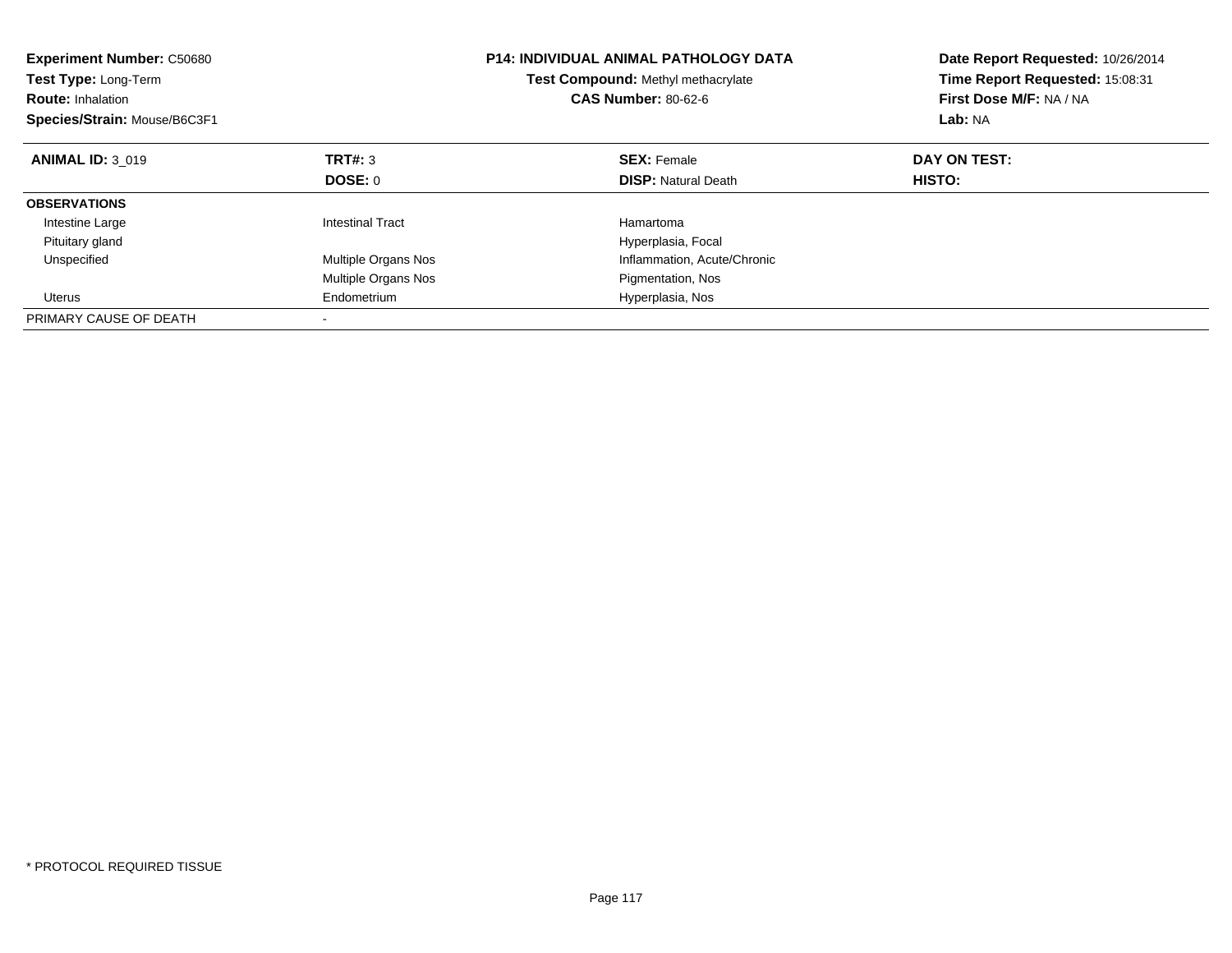| <b>Experiment Number: C50680</b> |                     | <b>P14: INDIVIDUAL ANIMAL PATHOLOGY DATA</b> | Date Report Requested: 10/26/2014 |
|----------------------------------|---------------------|----------------------------------------------|-----------------------------------|
| Test Type: Long-Term             |                     | Test Compound: Methyl methacrylate           | Time Report Requested: 15:08:31   |
| <b>Route: Inhalation</b>         |                     | <b>CAS Number: 80-62-6</b>                   | First Dose M/F: NA / NA           |
| Species/Strain: Mouse/B6C3F1     |                     |                                              | Lab: NA                           |
| <b>ANIMAL ID: 3 020</b>          | TRT#: 3             | <b>SEX: Female</b>                           | DAY ON TEST:                      |
|                                  | DOSE: 0             | <b>DISP:</b> Natural Death                   | <b>HISTO:</b>                     |
| <b>OBSERVATIONS</b>              |                     |                                              |                                   |
| Pituitary gland                  |                     | Adenoma, Nos                                 |                                   |
| Unspecified                      | Multiple Organs Nos | Lymphoma, Lymphocytic-Malignant Type         |                                   |
| PRIMARY CAUSE OF DEATH           |                     |                                              |                                   |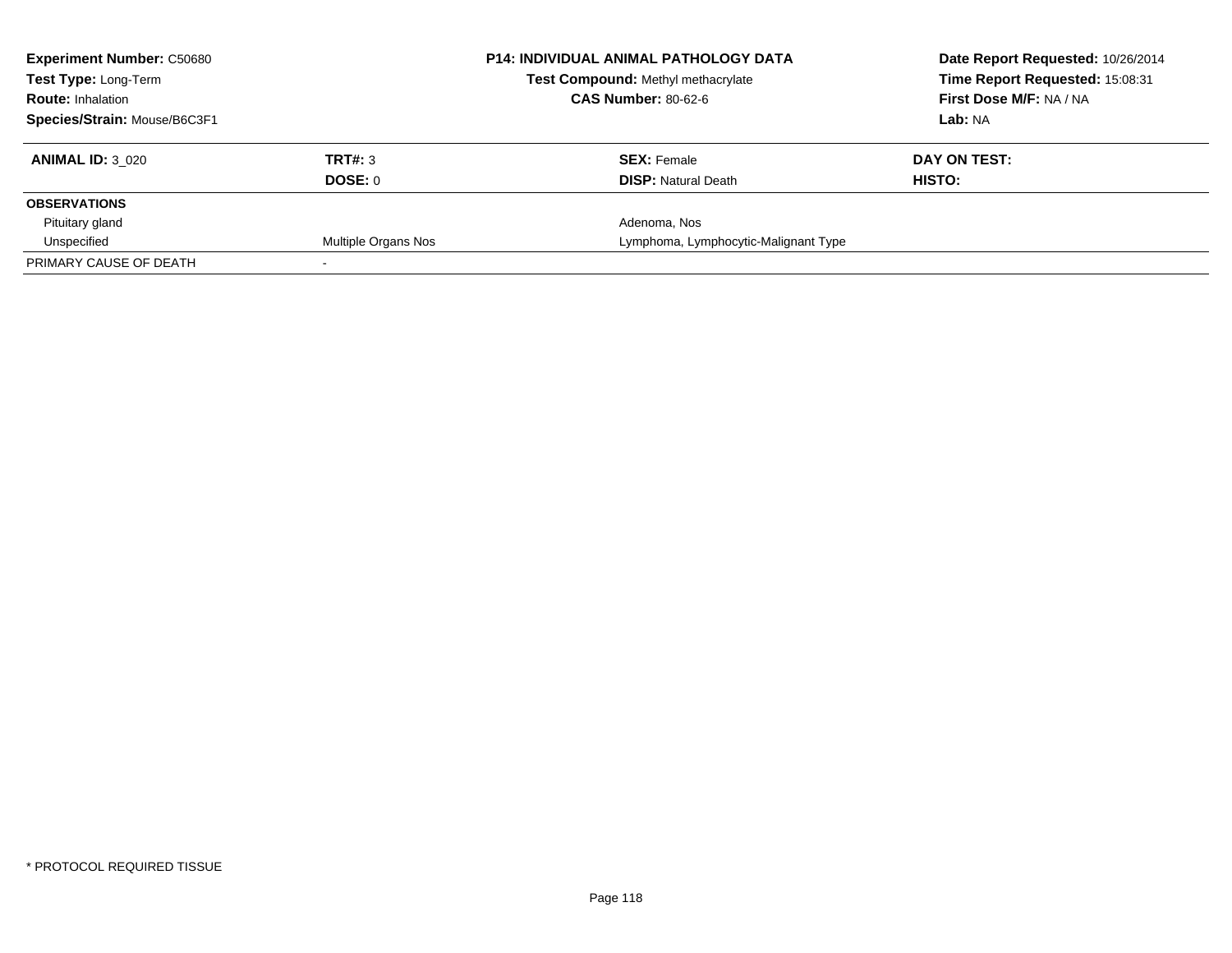| <b>Experiment Number: C50680</b><br>Test Type: Long-Term<br><b>Route: Inhalation</b><br>Species/Strain: Mouse/B6C3F1 |                    | <b>P14: INDIVIDUAL ANIMAL PATHOLOGY DATA</b><br><b>Test Compound: Methyl methacrylate</b><br><b>CAS Number: 80-62-6</b> | Date Report Requested: 10/26/2014<br>Time Report Requested: 15:08:31<br>First Dose M/F: NA / NA<br>Lab: NA |
|----------------------------------------------------------------------------------------------------------------------|--------------------|-------------------------------------------------------------------------------------------------------------------------|------------------------------------------------------------------------------------------------------------|
| <b>ANIMAL ID: 3 021</b>                                                                                              | TRT#: 3<br>DOSE: 0 | <b>SEX: Female</b><br><b>DISP:</b> Scheduled Sacrifice                                                                  | DAY ON TEST:<br><b>HISTO:</b>                                                                              |
| <b>OBSERVATIONS</b>                                                                                                  |                    |                                                                                                                         |                                                                                                            |
| Brain                                                                                                                |                    | Mineralization                                                                                                          |                                                                                                            |
| Nasal cavity                                                                                                         | Mucosa             | Cytoplasmic Change, Inclusion                                                                                           |                                                                                                            |
| Ovary                                                                                                                |                    | Inflammation, Chronic                                                                                                   |                                                                                                            |
| Uterus                                                                                                               | Endometrium        | Hyperplasia, Nos                                                                                                        |                                                                                                            |
| PRIMARY CAUSE OF DEATH                                                                                               |                    |                                                                                                                         |                                                                                                            |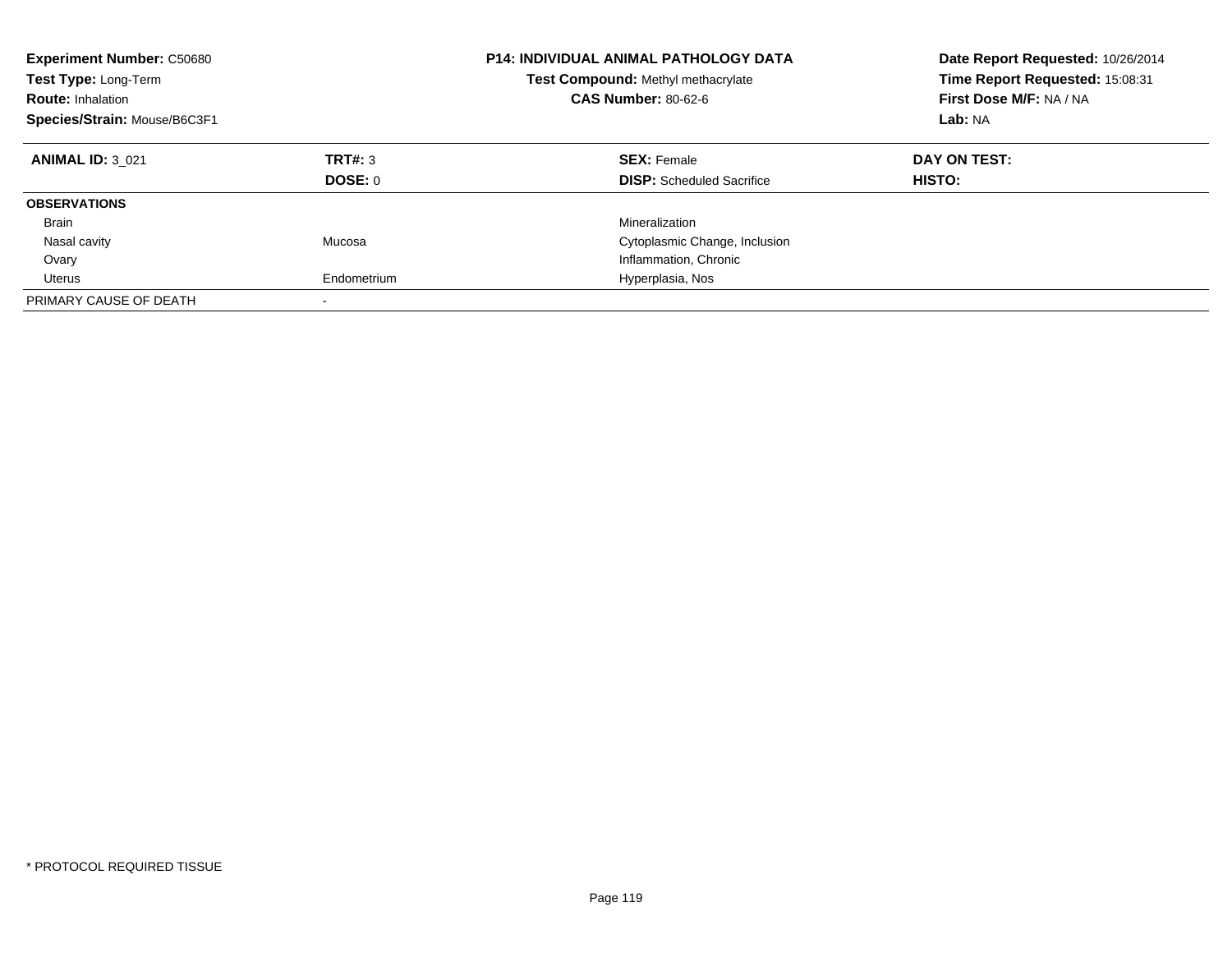| <b>Experiment Number: C50680</b><br><b>Test Type: Long-Term</b><br><b>Route: Inhalation</b><br>Species/Strain: Mouse/B6C3F1 |                     | <b>P14: INDIVIDUAL ANIMAL PATHOLOGY DATA</b><br>Test Compound: Methyl methacrylate<br><b>CAS Number: 80-62-6</b> | Date Report Requested: 10/26/2014<br>Time Report Requested: 15:08:31<br>First Dose M/F: NA / NA<br>Lab: NA |
|-----------------------------------------------------------------------------------------------------------------------------|---------------------|------------------------------------------------------------------------------------------------------------------|------------------------------------------------------------------------------------------------------------|
| <b>ANIMAL ID: 3 022</b>                                                                                                     | TRT#: 3             | <b>SEX: Female</b>                                                                                               | DAY ON TEST:                                                                                               |
|                                                                                                                             | DOSE: 0             | <b>DISP:</b> Natural Death                                                                                       | <b>HISTO:</b>                                                                                              |
| <b>OBSERVATIONS</b>                                                                                                         |                     |                                                                                                                  |                                                                                                            |
| Liver                                                                                                                       |                     | Hepatocellular Adenoma                                                                                           |                                                                                                            |
|                                                                                                                             | Hepatocytes         | Necrosis, Nos                                                                                                    |                                                                                                            |
| Ovary                                                                                                                       |                     | Cyst, Nos                                                                                                        |                                                                                                            |
| Pituitary gland                                                                                                             |                     | Hyperplasia, Focal                                                                                               |                                                                                                            |
| Unspecified                                                                                                                 | Multiple Organs Nos | Inflammation, Suppurative                                                                                        |                                                                                                            |
| PRIMARY CAUSE OF DEATH                                                                                                      |                     |                                                                                                                  |                                                                                                            |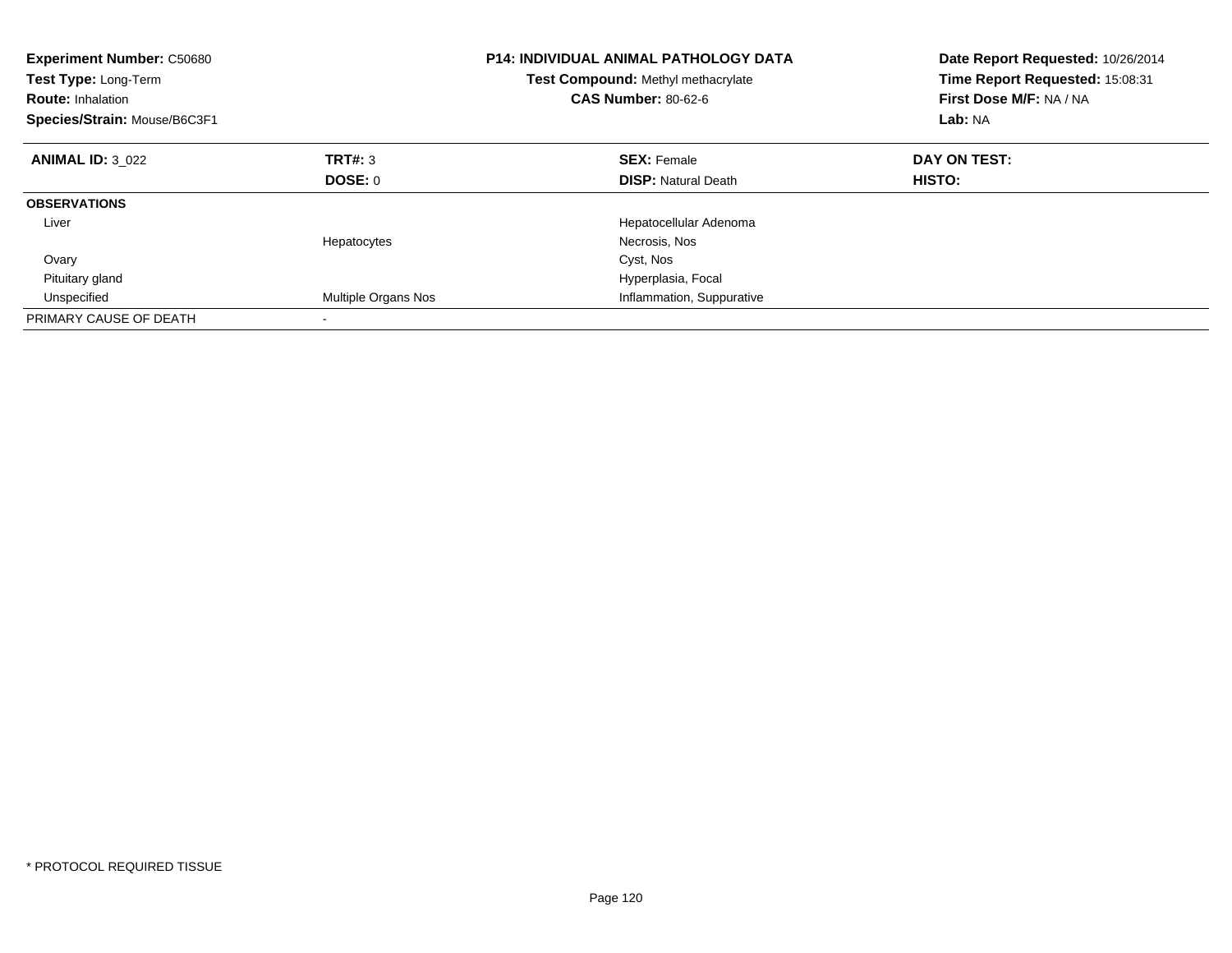| <b>Experiment Number: C50680</b><br>Test Type: Long-Term<br><b>Route: Inhalation</b><br>Species/Strain: Mouse/B6C3F1 |                          | <b>P14: INDIVIDUAL ANIMAL PATHOLOGY DATA</b><br>Test Compound: Methyl methacrylate<br><b>CAS Number: 80-62-6</b> | Date Report Requested: 10/26/2014<br>Time Report Requested: 15:08:31<br>First Dose M/F: NA / NA<br>Lab: NA |
|----------------------------------------------------------------------------------------------------------------------|--------------------------|------------------------------------------------------------------------------------------------------------------|------------------------------------------------------------------------------------------------------------|
| <b>ANIMAL ID: 3 023</b>                                                                                              | <b>TRT#: 3</b>           | <b>SEX: Female</b>                                                                                               | DAY ON TEST:                                                                                               |
|                                                                                                                      | <b>DOSE: 0</b>           | <b>DISP: Natural Death</b>                                                                                       | HISTO:                                                                                                     |
| <b>OBSERVATIONS</b>                                                                                                  |                          |                                                                                                                  |                                                                                                            |
| <b>Brain</b>                                                                                                         |                          | Mineralization                                                                                                   |                                                                                                            |
| Liver                                                                                                                |                          | Hepatocellular Adenoma                                                                                           |                                                                                                            |
| Lung                                                                                                                 |                          | Congestion, Nos                                                                                                  |                                                                                                            |
| Ovary                                                                                                                |                          | Inflammation, Suppurative                                                                                        |                                                                                                            |
| Peritoneum                                                                                                           |                          | Inflammation, Suppurative                                                                                        |                                                                                                            |
| Unspecified                                                                                                          | Multiple Organs Nos      | Inflammation, Acute/Chronic                                                                                      |                                                                                                            |
| <b>Uterus</b>                                                                                                        |                          | Abscess, Nos                                                                                                     |                                                                                                            |
|                                                                                                                      | Endometrium              | Hyperplasia, Nos                                                                                                 |                                                                                                            |
| PRIMARY CAUSE OF DEATH                                                                                               | $\overline{\phantom{a}}$ |                                                                                                                  |                                                                                                            |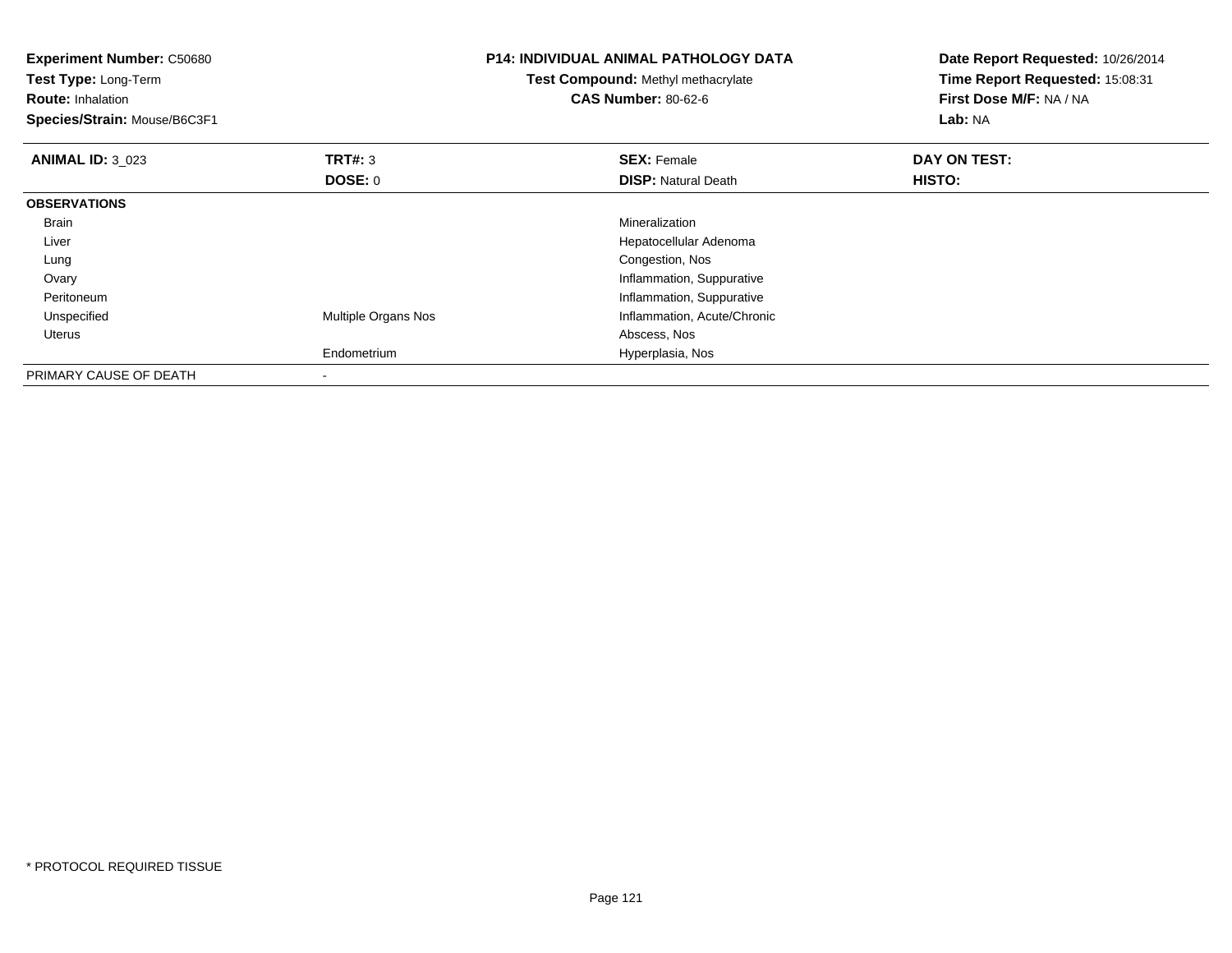| <b>Experiment Number: C50680</b><br>Test Type: Long-Term<br><b>Route: Inhalation</b><br>Species/Strain: Mouse/B6C3F1 |                     | <b>P14: INDIVIDUAL ANIMAL PATHOLOGY DATA</b><br>Test Compound: Methyl methacrylate<br><b>CAS Number: 80-62-6</b> | Date Report Requested: 10/26/2014<br>Time Report Requested: 15:08:31<br>First Dose M/F: NA / NA<br><b>Lab: NA</b> |
|----------------------------------------------------------------------------------------------------------------------|---------------------|------------------------------------------------------------------------------------------------------------------|-------------------------------------------------------------------------------------------------------------------|
| <b>ANIMAL ID: 3 024</b>                                                                                              | TRT#: 3             | <b>SEX: Female</b>                                                                                               | DAY ON TEST:                                                                                                      |
|                                                                                                                      | <b>DOSE: 0</b>      | <b>DISP:</b> Scheduled Sacrifice                                                                                 | HISTO:                                                                                                            |
| <b>OBSERVATIONS</b>                                                                                                  |                     |                                                                                                                  |                                                                                                                   |
| Liver                                                                                                                |                     | Hepatocellular Adenoma                                                                                           |                                                                                                                   |
| Lymph node                                                                                                           | Renal Lymph Node    | Hemorrhage, Chronic                                                                                              |                                                                                                                   |
| Nasal cavity                                                                                                         | Mucosa              | Cytoplasmic Change, Inclusion                                                                                    |                                                                                                                   |
| Pituitary gland                                                                                                      |                     | Adenoma, Nos                                                                                                     |                                                                                                                   |
| Spleen                                                                                                               |                     | Lymphoma, Mixed-Malignant Type                                                                                   |                                                                                                                   |
| Unspecified                                                                                                          | Multiple Organs Nos | Inflammation, Acute/Chronic                                                                                      |                                                                                                                   |
| PRIMARY CAUSE OF DEATH                                                                                               |                     |                                                                                                                  |                                                                                                                   |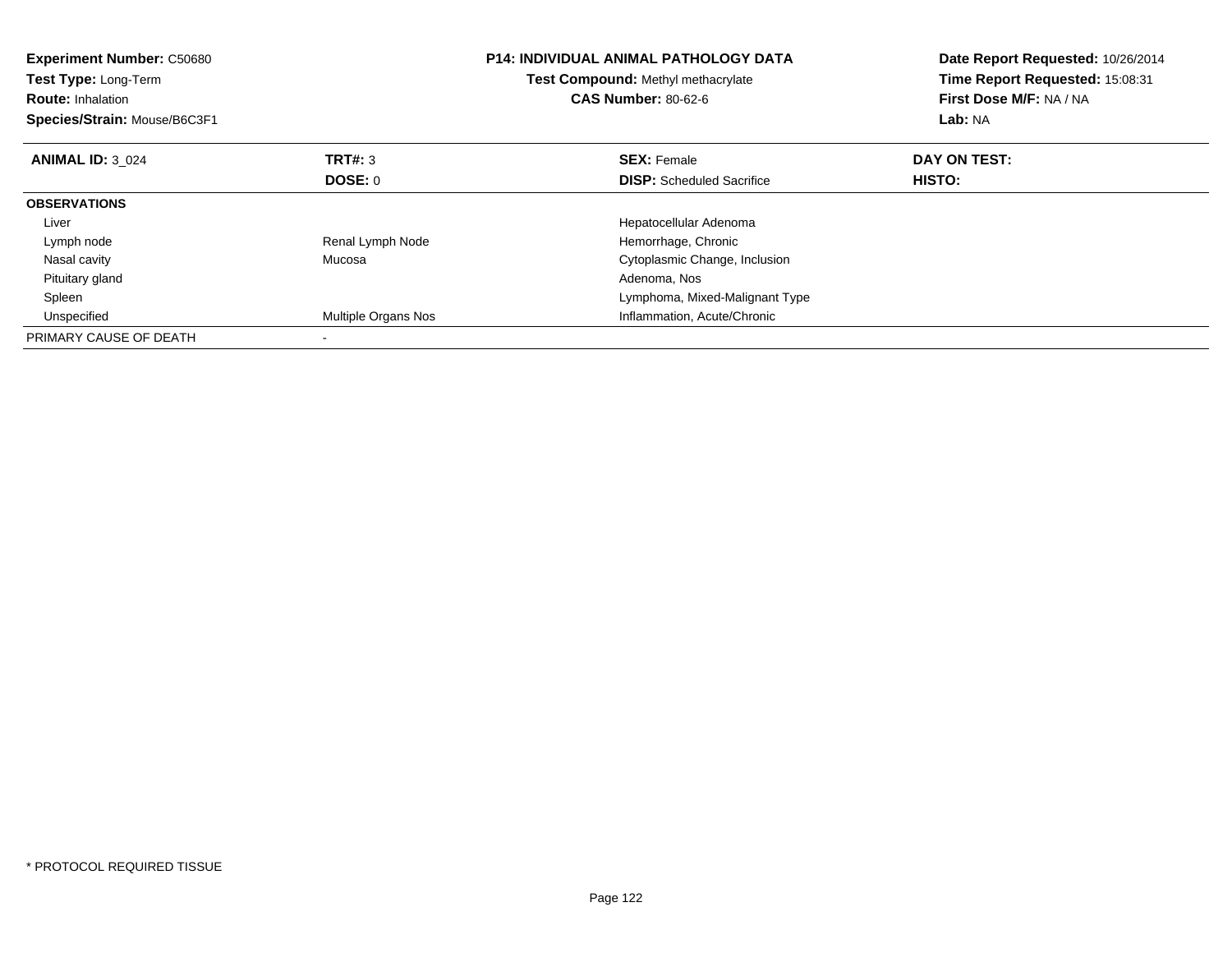| <b>Experiment Number: C50680</b> | <b>P14: INDIVIDUAL ANIMAL PATHOLOGY DATA</b> |                                     | Date Report Requested: 10/26/2014 |  |
|----------------------------------|----------------------------------------------|-------------------------------------|-----------------------------------|--|
| <b>Test Type: Long-Term</b>      | <b>Test Compound: Methyl methacrylate</b>    | Time Report Requested: 15:08:31     |                                   |  |
| <b>Route: Inhalation</b>         |                                              | <b>CAS Number: 80-62-6</b>          | First Dose M/F: NA / NA           |  |
| Species/Strain: Mouse/B6C3F1     |                                              |                                     | Lab: NA                           |  |
| <b>ANIMAL ID: 3 025</b>          | <b>TRT#: 3</b>                               | <b>SEX: Female</b>                  | DAY ON TEST:                      |  |
|                                  | DOSE: 0                                      | <b>DISP:</b> Scheduled Sacrifice    | HISTO:                            |  |
| <b>OBSERVATIONS</b>              |                                              |                                     |                                   |  |
| Bone                             | Maxilla                                      | Fibrous Osteodystrophy              |                                   |  |
| Brain                            | <b>Olfactory Sensory Epithelium</b>          | Degeneration, Nos                   |                                   |  |
| Intestine Small                  | Ileum, Ileum                                 | Amyloidosis                         |                                   |  |
| Lung                             |                                              | Lymphocytic Inflammatory Infiltrate |                                   |  |
| Nasal cavity                     | Mucosa                                       | Cytoplasmic Change, Inclusion       |                                   |  |
|                                  |                                              | Inflammation, Acute/Chronic         |                                   |  |
| Pituitary gland                  |                                              | Adenoma, Nos                        |                                   |  |
| Salivary gland                   |                                              | Inflammation, Acute/Chronic         |                                   |  |
| Stomach                          |                                              | Inflammation, Proliferative         |                                   |  |
| PRIMARY CAUSE OF DEATH           |                                              |                                     |                                   |  |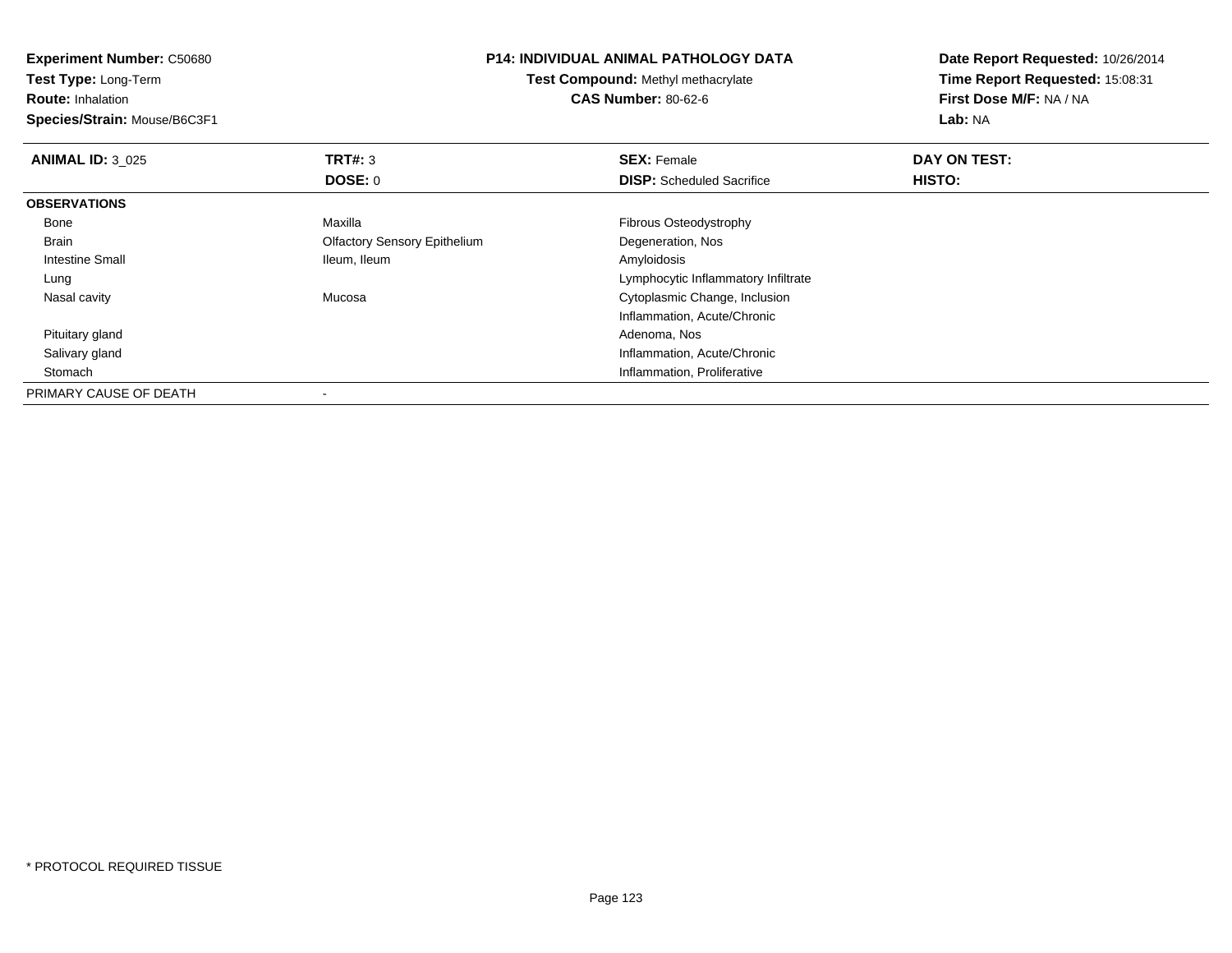| <b>Experiment Number: C50680</b><br><b>Test Type: Long-Term</b><br><b>Route: Inhalation</b><br>Species/Strain: Mouse/B6C3F1 |                          | <b>P14: INDIVIDUAL ANIMAL PATHOLOGY DATA</b><br><b>Test Compound: Methyl methacrylate</b><br><b>CAS Number: 80-62-6</b> | Date Report Requested: 10/26/2014<br>Time Report Requested: 15:08:31<br>First Dose M/F: NA / NA<br>Lab: NA |
|-----------------------------------------------------------------------------------------------------------------------------|--------------------------|-------------------------------------------------------------------------------------------------------------------------|------------------------------------------------------------------------------------------------------------|
| <b>ANIMAL ID: 3 026</b>                                                                                                     | TRT#: 3<br>DOSE: 0       | <b>SEX: Female</b><br><b>DISP:</b> Scheduled Sacrifice                                                                  | DAY ON TEST:<br>HISTO:                                                                                     |
| <b>OBSERVATIONS</b>                                                                                                         |                          |                                                                                                                         |                                                                                                            |
| Nasal cavity                                                                                                                | Mucosa                   | Cytoplasmic Change, Inclusion                                                                                           |                                                                                                            |
| Pituitary gland                                                                                                             |                          | Adenoma, Nos                                                                                                            |                                                                                                            |
| Spleen                                                                                                                      |                          | Infarct, Healed                                                                                                         |                                                                                                            |
| Unspecified                                                                                                                 | Multiple Organs Nos      | Inflammation, Acute/Chronic                                                                                             |                                                                                                            |
| PRIMARY CAUSE OF DEATH                                                                                                      | $\overline{\phantom{a}}$ |                                                                                                                         |                                                                                                            |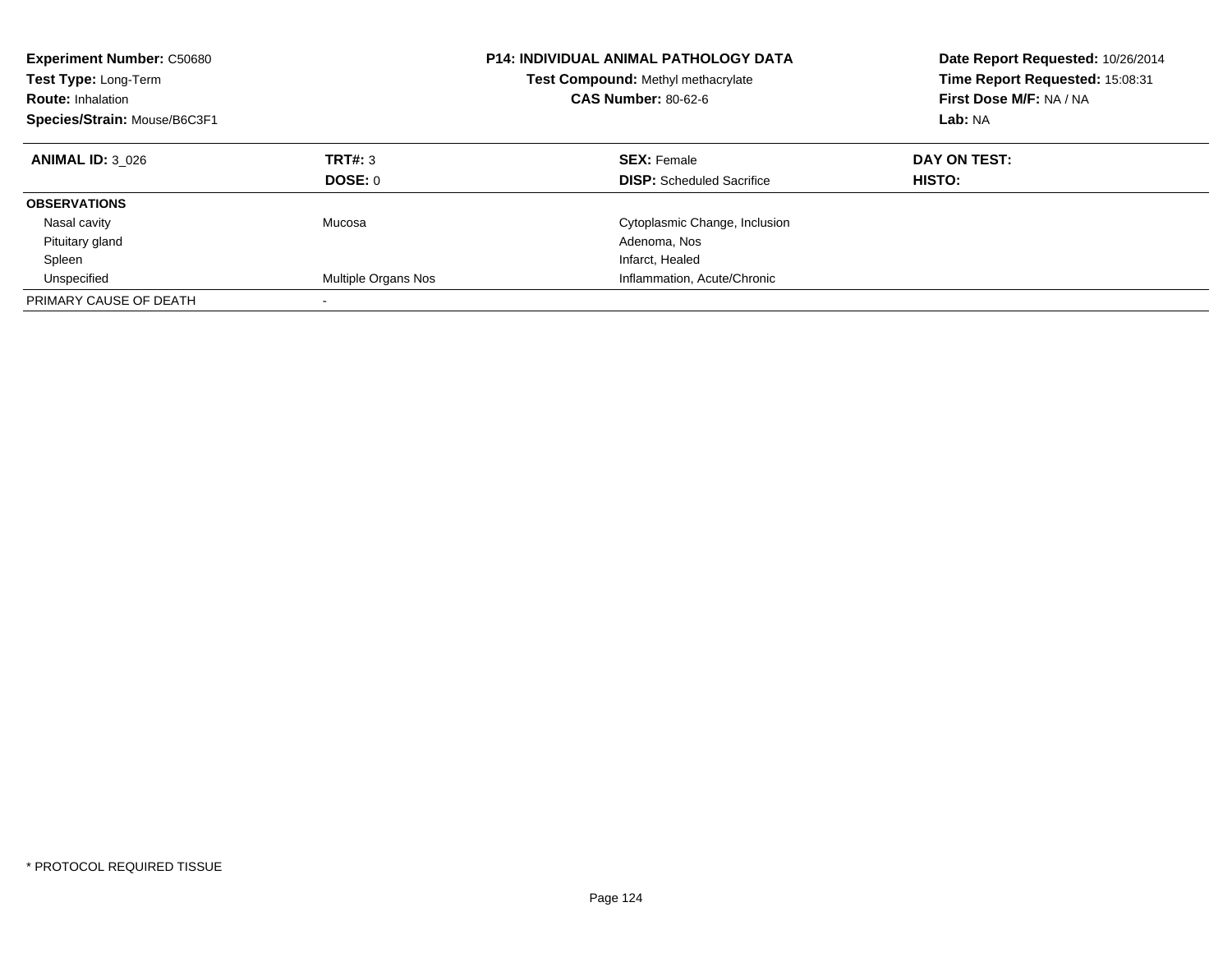| <b>Experiment Number: C50680</b><br><b>Test Type: Long-Term</b><br><b>Route: Inhalation</b><br>Species/Strain: Mouse/B6C3F1 |                             | <b>P14: INDIVIDUAL ANIMAL PATHOLOGY DATA</b><br>Test Compound: Methyl methacrylate<br><b>CAS Number: 80-62-6</b> | Date Report Requested: 10/26/2014<br>Time Report Requested: 15:08:31<br>First Dose M/F: NA / NA<br>Lab: NA |
|-----------------------------------------------------------------------------------------------------------------------------|-----------------------------|------------------------------------------------------------------------------------------------------------------|------------------------------------------------------------------------------------------------------------|
| <b>ANIMAL ID: 3 027</b>                                                                                                     | <b>TRT#: 3</b>              | <b>SEX: Female</b>                                                                                               | DAY ON TEST:                                                                                               |
|                                                                                                                             | DOSE: 0                     | <b>DISP:</b> Moribund Sacrifice                                                                                  | <b>HISTO:</b>                                                                                              |
| <b>OBSERVATIONS</b>                                                                                                         |                             |                                                                                                                  |                                                                                                            |
| Kidney                                                                                                                      |                             | Glomerulonephritis, Nos                                                                                          |                                                                                                            |
| Lymph node                                                                                                                  | <b>Bronchial Lymph Node</b> | Hyperplasia, Lymphoid                                                                                            |                                                                                                            |
| Ovary                                                                                                                       |                             | Abscess, Nos                                                                                                     |                                                                                                            |
| Unspecified                                                                                                                 | Multiple Organs Nos         | Inflammation, Acute/Chronic                                                                                      |                                                                                                            |
|                                                                                                                             | Multiple Organs Nos         | Inflammation, Suppurative                                                                                        |                                                                                                            |
| Uterus                                                                                                                      |                             | Abscess, Nos                                                                                                     |                                                                                                            |
|                                                                                                                             | Endometrium                 | Hyperplasia, Nos                                                                                                 |                                                                                                            |
| PRIMARY CAUSE OF DEATH                                                                                                      |                             |                                                                                                                  |                                                                                                            |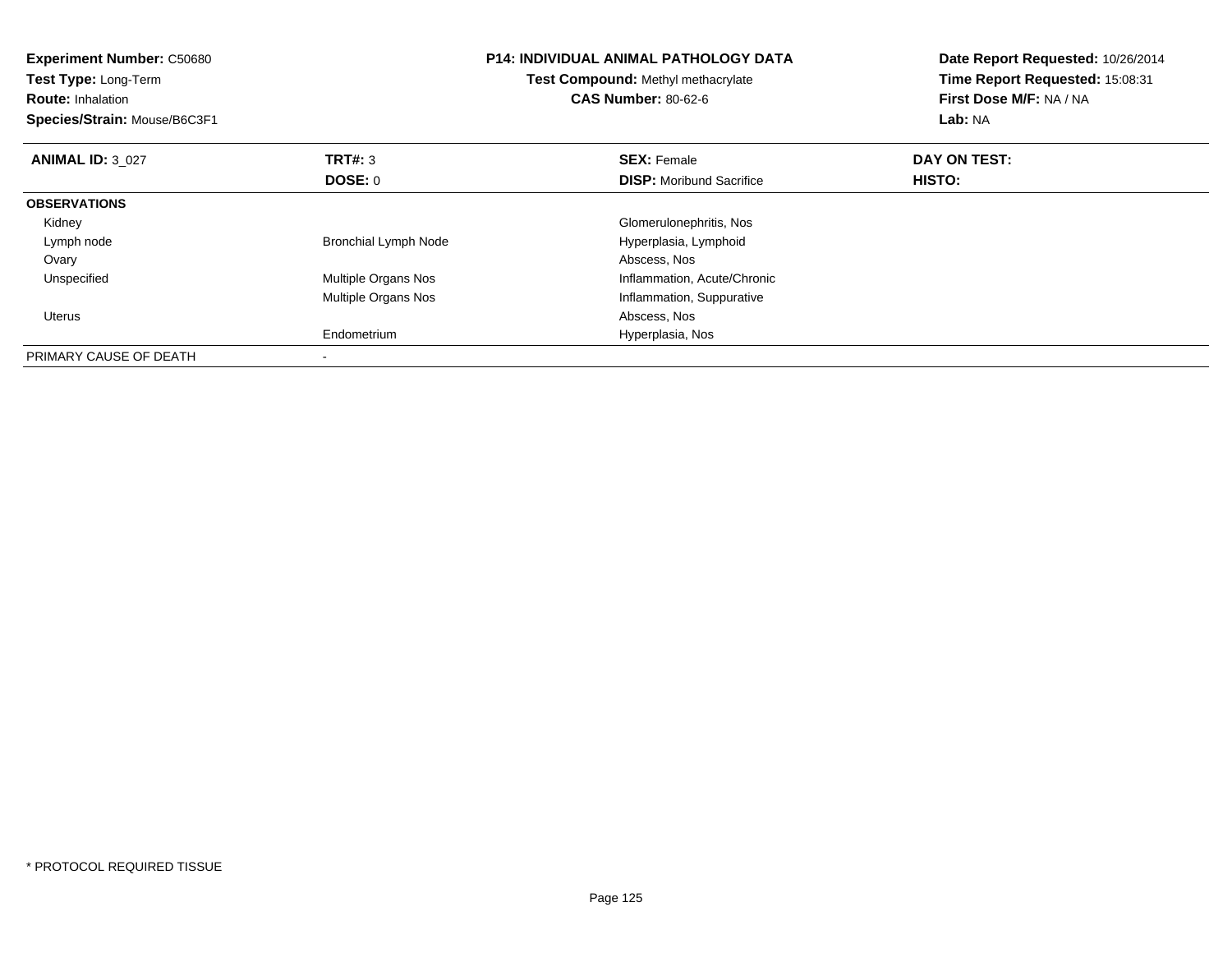**Experiment Number:** C50680**Test Type:** Long-Term**Route:** Inhalation **Species/Strain:** Mouse/B6C3F1**P14: INDIVIDUAL ANIMAL PATHOLOGY DATATest Compound:** Methyl methacrylate**CAS Number:** 80-62-6**Date Report Requested:** 10/26/2014**Time Report Requested:** 15:08:31**First Dose M/F:** NA / NA**Lab:** NA**ANIMAL ID:** 3\_028**REX:** Female **DAY ON TEST: SEX:** Female **SEX:** Female **DOSE:** 0**DISP:** Natural Death **HISTO: OBSERVATIONS** Brainn and the control of the control of the control of the control of the control of the control of the control of the control of the control of the control of the control of the control of the control of the control of the co Lung Alveolar/Bronchiolar Adenoma Lymph nodeBronchial Lymph Node Hyperplasia, Lymphoid Hyperplasia, Lymphoid<br>Abscess, Nos Ovary Abscess, Nos Peritoneum Inflammation, Suppurative Thyroid Follicular-Cell Adenoma UnspecifiedMultiple Organs Nos **Hematopoiesis** Multiple Organs Nos Inflammation, Acute/Chronic Uterus Endometrium Hyperplasia, Nos PRIMARY CAUSE OF DEATH

-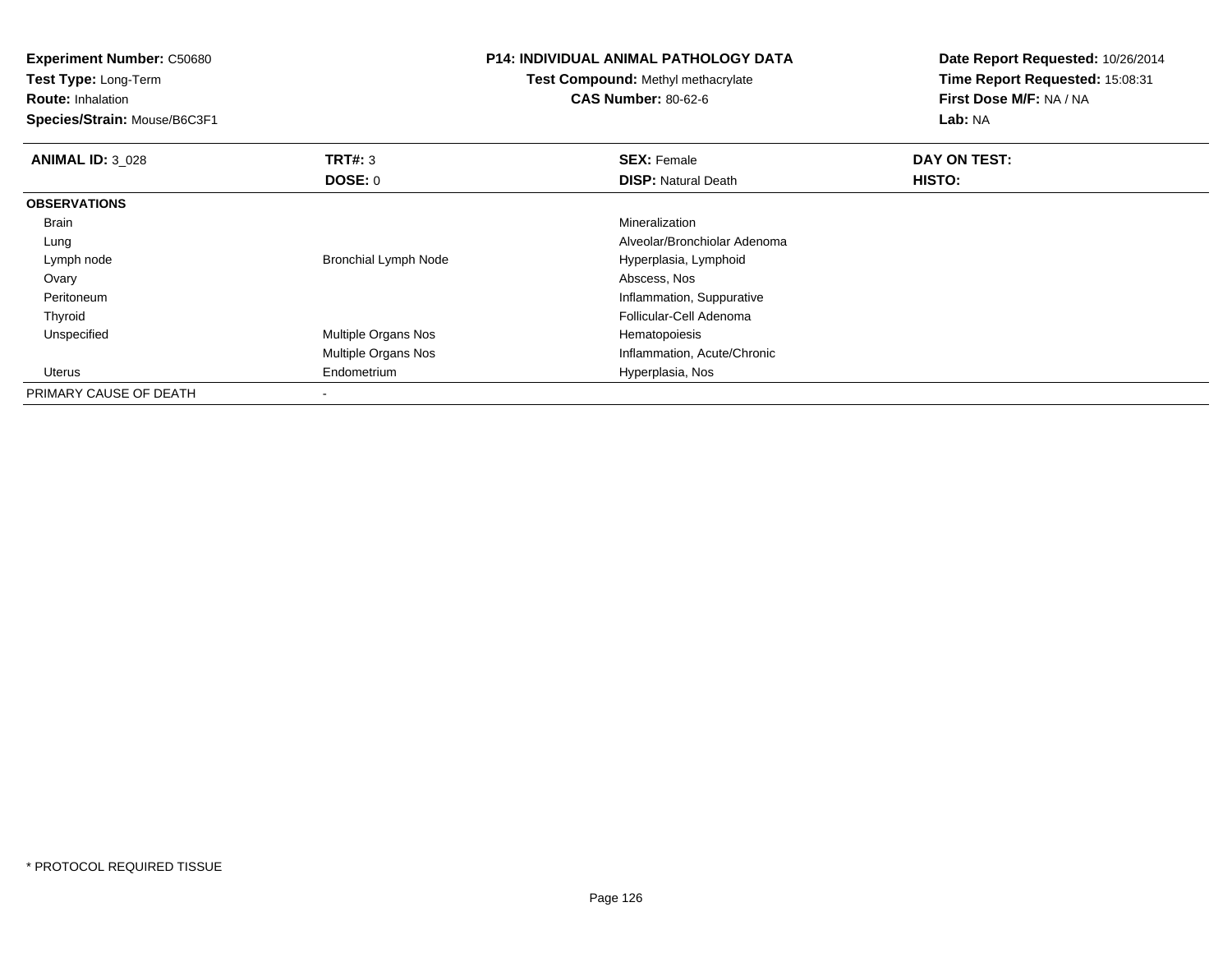| <b>Experiment Number: C50680</b><br>Test Type: Long-Term<br><b>Route: Inhalation</b><br>Species/Strain: Mouse/B6C3F1 |                     | <b>P14: INDIVIDUAL ANIMAL PATHOLOGY DATA</b><br>Test Compound: Methyl methacrylate<br><b>CAS Number: 80-62-6</b> | Date Report Requested: 10/26/2014<br>Time Report Requested: 15:08:31<br>First Dose M/F: NA / NA<br>Lab: NA |
|----------------------------------------------------------------------------------------------------------------------|---------------------|------------------------------------------------------------------------------------------------------------------|------------------------------------------------------------------------------------------------------------|
| <b>ANIMAL ID: 3 029</b>                                                                                              | TRT#: 3             | <b>SEX: Female</b>                                                                                               | DAY ON TEST:                                                                                               |
|                                                                                                                      | DOSE: 0             | <b>DISP:</b> Moribund Sacrifice                                                                                  | <b>HISTO:</b>                                                                                              |
| <b>OBSERVATIONS</b>                                                                                                  |                     |                                                                                                                  |                                                                                                            |
| <b>Brain</b>                                                                                                         |                     | Mineralization                                                                                                   |                                                                                                            |
| Ovary                                                                                                                |                     | Abscess, Nos                                                                                                     |                                                                                                            |
| Unspecified                                                                                                          | Multiple Organs Nos | Inflammation, Acute/Chronic                                                                                      |                                                                                                            |
|                                                                                                                      | Multiple Organs Nos | Inflammation, Suppurative                                                                                        |                                                                                                            |
| Uterus                                                                                                               |                     | Abscess, Nos                                                                                                     |                                                                                                            |
| PRIMARY CAUSE OF DEATH                                                                                               |                     |                                                                                                                  |                                                                                                            |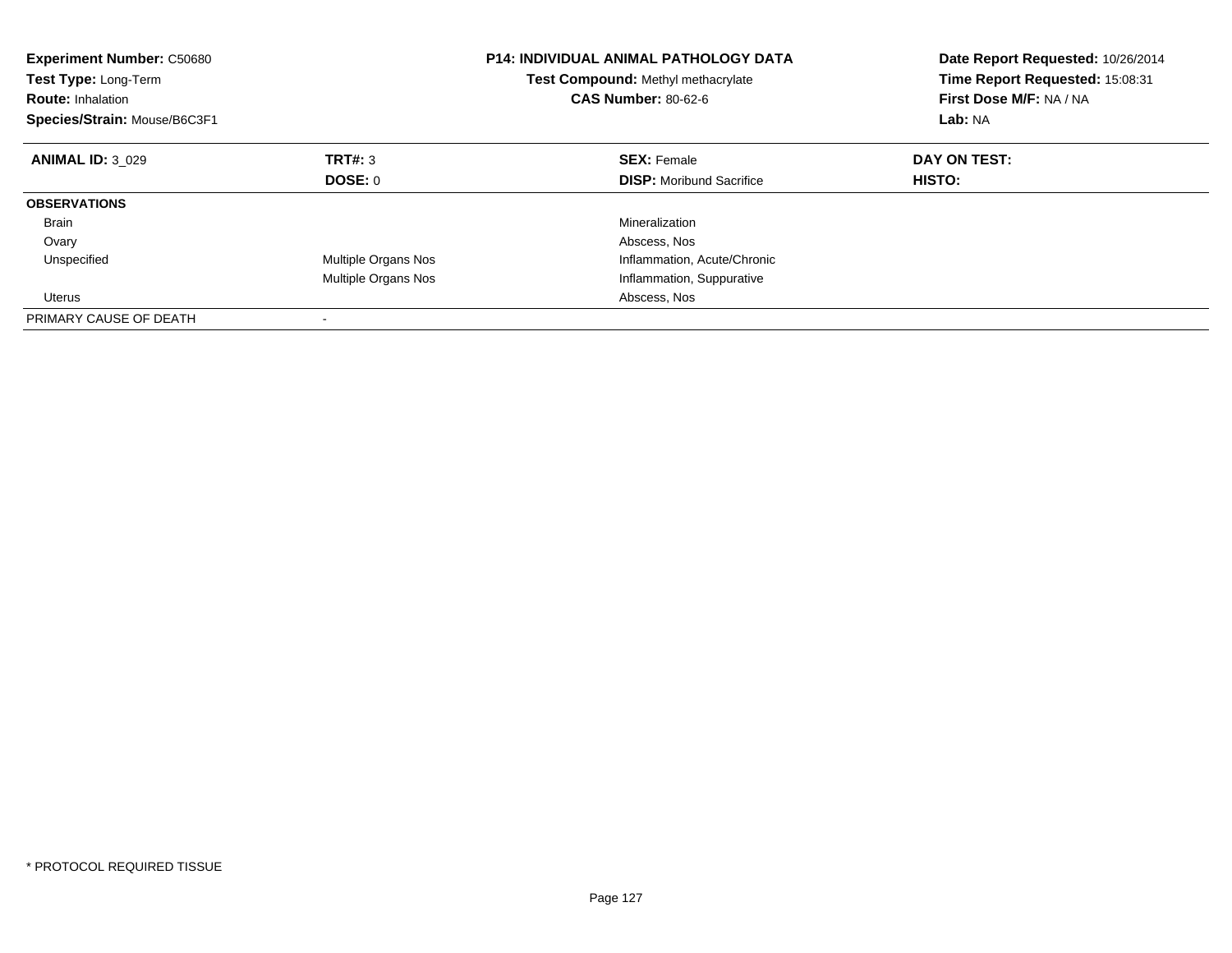| <b>Experiment Number: C50680</b> |             | <b>P14: INDIVIDUAL ANIMAL PATHOLOGY DATA</b> | Date Report Requested: 10/26/2014 |
|----------------------------------|-------------|----------------------------------------------|-----------------------------------|
| Test Type: Long-Term             |             | Test Compound: Methyl methacrylate           | Time Report Requested: 15:08:31   |
| <b>Route: Inhalation</b>         |             | <b>CAS Number: 80-62-6</b>                   | First Dose M/F: NA / NA           |
| Species/Strain: Mouse/B6C3F1     |             |                                              | Lab: NA                           |
| <b>ANIMAL ID: 3 030</b>          | TRT#: 3     | <b>SEX: Female</b>                           | DAY ON TEST:                      |
|                                  | DOSE: 0     | <b>DISP:</b> Moribund Sacrifice              | HISTO:                            |
| <b>OBSERVATIONS</b>              |             |                                              |                                   |
| Brain                            |             | Corpora Amylacea                             |                                   |
| Uterus                           | Endometrium | Hyperplasia, Nos                             |                                   |
| PRIMARY CAUSE OF DEATH           |             |                                              |                                   |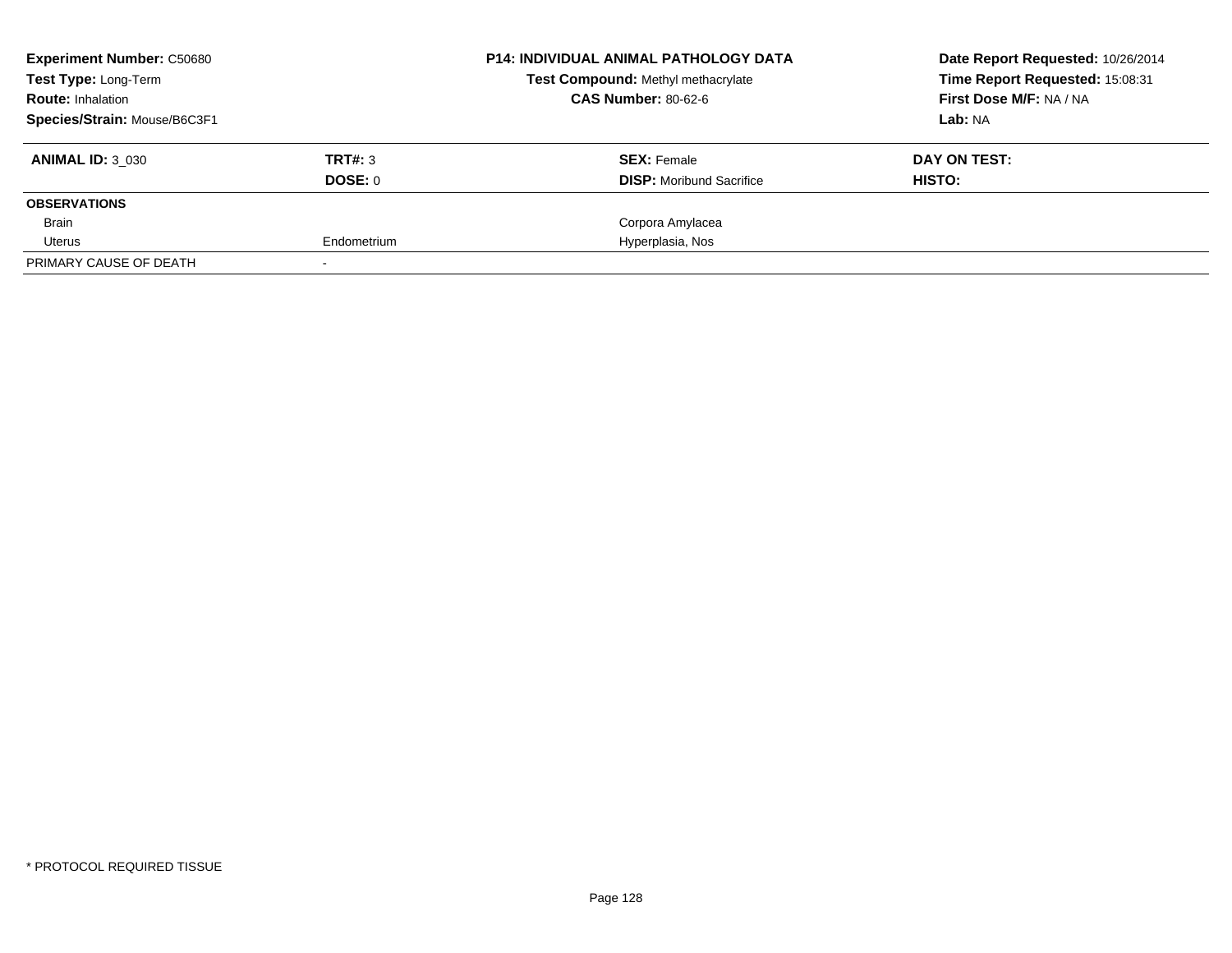| <b>Experiment Number: C50680</b><br>Test Type: Long-Term<br><b>Route: Inhalation</b><br>Species/Strain: Mouse/B6C3F1 |                     | <b>P14: INDIVIDUAL ANIMAL PATHOLOGY DATA</b><br>Test Compound: Methyl methacrylate<br><b>CAS Number: 80-62-6</b> | Date Report Requested: 10/26/2014<br>Time Report Requested: 15:08:31<br>First Dose M/F: NA / NA<br>Lab: NA |
|----------------------------------------------------------------------------------------------------------------------|---------------------|------------------------------------------------------------------------------------------------------------------|------------------------------------------------------------------------------------------------------------|
| <b>ANIMAL ID: 3 031</b>                                                                                              | TRT#: 3             | <b>SEX: Female</b>                                                                                               | DAY ON TEST:                                                                                               |
|                                                                                                                      | <b>DOSE: 0</b>      | <b>DISP:</b> Natural Death                                                                                       | HISTO:                                                                                                     |
| <b>OBSERVATIONS</b>                                                                                                  |                     |                                                                                                                  |                                                                                                            |
| Adrenal gland                                                                                                        |                     | Adenoma, Nos                                                                                                     |                                                                                                            |
| <b>Brain</b>                                                                                                         |                     | Mineralization                                                                                                   |                                                                                                            |
| Ovary                                                                                                                |                     | Abscess, Nos                                                                                                     |                                                                                                            |
| Tooth                                                                                                                |                     | Congenital Malformation, Nos                                                                                     |                                                                                                            |
| Unspecified                                                                                                          | Multiple Organs Nos | Inflammation, Suppurative                                                                                        |                                                                                                            |
| PRIMARY CAUSE OF DEATH                                                                                               |                     |                                                                                                                  |                                                                                                            |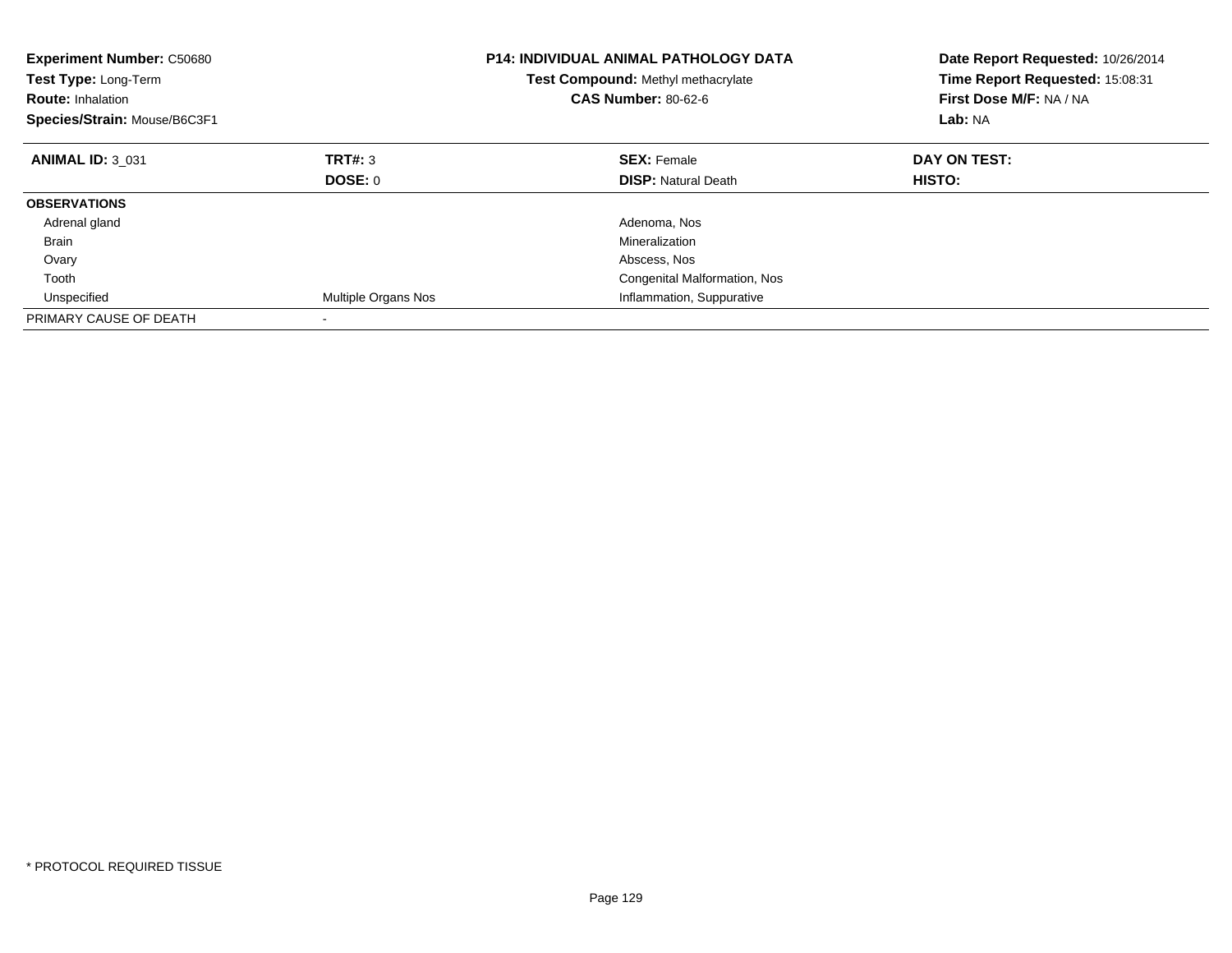| <b>Experiment Number: C50680</b><br><b>Test Type: Long-Term</b><br><b>Route: Inhalation</b><br>Species/Strain: Mouse/B6C3F1 |                     | <b>P14: INDIVIDUAL ANIMAL PATHOLOGY DATA</b><br>Test Compound: Methyl methacrylate<br><b>CAS Number: 80-62-6</b> | Date Report Requested: 10/26/2014<br>Time Report Requested: 15:08:31<br>First Dose M/F: NA / NA<br>Lab: NA |
|-----------------------------------------------------------------------------------------------------------------------------|---------------------|------------------------------------------------------------------------------------------------------------------|------------------------------------------------------------------------------------------------------------|
| <b>ANIMAL ID: 3 032</b>                                                                                                     | TRT#: 3<br>DOSE: 0  | <b>SEX: Female</b><br><b>DISP:</b> Scheduled Sacrifice                                                           | DAY ON TEST:<br>HISTO:                                                                                     |
| <b>OBSERVATIONS</b>                                                                                                         |                     |                                                                                                                  |                                                                                                            |
| Brain                                                                                                                       |                     | Lymphocytic Inflammatory Infiltrate                                                                              |                                                                                                            |
| Lung                                                                                                                        |                     | Lymphocytic Inflammatory Infiltrate                                                                              |                                                                                                            |
| Unspecified                                                                                                                 | Multiple Organs Nos | Inflammation, Acute/Chronic                                                                                      |                                                                                                            |
| Uterus                                                                                                                      | Cervix Uteri        | Inflammation, Suppurative                                                                                        |                                                                                                            |
| PRIMARY CAUSE OF DEATH                                                                                                      |                     |                                                                                                                  |                                                                                                            |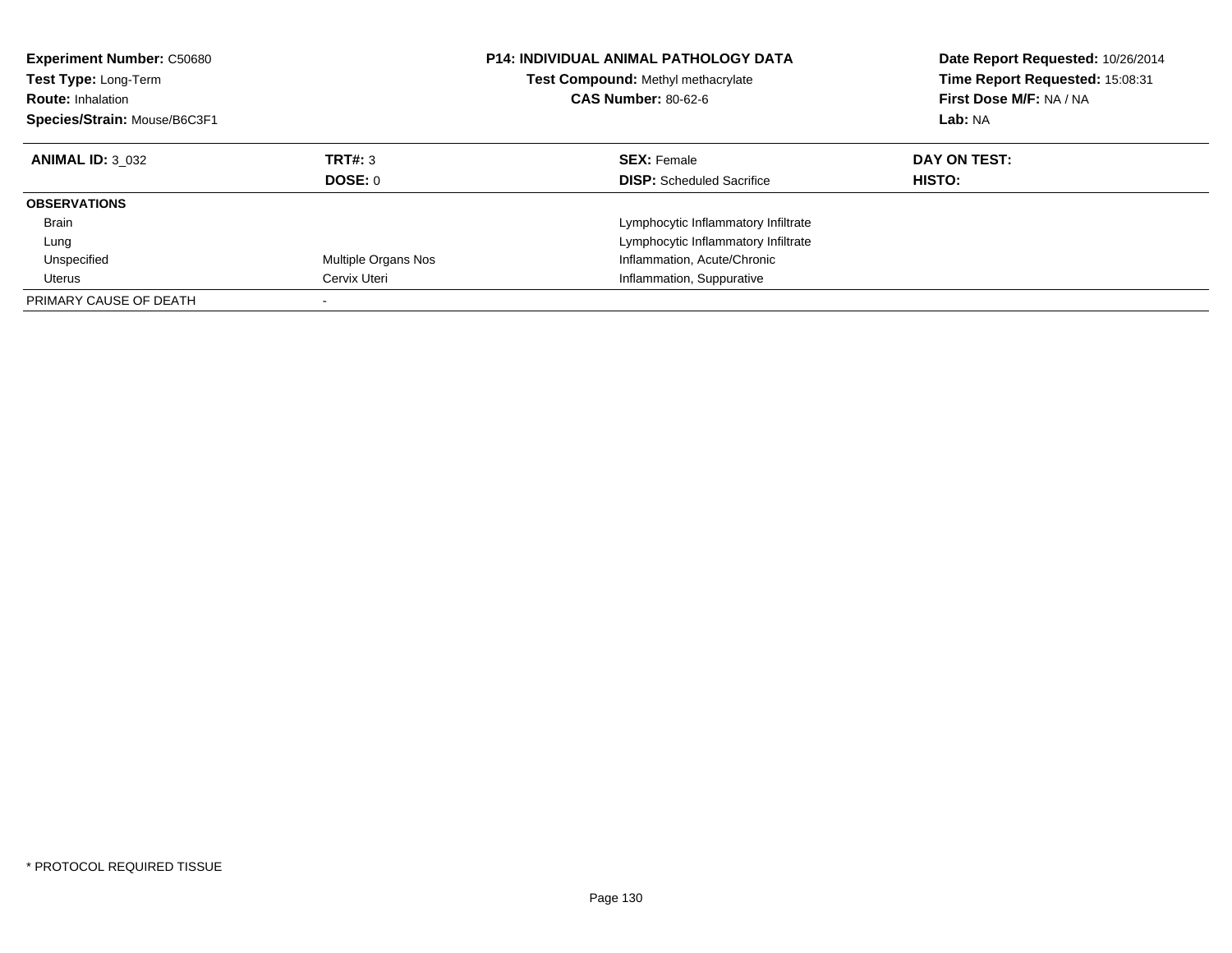| <b>Experiment Number: C50680</b><br>Test Type: Long-Term<br><b>Route: Inhalation</b><br>Species/Strain: Mouse/B6C3F1 |                          | <b>P14: INDIVIDUAL ANIMAL PATHOLOGY DATA</b><br>Test Compound: Methyl methacrylate<br><b>CAS Number: 80-62-6</b> | Date Report Requested: 10/26/2014<br>Time Report Requested: 15:08:31<br>First Dose M/F: NA / NA<br>Lab: NA |
|----------------------------------------------------------------------------------------------------------------------|--------------------------|------------------------------------------------------------------------------------------------------------------|------------------------------------------------------------------------------------------------------------|
| <b>ANIMAL ID: 3 033</b>                                                                                              | TRT#: 3                  | <b>SEX: Female</b>                                                                                               | DAY ON TEST:                                                                                               |
|                                                                                                                      | DOSE: 0                  | <b>DISP:</b> Scheduled Sacrifice                                                                                 | <b>HISTO:</b>                                                                                              |
| <b>OBSERVATIONS</b>                                                                                                  |                          |                                                                                                                  |                                                                                                            |
| <b>Brain</b>                                                                                                         |                          | Lymphocytic Inflammatory Infiltrate                                                                              |                                                                                                            |
|                                                                                                                      |                          | Mineralization                                                                                                   |                                                                                                            |
| Intestine Large                                                                                                      | Rectum                   | Inflammation, Suppurative                                                                                        |                                                                                                            |
| Nasal cavity                                                                                                         | Mucosa                   | Cytoplasmic Change, Inclusion                                                                                    |                                                                                                            |
| Pituitary gland                                                                                                      |                          | Hyperplasia, Focal                                                                                               |                                                                                                            |
| Spleen                                                                                                               |                          | Hyperplasia, Lymphoid                                                                                            |                                                                                                            |
| Unspecified                                                                                                          | Multiple Organs Nos      | Inflammation, Acute/Chronic                                                                                      |                                                                                                            |
| <b>Uterus</b>                                                                                                        | Cervix Uteri             | Inflammation, Suppurative                                                                                        |                                                                                                            |
| PRIMARY CAUSE OF DEATH                                                                                               | $\overline{\phantom{a}}$ |                                                                                                                  |                                                                                                            |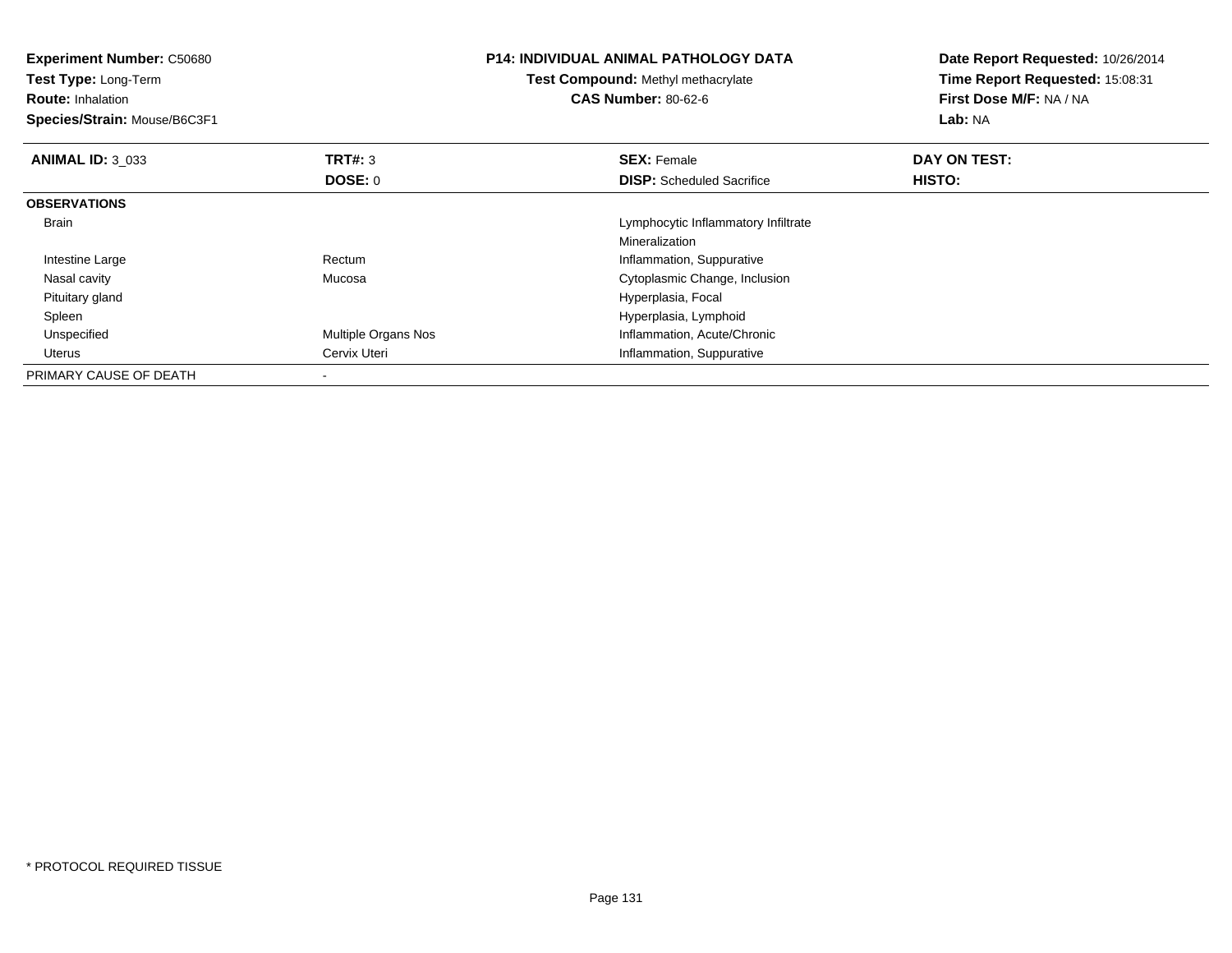| <b>Experiment Number: C50680</b><br>Test Type: Long-Term<br><b>Route: Inhalation</b><br>Species/Strain: Mouse/B6C3F1 |                           | <b>P14: INDIVIDUAL ANIMAL PATHOLOGY DATA</b><br>Test Compound: Methyl methacrylate<br><b>CAS Number: 80-62-6</b> | Date Report Requested: 10/26/2014<br>Time Report Requested: 15:08:31<br>First Dose M/F: NA / NA<br>Lab: NA |
|----------------------------------------------------------------------------------------------------------------------|---------------------------|------------------------------------------------------------------------------------------------------------------|------------------------------------------------------------------------------------------------------------|
| <b>ANIMAL ID: 3 034</b>                                                                                              | TRT#: 3<br><b>DOSE: 0</b> | <b>SEX: Female</b><br><b>DISP:</b> Scheduled Sacrifice                                                           | DAY ON TEST:<br><b>HISTO:</b>                                                                              |
| <b>OBSERVATIONS</b>                                                                                                  |                           |                                                                                                                  |                                                                                                            |
| Bone marrow                                                                                                          |                           | Hyperplasia, Granulocytic                                                                                        |                                                                                                            |
| Ovary                                                                                                                |                           | Cyst, Nos<br>Inflammation, Chronic                                                                               |                                                                                                            |
| Unspecified                                                                                                          | Multiple Organs Nos       | Inflammation, Acute/Chronic                                                                                      |                                                                                                            |
|                                                                                                                      | Multiple Organs Nos       | Lymphoma, Mixed-Malignant Type                                                                                   |                                                                                                            |
| Uterus                                                                                                               |                           | Adenocarcinoma, Nos                                                                                              |                                                                                                            |
|                                                                                                                      | Endometrium               | Hyperplasia, Nos                                                                                                 |                                                                                                            |
| PRIMARY CAUSE OF DEATH                                                                                               | $\overline{\phantom{a}}$  |                                                                                                                  |                                                                                                            |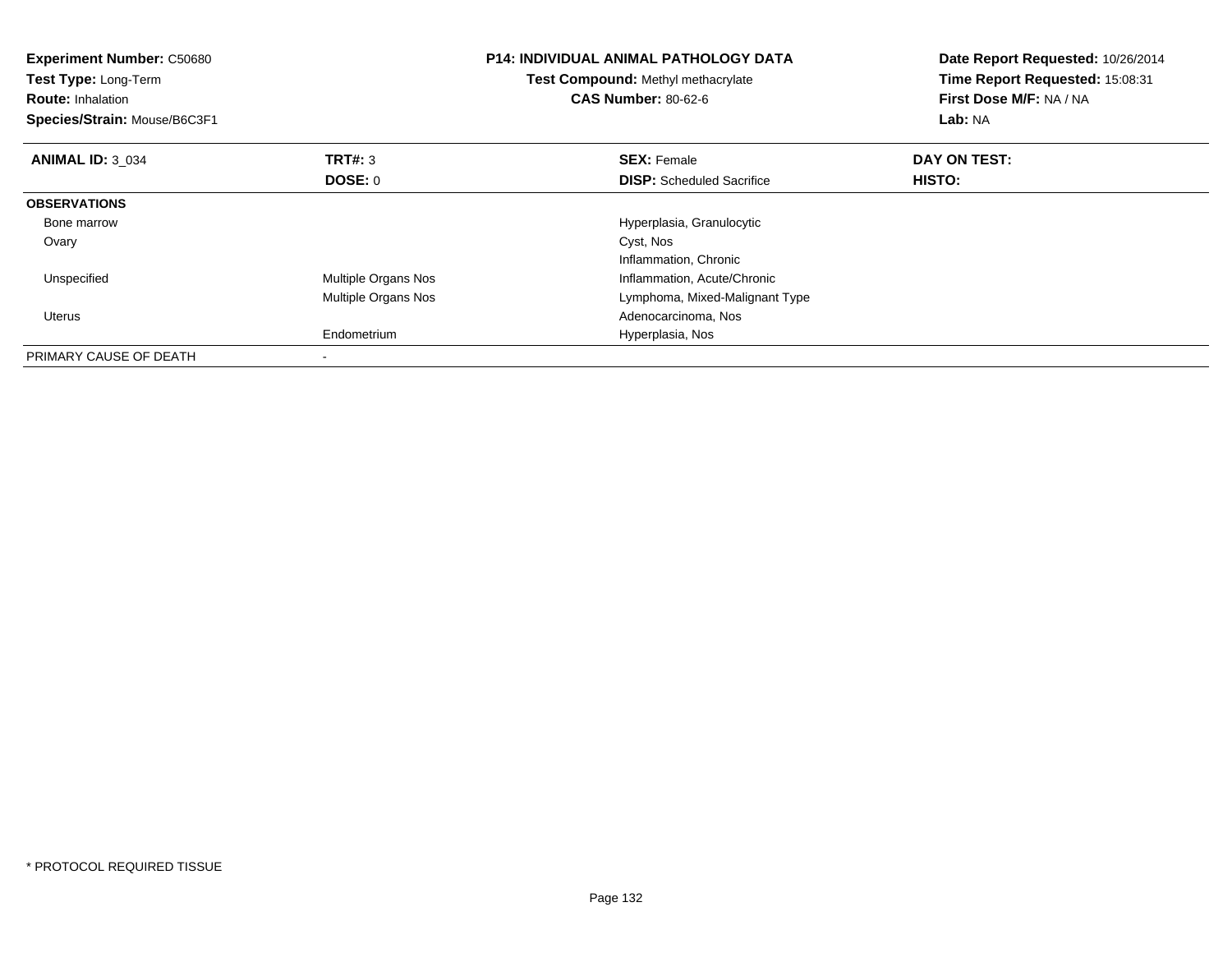**Experiment Number:** C50680**Test Type:** Long-Term**Route:** Inhalation **Species/Strain:** Mouse/B6C3F1**P14: INDIVIDUAL ANIMAL PATHOLOGY DATATest Compound:** Methyl methacrylate**CAS Number:** 80-62-6**Date Report Requested:** 10/26/2014**Time Report Requested:** 15:08:31**First Dose M/F:** NA / NA**Lab:** NA**ANIMAL ID:** 3\_035 **TRT#:** <sup>3</sup> **SEX:** Female **DAY ON TEST: DOSE:** 0**DISP:** Natural Death **HISTO: OBSERVATIONS** Kidney Glomerulonephritis, Nos Liver Inflammation, Suppurative Lymphoma, Nos-Malignant Mammary gland Acinar-Cell Carcinoma Nasal cavity Mucosa Cytoplasmic Change, Inclusion Ovaryy and the control of the control of the control of the control of the control of the control of the control of the control of the control of the control of the control of the control of the control of the control of the co Pituitary glandd and the control of the control of the control of the control of the control of the control of the control of the control of the control of the control of the control of the control of the control of the control of the co Spleenn and the control of the control of the control of the control of the control of the control of the control of the control of the control of the control of the control of the control of the control of the control of the co Hematopoiesisd **Multiple Organs Nos Inflammation, Acute/Chronic**  UnspecifiedPRIMARY CAUSE OF DEATH-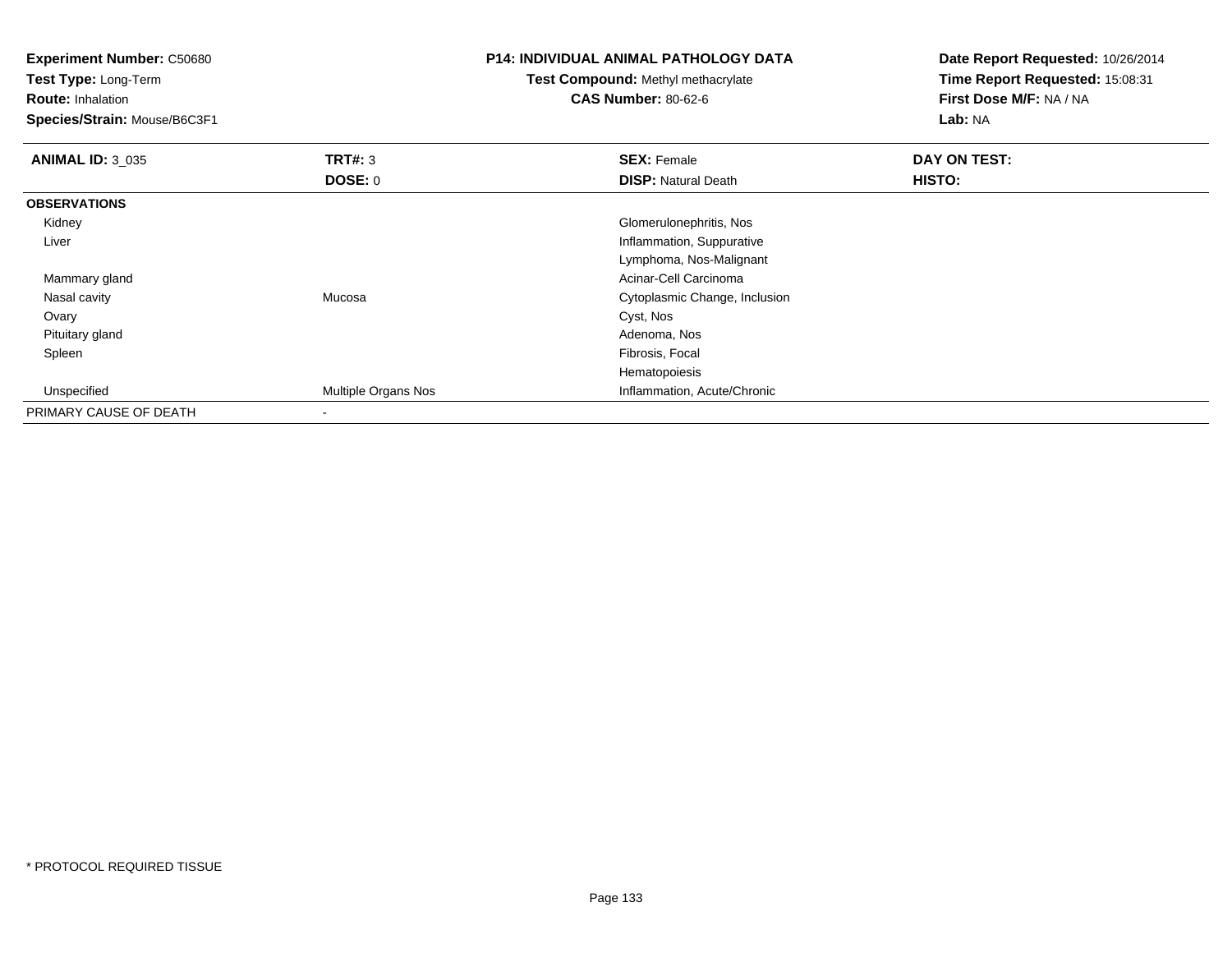| <b>Experiment Number: C50680</b><br>Test Type: Long-Term<br><b>Route: Inhalation</b><br>Species/Strain: Mouse/B6C3F1 |                          | <b>P14: INDIVIDUAL ANIMAL PATHOLOGY DATA</b><br><b>Test Compound: Methyl methacrylate</b><br><b>CAS Number: 80-62-6</b> | Date Report Requested: 10/26/2014<br>Time Report Requested: 15:08:31<br>First Dose M/F: NA / NA<br>Lab: NA |
|----------------------------------------------------------------------------------------------------------------------|--------------------------|-------------------------------------------------------------------------------------------------------------------------|------------------------------------------------------------------------------------------------------------|
| <b>ANIMAL ID: 3 036</b>                                                                                              | <b>TRT#: 3</b>           | <b>SEX: Female</b>                                                                                                      | DAY ON TEST:                                                                                               |
|                                                                                                                      | DOSE: 0                  | <b>DISP:</b> Scheduled Sacrifice                                                                                        | HISTO:                                                                                                     |
| <b>OBSERVATIONS</b>                                                                                                  |                          |                                                                                                                         |                                                                                                            |
| Bone marrow                                                                                                          |                          | Hyperplasia, Granulocytic                                                                                               |                                                                                                            |
| Nasal cavity                                                                                                         | Mucosa                   | Cytoplasmic Change, Inclusion                                                                                           |                                                                                                            |
| Ovary                                                                                                                |                          | Inflammation, Suppurative                                                                                               |                                                                                                            |
| Stomach                                                                                                              | <b>Glandular Stomach</b> | Cyst, Nos                                                                                                               |                                                                                                            |
|                                                                                                                      | <b>Glandular Stomach</b> | Dilatation, Nos                                                                                                         |                                                                                                            |
| Unspecified                                                                                                          | Multiple Organs Nos      | Lymphoma, Lymphocytic-Malignant Type                                                                                    |                                                                                                            |
| PRIMARY CAUSE OF DEATH                                                                                               |                          |                                                                                                                         |                                                                                                            |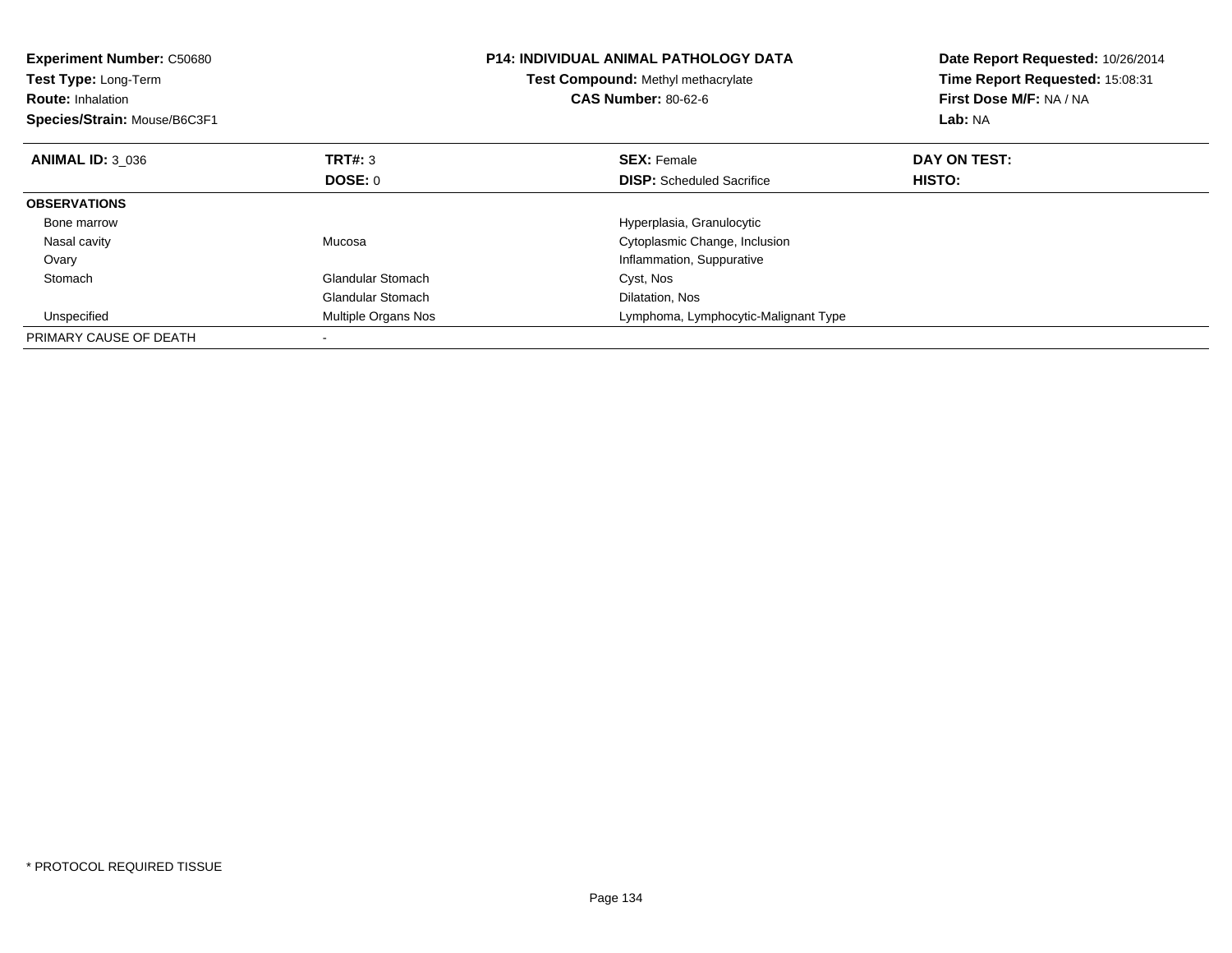| <b>Experiment Number: C50680</b><br>Test Type: Long-Term<br><b>Route: Inhalation</b><br>Species/Strain: Mouse/B6C3F1 |                          | <b>P14: INDIVIDUAL ANIMAL PATHOLOGY DATA</b><br>Test Compound: Methyl methacrylate<br><b>CAS Number: 80-62-6</b> | Date Report Requested: 10/26/2014<br>Time Report Requested: 15:08:31<br>First Dose M/F: NA / NA<br>Lab: NA |
|----------------------------------------------------------------------------------------------------------------------|--------------------------|------------------------------------------------------------------------------------------------------------------|------------------------------------------------------------------------------------------------------------|
| <b>ANIMAL ID: 3_037</b>                                                                                              | TRT#: 3                  | <b>SEX: Female</b>                                                                                               | DAY ON TEST:                                                                                               |
|                                                                                                                      | <b>DOSE: 0</b>           | <b>DISP:</b> Scheduled Sacrifice                                                                                 | <b>HISTO:</b>                                                                                              |
| <b>OBSERVATIONS</b>                                                                                                  |                          |                                                                                                                  |                                                                                                            |
| Kidney                                                                                                               |                          | Inflammation, Acute/Chronic                                                                                      |                                                                                                            |
|                                                                                                                      |                          | Mineralization                                                                                                   |                                                                                                            |
| Liver                                                                                                                |                          | Torsion                                                                                                          |                                                                                                            |
| Nasal cavity                                                                                                         | Mucosa                   | Cytoplasmic Change, Inclusion                                                                                    |                                                                                                            |
|                                                                                                                      |                          | Inflammation, Acute/Chronic                                                                                      |                                                                                                            |
| Ovary                                                                                                                |                          | Cyst, Nos                                                                                                        |                                                                                                            |
|                                                                                                                      |                          | Sertoli-Cell Tumor                                                                                               |                                                                                                            |
| Unspecified                                                                                                          |                          | <b>Steatitis</b>                                                                                                 |                                                                                                            |
| PRIMARY CAUSE OF DEATH                                                                                               | $\overline{\phantom{a}}$ |                                                                                                                  |                                                                                                            |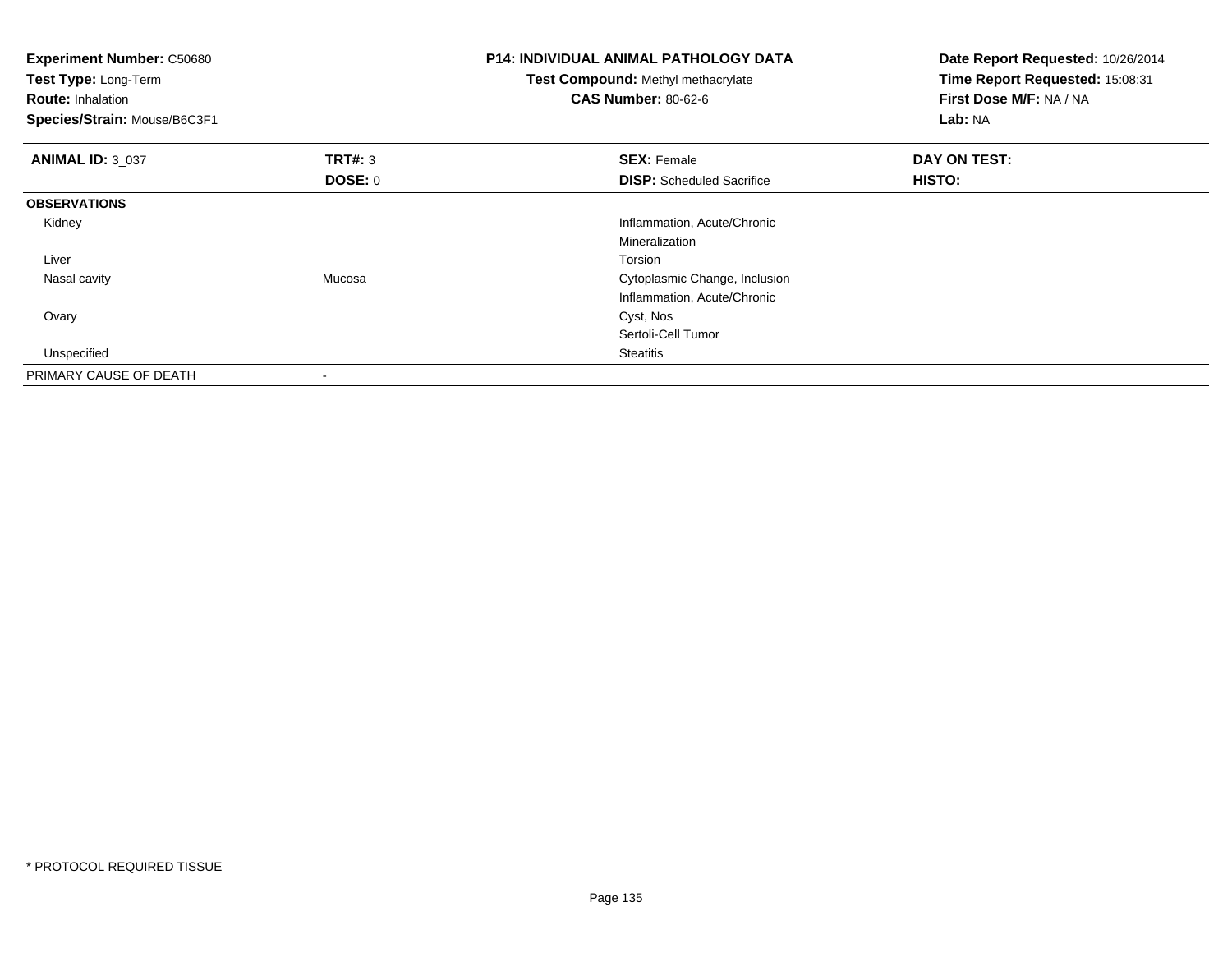| <b>Experiment Number: C50680</b><br><b>Test Type: Long-Term</b><br><b>Route: Inhalation</b><br>Species/Strain: Mouse/B6C3F1 |                     | <b>P14: INDIVIDUAL ANIMAL PATHOLOGY DATA</b><br>Test Compound: Methyl methacrylate<br><b>CAS Number: 80-62-6</b> | Date Report Requested: 10/26/2014<br>Time Report Requested: 15:08:31<br>First Dose M/F: NA / NA<br>Lab: NA |
|-----------------------------------------------------------------------------------------------------------------------------|---------------------|------------------------------------------------------------------------------------------------------------------|------------------------------------------------------------------------------------------------------------|
| <b>ANIMAL ID: 3 038</b>                                                                                                     | TRT#: 3<br>DOSE: 0  | <b>SEX: Female</b><br><b>DISP:</b> Scheduled Sacrifice                                                           | DAY ON TEST:<br><b>HISTO:</b>                                                                              |
| <b>OBSERVATIONS</b>                                                                                                         |                     |                                                                                                                  |                                                                                                            |
| Lung                                                                                                                        |                     | Lymphocytic Inflammatory Infiltrate                                                                              |                                                                                                            |
| Pituitary gland                                                                                                             |                     | Hyperplasia, Focal                                                                                               |                                                                                                            |
| Unspecified                                                                                                                 | Multiple Organs Nos | Inflammation, Acute/Chronic                                                                                      |                                                                                                            |
| Uterus                                                                                                                      | Endometrium         | Hyperplasia, Nos                                                                                                 |                                                                                                            |
| PRIMARY CAUSE OF DEATH                                                                                                      |                     |                                                                                                                  |                                                                                                            |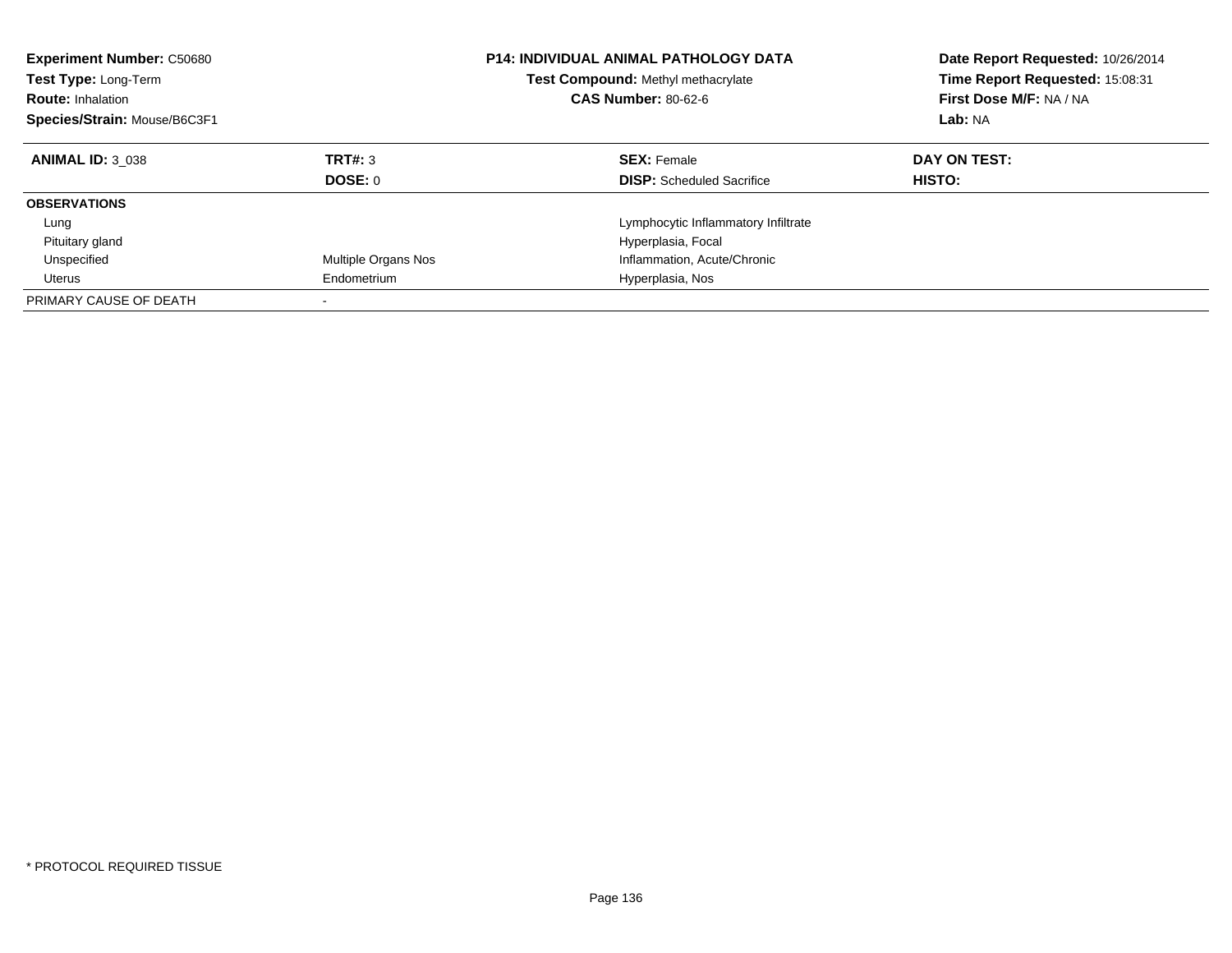| <b>Experiment Number: C50680</b><br>Test Type: Long-Term<br><b>Route: Inhalation</b><br>Species/Strain: Mouse/B6C3F1 |                       | <b>P14: INDIVIDUAL ANIMAL PATHOLOGY DATA</b><br>Test Compound: Methyl methacrylate<br><b>CAS Number: 80-62-6</b> | Date Report Requested: 10/26/2014<br>Time Report Requested: 15:08:31<br>First Dose M/F: NA / NA<br>Lab: NA |
|----------------------------------------------------------------------------------------------------------------------|-----------------------|------------------------------------------------------------------------------------------------------------------|------------------------------------------------------------------------------------------------------------|
| <b>ANIMAL ID: 3 039</b>                                                                                              | TRT#: 3               | <b>SEX: Female</b>                                                                                               | DAY ON TEST:                                                                                               |
|                                                                                                                      | DOSE: 0               | <b>DISP:</b> Moribund Sacrifice                                                                                  | HISTO:                                                                                                     |
| <b>OBSERVATIONS</b>                                                                                                  |                       |                                                                                                                  |                                                                                                            |
| Intestine Large                                                                                                      | Rectum                | Inflammation, Suppurative                                                                                        |                                                                                                            |
| Lymph node                                                                                                           | Mandibular Lymph Node | <b>Hemosiderosis</b>                                                                                             |                                                                                                            |
| Nasal cavity                                                                                                         | Mucosa                | Cytoplasmic Change, Inclusion                                                                                    |                                                                                                            |
| Pituitary gland                                                                                                      |                       | Adenoma, Nos                                                                                                     |                                                                                                            |
| PRIMARY CAUSE OF DEATH                                                                                               |                       |                                                                                                                  |                                                                                                            |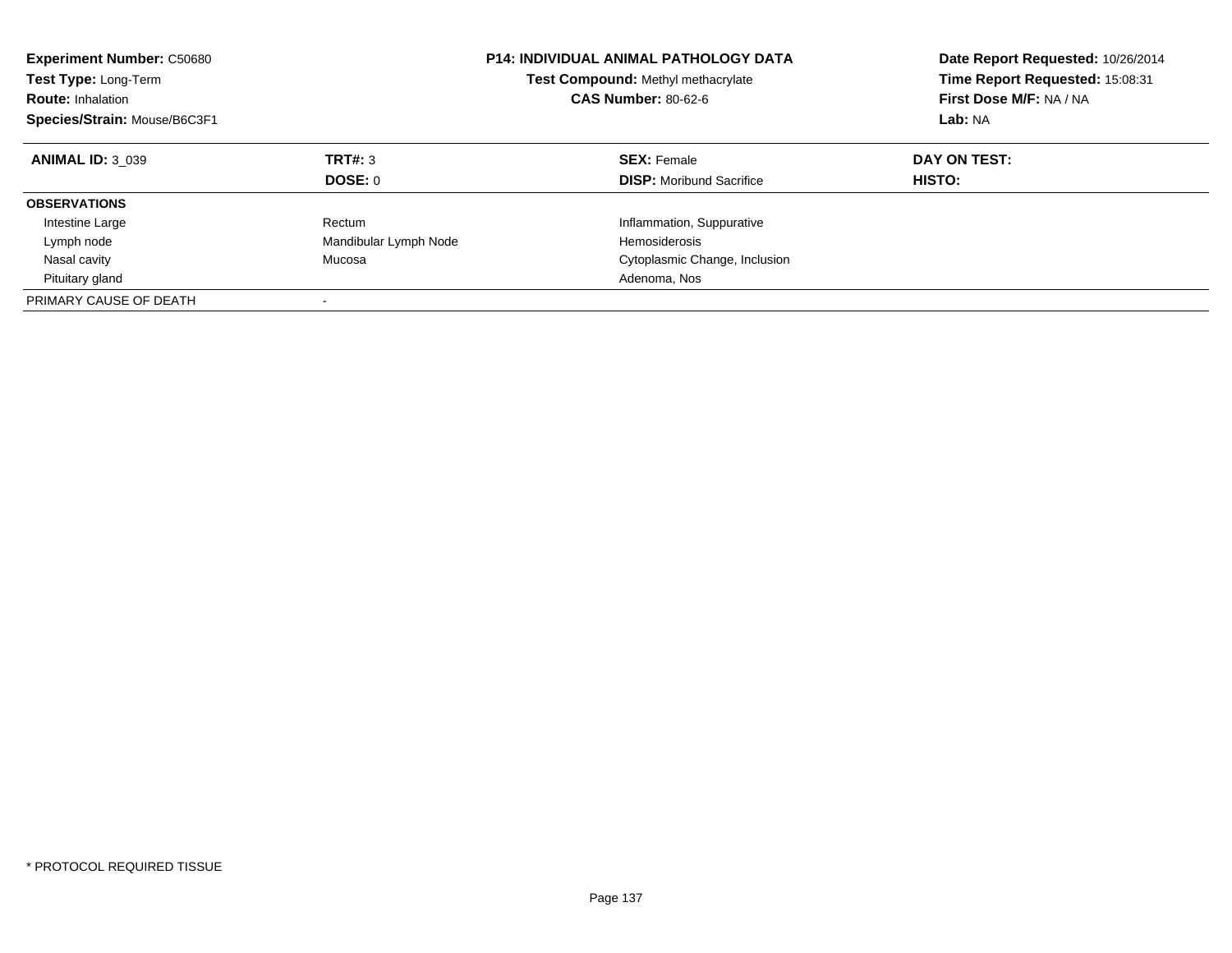| <b>Experiment Number: C50680</b> |         | <b>P14: INDIVIDUAL ANIMAL PATHOLOGY DATA</b><br>Test Compound: Methyl methacrylate | Date Report Requested: 10/26/2014<br>Time Report Requested: 15:08:31 |
|----------------------------------|---------|------------------------------------------------------------------------------------|----------------------------------------------------------------------|
| Test Type: Long-Term             |         |                                                                                    |                                                                      |
| <b>Route: Inhalation</b>         |         | <b>CAS Number: 80-62-6</b>                                                         | First Dose M/F: NA / NA                                              |
| Species/Strain: Mouse/B6C3F1     |         |                                                                                    | Lab: NA                                                              |
| <b>ANIMAL ID: 3 040</b>          | TRT#: 3 | <b>SEX: Female</b>                                                                 | DAY ON TEST:                                                         |
|                                  | DOSE: 0 | <b>DISP:</b> Accidently Killed                                                     | HISTO:                                                               |
| <b>OBSERVATIONS</b>              |         |                                                                                    |                                                                      |
| Lung                             |         | Hemorrhage                                                                         |                                                                      |
| Thymus                           |         | Necrosis, Nos                                                                      |                                                                      |
| PRIMARY CAUSE OF DEATH           |         |                                                                                    |                                                                      |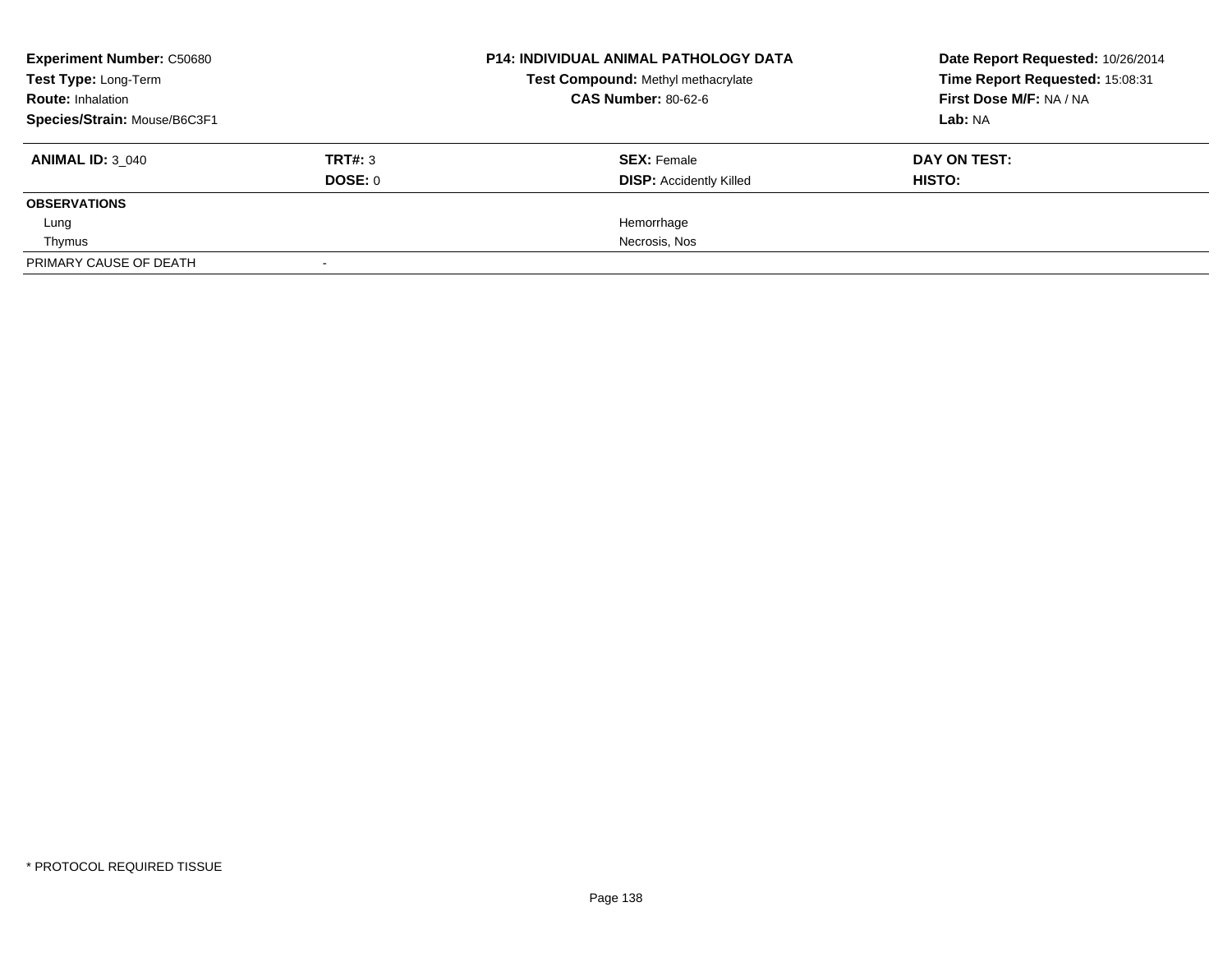| <b>Experiment Number: C50680</b><br>Test Type: Long-Term<br><b>Route: Inhalation</b><br>Species/Strain: Mouse/B6C3F1 |                     | <b>P14: INDIVIDUAL ANIMAL PATHOLOGY DATA</b><br><b>Test Compound: Methyl methacrylate</b><br><b>CAS Number: 80-62-6</b> | Date Report Requested: 10/26/2014<br>Time Report Requested: 15:08:31<br>First Dose M/F: NA / NA<br>Lab: NA |
|----------------------------------------------------------------------------------------------------------------------|---------------------|-------------------------------------------------------------------------------------------------------------------------|------------------------------------------------------------------------------------------------------------|
| <b>ANIMAL ID: 3 041</b>                                                                                              | TRT#: 3             | <b>SEX: Female</b>                                                                                                      | DAY ON TEST:                                                                                               |
|                                                                                                                      | DOSE: 0             | <b>DISP:</b> Natural Death                                                                                              | HISTO:                                                                                                     |
| <b>OBSERVATIONS</b>                                                                                                  |                     |                                                                                                                         |                                                                                                            |
| Bone marrow                                                                                                          |                     | Hyperplasia, Hematopoietic                                                                                              |                                                                                                            |
| <b>Brain</b>                                                                                                         |                     | Mineralization                                                                                                          |                                                                                                            |
| Peritoneum                                                                                                           |                     | Inflammation, Suppurative                                                                                               |                                                                                                            |
| Unspecified                                                                                                          | Multiple Organs Nos | Inflammation, Acute/Chronic                                                                                             |                                                                                                            |
| Uterus                                                                                                               | Endometrium         | Hyperplasia, Nos                                                                                                        |                                                                                                            |
|                                                                                                                      |                     | Inflammation, Suppurative                                                                                               |                                                                                                            |
| PRIMARY CAUSE OF DEATH                                                                                               |                     |                                                                                                                         |                                                                                                            |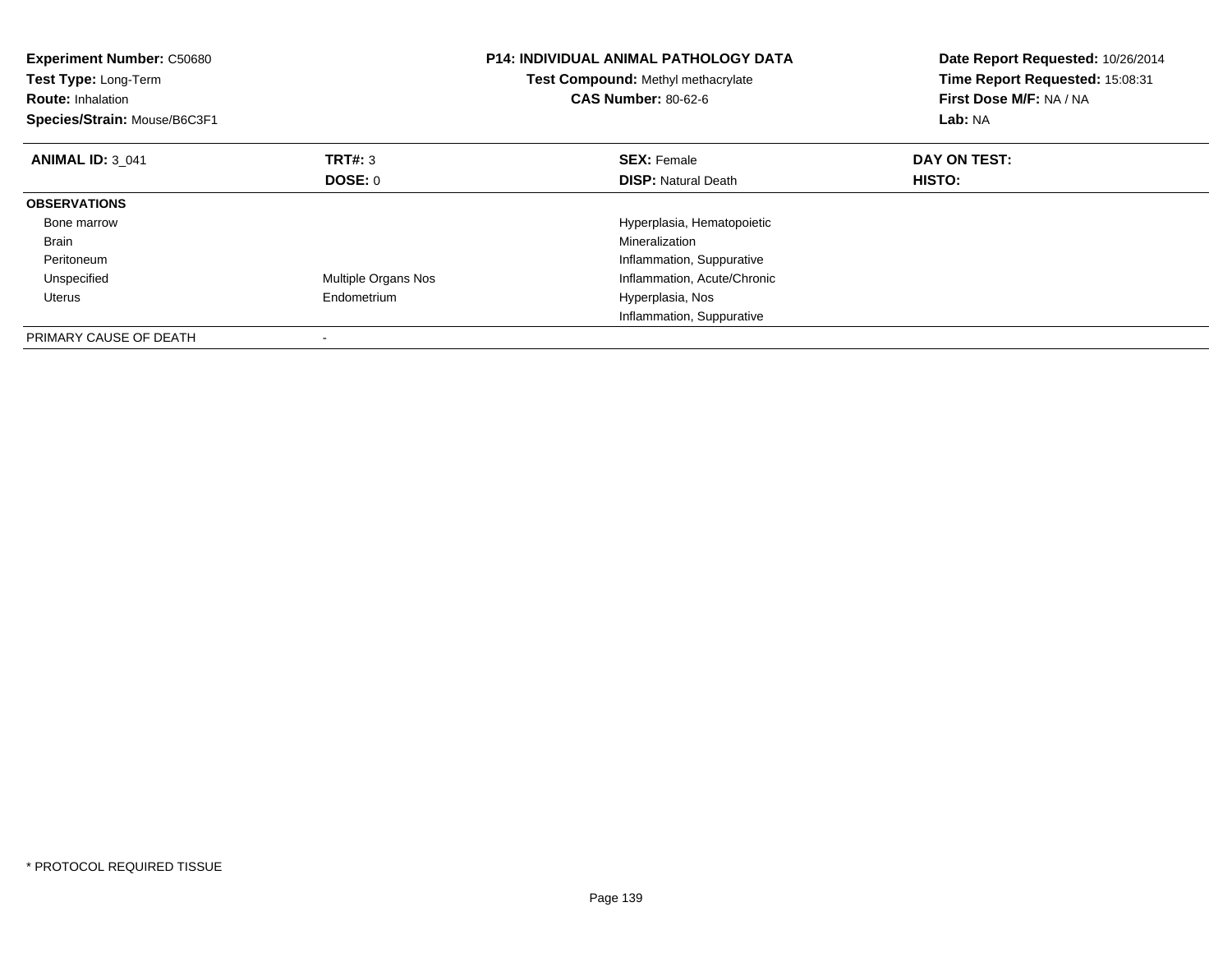| <b>Experiment Number: C50680</b><br>Test Type: Long-Term<br><b>Route: Inhalation</b><br>Species/Strain: Mouse/B6C3F1 |                            | <b>P14: INDIVIDUAL ANIMAL PATHOLOGY DATA</b><br>Test Compound: Methyl methacrylate<br><b>CAS Number: 80-62-6</b> | Date Report Requested: 10/26/2014<br>Time Report Requested: 15:08:31<br>First Dose M/F: NA / NA<br>Lab: NA |
|----------------------------------------------------------------------------------------------------------------------|----------------------------|------------------------------------------------------------------------------------------------------------------|------------------------------------------------------------------------------------------------------------|
| <b>ANIMAL ID: 3 042</b>                                                                                              | TRT#: 3<br>DOSE: 0         | <b>SEX: Female</b><br><b>DISP: Natural Death</b>                                                                 | DAY ON TEST:<br><b>HISTO:</b>                                                                              |
| <b>OBSERVATIONS</b>                                                                                                  |                            |                                                                                                                  |                                                                                                            |
| Unspecified                                                                                                          | Shoulder Nos               | Osteosarcoma                                                                                                     |                                                                                                            |
|                                                                                                                      |                            | Osteosarcoma, Invasive                                                                                           |                                                                                                            |
|                                                                                                                      | <b>Multiple Organs Nos</b> | Osteosarcoma, Metastatic                                                                                         |                                                                                                            |
| PRIMARY CAUSE OF DEATH                                                                                               |                            |                                                                                                                  |                                                                                                            |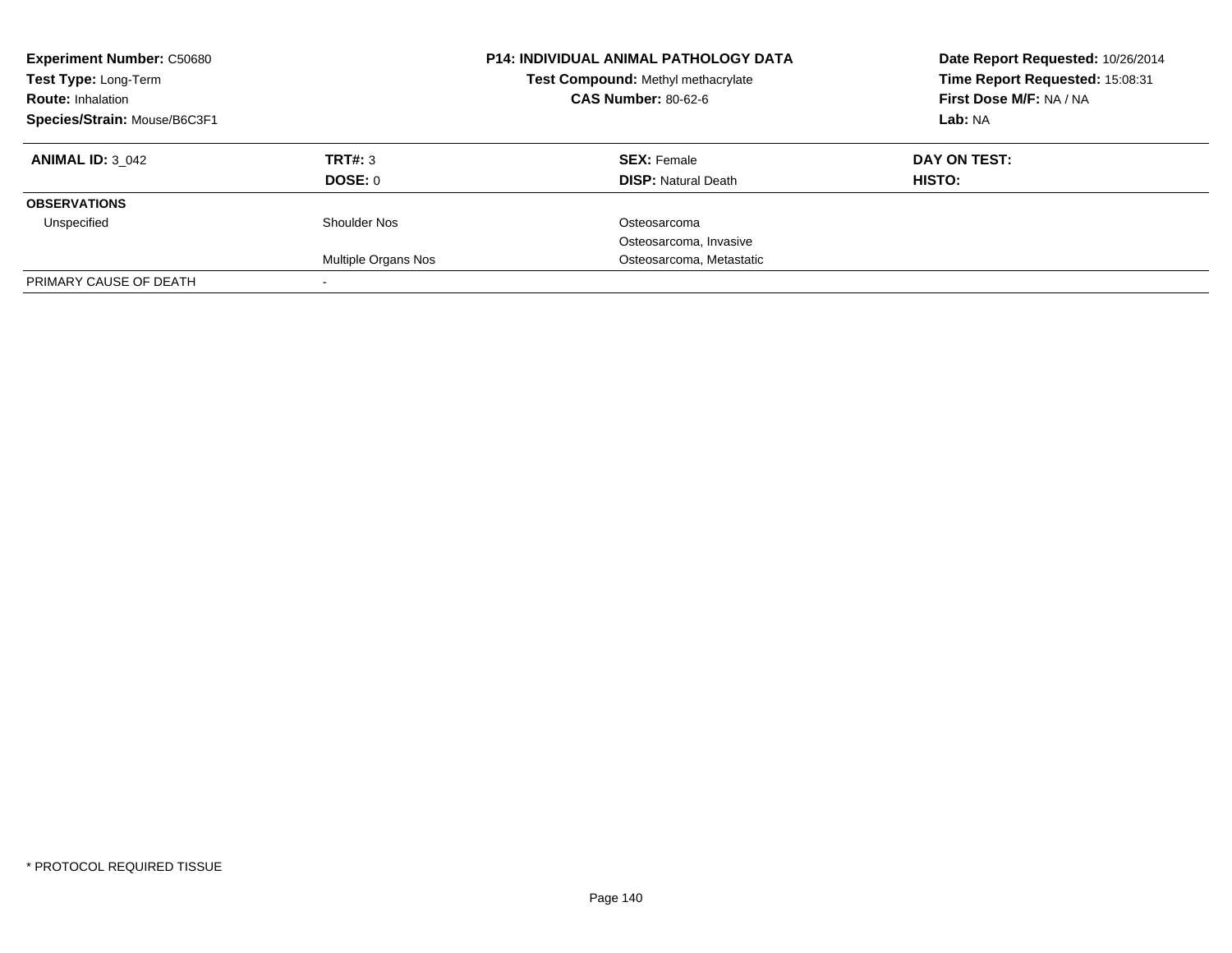| Experiment Number: C50680<br>Test Type: Long-Term<br><b>Route: Inhalation</b><br>Species/Strain: Mouse/B6C3F1 |                     | <b>P14: INDIVIDUAL ANIMAL PATHOLOGY DATA</b><br>Test Compound: Methyl methacrylate<br><b>CAS Number: 80-62-6</b> | Date Report Requested: 10/26/2014<br>Time Report Requested: 15:08:31<br>First Dose M/F: NA / NA<br>Lab: NA |
|---------------------------------------------------------------------------------------------------------------|---------------------|------------------------------------------------------------------------------------------------------------------|------------------------------------------------------------------------------------------------------------|
| <b>ANIMAL ID: 3 043</b>                                                                                       | <b>TRT#: 3</b>      | <b>SEX: Female</b>                                                                                               | DAY ON TEST:                                                                                               |
|                                                                                                               | DOSE: 0             | <b>DISP:</b> Scheduled Sacrifice                                                                                 | <b>HISTO:</b>                                                                                              |
| <b>OBSERVATIONS</b>                                                                                           |                     |                                                                                                                  |                                                                                                            |
| Lung                                                                                                          |                     | Alveolar/Bronchiolar Carcinoma                                                                                   |                                                                                                            |
|                                                                                                               |                     | Histiocytosis                                                                                                    |                                                                                                            |
|                                                                                                               |                     | Lymphocytic Inflammatory Infiltrate                                                                              |                                                                                                            |
| Nasal cavity                                                                                                  | Mucosa              | Cytoplasmic Change, Inclusion                                                                                    |                                                                                                            |
| Ovary                                                                                                         |                     | Cyst, Nos                                                                                                        |                                                                                                            |
| Pituitary gland                                                                                               |                     | Adenoma, Nos                                                                                                     |                                                                                                            |
| Unspecified                                                                                                   | Multiple Organs Nos | Inflammation, Acute/Chronic                                                                                      |                                                                                                            |
| PRIMARY CAUSE OF DEATH                                                                                        |                     |                                                                                                                  |                                                                                                            |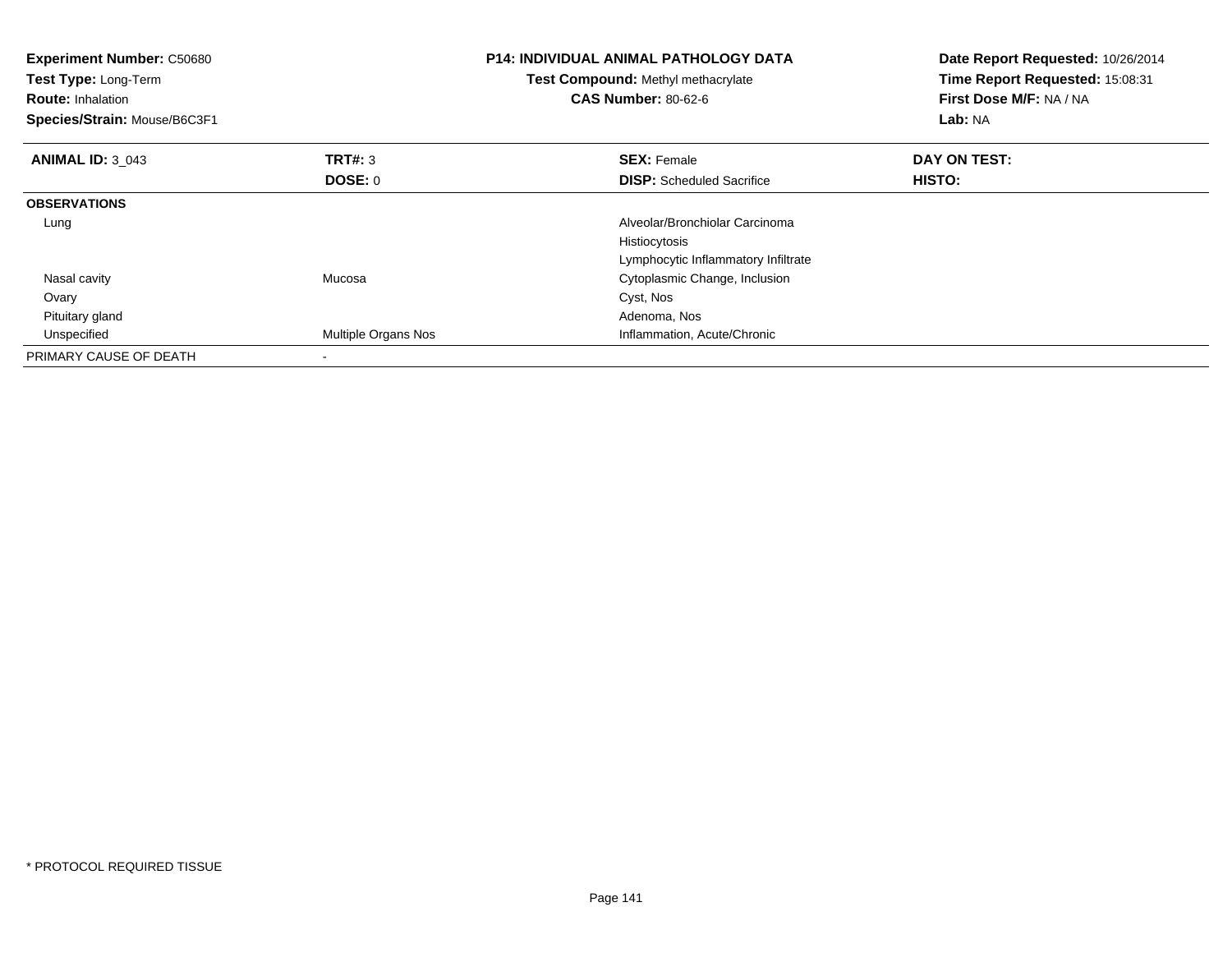| <b>Experiment Number: C50680</b><br>Test Type: Long-Term<br><b>Route: Inhalation</b><br>Species/Strain: Mouse/B6C3F1 |         | <b>P14: INDIVIDUAL ANIMAL PATHOLOGY DATA</b><br><b>Test Compound: Methyl methacrylate</b><br><b>CAS Number: 80-62-6</b> | Date Report Requested: 10/26/2014<br>Time Report Requested: 15:08:31<br>First Dose M/F: NA / NA<br>Lab: NA |
|----------------------------------------------------------------------------------------------------------------------|---------|-------------------------------------------------------------------------------------------------------------------------|------------------------------------------------------------------------------------------------------------|
| <b>ANIMAL ID: 3 044</b>                                                                                              | TRT#: 3 | <b>SEX: Female</b>                                                                                                      | DAY ON TEST:                                                                                               |
|                                                                                                                      | DOSE: 0 | <b>DISP:</b> Scheduled Sacrifice                                                                                        | HISTO:                                                                                                     |
| <b>OBSERVATIONS</b>                                                                                                  |         |                                                                                                                         |                                                                                                            |
| Nasal cavity                                                                                                         |         | Inflammation, Serous                                                                                                    |                                                                                                            |
| Pituitary gland                                                                                                      |         | Angiectasis                                                                                                             |                                                                                                            |
| Spleen                                                                                                               |         | Hyperplasia, Lymphoid                                                                                                   |                                                                                                            |
| Tooth                                                                                                                |         | Congenital Malformation, Nos                                                                                            |                                                                                                            |
| Uterus                                                                                                               |         | Decidual Alteration, Nos                                                                                                |                                                                                                            |
| PRIMARY CAUSE OF DEATH                                                                                               |         |                                                                                                                         |                                                                                                            |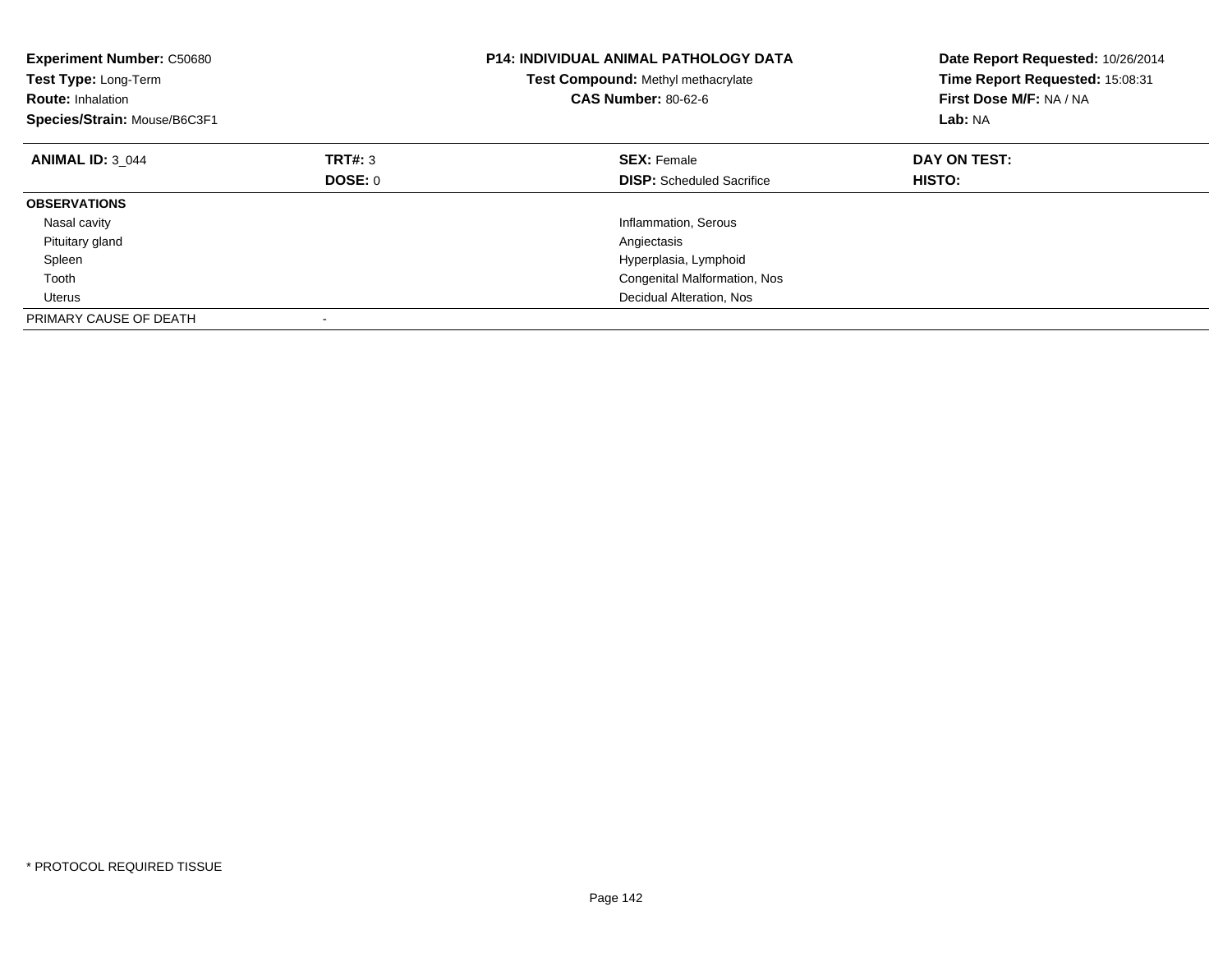| <b>Experiment Number: C50680</b><br>Test Type: Long-Term<br><b>Route: Inhalation</b><br>Species/Strain: Mouse/B6C3F1 |                    | <b>P14: INDIVIDUAL ANIMAL PATHOLOGY DATA</b><br>Test Compound: Methyl methacrylate<br><b>CAS Number: 80-62-6</b> | Date Report Requested: 10/26/2014<br>Time Report Requested: 15:08:31<br>First Dose M/F: NA / NA<br>Lab: NA |
|----------------------------------------------------------------------------------------------------------------------|--------------------|------------------------------------------------------------------------------------------------------------------|------------------------------------------------------------------------------------------------------------|
| <b>ANIMAL ID: 3 045</b>                                                                                              | TRT#: 3<br>DOSE: 0 | <b>SEX: Female</b><br><b>DISP:</b> Scheduled Sacrifice                                                           | DAY ON TEST:<br><b>HISTO:</b>                                                                              |
| <b>OBSERVATIONS</b>                                                                                                  |                    |                                                                                                                  |                                                                                                            |
| Brain                                                                                                                |                    | Mineralization                                                                                                   |                                                                                                            |
| Nasal cavity                                                                                                         | Mucosa             | Cytoplasmic Change, Inclusion                                                                                    |                                                                                                            |
| Ovary                                                                                                                |                    | Luteoma                                                                                                          |                                                                                                            |
| Stomach                                                                                                              |                    | Mineralization                                                                                                   |                                                                                                            |
| PRIMARY CAUSE OF DEATH                                                                                               |                    |                                                                                                                  |                                                                                                            |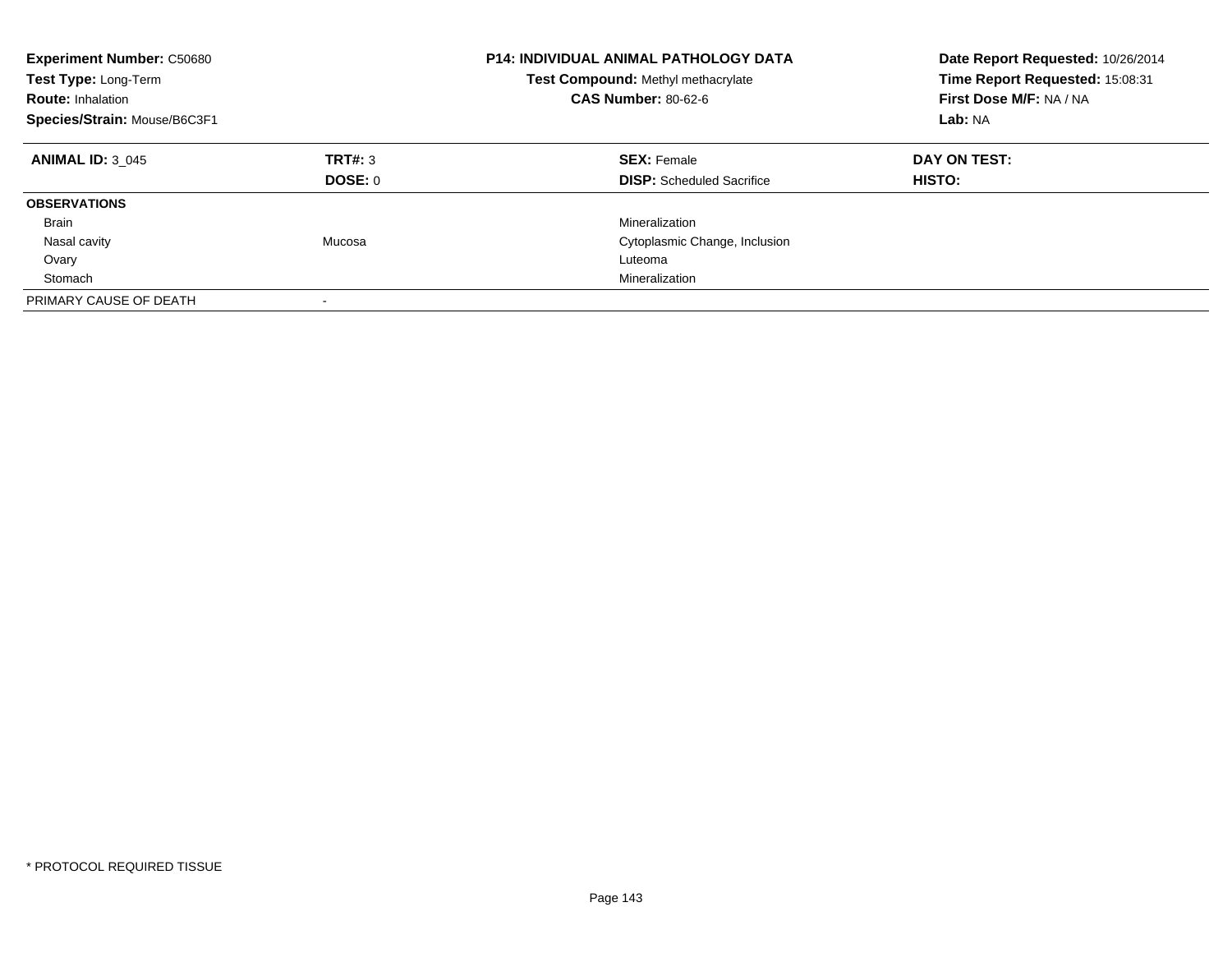| <b>Experiment Number: C50680</b><br><b>Test Type: Long-Term</b><br><b>Route: Inhalation</b><br>Species/Strain: Mouse/B6C3F1 |              | <b>P14: INDIVIDUAL ANIMAL PATHOLOGY DATA</b><br>Test Compound: Methyl methacrylate<br><b>CAS Number: 80-62-6</b> | Date Report Requested: 10/26/2014<br>Time Report Requested: 15:08:31<br>First Dose M/F: NA / NA<br>Lab: NA |
|-----------------------------------------------------------------------------------------------------------------------------|--------------|------------------------------------------------------------------------------------------------------------------|------------------------------------------------------------------------------------------------------------|
| <b>ANIMAL ID: 3 046</b>                                                                                                     | TRT#: 3      | <b>SEX: Female</b>                                                                                               | DAY ON TEST:                                                                                               |
|                                                                                                                             | DOSE: 0      | <b>DISP:</b> Scheduled Sacrifice                                                                                 | HISTO:                                                                                                     |
| <b>OBSERVATIONS</b>                                                                                                         |              |                                                                                                                  |                                                                                                            |
| <b>Brain</b>                                                                                                                |              | Mineralization                                                                                                   |                                                                                                            |
| <b>Intestine Small</b>                                                                                                      | Ileum, Ileum | Amyloidosis                                                                                                      |                                                                                                            |
| Liver                                                                                                                       |              | Hepatocellular Adenoma                                                                                           |                                                                                                            |
| Nasal cavity                                                                                                                | Mucosa       | Cytoplasmic Change, Inclusion                                                                                    |                                                                                                            |
| Pituitary gland                                                                                                             |              | Hyperplasia, Focal                                                                                               |                                                                                                            |
| PRIMARY CAUSE OF DEATH                                                                                                      |              |                                                                                                                  |                                                                                                            |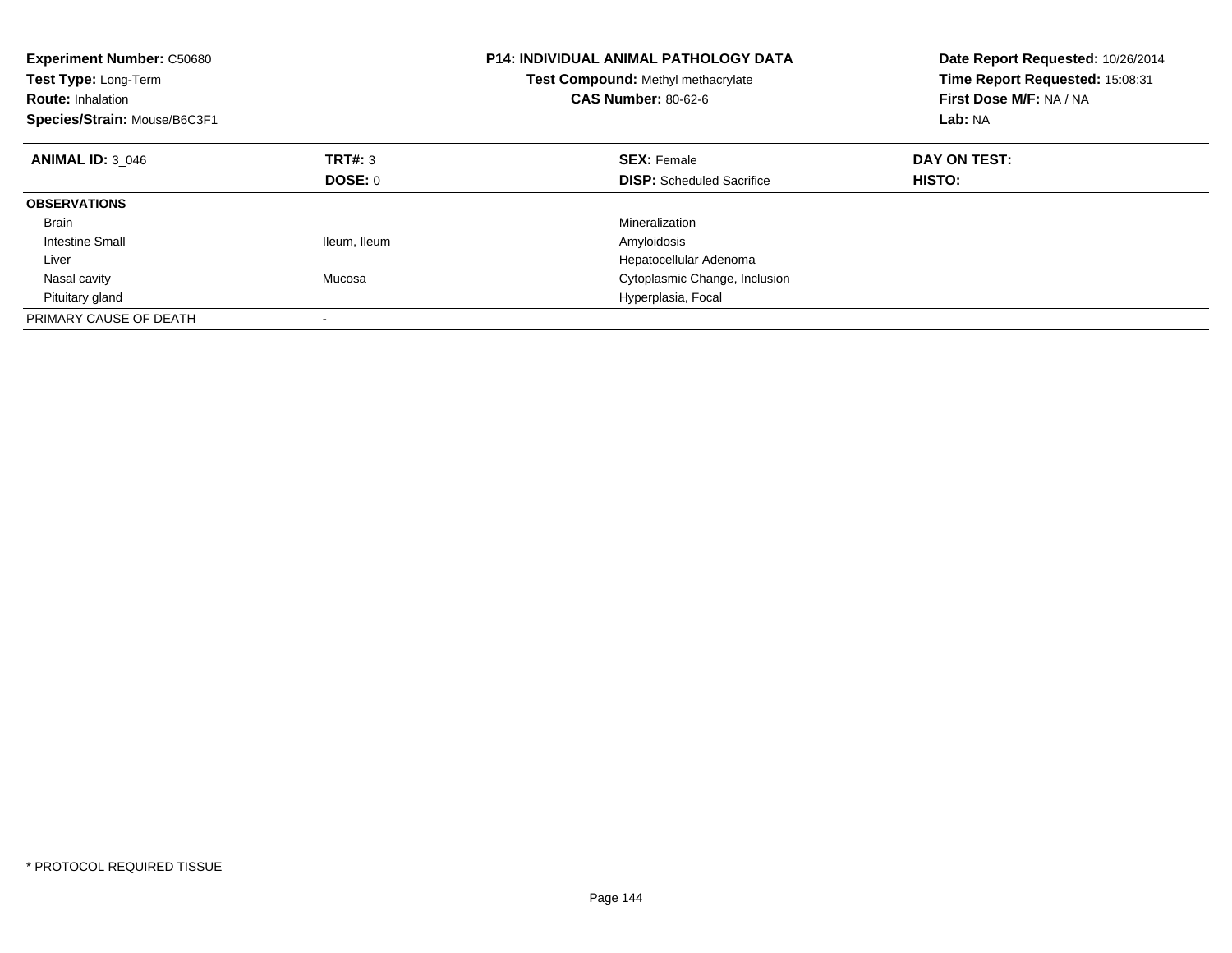| <b>Experiment Number: C50680</b><br>Test Type: Long-Term<br><b>Route: Inhalation</b> |              | <b>P14: INDIVIDUAL ANIMAL PATHOLOGY DATA</b><br>Test Compound: Methyl methacrylate<br><b>CAS Number: 80-62-6</b> | Date Report Requested: 10/26/2014<br>Time Report Requested: 15:08:31<br>First Dose M/F: NA / NA |
|--------------------------------------------------------------------------------------|--------------|------------------------------------------------------------------------------------------------------------------|-------------------------------------------------------------------------------------------------|
| Species/Strain: Mouse/B6C3F1                                                         |              |                                                                                                                  | Lab: NA                                                                                         |
| <b>ANIMAL ID: 3 047</b>                                                              | TRT#: 3      | <b>SEX: Female</b>                                                                                               | DAY ON TEST:                                                                                    |
|                                                                                      | DOSE: 0      | <b>DISP:</b> Scheduled Sacrifice                                                                                 | HISTO:                                                                                          |
| <b>OBSERVATIONS</b>                                                                  |              |                                                                                                                  |                                                                                                 |
| Brain                                                                                |              | Mineralization                                                                                                   |                                                                                                 |
| Intestine Small                                                                      | Ileum, Ileum | Amyloidosis                                                                                                      |                                                                                                 |
| Uterus                                                                               | Endometrium  | Hyperplasia, Nos                                                                                                 |                                                                                                 |
| PRIMARY CAUSE OF DEATH                                                               |              |                                                                                                                  |                                                                                                 |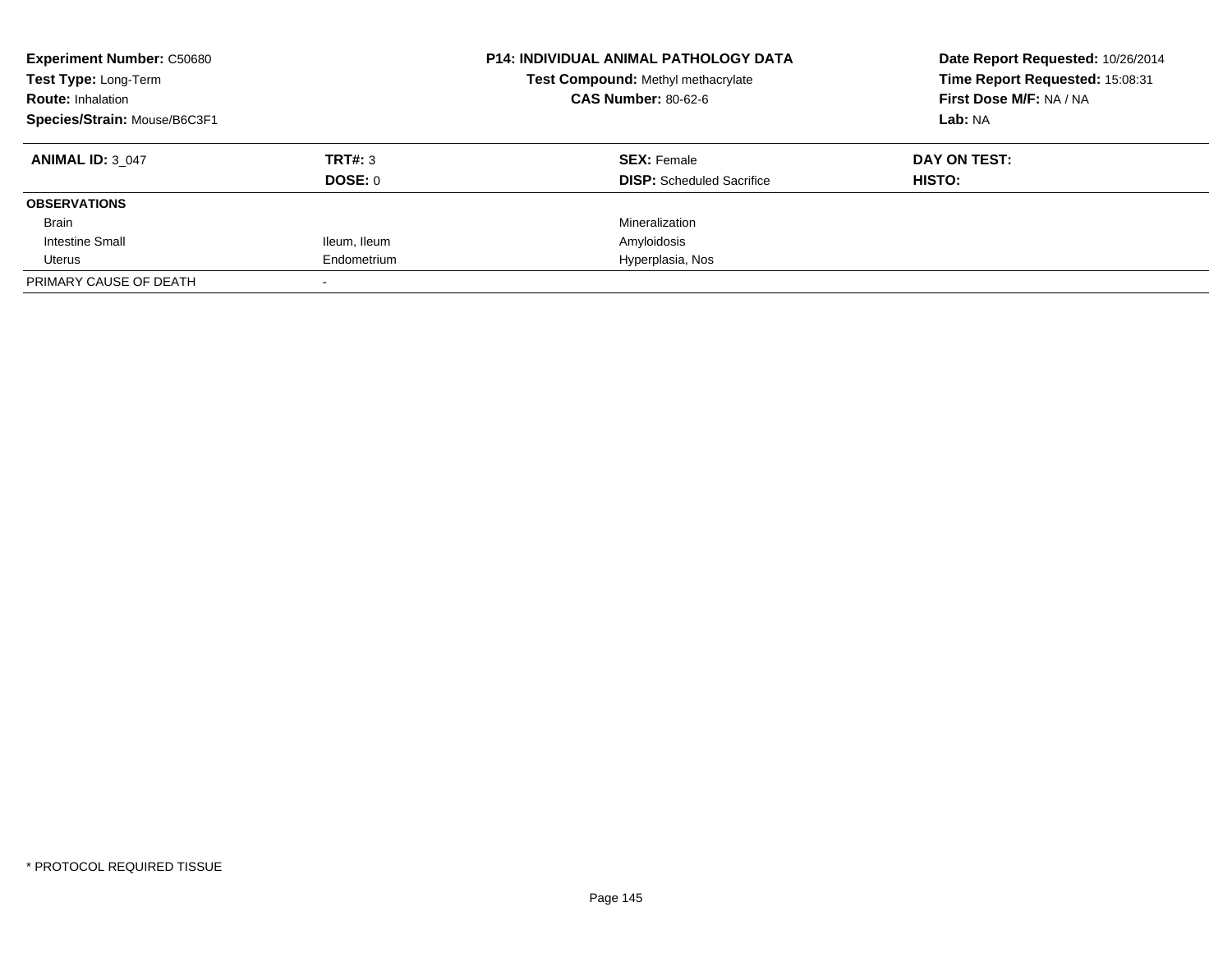| <b>Experiment Number: C50680</b> |             | <b>P14: INDIVIDUAL ANIMAL PATHOLOGY DATA</b> | Date Report Requested: 10/26/2014<br>Time Report Requested: 15:08:31 |
|----------------------------------|-------------|----------------------------------------------|----------------------------------------------------------------------|
| Test Type: Long-Term             |             | <b>Test Compound: Methyl methacrylate</b>    |                                                                      |
| <b>Route: Inhalation</b>         |             | <b>CAS Number: 80-62-6</b>                   | First Dose M/F: NA / NA                                              |
| Species/Strain: Mouse/B6C3F1     |             |                                              | Lab: NA                                                              |
| <b>ANIMAL ID: 3 048</b>          | TRT#: 3     | <b>SEX: Female</b>                           | DAY ON TEST:                                                         |
|                                  | DOSE: 0     | <b>DISP:</b> Scheduled Sacrifice             | <b>HISTO:</b>                                                        |
| <b>OBSERVATIONS</b>              |             |                                              |                                                                      |
| Adrenal gland                    | Capsule     | Adenoma, Nos                                 |                                                                      |
| Kidney                           |             | Nephrosis, Hydro                             |                                                                      |
| Liver                            |             | Hepatocellular Adenoma                       |                                                                      |
|                                  |             | Inflammation, Acute/Chronic                  |                                                                      |
| Nasal cavity                     | Mucosa      | Cytoplasmic Change, Inclusion                |                                                                      |
| Pituitary gland                  | Intermedia  | Adenoma, Nos                                 |                                                                      |
| Unspecified                      |             | Cyst, Nos                                    |                                                                      |
| Uterus                           | Endometrium | Hyperplasia, Nos                             |                                                                      |
| Vagina                           |             | Polyp, Nos                                   |                                                                      |
| PRIMARY CAUSE OF DEATH           |             |                                              |                                                                      |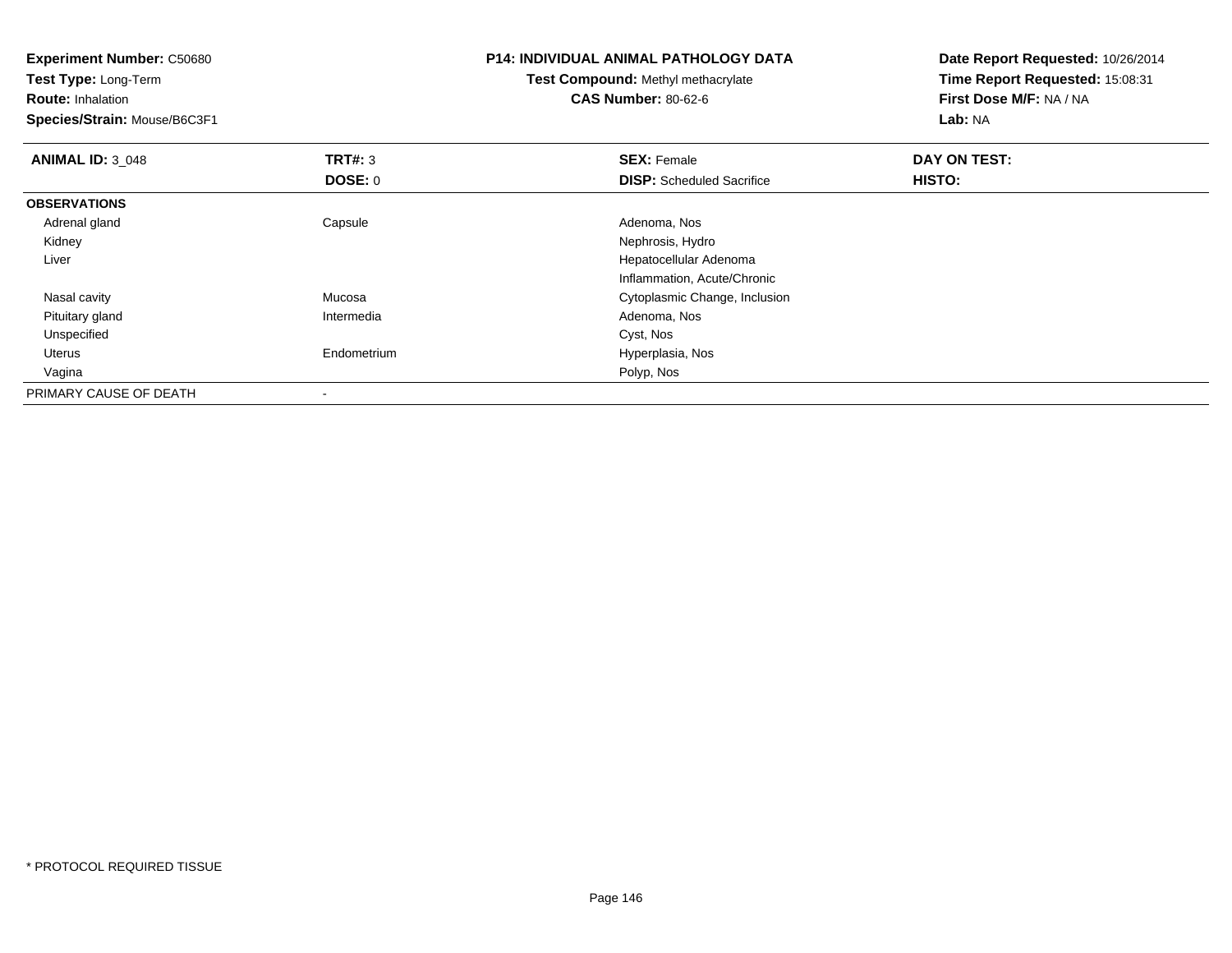| <b>Experiment Number: C50680</b> | <b>P14: INDIVIDUAL ANIMAL PATHOLOGY DATA</b> | Date Report Requested: 10/26/2014  |                                 |
|----------------------------------|----------------------------------------------|------------------------------------|---------------------------------|
| Test Type: Long-Term             |                                              | Test Compound: Methyl methacrylate | Time Report Requested: 15:08:31 |
| <b>Route: Inhalation</b>         |                                              | <b>CAS Number: 80-62-6</b>         | <b>First Dose M/F: NA / NA</b>  |
| Species/Strain: Mouse/B6C3F1     |                                              |                                    | Lab: NA                         |
| <b>ANIMAL ID: 3 049</b>          | TRT#: 3                                      | <b>SEX: Female</b>                 | DAY ON TEST:                    |
|                                  | DOSE: 0                                      | <b>DISP:</b> Natural Death         | HISTO:                          |
| <b>OBSERVATIONS</b>              |                                              |                                    |                                 |
| Pituitary gland                  |                                              | Angiectasis                        |                                 |
| Unspecified                      | Multiple Organs Nos                          | Lymphoma, Mixed-Malignant Type     |                                 |
| PRIMARY CAUSE OF DEATH           |                                              |                                    |                                 |